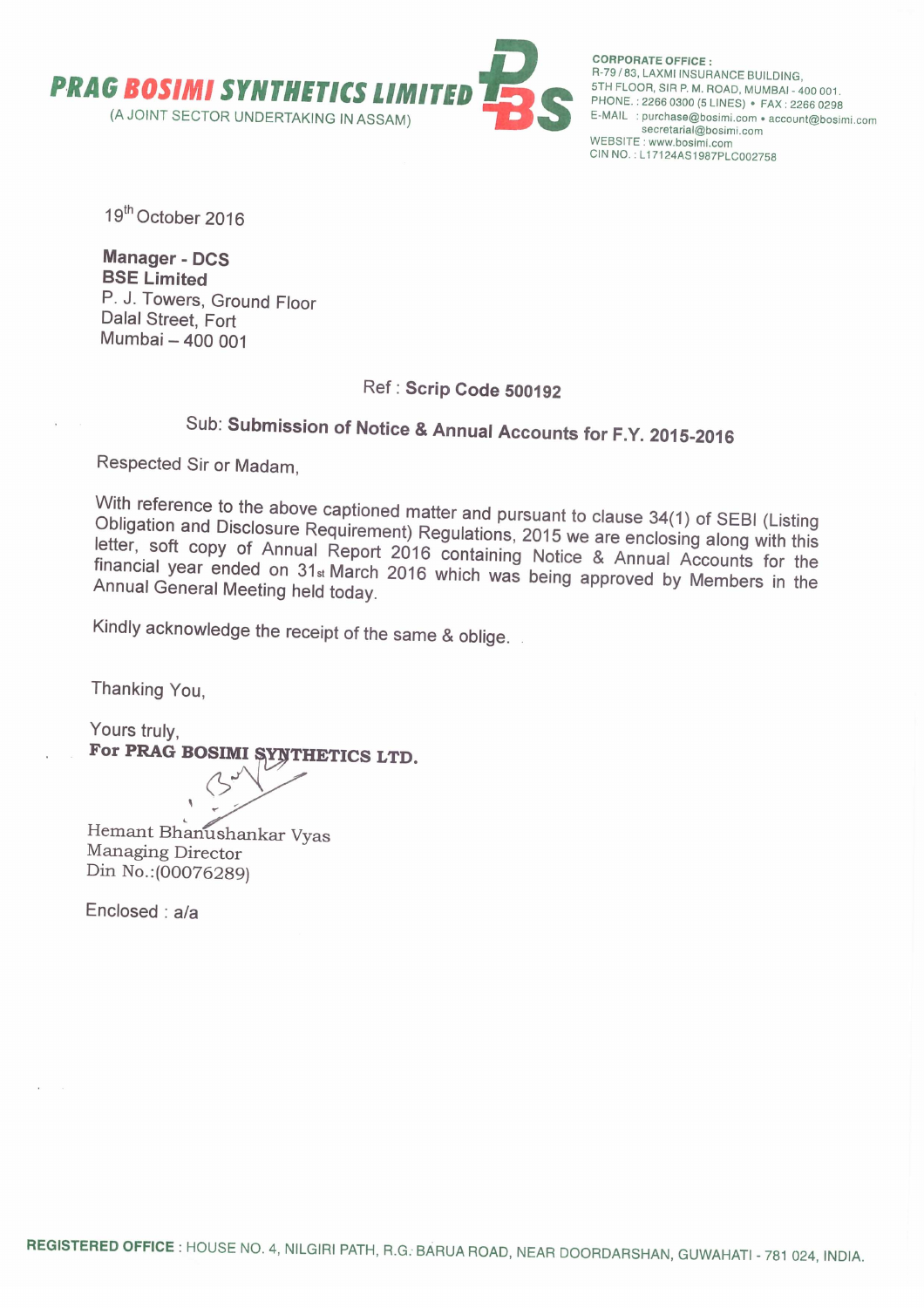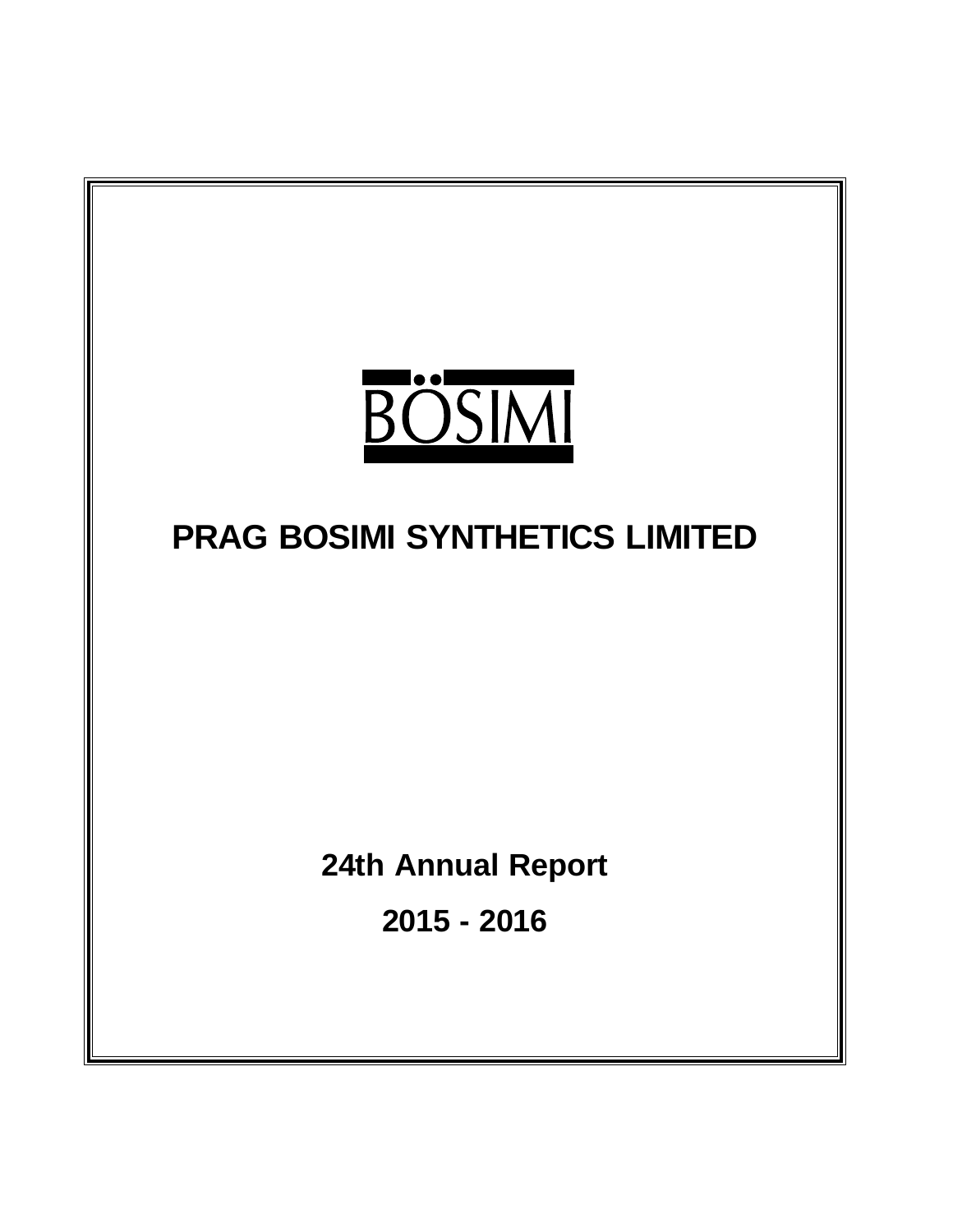### **BOARD OF DIRECTORS**

**Shri. H. K. Sharma, IAS** Chairman

**Shri. Hemant B. Vyas** Managing Director

**Shri. Devang H. Vyas**

**Shri. M. K. Das**

**Shri. Girindra Mohan Das**

**Shri. Rohit P. Doshi**

**Smt. Deepali Pathak**

**Shri. Mukund Trivedi** (w.e.f. 14.08.2015)

# **COMPANY SECRETARY**

**Mrs Shweta Mahajan** (w.e.f. 08.03.2016)

**Shri. Rajesh Shetty** (upto 29.02.2016)

# **AUDITORS**

M/s Bharat Shroff & Co. Chartered Accountants Mumbai

M/s AMD & Associates Chartered Accountants Guwahati

# **BANKERS**

Dena Bank IndusInd Bank IDBI Bank

### **REGISTERED OFFICE**

House No.4, Nilgiri Path, R.G.Barua Road, Near Doordarshan, Guwahati- 781 024 Assam. Website : www.pragbosimi.in Email : secretarial@bosimi.com CIN : L17124AS1987PLC002758

# **PLANT**

Bijulibari Village, P.O. Khandajan, Via Sipajhar, Dist. Darrang 784 145 Assam

# **CORPORATE OFFICE**

R-79/83, Laxmi Insurance Building, 5th Floor, Sir P.M. Road, Mumbai- 400001

# **REGISTRAR & SHARE TRANSFER AGENT**

Sharex Dynamic (India) Private Limited Unit- 1, Luthra Ind Premises, Andheri Kurla Road, Safed Pool, Andheri (East), Mumbai 400072.

### **SUBSIDIARIES**

**Prag Bosimi Texurising Private Limited** R.G.Barua Road, House No.4, Nilgiri Path, Near Doordarshan, Guwahati- 781 024 Assam.

**Prag Bosimi Packaging Private Limited** R.G.Barua Road, House No.4, Nilgiri Path, Near Doordarshan, Guwahati- 781 024 Assam.

**Prag Jyoti Textile Park Private Limited** R.G.Barua Road, House No.4, Nilgiri Path, Near Doordarshan, Guwahati- 781 024 Assam.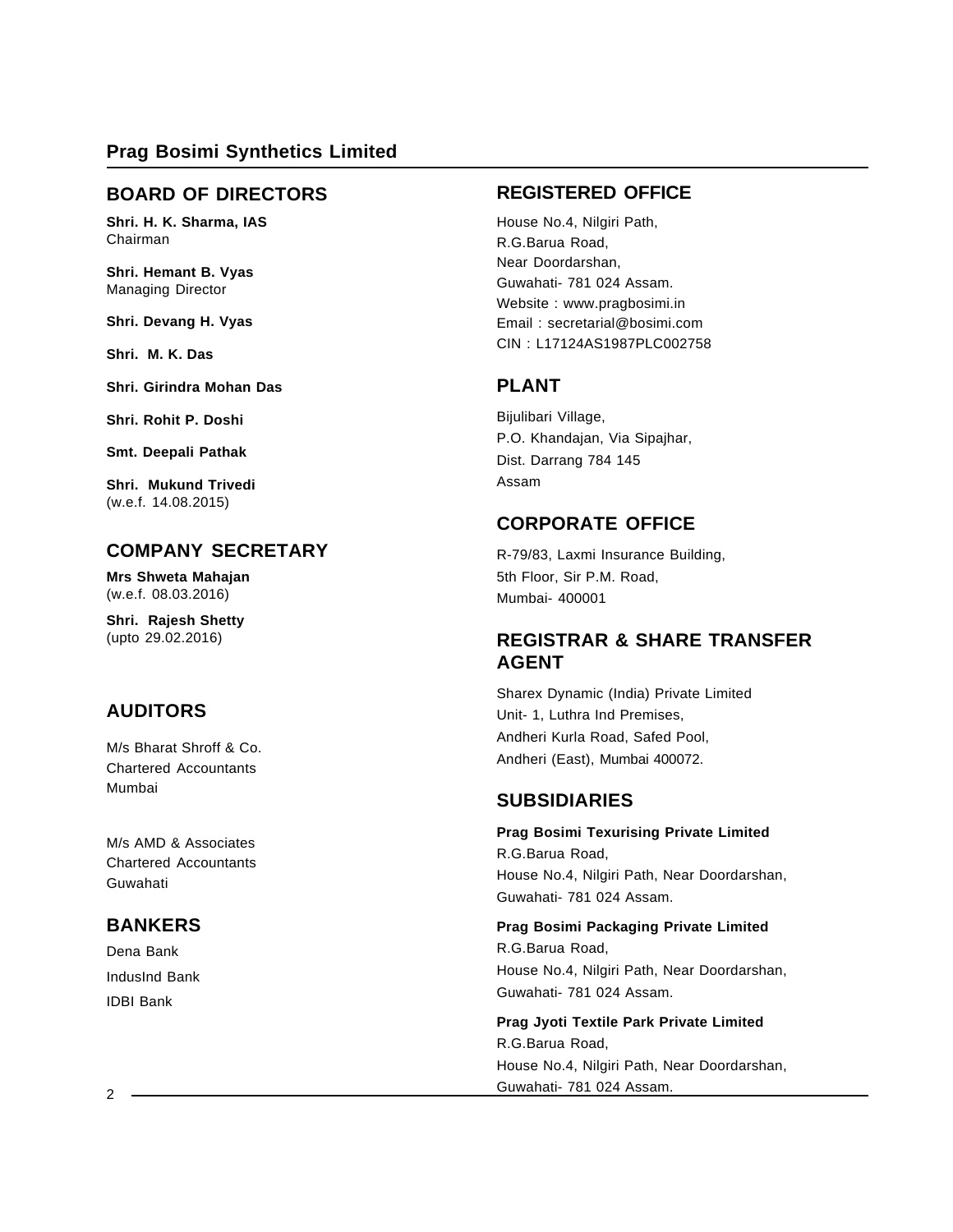### **NOTICE**

Notice is hereby given that the 24th Annual General Meeting of Prag Bosimi Synthetics Limited will be held on Thursday, 29th September, 2016 at 11.30 am at House No.4, Nilgiri Path, R.G.Barua Road, Near Doordarshan, Guwahati-781024 to transact the following business:

### **ORDINARY BUSINESS:**

- 1. To receive, consider and adopt the Audited Profit and Loss Account for the year ended 31st March, 2016 and Balance Sheet as at that date together with the Reports of the Board of Directors and the Auditors thereon.
- 2. To appoint a Director in place of Shri Devang H Vyas (DIN 00076459), who retires by rotation and being eligible, offers himself for re-appointment.
- 3. To appoint Auditors and fix their remuneration and in this regard, to consider and if thought fit, pass the following resolution as an Ordinary Resolution:

**"RESOLVED THAT** M/s. Bharat Shroff & Company, Chartered Accountants (Registration No. 131026W) and M/s. A M D & Associates, Chartered Accountants (Registration No. 318191E) be re-appointed as the Joint Auditors of the Company and they together to hold office from the conclusion of this Annual General Meeting until the conclusion of the next Annual General Meeting of the Company at such remuneration as shall be fixed by the Board of Directors of the Company."

### **SPECIAL BUSINESS:**

4. To re-appoint Smt. Deepali Pathak (DIN 05217417) as an Independent Director and in this regard to consider and if thought fit, to pass the following Resolution as an Ordinary Resolution:

**"RESOLVED THAT** pursuant to the provisions of Sections 149 and 152, read with Schedule IV and other applicable provisions, if any, of the Companies Act, 2013 (the Act) and the Companies (Appointment and Qualification of Directors) Rules, 2014 (including any statutory modification(s) or re-enactment thereof for the time being in force), Smt. Deepali Pathak (DIN 05217417), a Non-Executive Director of the Company, who has submitted a declaration that she meets the criteria for independence as provided in section 149(6) of the Act and who is eligible for appointment, be and is hereby appointed as an Independent Director of the Company to hold office for a term of three years from the date of this Annual General Meeting ".

5. To appoint Shri Mukund Trivedi (DIN 07179964) as an Independent Director and in this regard to consider and if thought fit, to pass the following Resolution as an Ordinary Resolution:

**"RESOLVED THAT** pursuant to the provisions of Sections 149 and 152, read with Schedule IV and other applicable provisions, if any, of the Companies Act, 2013 (the Act) and the Companies (Appointment and Qualification of Directors) Rules, 2014 (including any statutory modification(s) or re-enactment thereof for the time being in force), Shri. Mukund Trivedi (DIN 07179964 ), a Non-Executive Director of the Company, who has submitted a declaration that he meets the criteria for independence as provided in section 149(6) of the Act and who is eligible for appointment, be and is hereby appointed as an Independent Director of the Company to hold office for a term of three years from the date of this Annual General Meeting."

**By order of the Board of Directors**

Date: 30th August, 2016 **Frank B. Vyas Persons and Devang Vyas Devang Vyas Devang Vyas** Place: Guwahati **Managing Director** Managing Director **Director Director B** CFO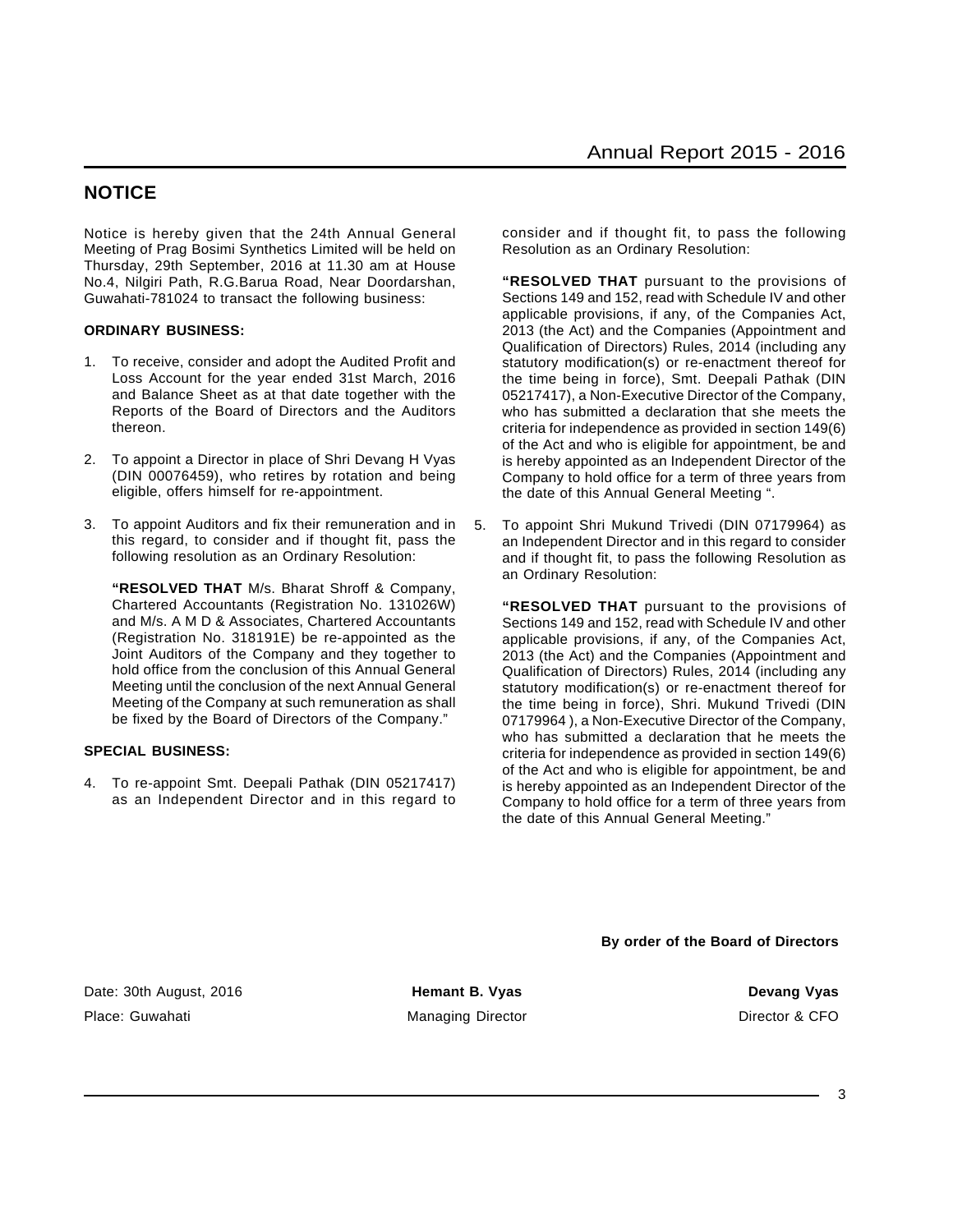### **NOTES:**

- **1. A MEMBER ENTITLED TO ATTEND AND VOTE IS ENTITLED TO APPOINT A PROXY TO AND VOTE INSTEAD OF HIMSELF/HERSELF AND THE PROXY NEED NOT BE A MEMBER OF THE COMPANY.**
- **2. THE INSTRUMENT APPOINTING PROXY DULY COMPLETED AND STAMPED, MUST REACH THE REGISTERED OFFICE OF THE COMPANY NOT LESS THAN 48 HOURS BEFORE THE TIME FOR HOLDING THE AFORESAID MEETING.**
- 3. The Register of Members and the Share Transfer Books of the Company will be closed from Thursday, 22<sup>nd</sup> September, 2016 to Thursday, 29th September, 2016 (both days inclusive).
- 4. Members who hold shares in dematerialized form are requested to write their Client ID and DP ID numbers and those who hold shares in physical form are requested to write their folio number in the attendance slip for attending the meeting.
- 5. In case of joint holders attending the meeting, only such joint holder who is higher in the order of names will be entitled to vote.
- 6. In any correspondences with the Company, members are requested to quote their account/ folio numbers and in case their shares are held in the dematerialized form, they must quote their Client ID Number and their DP ID Number.
- 7. Members who hold shares in physical form can nominate a person in respect of all the shares held by them singly or jointly. Members who hold shares in single name are advised, in their own interest to avail of the nomination facility by filing Form 2B. Members holding shares in the dematerialized form may contact their Depository Participant for recording nomination in respect of their shares.
- 8. Members/ Proxies attending the meeting are requested to bring their Attendance Slip, sent herewith, duly filled in.
- 9. Shareholders are requested to register their e-mail addresses, in respect of electronic holding with their respective Depository Participants .
- 10. The EVSN Number for e-voting is 160831032. The instructions for shareholders voting electronically are as under:
	- (i) The voting period begins on Monday, 26th September, 2016 at 9.00 am and ends on Wednesday, 28<sup>th</sup> September, 2016 at 5.00 pm. During this period, shareholders' of the Company, holding shares either in physical form or in dematerialized form, as on the cut-off date (record date) of Wednesday, 21<sup>st</sup> September, 2016 may cast their vote electronically. The e-

voting module shall be disabled by CDSL for voting thereafter.

- (ii) Shareholders who have already voted prior to the meeting date would not be entitled to vote at the meeting venue.
- (iii) The shareholders should log on to the e-voting website www.evotingindia.com.
- (iv) Click on Shareholders.
- (v) Now Enter your User ID
	- a) For CDSL: 16 digits beneficiary ID,
	- b) For NSDL: 8 Character DP ID followed by 8 Digits Client ID,
	- c) Members holding shares in Physical Form should enter Folio Number registered with the Company.
- (vi) Next enter the Image Verification as displayed and Click on Login.
- (vii) If you are holding shares in demat form and had logged on to www.evotingindia.com and voted on an earlier voting of any company, then your existing password is to be used.
- (viii) If you are a first time user follow the steps given below:

### **For Members holding shares in Demat Form and Physical Form**

#### PAN

Enter your 10 digit alpha-numeric PAN issued by Income Tax Department (Applicable for both demat shareholders as well as physical shareholders)·

- Members who have not updated their PAN with the Company/Depository Participant are requested to use the first two letters of their name and the 8 digits of the sequence number in the PAN field.
- In case the sequence number is less than 8 digits enter the applicable number of 0's before the number after the first two characters of the name in CAPITAL letters.

Eg. If your name is Ramesh Kumar with sequence number 1 then enter RA00000001 in the PAN field.

Dividend Bk Details OR Date of Birth (DOB)

Enter the Dividend Bank Details or Date of Birth (in dd/mm/yyyy format) as recorded in your demat account or in the company records in order to login.

If both the details are not recorded with the depository or company, please enter the member id/folio number in the Dividend Bank details field as mentioned in instruction (iv).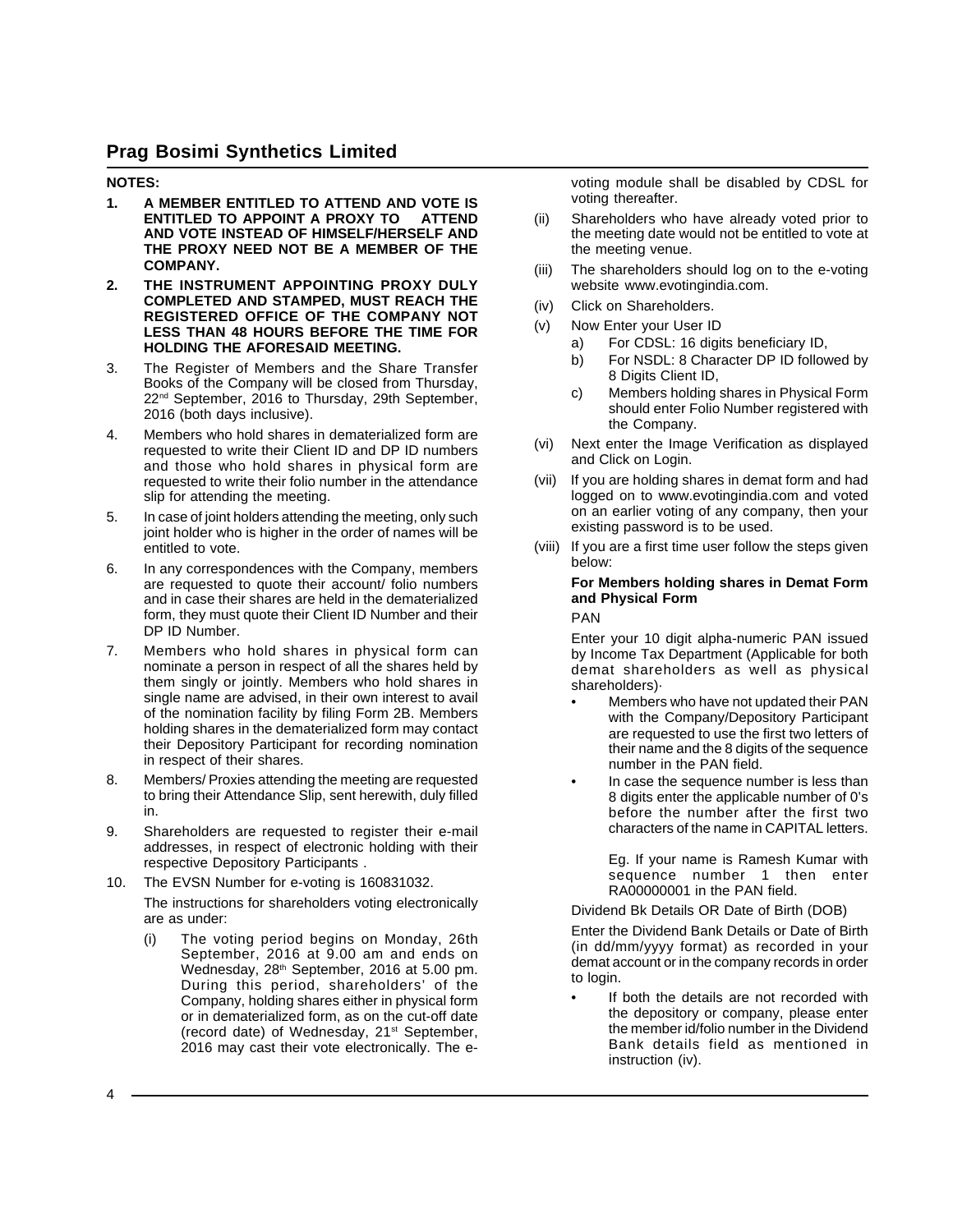- (ix) After entering these details appropriately, click on "SUBMIT" tab.
- (x) Members holding shares in physical form will then directly reach the Company selection screen. However, members holding shares in demat form will now reach 'Password Creation' menu wherein they are required to mandatorily enter their login password in the new password field. Kindly note that this password is to be also used by the demat holders for voting for resolutions of any other company on which they are eligible to vote, provided that company opts for e-voting through CDSL platform. It is strongly recommended not to share your password with any other person and take utmost care to keep your password confidential.
- (xi) For Members holding shares in physical form, the details can be used only for e-voting on the resolutions contained in this Notice.
- (xii) Click on the Electronic Voting Serial Number (EVSN) for Prag Bosimi Synthetics Limited on which you choose to vote.
- (xiii) On the voting page, you will see "RESOLUTION DESCRIPTION" and against the same the option "YES/NO" for voting. Select the option YES or NO as desired. The option YES implies that you assent to the Resolution and option NO implies that you dissent to the Resolution.
- (xiv) Click on the "RESOLUTIONS FILE LINK" if you wish to view the entire Resolution details.
- (xv) After selecting the resolution you have decided to vote on, click on "SUBMIT". A confirmation box will be displayed. If you wish to confirm your vote, click on "OK", else to change your vote, click on "CANCEL" and accordingly modify your vote.
- (xvi) Once you "CONFIRM" your vote on the resolution, you will not be allowed to modify your vote.
- (xvii) You can also take a print of the votes cast by clicking on "Click here to print" option on the Voting page.

### Annual Report 2015 - 2016

- (xviii) If a demat account holder has forgotten the login password then Enter the User ID and the image verification code and click on Forgot Password & enter the details as prompted by the system.
- (xix) Shareholders can also cast their vote using CDSL's mobile app m-Voting available for android based mobiles. The m-Voting app can be downloaded from Google Play Store. iPhone and Windows phone users can download the app from the App Store and the Windows Phone Store respectively on or after 30th June 2016. Please follow the instructions as prompted by the mobile app while voting on your mobile.
- (xx) Note for Non Individual Shareholders and **Custodians** 
	- Non-Individual shareholders (i.e. other than Individuals, HUF, NRI etc.) and Custodian are required to log on to www.evotingindia.com and register themselves as Corporates.
	- A scanned copy of the Registration Form bearing the stamp and sign of the entity should be emailed to helpdesk.evoting@cdslindia.com.
	- After receiving the login details a Compliance User should be created using the admin login and password. The Compliance User would be able to link the account(s) for which they wish to vote on.
	- The list of accounts linked in the login should be emailed to helpdesk.evoting@cdslindia.com and on approval of the accounts they would be able to cast their vote.
	- A scanned copy of the Board Resolution and Power of Attorney (POA) which they have issued in favour of the Custodian, if any, should be uploaded in PDF format in the system for the scrutinizer to verify the same.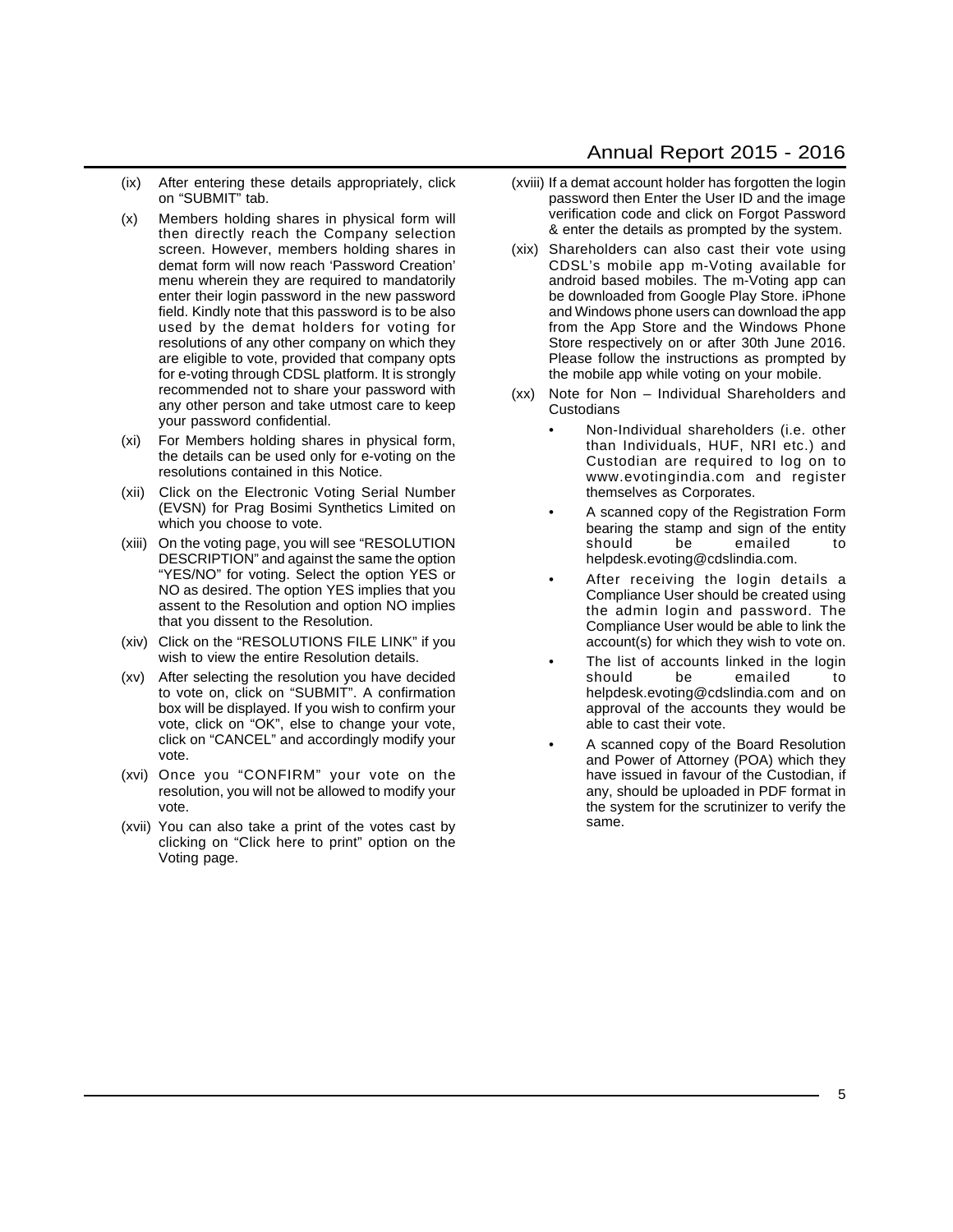Details of Directors seeking appointment or reappointment in the Annual General Meeting fixed on **29th September, 2016 (In pursuance to Regulation 34(3) read with Schedule V of the Securities and Exchange Board of India (Listing Obligations and Disclosure Requirements) Regulations, 2015 (earlier Clause 49 to the Listing Agreement)**

| Name of the Director                                                                  | Shri Devang H. Vyas                                                    | Smt. Deepali Pathak         | Shri, Mukund Trivedi         |  |
|---------------------------------------------------------------------------------------|------------------------------------------------------------------------|-----------------------------|------------------------------|--|
| Date of Birth                                                                         | 12th May, 1969                                                         | 02 <sup>nd</sup> April 1976 | 13th December, 1949          |  |
| Date of appointment                                                                   | 15 <sup>th</sup> May, 2014                                             | 08 <sup>th</sup> July 2015  | 14 <sup>th</sup> August 2015 |  |
| Qualification<br>Chemical Engineer, MBA (Finance)                                     |                                                                        | <b>LLB</b>                  | <b>B</b> Com                 |  |
| Expertise in specific functional area                                                 | Management Administration and Finance                                  | Law and Finance             | <b>Business</b>              |  |
| List of Outside Directorships held                                                    | Bosimi Exports (India) Limited                                         | 0                           | $\Omega$                     |  |
| Chairman or members of the Committee<br>of the Board of Directors of other Companies* | NIL                                                                    | Nil                         | Nil                          |  |
| Number of shares in the Company                                                       | 3860 shares                                                            | Nil                         | 3000 shares                  |  |
| Inter se Relationship with other Directors<br>& KMP                                   | Mr. Devang Vyas is the son of<br>Mr. Hemant B Vyas (Managing Director) | ΝA                          | <b>NA</b>                    |  |

**\*Note:** Excludes Chairmanship/Directorship in Private Limited Companies, Foreign Companies, Companies under Section 8 of the Companies Act, 2013 and excludes Committees formed by such Companies.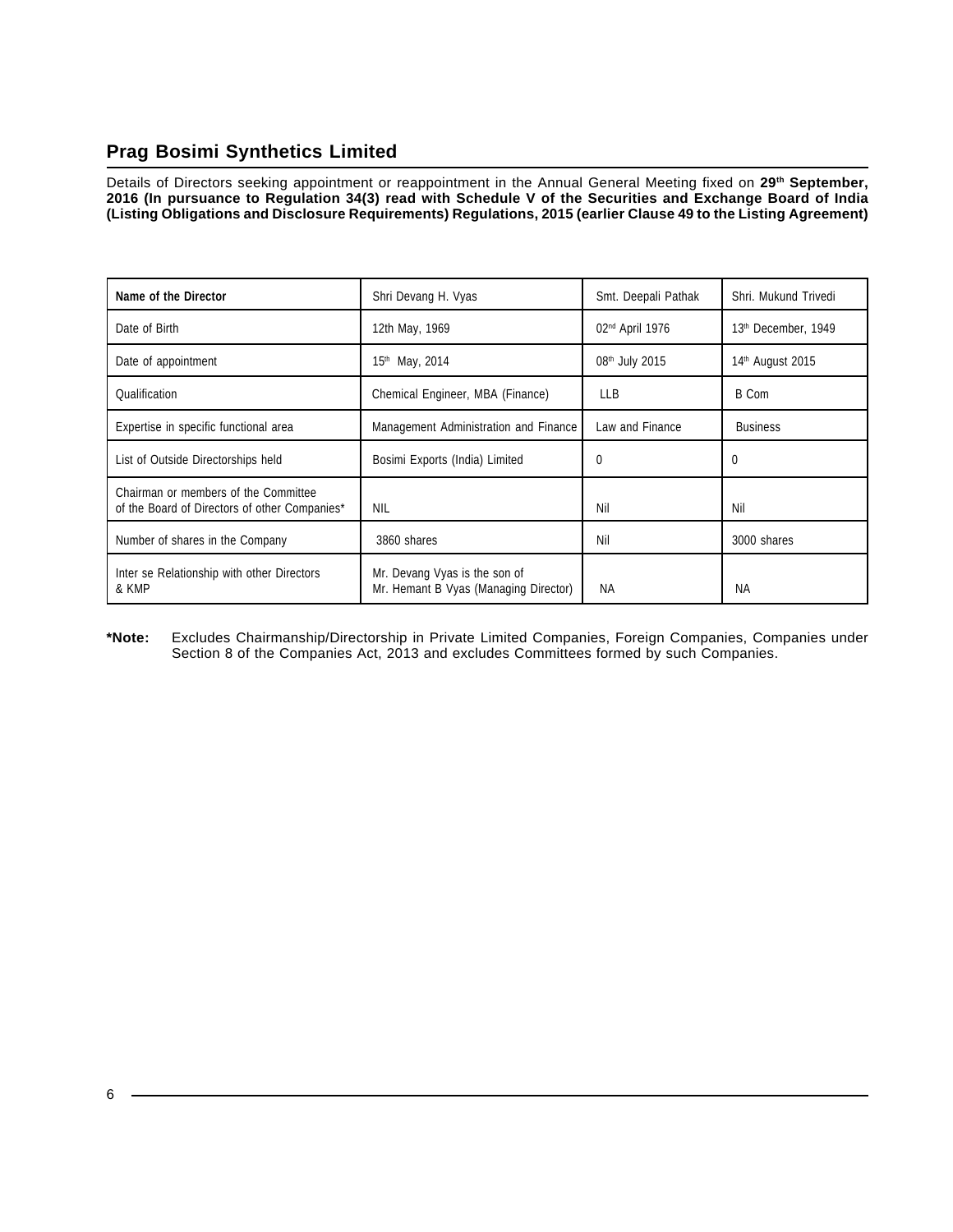# **Explanatory Statement Pursuant to Section 102(1) of the Companies Act, 2013**

The following Statement sets out all material facts relating to the Special Business mentioned in the accompanying Notice.

### **Item No. 4**

Smt Deepali Pathak was appointed on 31st March 2015 and had been regularized in the AGM held on 08th July 2015 for one year. In accordance with the provisions of Section 149 read with Schedule IV to the Act, appointment of an Independent Director requires approval of members.

Based on the recommendation of Nomination and Remuneration Committee, the Board of Directors have proposed that Smt. Deepali Pathak be further continued as an Independent Director of the Company for a period of three years.

The appointment of Smt. Deepali Pathak shall be effective upon approval by the members in the Meeting.

The Company has received a notice in writing from a member along with the deposit of requisite amount under Section 160 of the Act proposing the candidature of Smt. Deepali Pathak for the office of Director of the Company.

Smt. Deepali Pathak is not disqualified from being appointed as a Director in terms of Section 164 of the Act and has given her consent to act as a Director. The Company has received a declaration from Smt. Deepali Pathak that she meets the criteria of independence as prescribed both under sub-section (6) of Section 149 of the Act and under SEBI (Listing Obligations and Disclosure Requirements), Regulations, 2015. In the opinion of the Board, Smt. Deepali Pathak fulfills the conditions for her appointment as an Independent Director as specified in the Act and under SEBI (Listing Obligations and Disclosure Requirements), Regulations, 2015. Smt. Deepali Pathak is independent of the management and possesses appropriate skills, experience and knowledge in the field of finance.

#### **Item No. 5**

Shri Mukund Trivedi was appointed in the Board meeting held on 14th August 2015. In accordance with the provisions of Section 149 read with Schedule IV to the Act, appointment of an Independent Director requires approval of members for its regularization. Based on the recommendation of Nomination and Remuneration Committee, the Board of Directors have proposed that Shri. Mukund Trivedi be regularized for a term of three years.

The appointment of Shri Mukund Trivedi shall be effective upon approval by the members in the Meeting.

The Company has received a notice in writing from a member along with the deposit of requisite amount under Section 160 of the Act proposing the candidature of Shri Mukund Trivedi for the office of Director of the Company .

Shri Mukund Trivedi is not disqualified from being appointed as a Director in terms of Section 164 of the Act and has given his consent to act as a Director. The Company has received a declaration from Shri Mukund Trivedi that he meets the criteria of independence as prescribed both under sub-section (6) of Section 149 of the Act and under SEBI (Listing Obligations and Disclosure Requirements), Regulations, 2015. In the opinion of the Board, Shri Mukund Trivedi fulfills the conditions for his appointment as an Independent Director as specified in the Act and SEBI (Listing Obligations and Disclosure Requirements), Regulations, 2015. Shri. Mukund Trivedi is independent of the management and has 30 years of rich experience and knowledge in the field of bank and finance.

#### **By order of the Board of Directors**

Date: 30th August, 2016 **Hemant B. Vyas Hemant B. Vyas Devang Vyas** Place: Guwahati **Managing Director** Managing Director **COVID** Director & CFO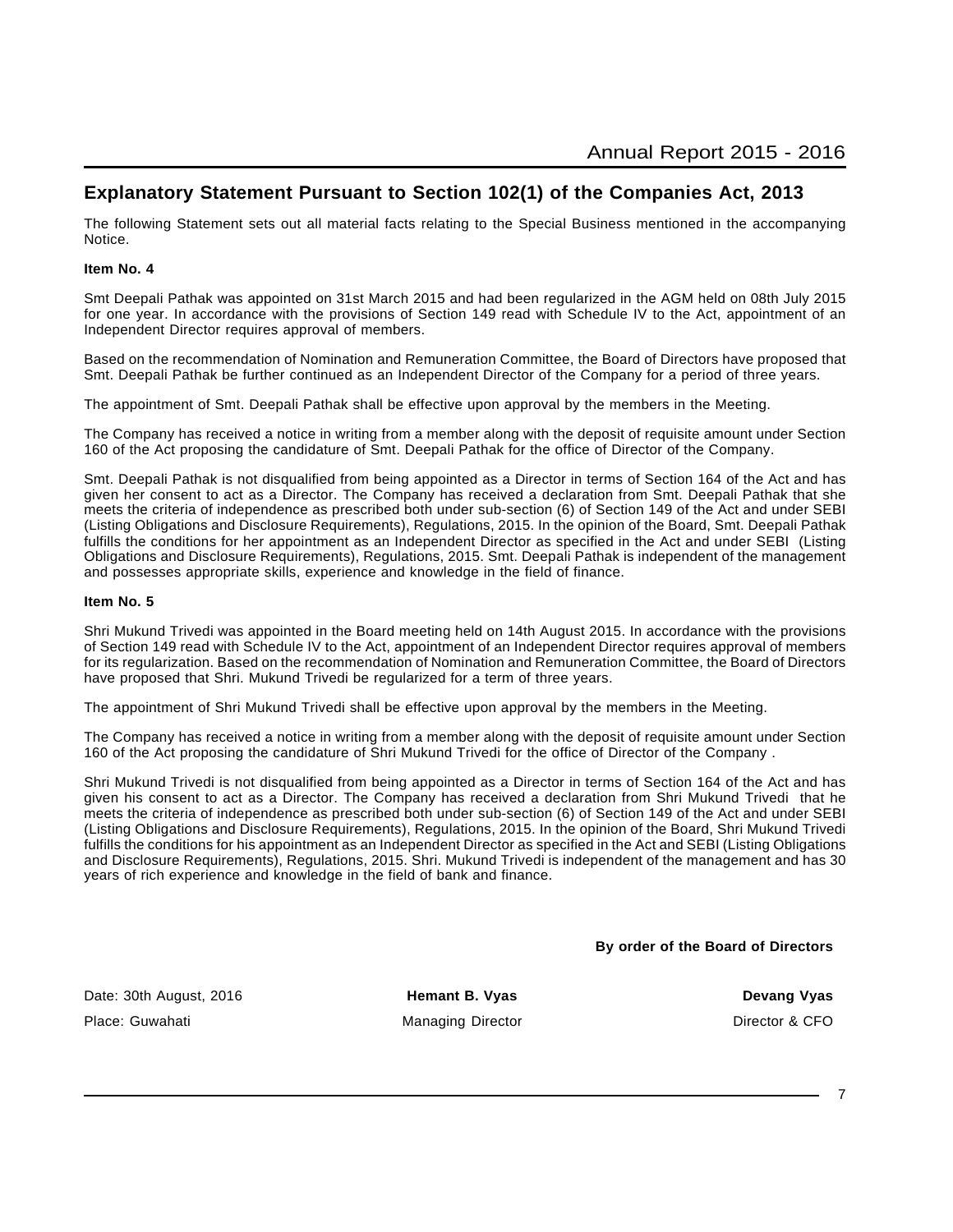# **DIRECTORS' REPORT**

### To,

The Members,

Prag Bosimi Synthetics Limited (PBSL).

Your Directors have pleasure in presenting the 24<sup>th</sup> Annual Report together with audited accounts of the Company for the year ended on 31<sup>st</sup> March, 2016

### **FINANCIAL RESULTS:**

The financial results of your Company for the year under review are summarized below:

 $\sim$  .  $\sim$ 

|                                     |                                                    | (र in Crores)                                      |
|-------------------------------------|----------------------------------------------------|----------------------------------------------------|
| <b>FINANCIAL HIGHLIGHTS</b>         | 2015-2016<br>12 Months<br>ended<br>31st March 2016 | 2013-2015<br>18 Months<br>ended<br>31st March 2015 |
| Gross Turnover                      | 137.63                                             | 1.52                                               |
| Turnover net of Excise duty         | 137.63                                             | 1.52                                               |
| Profit/ (Loss) before Depreciation, |                                                    |                                                    |
| Interest and Taxation               | 12.23                                              | (5.71)                                             |
| (Add)/ Less: Interest               | (13.37)                                            | (19.31)                                            |
| (Add)/ Less: Depreciation           | (9.25)                                             | (11.96)                                            |
| Profit / (Loss) for the year        | (10.40)                                            | (36.98)                                            |
| Add/ (Less) Loss brought forward    |                                                    |                                                    |
| from the previous period            | (173.27)                                           | (136.29)                                           |
| Total Loss carried forward          |                                                    |                                                    |
| to next period/ year                | (183.67)                                           | (173.27)                                           |

### **COMPANY'S ACTIVITIES** :

Your Directors regret to inform you that during the year under review, your Company could not restart its factory operations.

Your Company did undertake some trading activities in textile related products. Keeping in view of the encouraging response received while dealing with the textile products and buoyed by both strong domestic consumption as well as recent Textile policy announced by Government of India ,the Company has started a separate division named Bosimi Apparel under the Brand Name "BOSIMI"

### **DIVIDEND :**

Due to the Loss incurred in the year under review, your directors do not recommend any dividend.

### **ONE TIME SETTLEMENT WITH BANKS AND FINANCIAL INSTITUTIONS :**

We would also like to inform you that your company has been successful in achieving one time settlement of more than 80% of the OCCDs. The OCCD holders were IDBI (portfolio transferred to ARCIL), IFCI, Standard Chartered

Bank, UTI & GIC. We are hopeful that the remaining OCCDs will also be settled shortly.

### **DIRECTORS AND KEY MANAGERIAL PERSONNEL:**

As per the provisions of the Companies Act, 2013 and the Articles of Association of the Company, Shri. Devang Vyas (DIN 00076459), the Director of the Company would be retiring by rotation and being eligible, offers himself for reappointment at the ensuing Annual General Meeting (AGM). Pursuant to Regulation 36(3) of the SEBI (Listing Obligations and Disclosure Requirements) Regulations, 2015, the detailed profile of the Director retiring by rotation is provided in the Notice convening the Annual General Meeting (AGM).

Shri G.M.Das (DIN 00144978), Shri Rohit P Doshi (DIN 00424996) and Smt. Deepali Rajneesh Pathak (DIN 05217417) were appointed as Independent Directors of the Company in the  $23<sup>rd</sup>$  Annual General Meeting held on  $8<sup>th</sup>$ July, 2015; Shri G M Das and Shri Rohit Doshi hold office for a period of 5 years whereas Smt.Deepali Pathak holds office for a period of one year. As such, she has been reappointed in the Board Meeting dated 11<sup>th</sup> August 2016 up to the date of the ensuing AGM.

Shri Mukund Trivedi (DIN 07179964) was appointed as Additional Director of the Company on 14<sup>th</sup> August 2015 to hold office upto the date of the ensuing Annual General Meeting as per provisions of the Companies Act, 2013 and the said SEBI Regulations.

Shri Ramesh Pokhriyal was appointed as CEO of the Company in its Board Meeting held on 6<sup>th</sup> March 2016. Smt Shweta Mahajan was appointed as Company Secretary and Compliance Officer of the Company on 8<sup>th</sup> March 2016 in place of Shri. Rajesh Shetty, who resigned w.e.f 29<sup>th</sup> February 2016.

### **DECLARATIONS BY INDEPENDENT DIRECTORS:**

The Company has received declarations from all the Independent Directors under Section 149(6) of the Companies Act, 2013 confirming their independence visà-vis the Company.

### **TRANSFER TO RESERVES :**

In view of loss incurred during the year under review, the Board of Directors has not recommended transfer of any amount to reserves. However, the Company has transferred an amount of  $\bar{\tau}$  417,949,231/- to the General Reserves which has resulted from the settlement of the earlier OCCDs

### **PUBLIC DEPOSITS:**

The Company has not accepted any Public Deposits during the year under review.

### **DEPRECIATION ON PLANT & MACHINERY :**

Depreciation is systematically allocated over the useful life of an asset as specified in Part C of Schedule II of Companies Act, 2013.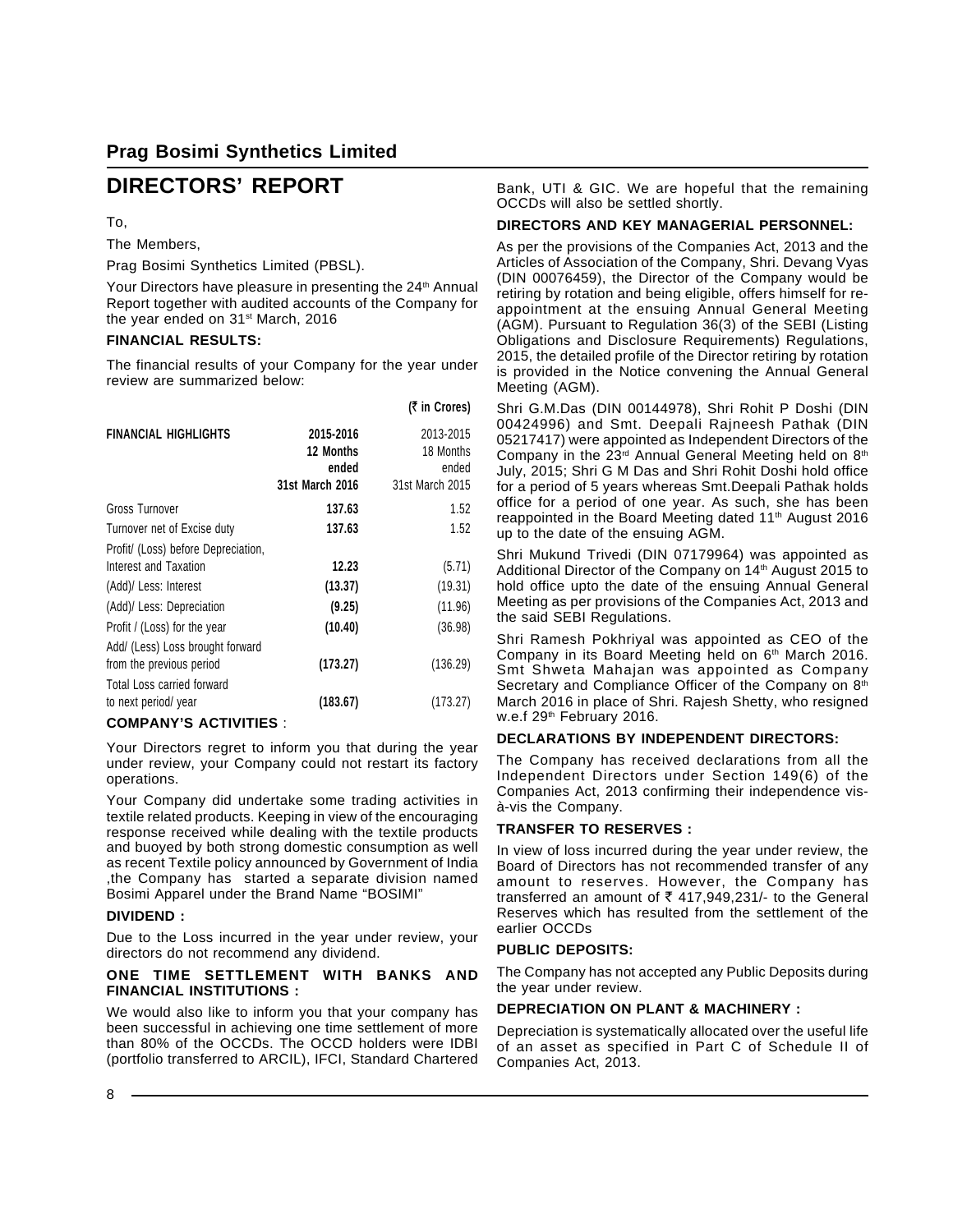### **MATERIAL CHANGES AND COMMITMENTS :**

Except as disclosed elsewhere in this report, no material changes and commitments which could affect the Company's financial position have occurred between the end of the financial year of the Company and date of this report.

### **DIRECTORS' RESPONSIBILTY STATEMENT:**

Pursuant to Section 134(5) of the Companies Act, 2013, the Directors of your Company confirm that:

- a) in the preparation of the accounts, the applicable accounting standards had been followed along with proper explanation relating to material departures;
- b) such accounting policies have been selected and applied consistently and the Directors made judgments and estimates that are reasonable and prudent so as to give a true and fair view of the state of affairs of the Company as at 31st March, 2016 and of the loss of the Company for that year;
- c) proper and sufficient care was taken for the maintenance of adequate accounting records in accordance with the provisions of this Act for safeguarding the assets of the Company and for preventing and detecting fraud and other irregularities;
- d) the accounts of the Company have been prepared on a going concern basis;
- internal financial controls have been laid down to be followed by the Company and that such internal financial controls are adequate and were operating effectively;
- f) proper systems have been devised to ensure compliance with the provisions of all applicable laws and that such systems were adequate and operating effectively.

#### **BOARD MEETINGS:**

The Board of Directors met 7 times during the year ended 31st March, 2016 in accordance with the provisions of the Companies Act, 2013 and rules made there under and the details are given in the Corporate Governance Report annexed hereto

#### **NOMINATION AND REMUNERATION COMMITTEE:**

The Nomination and Remuneration Committee of Directors was constituted by the Board of Directors of the Company in accordance with the requirements of Section 178 of the Act.

The composition of the committee is as under:

- 1. Mr. G. M. Das, Chairman, Independent Director
- 2. Mr. M.K. Das, Director and
- 3. Mr. Rohit Doshi, Independent Director.

The Board has in accordance with the provisions of subsection (3) of Section 178 of the Companies Act, 2013, formulated the policy setting out the criteria for determining qualifications, positive attributes, independence of Directors and policy relating to remuneration for Directors, Key Managerial Personnel and other employees.

### **POLICY:**

The Board of Directors of the Company has designed Risk Management Policy and Guidelines to avoid events, situations or circumstances which may lead to negative consequences on the Company's businesses and define a structured approach to manage uncertainty and to make use of these in their decision making pertaining to all business divisions and corporate functions. Key business risks and their mitigation are considered in the annual/ strategic business plans and in periodic management reviews.

#### **VIGIL MECHANISM POLICY FOR THE DIRECTORS AND EMPLOYEES:**

The Board of Directors of the Company has, pursuant to the provisions of Section 178(9) of the Companies Act, 2013 read with Rule 7 of the Companies (Meetings of Board and its Powers) Rules, 2014 framed "Vigil Mechanism Policy" for Directors and employees of the Company to provide a mechanism which ensure adequate safeguards to employees and Directors from any victimization of any violations of legal or regulatory requirements, incorrect or misrepresentation of any financial statements and reports, etc.

The employees of the Company have the right/option to report their concern/grievance to the Chairman of the Audit Committee.

The Company is committed to adhere to the highest standards of ethical, moral and legal conduct of business operations.

#### **DISCLOSURE OF ORDERS PASSED BY REGULATORS OR COURTS OR TRIBUNAL:**

- 1. We have received Income Tax Order dated 22<sup>nd</sup> June 2016 for outstanding demand of  $\bar{\tau}$  74.57 lakh for the Assessment years 2005-2006. In this regard, the Board had replied to the Income Tax authorities on 5<sup>th</sup> August 2016 that the Company has been incurring losses since past many years. As a consequence, the company has huge assessed carry forward losses and unabsorbed depreciation which needs to be set off against the demand raised by IT Department.
- 2. Company Law Board, Kolkata Bench, vide its order dated 27th May 2016 had directed the Company to register the transfer of Preference shares in favour of the Petitioner Company 3A Capital Limited despite of the fact that the said preference shares has already been cancelled by High Court, Guwahati vide its Order dated 18th December 2012.The Company had appealed against the CLB order dated 27<sup>th</sup> May 2016 in Guwahati High Court.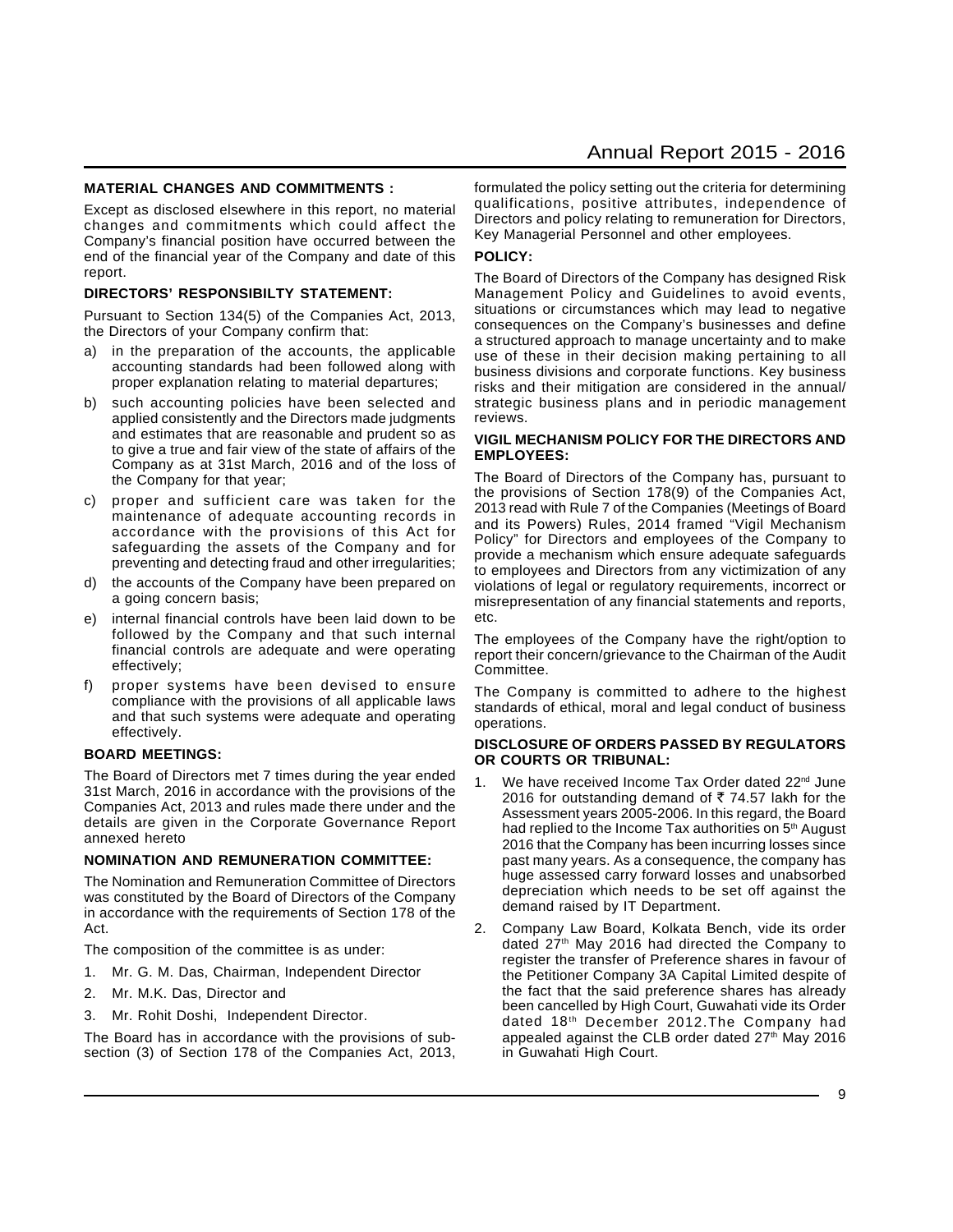### **CORPORATE GOVERNANCE:**

Your Company affirms its commitment to Corporate Governance and is fully compliant with the conditions of Corporate Governance stipulated in Clause 49 of the Listing Agreement and SEBI (Listing Obligations and Disclosure Requirements) Regulations, 2015 with Stock Exchanges. A separate section on compliance of Corporate Governance and a Certificate from the Auditor's firm dated 30th May, 2016 in this regard are annexed hereto and forms a part of the Report.

### **MANAGEMENT DISCUSSION AND ANALYSIS:**

The Management's Discussion and Analysis Report, as required under Corporate Governance, forms a part of this report and gives a reflection of the current state of business. It also deals with opportunities, challenges and the outlook of the Company.

#### **CONTRACTS OR ARRANGEMENT WITH RELATED PARTIES :**

There were related party transactions during the year which were done on arm length basis, the details of which has been mentioned in the Notes to Accounts, Part 1(xii) as per AS-18 in Notes forming part of the Standalone Financial Statements for the year ended 31<sup>st</sup> March 2016.

### **DISCLOSURE OF INTERNAL FINANCIAL CONTROLS :**

The Internal Financial Controls with reference to financial statements as designed and implemented by the Company are adequate. During the year under review, no material or serious observation has been received from the Internal Auditors of the Company for inefficiency or inadequacy of such controls.

### **LOANS, GUARANTEES, INVESTMENTS :**

During the year, Company has not given any loan, guarantee or investment as per Section 186 of the Companies Act, 2013.

### **SUBSIDIARIES:**

The Company has 3 subsidiary companies viz. Prag Bosimi Texurising Private Limited , Prag Bosimi Packaging Private Limited, and Prag Jyoti Textile Park Private Limited; the consolidated accounts of these Subsidiary Companies are annexed to this report along with the Cashflow statement and Notes to Accounts pursuant to the Companies Act, 2013.

For the implementation of the Textile Park project, 72,490 shares of Rs 10/- each has been allotted to the new shareholders, who will be setting up different units in the Park. As a result of this, the holding of 100% of Prag Bosimi Synthetics Limited has been reduced to 60.87%

#### **CONSERVATION OF ENERGY, TECHNOLOGY ABSORPTION, FOREIGN EXCHANGE EARNING AND OUTGO:**

The particulars as required under the provisions of Section 134(3) (m) of the Companies Act, 2013 read with Rule 8 of the Companies (Accounts) Rules, 2014 in respect of conservation of energy, technology absorption, foreign exchange earnings and outgo etc. are furnished in Annexure 'I' which forms part of this Report.

### **EXTRACT OF ANNUAL RETURN:**

Pursuant to the provisions of Section 134(3)(a) of the Companies Act, 2013, extract of the Annual Return for the financial year ended 31st March 2016 , made under the provisions of Section 92(3) of the Act is attached as Annexure 'II' which forms part of this Report.

#### **ANNUAL EVALUATION OF DIRECTORS, COMMITTEE AND BOARD:**

Attendance at the meetings, Participation and contribution, Responsibility towards stakeholders, Contribution in Strategic Planning, Compliance and Governance, Participation, Performance Evaluation and updation of knowledge are the criteria's for Performance Evaluation of Directors, Committee and Board.

#### **DISCLOSURE UNDER SECTION 197(12) OF THE COMPANIES ACT, 2013 AND OTHER DISCLOSURES AS PER RULE 5 OF COMPANIES (APPOINTMENT & REMUNERATION) RULES, 2014:**

The ratio of the remuneration of each Director to the median remuneration of the employees of the Company for the financial year under review has been marked as Annexure 'III'.

### **OBSERVATIONS OF STATUTORY AUDITORS ON ACCOUNTS FOR THE YEAR ENDED 31ST MARCH, 2016 :**

The observations made by the Statutory Auditors in their report for the financial year ended 31st March 2016 read with the explanatory notes therein are self-explanatory and therefore, do not call for any further explanation or comments from the Board under Section 134(3) of the Companies Act, 2013.

#### **SECRETARIAL AUDIT REPORT FOR THE YEAR ENDED 31ST MARCH, 2016 :**

Mr. Rakesh Kapur, Practising Company Secretary, Mumbai, who was appointed as Secretarial Auditor of the Company for the year 2015-16, pursuant to Section 204(1) of the Companies Act,2013 has conducted the Secretarial Audit for the said year, has furnished his report dated  $30<sup>th</sup>$ May, 2016 and the said report forms a part of this Report hereof. The said report does not contain any observation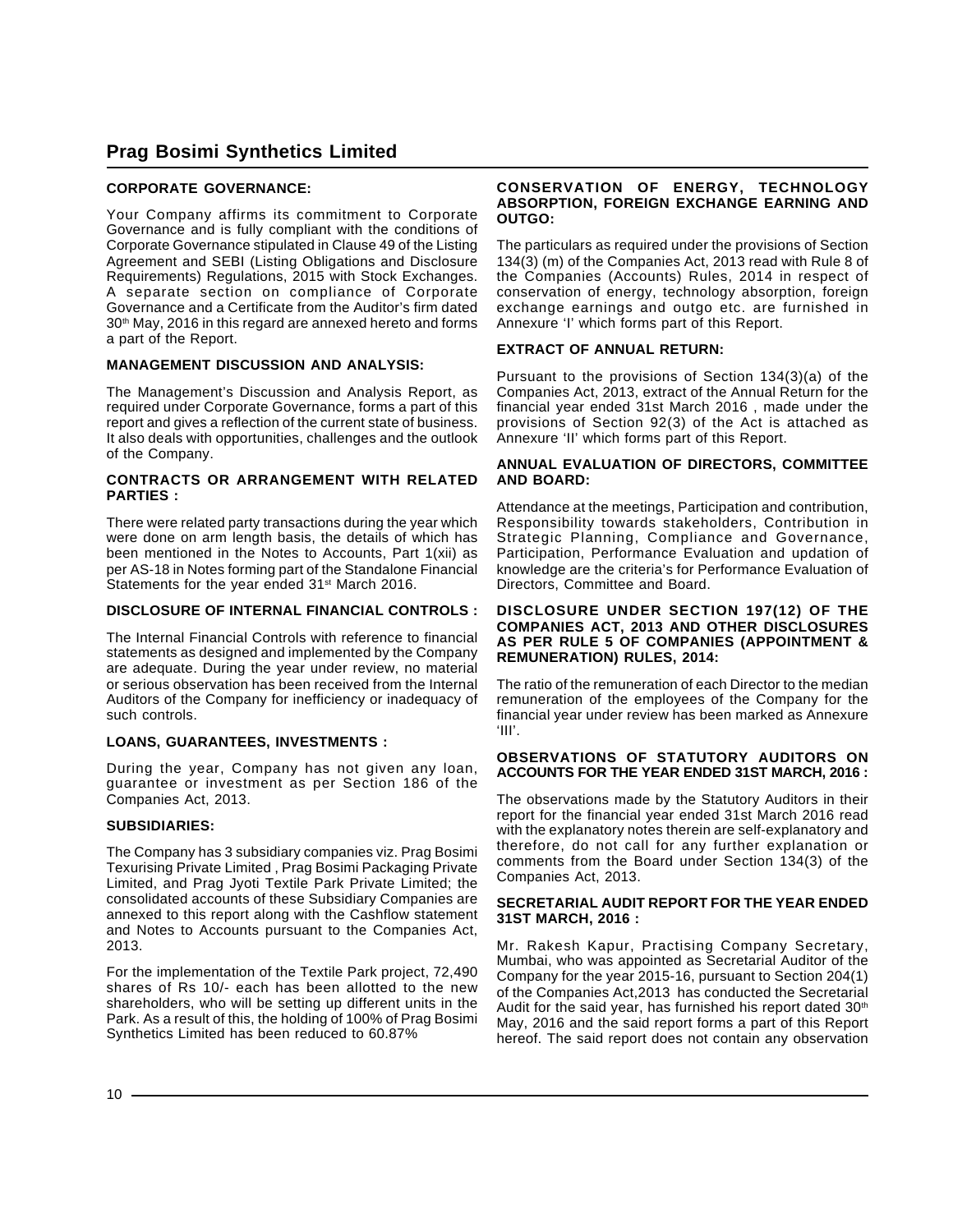or qualification requiring explanation or comments from the Board under Section 134(3) of the Companies Act, 2013.

### **INTERNAL CONTROL SYSTEMS:**

Adequate internal control systems commensurate with the nature of the Company's business and size and complexity of its operations are in place has been operating satisfactorily. Internal control systems comprising of policies and procedures are designed to ensure reliability of financial reporting, timely feedback on achievement of operational and strategic goals, compliance with policies, procedure, applicable laws and regulations and that all assets and resources are acquired economically, used efficiently and adequately protected.

### **AUDITORS:**

M/s. Bharat Shroff & Company, Chartered Accountants, Mumbai and M/s. A M D & Associates, Chartered Accountants, Guwahati Auditors of the Company will retire at the forthcoming Annual General Meeting, and being eligible, offer themselves for re-appointment as the Joint Auditors of the Company.

### **INTERNAL AUDITOR:**

M/s. Dhawan Pandey & Associates, Chartered

Accountants, were appointed as Internal Auditors of the Company.

### **INDUSTRIAL RELATIONS/ HUMAN RESOURCES:**

Your Company maintained healthy, cordial and harmonious industrial relations at all levels during the year under review. Your Company firmly believes that a dedicated workforce constitute the primary source of sustainable competitive advantage. Accordingly, human resource development continues to receive focused attention. Your Directors wish to place on record their appreciation for the dedicated and commendable services rendered by the staff and workforce of your Company.

### **APPRECIATION:**

Your Directors take this opportunity to offer their sincere thanks to the Government of India, State Government of Assam, AIDC, Dena Bank, IDBI, Standard Chartered Bank, IFCI Ltd, LIC, UTI, GIC & its subsidiaries, SBI, NEDFI, Allahabad Bank, Bank of Baroda, Central Bank of India, UCO Bank, Indusind Bank, North East Frontier Railways, Srei Infrastructure Finance Limited and our valued investors who through their continued support and co-operation, have helped in your Company's progress.

**By order of the Board of Directors**

Date: 30th August, 2016 **Fig. 2018 Hemant B. Vyas Communist Communist Communist Communist Communist Communist Communist Communist Communist Communist Communist Communist Communist Communist Communist Communist Communist** Place: Guwahati **Managing Director** Managing Director **Director Director B** CFO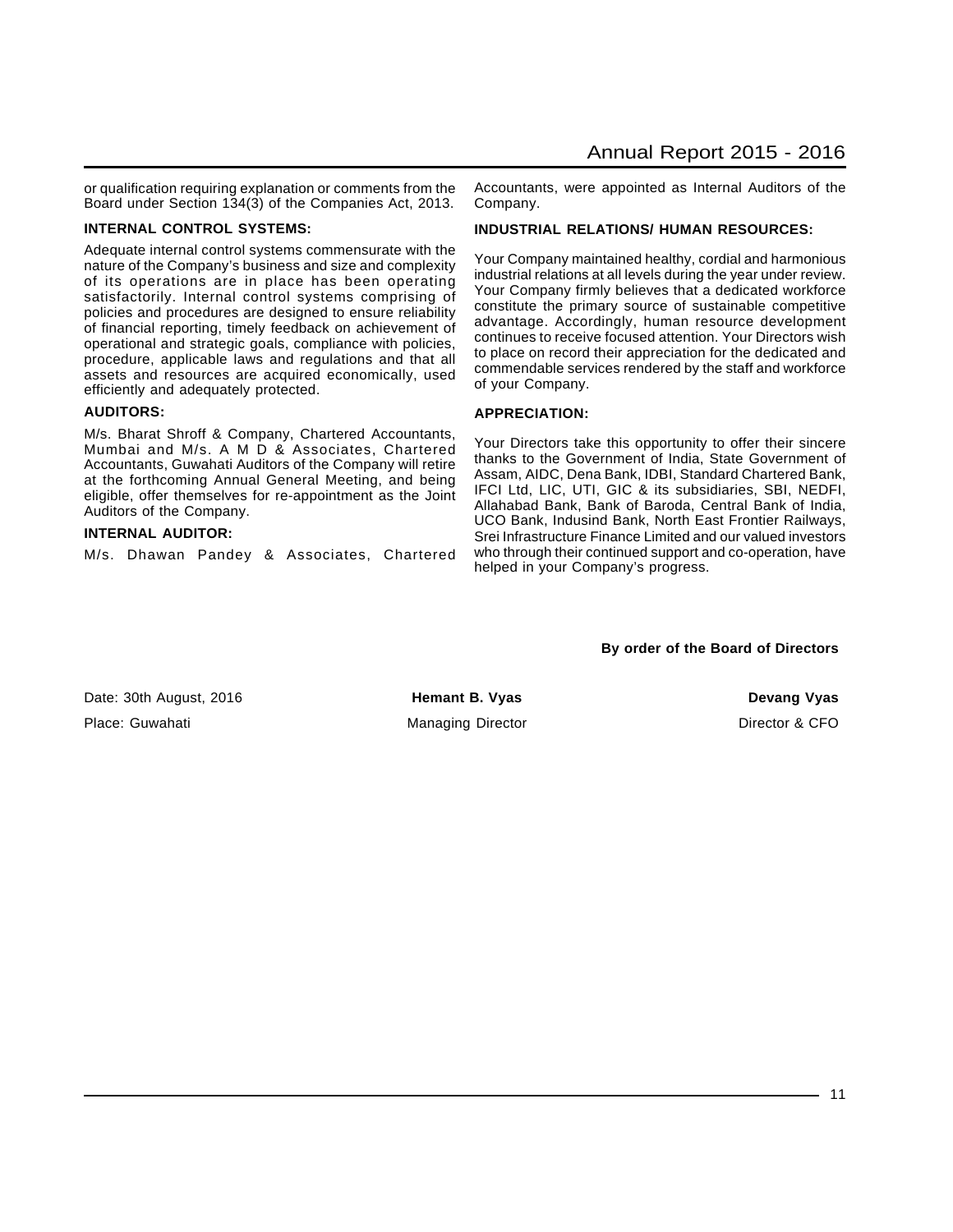# **MANAGEMENT DISCUSSION AND ANALYSIS**

### **DISCLAIMER STATEMENT**

Certain statements in this report on Management Discussion and Analysis may be forward looking statements and have been issued in terms of the applicable laws and regulations. These statements are based on certain assumptions and expectations of future events. Actual results could however differ materially from those expressed in the statements or implied due to the influence of external and internal factors, which are beyond the control of the Company. The Company assumes no responsibility in respect of forward-looking statements, which may be amended or modified in future on the basis of subsequent developments, information or events.

### **INDUSTRY OUTLOOK**

Company's products, i.e, polyester POY, DTY ( also in the process of installing additional capacities ) belongs to the hybrid category. Its raw material PTA & MEG falls under petro chemical industry and its output i.e POY/ DTY is used in the Textile Industry and falls under the category of Manmade Fibre

The outlook for the coming year is favourable for polyester as the declining cotton production may result the shifting of the consumer preferences from cotton to polyester. Indian polyester demand is expected to grow at a CAGR of around 8% by end of 2020

The demand for manmade fibre is expected to grow steadily with the increase in population, per capita income, spending power and growth in GDP.

### **OPPORTUNITIES**

### **INCREASED APPLICATION COUPLED WITH GOVERNMENT THRUST**

POY/ DTY is finding increased application in products like soft luggage, sports jerseys,airbags, safety belts, surgical gowns and drapes etc. This is in addition to steady growth in the conventional uses of polyester

Government thrusts to the manufacturing sector with initiatives like Make in India and newly announced Textile policy will also help our Company.

### **CHALLENGES**

Volatility of Crude prices may impact the growth / viability of the industry as substantial cost of production is based on raw material price.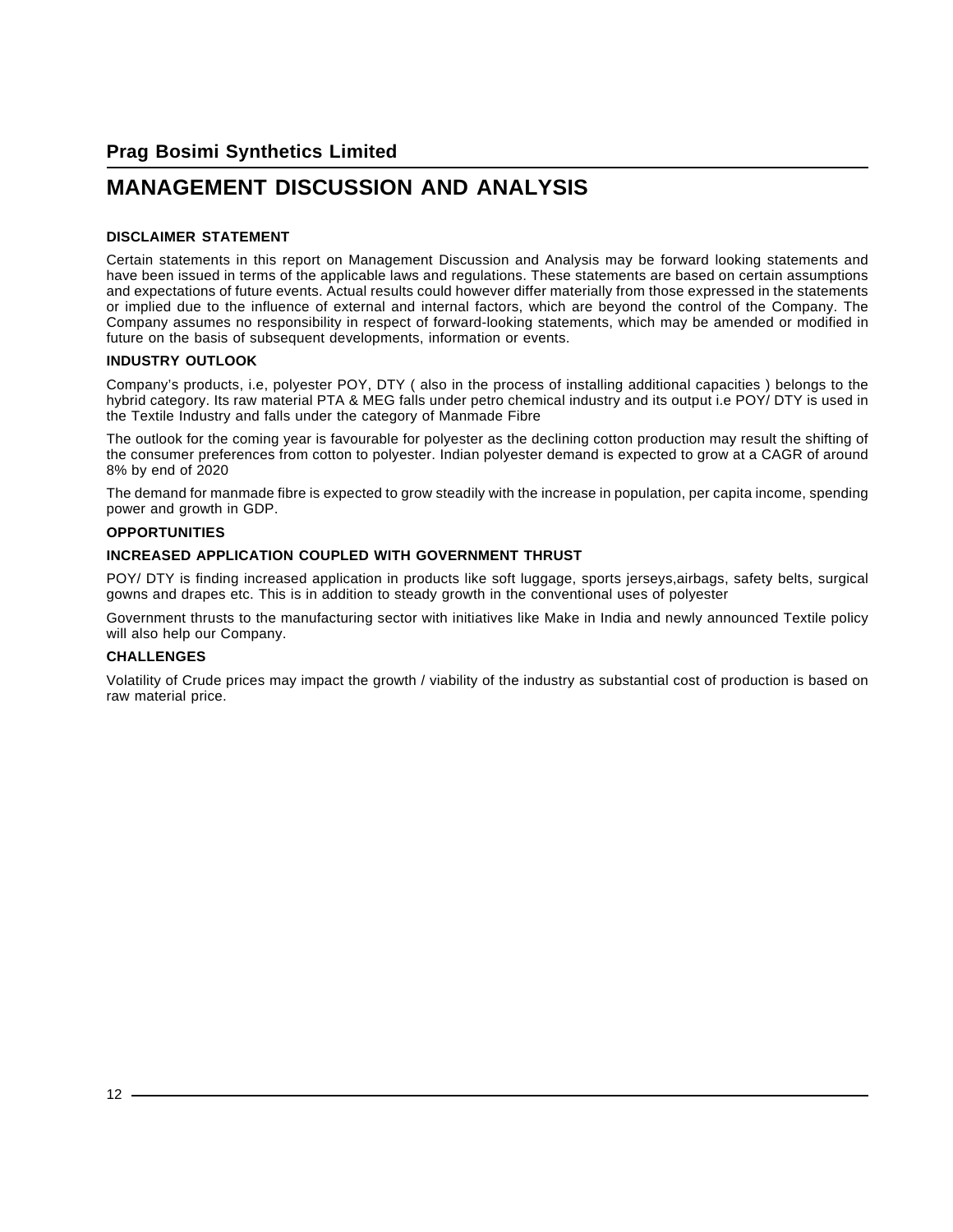# **ANNEXURE TO THE DIRECTORS' REPORT**

**Form AOC – 1**

### **Part A: Subsidiaries**

{Pursuant to first proviso to Sub-section (3) of Section 129 of the Companies Act, 2013 read with Rule 5 of the Companies (Accounts) Rules 2014}

Statement containing salient features of the financial statement of subsidiaries

| Name of subsidiaries which are yet to commence operations:                | Prag Jyoti Textile Park Private Limited |
|---------------------------------------------------------------------------|-----------------------------------------|
|                                                                           | Prag Bosimi Texurising Private Limited  |
|                                                                           | Prag Bosimi Packaging Private Limited   |
| Name of subsidiaries which have been liquidated<br>or sold during period: | NIL                                     |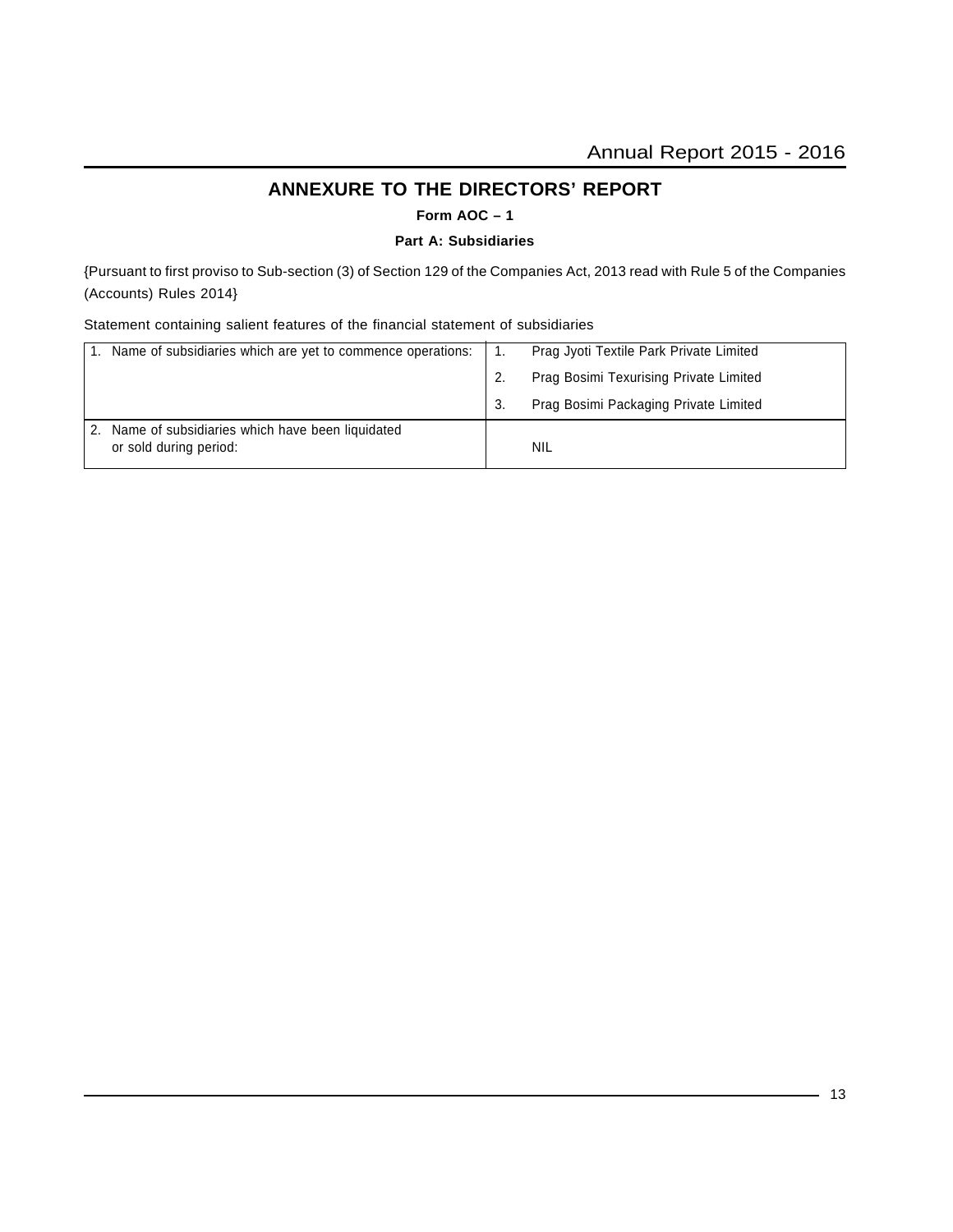# **ANNEXURE TO THE DIRECTORS' REPORT**

### **CONSERVATION OF ENERGY, TECHNOLOGY ABSORPTION, FOREIGN EXCHANGE EARNINGS/ OUT GO:**

**Annexure I**

|    |                                             | <b>Annexure I</b>     |                        |
|----|---------------------------------------------|-----------------------|------------------------|
|    | (A) POWER AND FUEL CONSUMPTION              |                       |                        |
|    | <b>Particulars</b>                          | <b>CURRENT PERIOD</b> | <b>PREVIOUS PERIOD</b> |
|    | 1.<br>Electricity:                          |                       |                        |
|    | Purchased:                                  |                       |                        |
|    | (a) No of Units                             | <b>Nil</b>            | Nil                    |
|    | (b) Total Amount (Rs.)                      | <b>Nil</b>            | Nil                    |
|    | (c) Rate/Unit (Rs.)                         | <b>Nil</b>            | Nil                    |
|    | Own Generation:                             |                       |                        |
|    | Through Diesel generators                   |                       |                        |
|    | (a) No. Of Units:                           | <b>Nil</b>            | Nil                    |
|    | (b) Unit per litre of Diesel                | <b>Nil</b>            | Nil                    |
|    | (c) Cost/Unit (Rs.)                         | <b>Nil</b>            | Nil                    |
|    | Through steam turbine generation            | <b>Nil</b>            | Nil                    |
|    | No. of Units:                               | N.A                   | N.A.                   |
|    | Unit per litre of Fuel oil/Gas              | N.A                   | N.A.                   |
|    | Cost/Unit                                   | N.A                   | N.A.                   |
|    | 2.<br>Coal (specify quality and where used) | N.A                   | N.A.                   |
|    | Quantity:                                   | N.A                   | N.A.                   |
|    | <b>Total cost</b>                           | N.A                   | N.A.                   |
|    | Average Rate                                | N.A                   | N.A.                   |
|    | Furnace Oil:<br>3.                          | N.A                   | N.A.                   |
|    | Quantity (KL)                               | N.A                   | N.A.                   |
|    | Total Amount (Rs.)                          | N.A                   | N.A.                   |
|    | Average Rate (Rs)                           | N.A                   | N.A.                   |
|    | Steam:<br>4.                                | N.A                   | N.A.                   |
|    | Quantity in Tons:                           | N.A                   | N.A.                   |
|    | Total Cost: (Rs.)                           | N.A                   | N.A.                   |
|    | Rate per Ton (Rs)                           | N.A<br>N.A            | N.A.<br>N.A.           |
|    | Consumption per unit of production          |                       |                        |
|    | Electricity per K.G. Yarn in No of Units    | N.A<br>N.A            | N.A.                   |
|    | Furnace Oil (Liter)                         |                       | N.A.                   |
|    | Coal                                        | N.A                   | N.A.                   |
|    | Steam in K.G. per K.G of Yarn               | N.A                   | N.A.                   |
| В. | <b>FOREIGN EXCHANGE EARNINGS/OUTGO:</b>     |                       |                        |
|    | Foreign Exchange Earnings                   | <b>Nil</b>            | Nil                    |
|    | Foreign Exchange Outgo                      | <b>Nil</b>            | Nil                    |
|    | Capital Goods                               | <b>Nil</b>            | Nil                    |
|    | Stores, spares and consumable               | <b>Nil</b>            | Nil                    |
|    | Others                                      | <b>Nil</b>            | Nil                    |

### **By order of the Board of Directors**

| Date: 30th August 2016 | Hemant B. Vyas           | <b>Devang Vyas</b> |
|------------------------|--------------------------|--------------------|
| Place: Guwahati        | <b>Managing Director</b> | Director & CFO     |

 $14$  —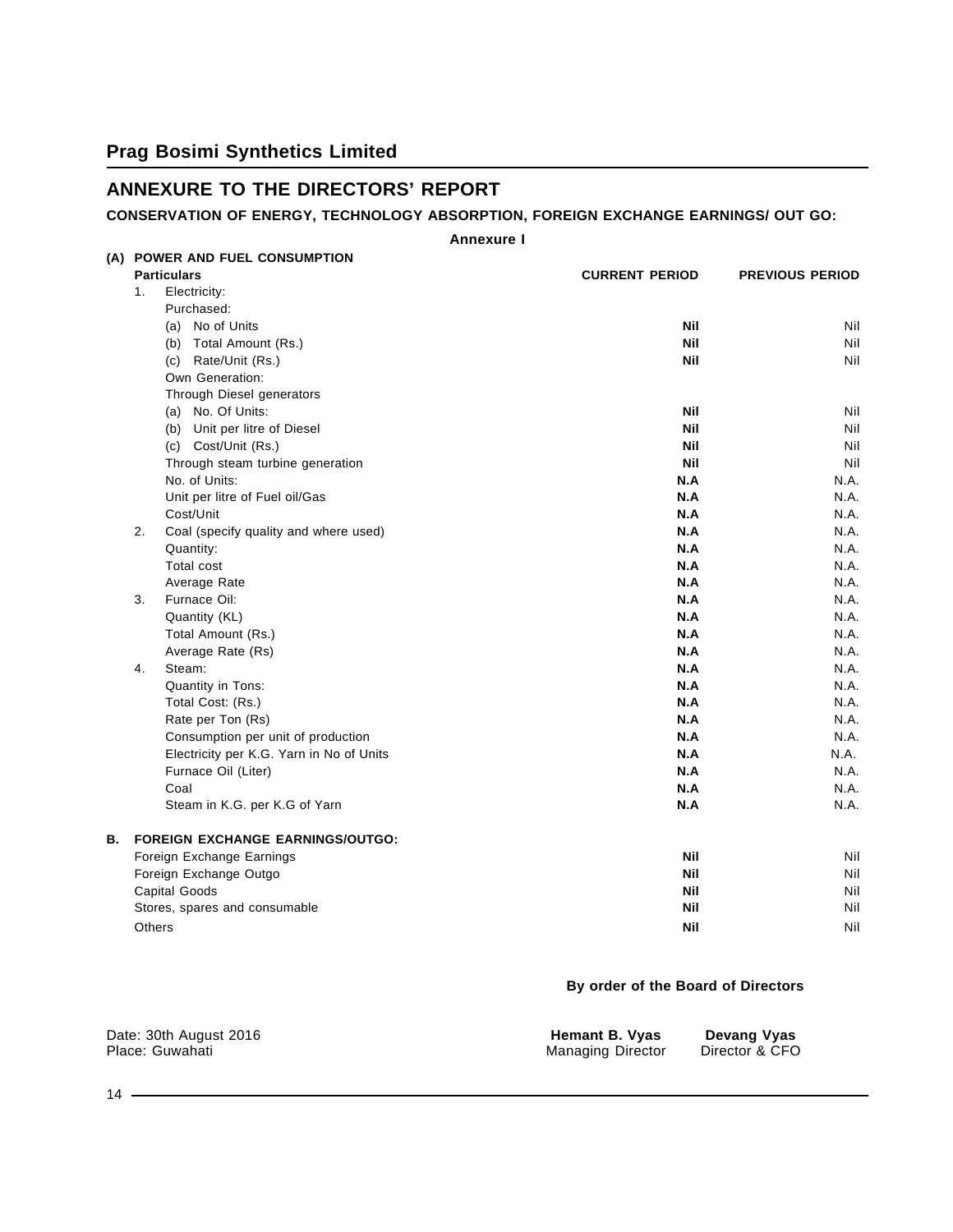### **ANNEXURE II**

### **EXTRACT OF ANNUAL RETURN**

#### **As on financial year ended on 31st March 2016**

### **[Pursuant to section 92(3) of the Companies Act, 2013 and rule 12(1) of the Companies (Management and Administration) Rules, 2014]**

### **FORM NO.MGT - 9**

### **I. REGISTRATION AND OTHER DETAILS:**

| <b>CIN</b>                                                                    | L17124AS1987PLC002758                                                                                                                             |
|-------------------------------------------------------------------------------|---------------------------------------------------------------------------------------------------------------------------------------------------|
| <b>Registration Date</b>                                                      | 31st July, 1987                                                                                                                                   |
| Name of the Company                                                           | <b>PRAG BOSIMI SYNTHETICS LTD</b>                                                                                                                 |
| Category / Sub-Category of the Company                                        | INDIAN NON GOVERNEMNT COMPANY                                                                                                                     |
| Address of the Registered office                                              | HOUSE NO 4, NILGIRI PATH, R.G.BARUA ROAD,<br>NEAR DOORDARSHAN, GUWAHATI, ASSAM-781024                                                             |
| Whether listed company                                                        | Yes                                                                                                                                               |
| Name, Address and Contact details of Registrar<br>and Transfer Agent, if any: | Sharex Dynamic (India) Private Limited, Unit- 1,<br>Luthra Industrial Premises, Andheri Kurla Road,<br>Safed Pool, Andheri (East), Mumbai 400072. |

### **II. PRINCIPAL BUSINESS ACTIVITIES OF THE COMPANY**

All the business activities contributing 10 % or more of the total turnover of the company shall be stated:-

| Sr. | <b>Name and Description</b>   | Code of the            | % to total turnover |  |  |
|-----|-------------------------------|------------------------|---------------------|--|--|
| No. | of main products/services     | <b>Product/service</b> | of the company      |  |  |
|     | Polyester Filament Yarn (PFY) | 540242                 | Nil                 |  |  |

### **III. PARTICULARS OF HOLDING, SUBSIDIARY AND ASSOCIATE COMPANIES**

| Sr.<br>No. | Name and address<br>of the Company                                                                                                    | CIN / GLN             | Holding /<br>subsidiary /<br>associate | $%$ of<br>shares<br>held |
|------------|---------------------------------------------------------------------------------------------------------------------------------------|-----------------------|----------------------------------------|--------------------------|
|            | PRAG JYOTI TEXTILE PARK PRIVATE LIMITED<br>R.G.Barua Road, House No.4, Nilgiri Path,<br>Near Doordarshan,<br>Guwahati- 781 024 Assam. | U17290AS2010PTC010321 | Subsidiary                             | 60.87%                   |
| 2          | PRAG BOSIMI PACKAGING PRIVATE LIMITED<br>R.G.Barua Road, House No.4, Nilgiri Path,<br>Near Doordarshan,<br>Guwahati- 781 024 Assam.   | U21022AS2011PTC010357 | Subsidiary                             | 100%                     |
| 3          | PRAG BOSIMI TEXURISING PRIVATE LIMITED<br>R.G.Barua Road, House No.4, Nilgiri Path,<br>Near Doordarshan,<br>Guwahati- 781 024 Assam.  | U17290AS2010PTC010340 | Subsidiary                             | 100%                     |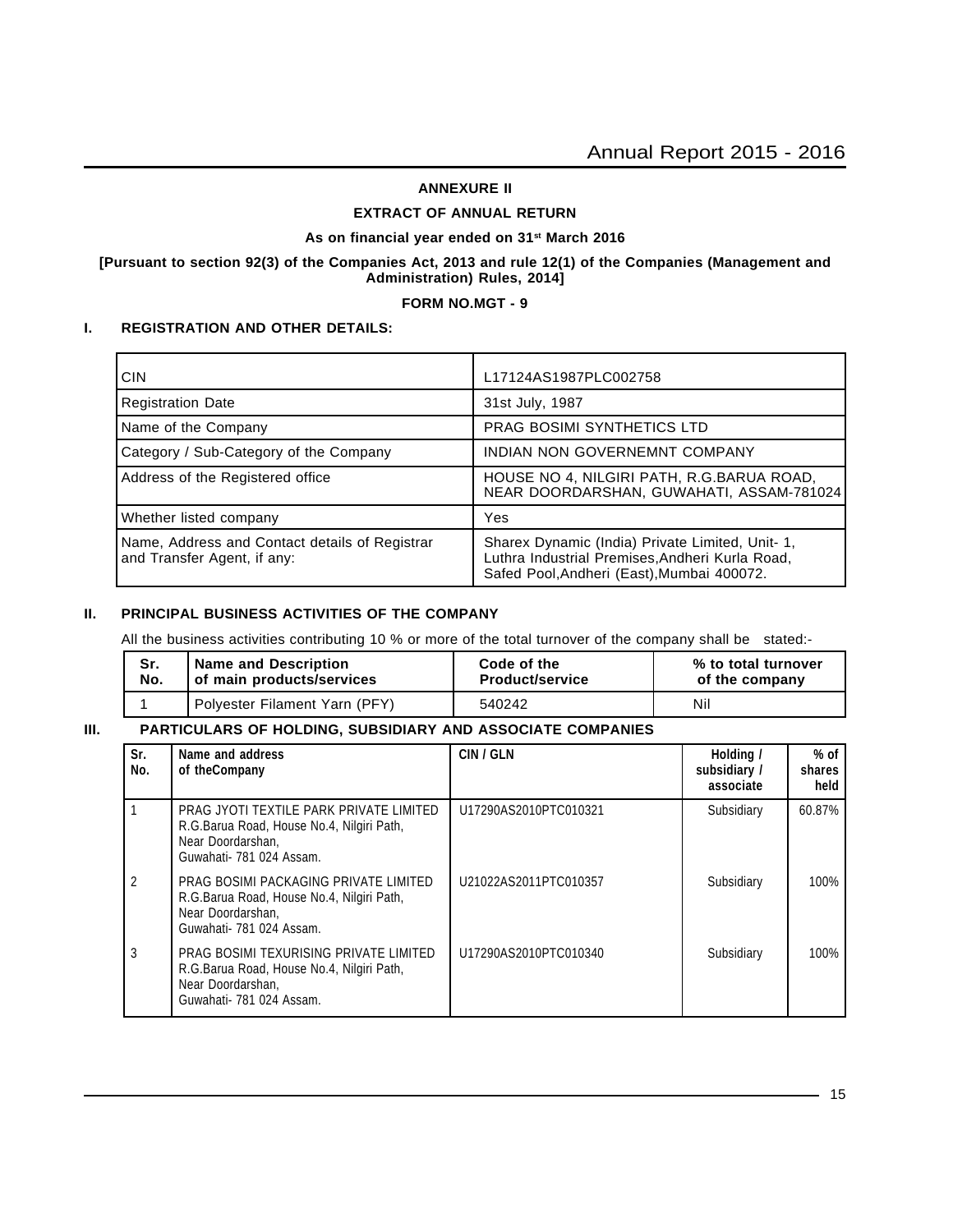### **IV SHARE HOLDING PATTERN (Equity Share Capital Breakup as percentage of Total Equity) :**

### **(i) CATEGORY WISE SHAREHOLDING**

| <b>Category of Shareholders</b> |                                                                     |                     | No. of Shares held at the beginning<br>of the year 01/04/2015 |                      |                                  | No. of Shares held at the end<br>of the year 31/03/2016 |                   |                      |                                  | % Change<br>during<br>the year |
|---------------------------------|---------------------------------------------------------------------|---------------------|---------------------------------------------------------------|----------------------|----------------------------------|---------------------------------------------------------|-------------------|----------------------|----------------------------------|--------------------------------|
|                                 |                                                                     | Demat               | Physical                                                      | Total                | $%$ of<br>Total<br><b>Shares</b> | Demat                                                   | Physical          | Total                | $%$ of<br>Total<br><b>Shares</b> |                                |
| А.                              | <b>PROMOTER'S</b>                                                   |                     |                                                               |                      |                                  |                                                         |                   |                      |                                  |                                |
| (1)                             | <b>INDIAN</b><br>Individual<br>(a).                                 | 1613505             | 275060                                                        | 1888565              | 2.539                            | 1403762                                                 | 954144            | 2357906              | 3.17                             | 0.631                          |
|                                 | Central Govt.<br>(b).                                               |                     |                                                               |                      |                                  |                                                         |                   |                      |                                  |                                |
|                                 | State Govt(s).<br>(c).<br><b>Bodies Corporate</b><br>(d).           | 18377980<br>6428109 | 0<br>7295400                                                  | 18377980<br>13723509 | 24.707<br>18.45                  | 18377980<br>6428109                                     | 0<br>7295400      | 18377980<br>13723509 | 24.707<br>18.45                  | 0<br>$\mathbf{0}$              |
|                                 | (e).<br>FIINS / BANKS.                                              |                     |                                                               |                      |                                  |                                                         |                   |                      |                                  |                                |
|                                 | (f).<br>Any Other                                                   |                     |                                                               | 0                    |                                  |                                                         |                   |                      |                                  |                                |
|                                 | Sub-total $(A)$ $(1)$ :-                                            | 26419594            | 7570460                                                       | 33990054             | 45.696                           | 26209851                                                | 8249544           | 34459395             | 46.327                           | 0.631                          |
| (2)                             | <b>FOREIGN</b>                                                      |                     |                                                               |                      |                                  |                                                         |                   |                      |                                  |                                |
|                                 | Individual NRI / For Ind<br>(a).<br>Other Individual<br>(b).        | 0                   | 904950                                                        | 904950               | 1.217                            | 0                                                       | 904950            | 904950               | 1.217                            |                                |
|                                 | <b>Bodies Corporates</b><br>(c).                                    | 0                   | 0                                                             | 0                    | 0                                | 0                                                       | 0                 | 0                    | 0                                | 0                              |
|                                 | Banks / FII<br>(d).<br>Qualified Foreign Investor<br>(e).           | $\mathbf{0}$<br>0   | 0<br>0                                                        | 0<br>0               | 0<br>0                           | 0<br>0                                                  | $\mathbf{0}$<br>0 | 0<br>0               | 0<br>0                           | 0<br>0                         |
|                                 | Any Other Specify<br>(f).                                           | 0                   | 0                                                             | 0                    | 0                                | 0                                                       | 0                 | 0                    | 0                                | 0                              |
|                                 | Sub-total (A) (2):-                                                 | 0                   | 904950                                                        | 904950               | 1.217                            | 0                                                       | 904950            | 904950               | 1.217                            | 0                              |
|                                 | Total shareholding of Promoter $(A) = (A)(1)+(A)(2)$                | 26419594            | 8475410                                                       | 34895004             | 46.913                           | 26209851                                                | 9154494           | 35364345             | 47.544                           | 0.631                          |
| B                               | <b>PUBLIC SHAREHOLDING</b><br>(1)                                   |                     |                                                               |                      |                                  |                                                         |                   |                      |                                  |                                |
|                                 | <b>INSTITUTIONS</b><br>Mutual Funds<br>(a).                         | $\mathbf{0}$        | 98900                                                         | 98900                | 0.133                            | 0                                                       | 98900             | 98900                | 0.133                            | 0                              |
|                                 | Banks / FI<br>(b).                                                  | 1000                | 0                                                             | 1000                 | 0.001                            | 1000                                                    | 0                 | 1000                 | 0.001                            | 0                              |
|                                 | Central Govt.<br>(c).<br>State Govt.<br>(d).                        | $\mathbf{0}$        | 0                                                             | 0                    |                                  | 0                                                       | 0                 | 0                    |                                  | 0                              |
|                                 | Venture Capital Funds<br>(e).                                       | 0                   | 0                                                             | 0                    |                                  | 0                                                       | 0                 | 0                    |                                  | 0                              |
|                                 | Insurance Companies<br>(f).                                         | 0                   | 0                                                             | 0                    |                                  | 0                                                       | 0                 | 0                    |                                  | 0                              |
|                                 | (g).<br>Flls<br>Foreign Venture Capital Funds<br>(h).               | $\mathbf{0}$<br>0   | 0<br>0                                                        | 0<br>0               |                                  | 0<br>0                                                  | $\mathbf{0}$<br>0 | 0<br>0               |                                  | $\pmb{0}$<br>0                 |
|                                 | Others (specify)<br>(i).                                            | 0                   | 0                                                             | 0                    |                                  | 0                                                       | 0                 | 0                    |                                  | 0                              |
|                                 | Sub-total $(B)(1)$ :-                                               | 1000                | 98900                                                         | 99900                | 0.134                            | 1000                                                    | 98900             | 99900                | 0.134                            | 0                              |
|                                 | (2)<br><b>Non-Institutions</b><br>BODIES CORP.<br>(a).              |                     |                                                               |                      |                                  |                                                         |                   |                      |                                  |                                |
|                                 | Indian<br>(i).                                                      | 3784765             | 5690520                                                       | 9475285              | 12.739                           | 2304229                                                 | 5690420           | 7994649              | 10.748                           | $-1.991$                       |
|                                 | Overseas<br>(ii).                                                   |                     |                                                               |                      |                                  |                                                         |                   |                      |                                  |                                |
|                                 | Individuals<br>$(b)$ .<br>Individual shareholders<br>(i)            |                     |                                                               |                      |                                  |                                                         |                   |                      |                                  |                                |
|                                 | holding nominal share capital                                       |                     |                                                               |                      |                                  |                                                         |                   |                      |                                  |                                |
|                                 | upto Rs.1 lakh                                                      | 6247777             | 10587041                                                      | 16834818             | 22.633                           | 6137954                                                 | 10536341          | 16674295             | 22.417                           | $-0.216$                       |
|                                 | (ii)<br>Individual shareholders holding<br>nominal share capital in |                     |                                                               |                      |                                  |                                                         |                   |                      |                                  |                                |
|                                 | excess of Rs.1 lakh                                                 | 10869126            | 87400                                                         | 10956526             | 14.73                            | 12063390                                                | 87400             | 12150790             | 16.335                           | 1.605                          |
|                                 | Other (specify)<br>$(c)$ .<br>Non Resident Indians                  | 595063              | 1521760                                                       | 2116823              | 2.846                            | 574019                                                  | 1517360           | 2091379              | 2.812                            | $-0.034$                       |
|                                 | Overseas Corporate Bodies                                           | 0                   | 0                                                             | 0                    |                                  | 0                                                       | 0                 | 0                    |                                  | 0                              |
|                                 | Foreign Nationals                                                   |                     | 0                                                             |                      |                                  |                                                         | 0                 |                      |                                  | 0                              |
|                                 | <b>Clearing Members</b><br>Trusts                                   | 4604<br>0           | 0                                                             | 4604                 | 0.006                            | 7602<br>0                                               | 0                 | 7602                 | 0.01<br>0                        | 0.004                          |
|                                 | Foreign Boodies - D R                                               |                     | 0                                                             |                      |                                  |                                                         | 0                 |                      |                                  | 0                              |
|                                 | Sub-total (B)(2):-                                                  | 21501335            | 17886721                                                      | 39388056             | 52.954                           | 21087194                                                | 17831521          | 38918715             | 52.322                           | -0.632                         |
|                                 | Total Public Shareholding (B)=(B)(1)+ (B)(2)                        | 21502335            | 17985621                                                      | 39487956             | 53.088                           | 21088194                                                | 17930421          | 39018615             | 52.456                           | $-0.632$                       |
| $\overline{c}$ .                | Shares held by Custodian for GDRs & ADRs                            | 0                   | 0                                                             | 0                    | 0.000                            | 0                                                       | 0                 | 0                    |                                  |                                |
|                                 | Grand Total (A+B+C)                                                 | 47921929            | 26461031                                                      | 74382960             | 100.00                           | 47298045                                                |                   | 27084915 74382960    | 100.00                           | $\pmb{\mathfrak{g}}$           |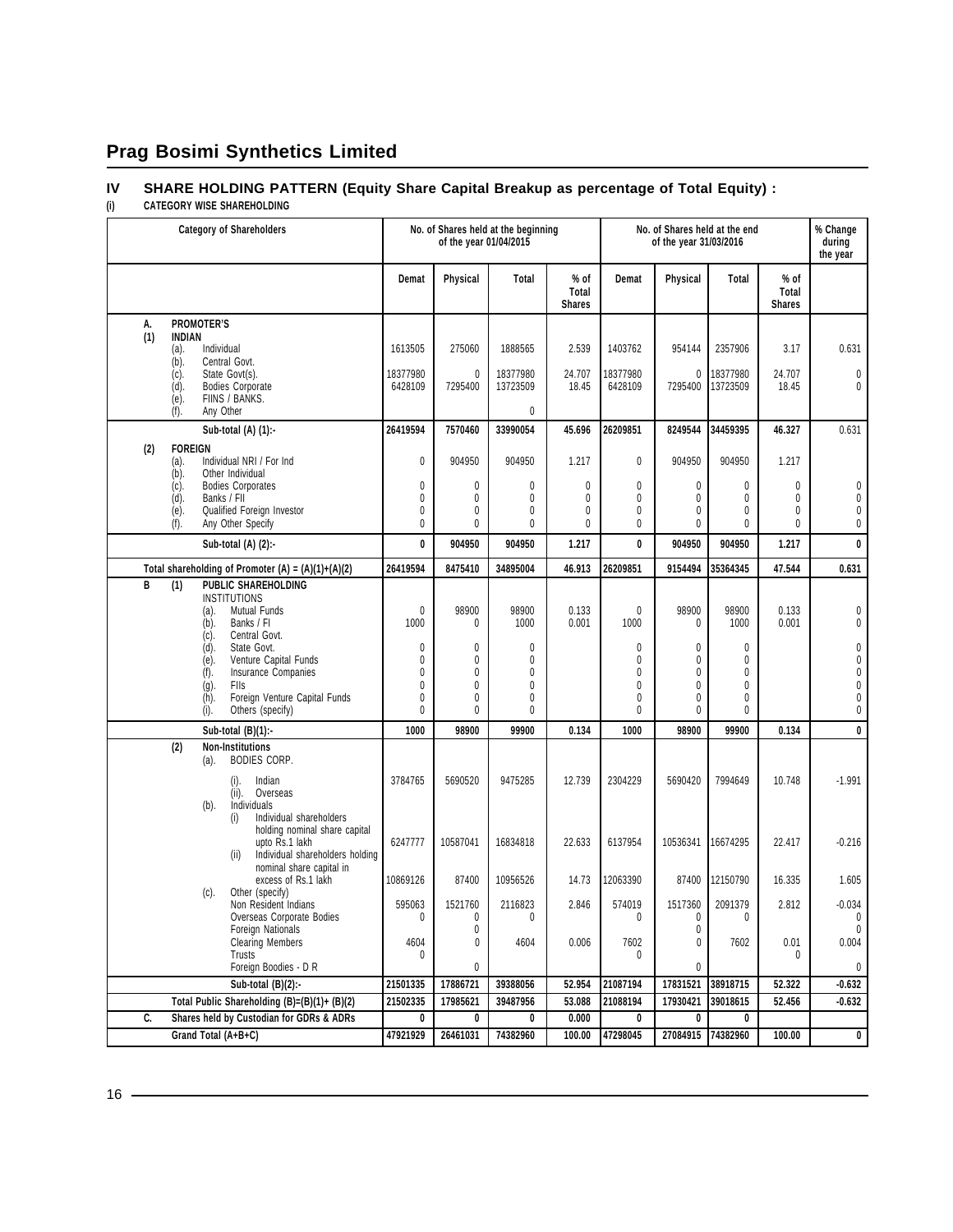# Annual Report 2015 - 2016

| ii)<br><b>SHARE HOLDING OF PROMOTERS</b> |                                                            |               |                                        |                                                          |                                                 |                                        |                                                          |                                                   |  |
|------------------------------------------|------------------------------------------------------------|---------------|----------------------------------------|----------------------------------------------------------|-------------------------------------------------|----------------------------------------|----------------------------------------------------------|---------------------------------------------------|--|
| SI No.                                   | Shareholder's Name                                         |               |                                        | Shareholding at the beginning of the year 01/04/2015     | Share holding at the end of the year 31/03/2016 |                                        |                                                          |                                                   |  |
| Pledged/                                 |                                                            | No. of Shares | % of total<br>Shares of<br>the company | % of Shares<br>Pledged/<br>encumbered to<br>total shares | No. of Shares                                   | % of Total<br>Shares of<br>the company | % of Shares<br>Pledged/<br>encumbered to<br>total shares | % change<br>in shareholding<br>during the<br>year |  |
| $\mathbf{1}$                             | AHMED ESMAIL ADAM                                          | 725500        | 0.975                                  |                                                          | 725500                                          | 0.975                                  | $\mathbf 0$                                              |                                                   |  |
| $\overline{2}$                           | AKHILESH MERCANTILE PVT LTD                                | 6428109       | 8.642                                  |                                                          | 6428109                                         | 8.642                                  | $\mathbf{0}$                                             |                                                   |  |
| 3                                        | ARJUN VYAS                                                 | 1250          | 0.002                                  |                                                          | 1250                                            | 0.002                                  | $\Omega$                                                 |                                                   |  |
| 4                                        | ASHOK BHANUSHANKER VYAS                                    | 1500          | 0.002                                  |                                                          | 1500                                            | 0.002                                  | $\Omega$                                                 |                                                   |  |
| 5                                        | ASSAM INDUSTRIAL DEVELOPMENT<br><b>CORPORATION LIMITED</b> | 18377980      | 24.707                                 |                                                          | 18377980                                        | 24.707                                 | $\mathbf 0$                                              |                                                   |  |
| 6                                        | DEEPIKA ASHOK KUMAR VYAS                                   | 1500          | 0.002                                  |                                                          | 1500                                            | 0.002                                  | $\mathbf 0$                                              |                                                   |  |
| $\overline{7}$                           | DEVANG H VYAS                                              | 400           | 0.001                                  |                                                          | 3860                                            | 0.005                                  | 3,460                                                    | 0.005                                             |  |
| 8                                        | DEVANG H VYAS (HUF)                                        | 32000         | 0.043                                  |                                                          | 32000                                           | 0.043                                  | 0                                                        |                                                   |  |
| 9                                        | DEVENDRA PANNALAL BACHKANIWALA                             | 261300        | 0.351                                  |                                                          | 261300                                          | 0.351                                  | $\theta$                                                 |                                                   |  |
| 10                                       | DEVILA HEMANT VYAS                                         | 655023        | 0.881                                  |                                                          | 847970                                          | 1.140                                  | 192,947                                                  | 0.259                                             |  |
| 11                                       | DEVSAI INVSTS AND FINANCES P LTD                           | 4250000       | 5.714                                  |                                                          | 4250000                                         | 5.714                                  | $\mathbf{0}$                                             |                                                   |  |
| 12                                       | DHRUMAN JAGDISHCHANDRA VYAS                                | 2500          | 0.003                                  |                                                          | 2500                                            | 0.003                                  | $\mathbf 0$                                              |                                                   |  |
| 13                                       | DHRUV R BACHKANIWALA                                       | 4700          | 0.006                                  |                                                          | 4700                                            | 0.006                                  | $\mathbf{0}$                                             |                                                   |  |
| 15                                       | <b>GURMUKH SING SETHI</b>                                  | 12500         | 0.017                                  |                                                          | 12500                                           | 0.017                                  | $\theta$                                                 |                                                   |  |
| 16                                       | HARILAXMI BHANUSHANKER VYAS                                | 100           | 0.000                                  |                                                          | 100                                             | 0.000                                  | $\mathbf 0$                                              |                                                   |  |
| 17                                       | HASIT B PANDYA                                             | 300           | 0.000                                  |                                                          | 300                                             | 0.000                                  | $\mathbf{0}$                                             |                                                   |  |
| 18                                       | <b>HEMANT B VYAS</b>                                       | 328475        | 0.442                                  |                                                          | 328475                                          | 0.442                                  | $\mathbf 0$                                              |                                                   |  |
| 19                                       | IMTIAZ AHMED ADAM                                          | 75000         | 0.101                                  |                                                          | 75000                                           | 0.101                                  | $\mathbf 0$                                              |                                                   |  |
| 20                                       | KAMLESH B BACHKANIWALA                                     | 79500         | 0.107                                  |                                                          | 79500                                           | 0.107                                  | $\mathbf{0}$                                             |                                                   |  |
| 21                                       | KAUSHALYA MARKETING P LTD                                  | 1485400       | 1.997                                  |                                                          | 1485400                                         | 1.997                                  | $\mathbf 0$                                              |                                                   |  |
| 22                                       | KRISHNA P BACHKANIWALA                                     | 1000          | 0.001                                  |                                                          | 1000                                            | 0.001                                  | $\mathbf{0}$                                             |                                                   |  |
| 23                                       | LEENA KAMLESH BACHKANIWALA                                 | 160000        | 0.215                                  |                                                          | 160000                                          | 0.215                                  | $\theta$                                                 |                                                   |  |
| 24                                       | LOKESH ASHOK KUMAR VYAS                                    | 1000          | 0.001                                  |                                                          | 1000                                            | 0.001                                  | $\theta$                                                 |                                                   |  |
| 25                                       | <b>MANI SETHI</b>                                          | 16950         | 0.023                                  |                                                          | 16950                                           | 0.023                                  | $\mathbf 0$                                              |                                                   |  |
| 26                                       | <b>NOMITA VYAS</b>                                         | 1000          | 0.001                                  |                                                          | 1000                                            | 0.001                                  | $\theta$                                                 |                                                   |  |
| 27                                       | PRANAV B PANDYA                                            | 1800          | 0.002                                  |                                                          | 3800                                            | 0.005                                  | 2,000                                                    | 0.003                                             |  |
| 28                                       | RAJEN NAGINDAS SHAH                                        | 800           | 0.001                                  |                                                          | 800                                             | 0.001                                  | $\mathbf 0$                                              |                                                   |  |
| 29                                       | RAJESH A DOSHI                                             | 194717        | 0.262                                  |                                                          | 195317                                          | 0.263                                  | 600                                                      | 0.001                                             |  |
| 30                                       | RAMYA MARKETING P LTD                                      | 1470000       | 1.976                                  |                                                          | 1470000                                         | 1.976                                  | $\mathbf 0$                                              |                                                   |  |
| 31                                       | SAJJAD AHMED ADAM                                          | 75000         | 0.101                                  |                                                          | 75000                                           | 0.101                                  | 0                                                        |                                                   |  |
| 32                                       | SMEETA VYAS                                                | 1250          | 0.002                                  |                                                          | 1250                                            | 0.002                                  | $\mathbf{0}$                                             |                                                   |  |
| 33                                       | SWAYAMBHU LEASING & FINANCE LTD                            | 90000         | 0.121                                  |                                                          | 90000                                           | 0.121                                  | $\mathbf{0}$                                             |                                                   |  |
| 34                                       | UNNATI D BACHKANIWALA                                      | 3000          | 0.004                                  |                                                          | 3000                                            | 0.004                                  | $\mathbf{0}$                                             |                                                   |  |
| 35                                       | USHMA VYAS                                                 | 1250          | 0.002                                  |                                                          | 1250                                            | 0.002                                  | $\mathbf{0}$                                             |                                                   |  |
| 36                                       | VAISHALI VYAS                                              | 200           | 0.000                                  |                                                          | 270534                                          | 0.364                                  | 270,334                                                  | 0.363                                             |  |
| 37                                       | VASUMATI B BACHKANIWALA                                    | 154000        | 0.207                                  |                                                          | 154000                                          | 0.207                                  | 0                                                        |                                                   |  |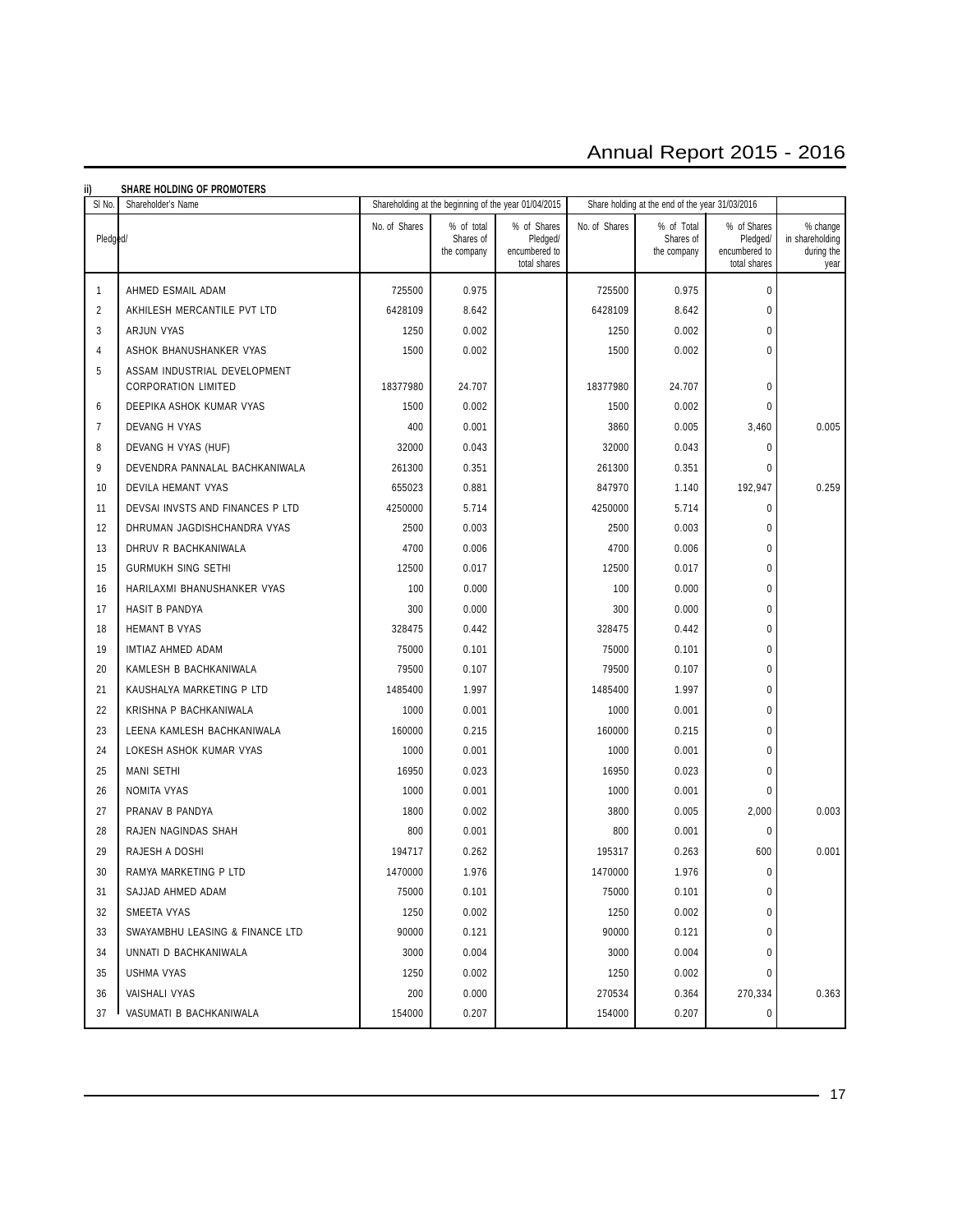### **iii) CHANGE IN PROMOTERS' SHAREHOLDING ( PLEASE SPECIFY, IF THERE IS NO CHANGE):**

| <b>Shareholders Name</b> | Shareholding at the<br>beginning of the year 01.04.2015                                  |                                        | Shareholding at the end<br>of the year 31.03.2016 |                                               |          |                         |                                        |
|--------------------------|------------------------------------------------------------------------------------------|----------------------------------------|---------------------------------------------------|-----------------------------------------------|----------|-------------------------|----------------------------------------|
|                          | No. of Shares<br>at the beginning<br>$(01.04.2015)$ /<br>end of the year<br>(31.03.2016) | % of total<br>Shares of<br>the company | Date                                              | Increasing /<br>Decreasing in<br>shareholding | Reason   | No. of<br><b>Shares</b> | % of total<br>Shares of<br>the company |
| DEVANG H VYAS            | 400                                                                                      | 0.001                                  | 01-04-2015<br>15-05-2015                          | 3460                                          | Transfer | 3860                    | 0.005                                  |
| <b>Closing Balance</b>   |                                                                                          |                                        | 31-03-2016                                        |                                               |          | 3860                    | 0.005                                  |
| RAJESH A DOSHI           | 194517                                                                                   | 0.262                                  | 01-04-2015<br>26-06-2015                          | 600                                           | Transfer | 195117                  | 0.262                                  |
|                          |                                                                                          |                                        | 08-01-2016                                        | 100                                           | Transfer | 195217                  | 0.262                                  |
| Closing Balance          |                                                                                          |                                        | 31-03-2016                                        | 100                                           | Transfer | 195317                  | 0.263                                  |
| DEVILA HEMANT VYAS       | 655023                                                                                   | 0.881                                  | 01-04-2015<br>05-02-2016                          | 21100                                         | Transfer | 676123                  | 0.909                                  |
|                          |                                                                                          |                                        | 12-02-2016                                        | 76101                                         | Transfer | 752224                  | 1.011                                  |
|                          |                                                                                          |                                        | 19-02-2016                                        | 44250                                         | Transfer | 796474                  | 1.071                                  |
|                          |                                                                                          |                                        | 26-02-2016                                        | 27377                                         | Transfer | 823851                  | 1.108                                  |
|                          |                                                                                          |                                        | 04-03-2016                                        | 10400                                         | Transfer | 834251                  | 1.122                                  |
|                          |                                                                                          |                                        | 11-03-2016                                        | 1900                                          | Transfer | 836151                  | 1.124                                  |
|                          |                                                                                          |                                        | 18-03-2016                                        | 8619                                          | Transfer | 844770                  | 1.136                                  |
|                          |                                                                                          |                                        | 25-03-2016                                        | 2700                                          | Transfer | 847470                  | 1.139                                  |
| Closing Balance          |                                                                                          |                                        | 31-03-2016                                        | 500                                           | Transfer | 847970                  | 1.140                                  |
| VAISHALI VYAS            | 200                                                                                      | 0.000                                  | 01-04-2015                                        |                                               |          |                         |                                        |
|                          |                                                                                          |                                        | 03-04-2015                                        | 100035                                        | Transfer | 100235                  | 0.135                                  |
|                          |                                                                                          |                                        | 05-02-2016                                        | 39999                                         | Transfer | 140234                  | 0.189                                  |
|                          |                                                                                          |                                        | 12-02-2016                                        | 70450                                         | Transfer | 210684                  | 0.283                                  |
|                          |                                                                                          |                                        | 19-02-2016                                        | 42250                                         | Transfer | 252934                  | 0.340                                  |
|                          |                                                                                          |                                        | 26-02-2016                                        | 2500                                          | Transfer | 255434                  | 0.343                                  |
|                          |                                                                                          |                                        | 04-03-2016                                        | 4700                                          | Transfer | 260134                  | 0.350                                  |
|                          |                                                                                          |                                        | 11-03-2016                                        | 400                                           | Transfer | 260534                  | 0.350                                  |
|                          |                                                                                          |                                        | 18-03-2016                                        | 4000                                          | Transfer | 264534                  | 0.356                                  |
| <b>Closing Balance</b>   |                                                                                          |                                        | 25-03-2016<br>31-03-2016                          | 6000                                          | Transfer | 270534<br>270534        | 0.364<br>0.364                         |
|                          |                                                                                          |                                        |                                                   |                                               |          |                         |                                        |
| PRANAV B PANDYA          | 1800                                                                                     | 0.002                                  | 01-04-2015                                        |                                               |          |                         |                                        |
|                          |                                                                                          |                                        | 03-04-2015                                        | 2000                                          | Transfer |                         |                                        |
| <b>Closing Balance</b>   |                                                                                          |                                        | 31-03-2016                                        |                                               |          | 3800                    | 0.005                                  |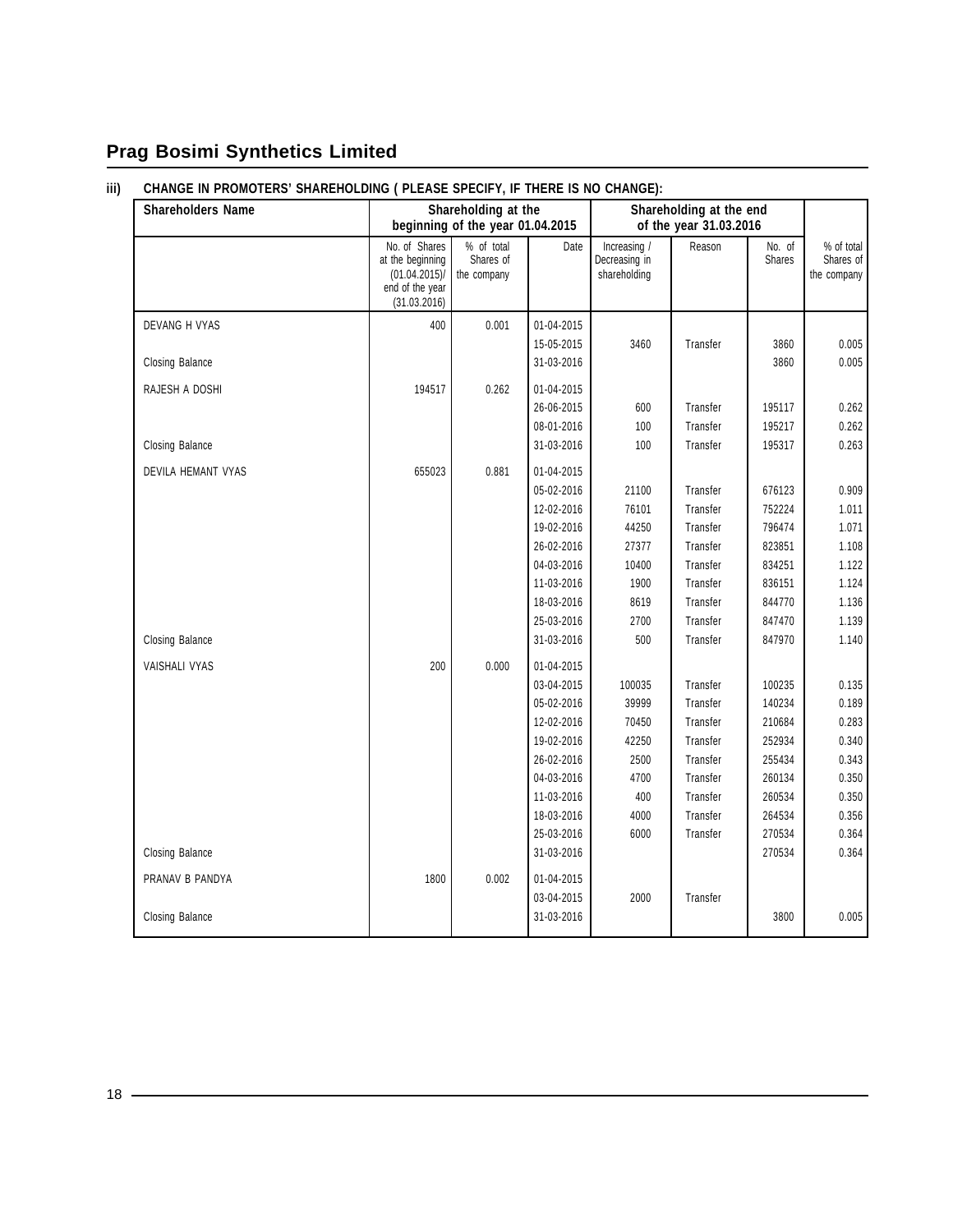# Annual Report 2015 - 2016

### **iv) SHAREHOLDING PATTERN OF TOP TEN SHAREHOLDERS (OTHER THAN DIRECTORS, PROMOTERS AND HOLDERS OF GDRs AND ADRs):**

| Sr<br>No.      | Name                                                          | No. of Shares at the<br>beginning (01-04-2015)<br>/ end of the year | % of total Shares<br>Shares of the<br>company | Date                                   | Increasing /<br>Decreasing in<br>shareholding | Reason               | No. of<br><b>Shares</b> | % of total<br>No. of Shares<br>of the |
|----------------|---------------------------------------------------------------|---------------------------------------------------------------------|-----------------------------------------------|----------------------------------------|-----------------------------------------------|----------------------|-------------------------|---------------------------------------|
|                |                                                               | /(31-03-2016)                                                       |                                               |                                        |                                               |                      |                         | company                               |
| 1              | SHRICHAKRA MARKETING P LTD<br><b>Closing Balance</b>          | 505000                                                              | 0.679                                         | 01-04-2015<br>31-03-2016               |                                               |                      | 505000                  | 0.679                                 |
| $\overline{2}$ | SUHAŠINI MARKETING P LTD<br><b>Closing Balance</b>            | 1000000                                                             | 1.344                                         | 01-04-2015<br>31-03-2016               |                                               |                      | 1000000                 | 1.344                                 |
| 3              | SHRICHAKRA MARKETING P LTD<br><b>Closing Balance</b>          | 1000000                                                             | 1.344                                         | 01-04-2015<br>31-03-2016               |                                               |                      | 1000000                 | 1.344                                 |
| 4              | BOMBAY SILK MILLS LTD<br><b>Closing Balance</b>               | 2571870                                                             | 3.458                                         | 01-04-2015<br>31-03-2016               |                                               |                      | 2571870                 | 3.458                                 |
| 5              | HIMSON TEXTILE ENGINEERING INDUSTRIES LTD.<br>Closing Balance | 903376                                                              | 1.214                                         | 01-04-2015<br>31-03-2016               |                                               |                      | 903376                  | 1.214                                 |
| 6              | SAVITÀ LALIT SAIGAL<br><b>Closing Balance</b>                 | 14500                                                               | 0.019                                         | 01-04-2015<br>25-12-2015<br>31-03-2016 | 598000                                        | Transfer             | 612500<br>612500        | 0.823<br>0.823                        |
| 7              | SUBHÄSH BHAVANISHANKAR RAJGURU                                | 957612                                                              | 1.287                                         | 01-04-2015<br>10-04-2015               | 18104                                         | Transfer             | 975716                  | 1.312                                 |
|                |                                                               |                                                                     |                                               | 17-04-2015<br>24-04-2015               | 14991<br>9500                                 | Transfer<br>Transfer | 990707<br>1000207       | 1.332<br>1.345                        |
|                |                                                               |                                                                     |                                               | 01-05-2015                             | 19714                                         | Transfer             | 1019921                 | 1.371                                 |
|                |                                                               |                                                                     |                                               | 08-05-2015<br>15-05-2015               | 17262<br>13099                                | Transfer<br>Transfer | 1037183<br>1050282      | 1.394<br>1.412                        |
|                |                                                               |                                                                     |                                               | 22-05-2015                             | 5100                                          | Transfer             | 1055382                 | 1.419                                 |
|                |                                                               |                                                                     |                                               | 29-05-2015<br>05-06-2015               | 600<br>11899                                  | Transfer<br>Transfer | 1055982<br>1067881      | 1.42<br>1.436                         |
|                |                                                               |                                                                     |                                               | 12-06-2015                             | 16105                                         | Transfer             | 1083986                 | 1.457                                 |
|                |                                                               |                                                                     |                                               | 19-06-2015                             | 16910                                         | Transfer             | 1100896                 | 1.48                                  |
|                |                                                               |                                                                     |                                               | 26-06-2015<br>29-06-2015               | 16553<br>12600                                | Transfer<br>Transfer | 1117449<br>1130049      | 1.502<br>1.519                        |
|                |                                                               |                                                                     |                                               | 03-07-2015                             | 7650                                          | Transfer             | 1137699                 | 1.53                                  |
|                |                                                               |                                                                     |                                               | 10-07-2015                             | 11512                                         | Transfer             | 1149211                 | 1.545                                 |
|                |                                                               |                                                                     |                                               | 17-07-2015<br>24-07-2015               | 4510<br>15322                                 | Transfer<br>Transfer | 1153721<br>1169043      | 1.551<br>1.572                        |
|                |                                                               |                                                                     |                                               | 31-07-2015                             | 100                                           | Transfer             | 1169143                 | 1.572                                 |
|                |                                                               |                                                                     |                                               | 07-08-2015                             | 7301                                          | Transfer             | 1176444                 | 1.582                                 |
|                |                                                               |                                                                     |                                               | 21-08-2015<br>28-08-2015               | 5000<br>2500                                  | Transfer<br>Transfer | 1181444<br>1183944      | 1.588<br>1.592                        |
|                |                                                               |                                                                     |                                               | 04-09-2015                             | 13030                                         | Transfer             | 1196974                 | 1.609                                 |
|                |                                                               |                                                                     |                                               | 11-09-2015                             | 9149                                          | Transfer             | 1206123                 | 1.622                                 |
|                |                                                               |                                                                     |                                               | 18-09-2015                             | 3600<br>2200                                  | Transfer             | 1209723                 | 1.626                                 |
|                |                                                               |                                                                     |                                               | 25-09-2015<br>30-09-2015               | 4000                                          | Transfer<br>Transfer | 1211923<br>1215923      | 1.629<br>1.635                        |
|                |                                                               |                                                                     |                                               | 09-10-2015                             | 2150                                          | Transfer             | 1218073                 | 1.638                                 |
|                |                                                               |                                                                     |                                               | 16-10-2015                             | $-27624$                                      | Transfer             | 1190449                 | 1.6                                   |
|                |                                                               |                                                                     |                                               | 23-10-2015<br>30-10-2015               | 500<br>$-3000$                                | Transfer<br>Transfer | 1190949<br>1187949      | 1.601<br>1.597                        |
|                |                                                               |                                                                     |                                               | 20-11-2015                             | 150                                           | Transfer             | 1188099                 | 1.597                                 |
|                |                                                               |                                                                     |                                               | 25-12-2015                             | $-13009$                                      | Transfer             | 1175090                 | 1.58                                  |
|                |                                                               |                                                                     |                                               | 08-01-2016<br>15-01-2016               | $-29628$<br>$-28117$                          | Transfer<br>Transfer | 1145462<br>1117345      | 1.54<br>1.502                         |
|                |                                                               |                                                                     |                                               | 22-01-2016                             | 200                                           | Transfer             | 1117545                 | 1.502                                 |
|                |                                                               |                                                                     |                                               | 29-01-2016                             | 59060                                         | Transfer             | 1176605                 | 1.582                                 |
|                |                                                               |                                                                     |                                               | 05-02-2016<br>12-02-2016               | 41000<br>1495                                 | Transfer<br>Transfer | 1217605<br>1219100      | 1.637<br>1.639                        |
|                |                                                               |                                                                     |                                               | 19-02-2016                             | 5000                                          | Transfer             | 1224100                 | 1.646                                 |
|                | Closing Balance                                               |                                                                     |                                               | 26-02-2016<br>31-03-2016               | 27401                                         | Transfer             | 1251501<br>1251501      | 1.683<br>1.683                        |
| 8              | ANKIT PRADIP CHOPRA                                           | 352739                                                              | 0.474                                         | 01-04-2015<br>11-03-2016               | 127860                                        | Transfer             | 480599                  | 0.646                                 |
|                | <b>Closing Balance</b>                                        |                                                                     |                                               | 31-03-2016                             |                                               |                      | 480599                  | 0.646                                 |
| 9              | NISHANT MEHRA                                                 | 333847                                                              | 0.449                                         | 01-04-2015                             |                                               |                      |                         |                                       |
|                | <b>Closing Balance</b>                                        |                                                                     |                                               | 31-03-2016                             |                                               |                      | 333847                  | 0.449                                 |
| 10             | <b>JINMATI M SHAH</b>                                         | 643807                                                              | 0.866                                         | 01-04-2015                             |                                               |                      |                         |                                       |
|                | <b>Closing Balance</b>                                        |                                                                     |                                               | 31-03-2016                             |                                               |                      | 643807                  | 0.866                                 |
|                | 11   SUNDEEP LALIT SAIGAL                                     | 145794                                                              | 0.196                                         |                                        |                                               |                      |                         |                                       |
|                |                                                               |                                                                     |                                               | 01-04-2015                             |                                               |                      |                         |                                       |
|                |                                                               |                                                                     |                                               | 23-10-2015                             | 10207                                         | Transfer             | 156001                  | 0.21                                  |
|                |                                                               |                                                                     |                                               | 25-12-2015                             | 606000                                        | Transfer             | 762001                  | 1.024                                 |
|                | <b>Closing Balance</b>                                        |                                                                     |                                               | 31-03-2016                             |                                               |                      | 762001                  | 1.024                                 |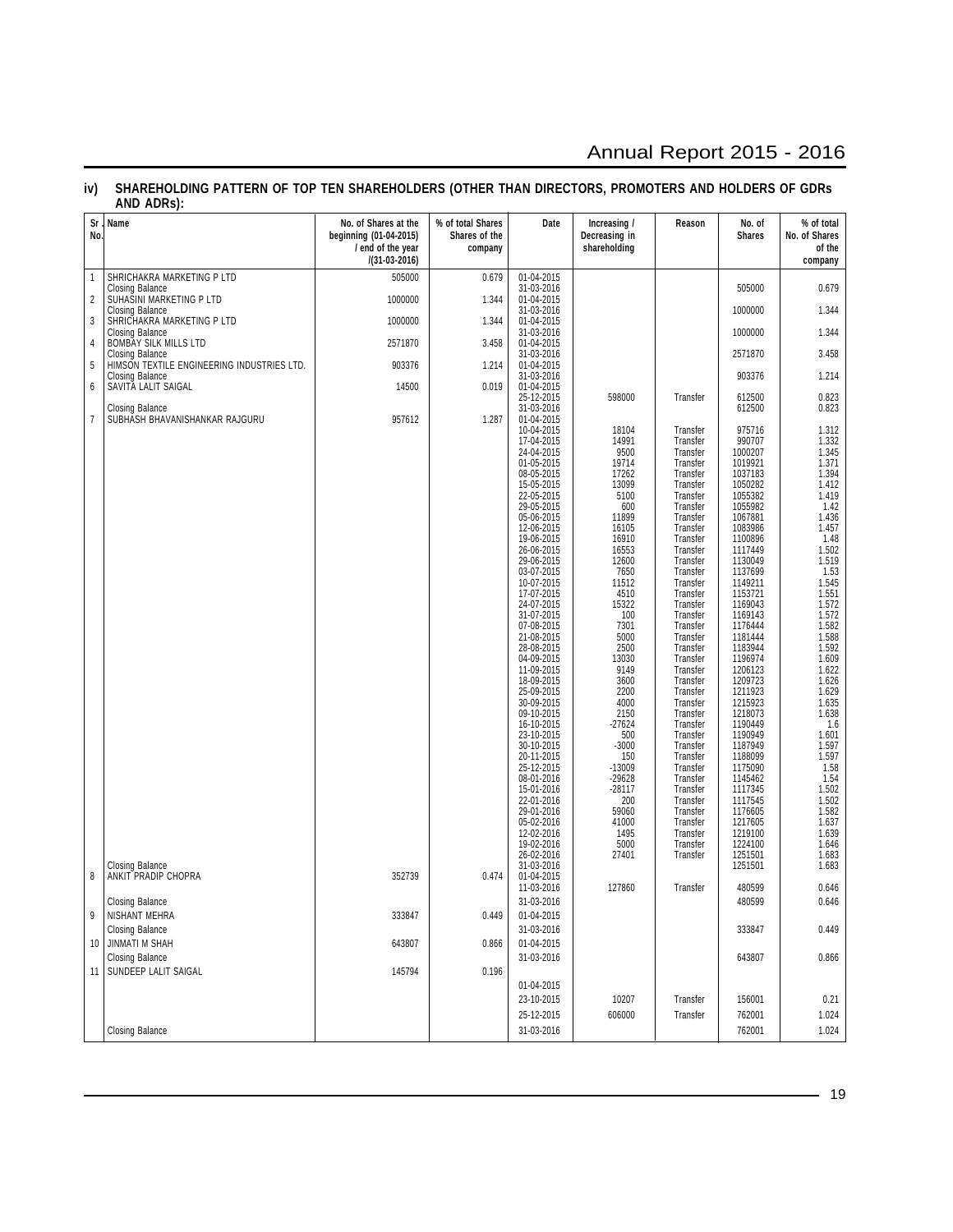### **v) SHAREHOLDING OF DIRECTORS AND KEY MANAGERIAL PERSONNEL**

| Sr.<br>No. | <b>Particulars</b>                   | Shareholding at the<br>beginning of the year |                   | <b>Cumulative Shareholding</b>  | during the year   |
|------------|--------------------------------------|----------------------------------------------|-------------------|---------------------------------|-------------------|
|            |                                      | No. of shares<br>of the Company              | % of total shares | No. of shares<br>of the Company | % of total shares |
|            | Hemant B Vyas (Managing Director)    | 328475                                       | 0.442%            |                                 | $0\%$             |
|            | Devang Vyas (Director & CFO)         | 400                                          | 0.0001%           | 3460                            | 0.005%            |
|            | Mukund Trivedi (Indpendent Director) | 3000                                         | 0.004%            |                                 | $0\%$             |
|            | Rohit Doshi (Independent Director)   | 26500                                        | 0.036%            |                                 | 0%                |

### **V) INDEBTEDNESS:**

Indebtedness of the Company including interest outstanding/accrued but not due for payment.

|                                                        | <b>Secured Loans</b><br>excluding | <b>Unsecured Loans</b> | <b>Deposits</b> | Total<br><b>Indebtedness</b> |
|--------------------------------------------------------|-----------------------------------|------------------------|-----------------|------------------------------|
|                                                        | deposits                          |                        |                 |                              |
| Indebtedness at the beginning of<br>the financial year |                                   |                        |                 |                              |
| <b>Principal Amount</b><br>i)                          | 844,488,495                       | 583,227,945            |                 | 1,427,716,440                |
| ii)<br>Interest due but not paid                       | 160,790,428                       |                        |                 | 160,790,428                  |
| Interest accrued but not due<br>iii)                   | 1,682,630                         |                        |                 | 1,682,630                    |
| Total (i+ii+iii)                                       | 1,006,961,553                     | 583,227,945            | ٠               | 1,590,189,498                |
| Change in Indebtedness during<br>the financial year    |                                   |                        |                 |                              |
| Addition                                               | 86,423,338                        | 668,553,845            |                 | 754,977,183                  |
| Reduction                                              | -534,844,946                      | $-144,335,141$         |                 | $-679,180,088$               |
| <b>Net Change</b>                                      | -448,421,608                      | 524,218,704            |                 | 75,797,095                   |
| Indebtedness at the end of<br>the financial year       |                                   |                        |                 |                              |
| Principal Amount<br>i)                                 | 495,796,469                       | 1,107,446,649          |                 | 1,603,243,118                |
| ii)<br>Interest due but not paid                       | 60,926,857                        |                        |                 | 60,926,857                   |
| iii)<br>Interest accrued but not due                   | 1,816,618                         |                        |                 | 1,816,618                    |
| Total (i+ii+iii)                                       | 558,539,944                       | 1,107,446,649          | -               | 1,665,986,593                |

### **VI) REMUNERATION OF DIRECTORS AND KEY MANAGERIAL PERSONNEL:**

### **A. Remuneration to Managing Director, Whole-time Directors and/or Manager:**

| Sr.            | <b>Particulars of Remuneration</b>                                                     | Name of MD               | <b>Total Amount</b> |
|----------------|----------------------------------------------------------------------------------------|--------------------------|---------------------|
| No.            | Gross salary                                                                           | Hemant B. Vyas           |                     |
|                | (a)<br>Salary as per provisions contained in Section 17(1) of the Income-tax Act, 1961 | 649,980                  | 649,980             |
|                | (b)<br>Value of perquisites u/s 17(2) Income-tax Act, 1961                             | 131,250                  | 131,250             |
|                | Profits in lieu of salary under section 17(3) Income-tax Act, 1961<br>(c)              | $\overline{\phantom{0}}$ |                     |
| $\overline{2}$ | Stock Option                                                                           |                          |                     |
| 3              | <b>Sweat Equity</b>                                                                    |                          |                     |
| 4              | Commission                                                                             |                          |                     |
|                | as % of profit                                                                         | -                        |                     |
|                | others, specify                                                                        |                          |                     |
| 5              | Others, please specify                                                                 |                          |                     |
|                | Total (A)                                                                              | 781,230                  | 781,230             |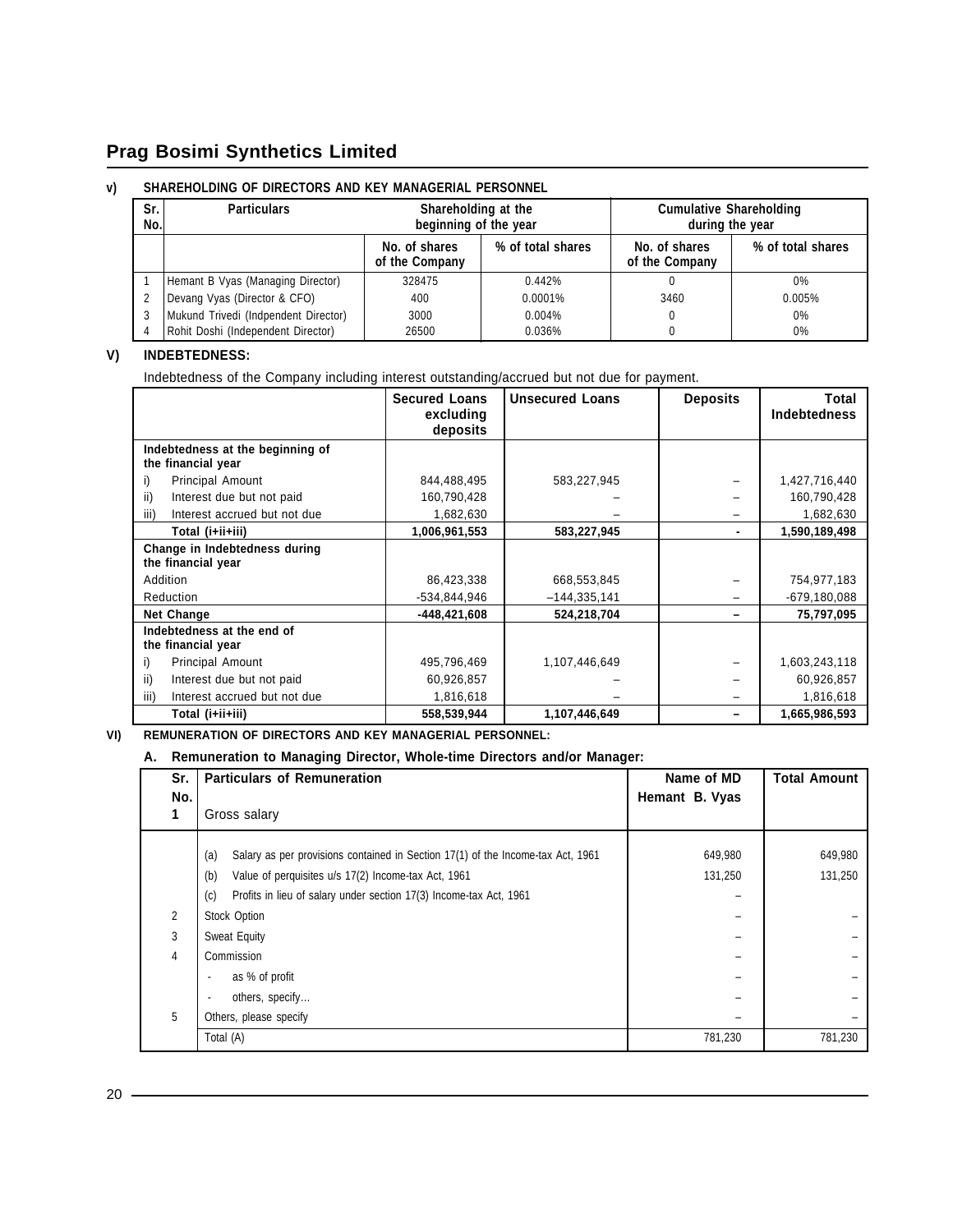### **B. REMUNERATION TO OTHER DIRECTORS:**

| Sr.<br>No. | <b>Particulars of Remuneration</b>                                                   | <b>Rohit Doshi</b> | <b>Name of Directors</b><br>Deepali Pathak | Total |
|------------|--------------------------------------------------------------------------------------|--------------------|--------------------------------------------|-------|
| 1.         | Independent Directors                                                                |                    |                                            |       |
|            | Fee for attending board / committee meetings<br>Commission<br>Others, please specify | 4,000              | 4,000                                      |       |
|            | Total (1)                                                                            | 4.000              | 4.000                                      |       |
| 2.         | <b>Other Non-Executive Directors</b>                                                 |                    |                                            |       |
|            | Fee for attending board / committee meetings                                         |                    |                                            |       |
|            | Commission                                                                           |                    |                                            |       |
|            | Others, please specify                                                               |                    |                                            |       |
|            | Total (2)                                                                            |                    |                                            |       |
|            | Total $(B)=(1+2)$                                                                    | 4.000              | 4.000                                      |       |
|            | <b>Total Managerial Remuneration</b>                                                 |                    |                                            |       |

### **C. REMUNERATION TO KEY MANAGERIAL PERSONNEL OTHER THAN MD/MANAGER/WTD**

| Sr. | <b>Particulars of Remuneration</b>                                                                                                                      | <b>Key Managerial Personnel</b> |                             |            |         |
|-----|---------------------------------------------------------------------------------------------------------------------------------------------------------|---------------------------------|-----------------------------|------------|---------|
| No. |                                                                                                                                                         | <b>CEO</b>                      | Company<br><b>Secretary</b> | <b>CFO</b> | Total   |
|     | Gross salary                                                                                                                                            |                                 |                             |            |         |
|     | Salary as per provisions contained in<br>(a)<br>section 17(1) of the Income-tax Act, 1961<br>Value of perquisites u/s 17(2) Income-tax Act, 1961<br>(b) |                                 | 375,698                     |            | 375,698 |
|     | Profits in lieu of salary under<br>(c)<br>section 17(3) Income- tax Act, 1961                                                                           |                                 |                             |            |         |
| 2   | <b>Stock Option</b>                                                                                                                                     |                                 |                             |            |         |
| 3   | Sweat Equity                                                                                                                                            |                                 |                             |            |         |
| 4   | Commission- as % of profit- others, specify                                                                                                             |                                 |                             |            |         |
|     | Others, please specify                                                                                                                                  |                                 |                             |            |         |
|     | Total                                                                                                                                                   |                                 | 375,698                     |            | 375,698 |

### **VII) PENALTIES / PUNISHMENT/ COMPOUNDING OF OFFENCES:**

| <b>Type</b>                  | Section of<br>the<br><b>Companies</b><br>Act | <b>Brief</b><br><b>Description</b> | Details of<br>Penalty /<br><b>Punishment/</b><br>Compounding fees<br>imposed if any | Authority<br><b>IRD /NCLT/</b><br>COURT] | Appeal made,<br>(give Details) |
|------------------------------|----------------------------------------------|------------------------------------|-------------------------------------------------------------------------------------|------------------------------------------|--------------------------------|
| A. COMPANY                   |                                              |                                    |                                                                                     |                                          |                                |
| Penalty                      |                                              |                                    |                                                                                     |                                          |                                |
| Punishment                   |                                              |                                    |                                                                                     |                                          |                                |
| Compounding                  |                                              |                                    |                                                                                     |                                          |                                |
| <b>B. DIRECTORS</b>          |                                              |                                    |                                                                                     |                                          |                                |
| Penalty                      |                                              |                                    |                                                                                     |                                          |                                |
| Punishment                   |                                              |                                    |                                                                                     |                                          |                                |
| Compounding                  |                                              |                                    |                                                                                     |                                          |                                |
| C. OTHER OFFICERS IN DEFAULT |                                              |                                    |                                                                                     |                                          |                                |
| Penalty                      |                                              |                                    |                                                                                     |                                          |                                |
| Punishment                   | -                                            | -                                  |                                                                                     |                                          |                                |
| Compounding                  |                                              |                                    |                                                                                     |                                          |                                |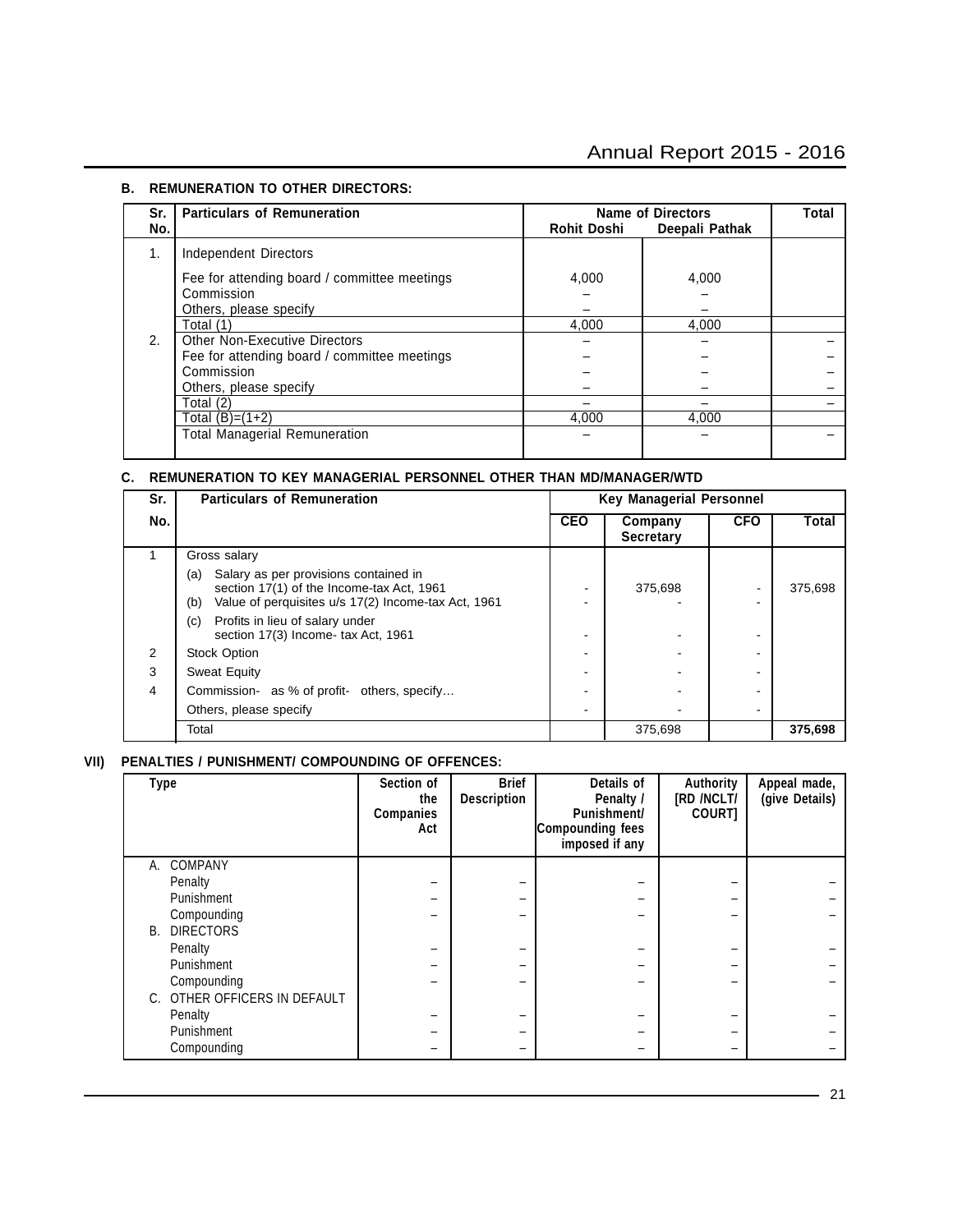# **ANNEXURE III**

i. Disclosure for Ratio of Remuneration of Each Director to the Median Employee's Remuneration And Other Details As Per Rule 5 Of The Companies (Appointment & Remuneration) Rules, 2014:

| <b>Median Remuneration</b> |              | Rs.1.35.125  |
|----------------------------|--------------|--------------|
| Shri Hemant B. Vyas        | Remuneration | Rs. 7.81.230 |
|                            | Ratio        | 5.78:1       |

- ii. The percentage increase in remuneration of each Director, Chief Financial Officer, Chief Executive Officer, Company Secretary or Manager, if any, in the financial year : None
- iii. The percentage increase in the median remuneration of employees in the financial year : Nil
- iv. The number of permanent employees on the rolls of the Company :224
- v. Explanation on the relationship between average increase in remuneration and the Company's performance: Not Applicable as per Notification dated 30<sup>th</sup> June, 2016
- vi. Comparison of the remuneration of the Key Managerial Personnel against the performance of the Company: Not Applicable as per Notification dated 30<sup>th</sup> June, 2016
- vii. Variations in the market capitalization of the Company, price earning ratio as at the closing date of the current financial year and previous financial period and percentage increase over / decrease in the market quotations of the shares of the Company in comparison to the rate at which the Company came out with the last public offer in case of listed companies and in case of unlisted companies, the variations in the net worth of the Company as at the close of the current financial year and previous financial period: Not Applicable as per Notification dated  $30<sup>th</sup>$ June, 2016.
- viii. Average percentile increase already made in the salaries of employees other than the managerial personnel in the last financial period and its comparison with the percentile increase in the managerial remuneration and justification thereof and point out if there are any exceptional circumstances for increase in the managerial remuneration: Not applicable
- ix. Comparison of the each remuneration of the Key Managerial Personnel against the performance of the Company: Not Applicable as per Notification dated 30<sup>th</sup> June, 2016
- x. The key parameters for variable component of remuneration availed by the directors are as follows: Not Applicable as per Notification dated 30<sup>th</sup> June, 2016
- xi. The ratio of the remuneration of the highest paid director to that of the employees who are not directors but receive remuneration in excess of the highest paid director during the period : Not Applicable as per Notification dated 30<sup>th</sup> June, 2016

It is hereby affirmed that the remuneration paid is as per the as per the Remuneration Policy for Directors, Key Managerial Personnel and other Employees.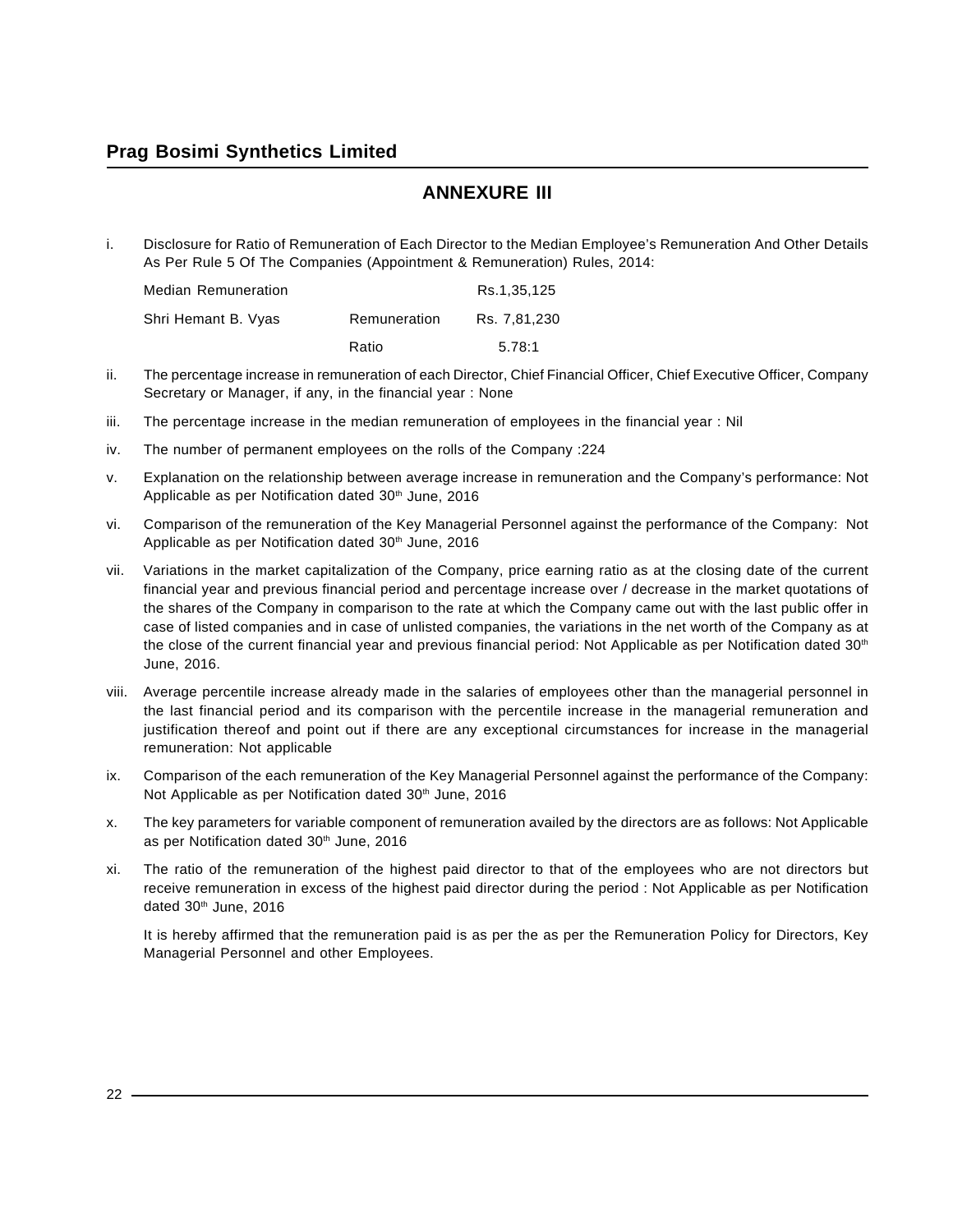# **Section 197(12) of the Companies Act read with Companies (Appointment and Remuneration of Managerial Personnel) Rules, 2014 as on 31st March, 2016 for Prag Bosimi Synthetics Limited**

| Name                   | Age<br>(Yrs) | Qualification                                                                   | Designation                 | Date of<br>Commencement<br>of Employment | Experience<br>(Yrs) | Gross<br>Remuneration<br>(Rs) | Previous<br>Employment                         |
|------------------------|--------------|---------------------------------------------------------------------------------|-----------------------------|------------------------------------------|---------------------|-------------------------------|------------------------------------------------|
| Mr. P K Gupta          | 58           | <b>B.</b> Tech Chemical<br>Engineering                                          | President                   | 21.05.2012                               | 37                  | 19,20,000/-                   | GM Logistics,<br>Uttam Galva<br>Metallics Ltd. |
| Mr. Vijay Rastogi      | 68           | BE, PGDM,<br>Industrial Mgt                                                     | Advisor to MD               | 01.04.2010                               | 40                  | $16,21,500/-$                 | Essar Group                                    |
| Mr. Raktim Kumar Das   | 41           | BCom.<br>MBA Finance,<br>CA Inter                                               | General Manager,<br>Finance | 17.01.2001                               | 18                  | $10,20,000/-$                 | PWC, Kolkata                                   |
| Mr. Pinaki Ranjan Das* | 47           | M Tech (IIT-D),<br>DEIM (IIEIM),<br>Mumbai, Member<br>(IIFT), APSM<br>$(IIM-C)$ | Vice President              | 16.03.2012                               | 23                  | $9,37,162/-$                  | Polygenta<br>Technologies<br>Limited           |
| Mr. S K Saha           | 66           | BSc, LLB, FCA                                                                   | Finance Advisor             | 18.09.2009                               | 40                  | $16,21,500$ /-                | <b>Chief General</b><br>Manager, UTI           |

\* Employed for April-November 2015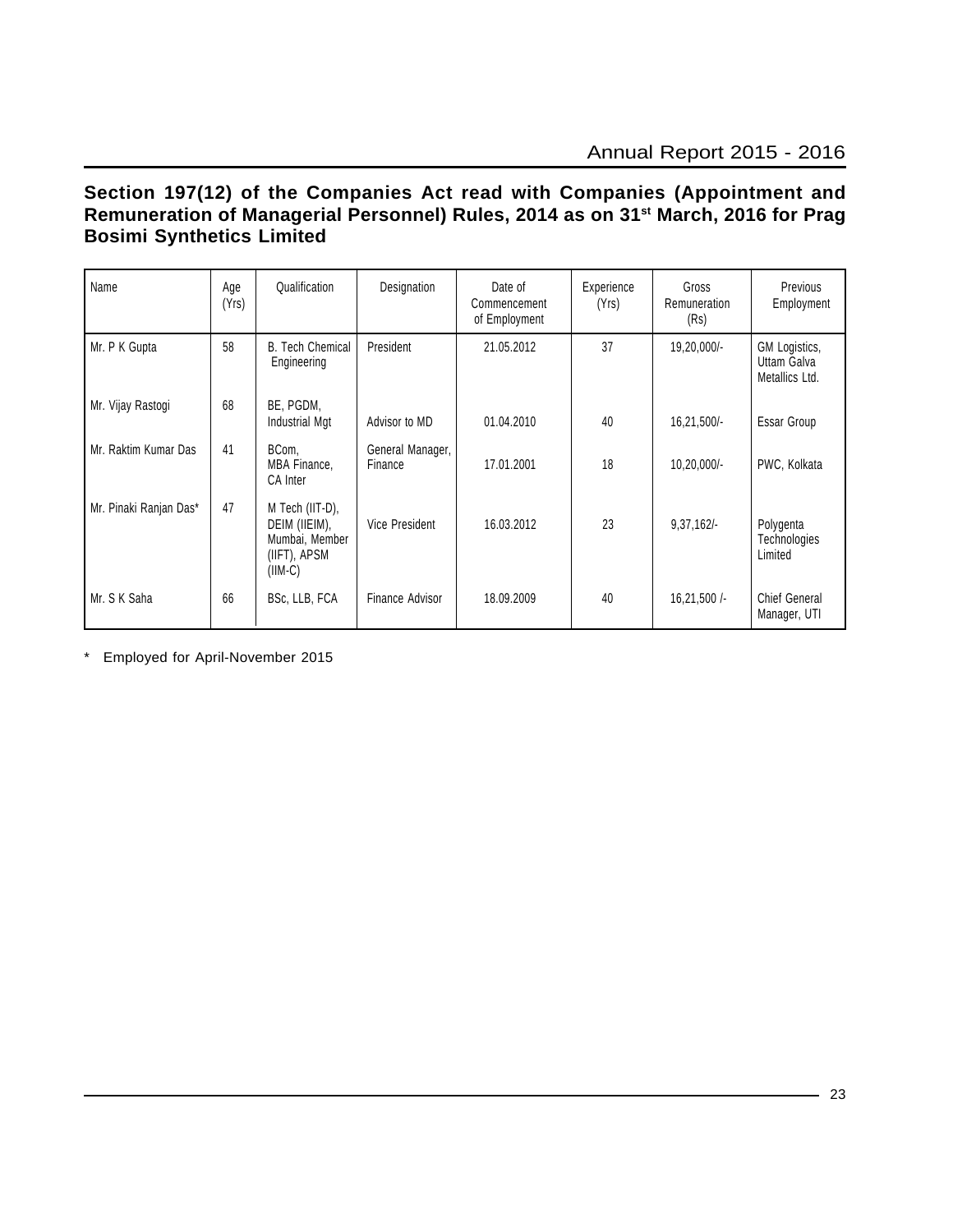# **REPORT ON CORPORATE GOVERNANCE IN RESPECT OF THE FINANCIAL YEAR ENDED 31ST MARCH, 2016:**

The detailed report on Corporate Governance of Prag Bosimi Synthetics Limited (PBSL or the Company) as per the requirements under Schedule V of Regulation 34 of the SEBI (Listing Obligations and Disclosure Requirements), Regulations, 2015, is set out as below:

### **Company's Philosophy on Code of Governance:**

Corporate Governance is an integral part of the Company's value system, management ethics and business practices. The Company is committed to create long term value for all its shareholders, employees, customers, associates and the wider community. The Company is committed to and continues to practice good Corporate Governance. The Corporate Governance Code incorporates several practices aimed at a level of business ethics, effective supervision and enhancement of value for all stakeholders. PBSL conforms to all regulatory and legal requirements. The basic philosophy behind and endeavor towards better corporate governance is to enrich the value of stake holders by achieving business excellence.

The company has complied with all the requirements of Corporate Governance as prescribed in Schedule V of Regulation 34 of the SEBI (Listing Obligations and Disclosure Requirements), Regulations, 2015 .

### **Board of Directors:**

### **(a) Composition of the Board**

As on 31<sup>st</sup> March, 2016, the Company's Board comprises of 8 directors. The Board has One Executive Managing Director who is the Promoter also. In addition, the Board has seven Non-Executive Directors, consisting of four Independent Directors. The details of the Directors during the year ended 31<sup>st</sup> March, 2016 are given below

| Sr.<br>No.     | Name of Director                        | Category                                             | <b>Board meetings</b><br>attended during<br>the period | Whether<br>attended<br>last AGM | <b>Directorships</b><br>field in other<br><b>Public companies</b><br>incorporated<br>in India.* |
|----------------|-----------------------------------------|------------------------------------------------------|--------------------------------------------------------|---------------------------------|-------------------------------------------------------------------------------------------------|
|                | Shri H.K. Sharma                        | Chairman, Nominee of AIDC,<br>Non Executive Director | 3                                                      | Yes                             | 12                                                                                              |
| $\overline{c}$ | Shri. Hemant B. Vyas                    | Managing Director, Promoter Director                 | 6                                                      | Yes                             |                                                                                                 |
| 3              | Shri. Devang H. Vyas**                  | Non Executive Director & CFO                         | 4                                                      | <b>No</b>                       |                                                                                                 |
| 4              | Shri, M. K. Das                         | Nominee of AIDC, Director Non Executive              | 3                                                      | <b>No</b>                       | 3                                                                                               |
| 5              | Shri. G.M. Das                          | Independent Director, Non-Executive                  | 3                                                      | Yes                             |                                                                                                 |
| 6              | Shri Rohit P. Doshi                     | Independent Director, Non-Executive                  | 3                                                      | No                              |                                                                                                 |
| $\overline{7}$ | Smt. Deepali Pathak                     | Independent Director, Non-Executive                  | 3                                                      | No                              | 0                                                                                               |
| 8              | Shri Mukund Trivedi<br>(wef 14.08.2015) | Independent Director, Non-Executive                  | $\overline{2}$                                         | No                              | 0                                                                                               |

The number of directorship excludes directorship of private companies, foreign companies, companies incorporated under Section 8 of the Companies Act, 2013 and alternate directorship.

### **Note:**

\*\*Shri. Hemant B. Vyas and Shri. Devang H. Vyas are related to each other, no other Director is related to each other.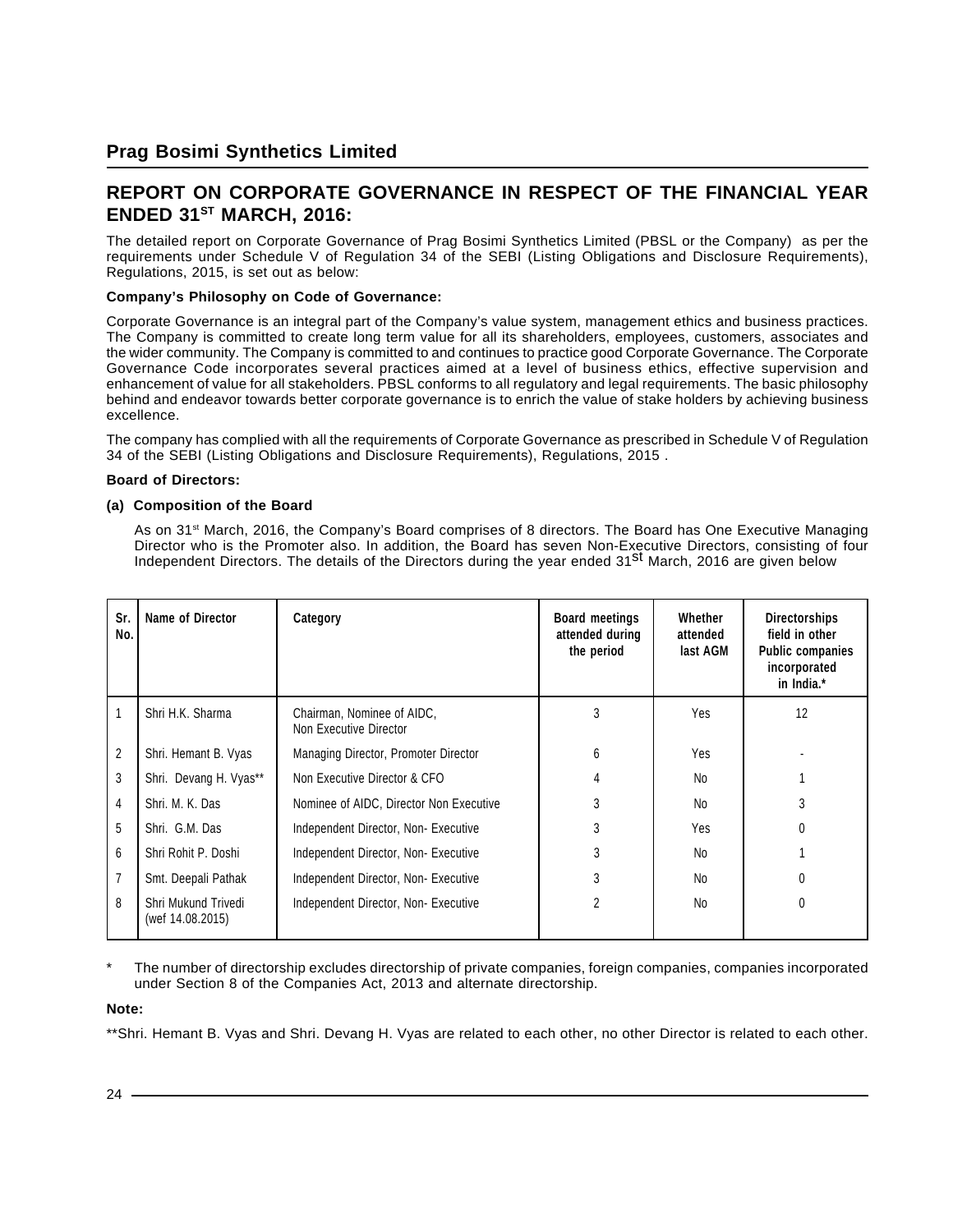#### **(b) Number of Board Meetings**

Corporate Governance policy requires the Board to meet at least 4 times in a year with a maximum gap of 120 days between any two meetings. The Board of Directors met 7 times during the year under review. The details of Board Meetings held during the year are as under:

| Sr<br>No. | Date of Board Meeting | <b>Board</b><br>Strength | No. of Directors<br>present |
|-----------|-----------------------|--------------------------|-----------------------------|
|           | 15.04.2015            |                          | 5                           |
| 2         | 30.05.2015            |                          | 3                           |
| 3         | 14.08.2015            |                          |                             |
| 4         | 13.11.2015            | 8                        | 5                           |
| 5         | 10.02.2016            | 8                        |                             |
| 6         | 15.02.2016            | 8                        | 5                           |
| 7         | 06.03.2016            |                          |                             |

#### **Board's Process**

It has always been the Company's policy and practice that matters requiring the Board's approval by statute, are placed before the Board. This is in addition to information with regard to actual operations, major litigation, feedback reports and minutes of Committee Meetings.

The Board of PBSL is regularly presented with all information, whenever/ wherever applicable. These are submitted either as part of the agenda papers in advance of the Board meetings or are tabled in the course of the Board meetings.

### **(c) Code of conduct**

The Company has adopted Code of Conduct for all the Directors and Senior Management of the Company. All the Directors and the Senior Management have affirmed compliance with respective code of conduct. The Code of conduct for Directors and Senior management personnel are posted on the Company's website "www.pragbosimi.in".

### **d) Familarisation programme for independent directors**

The Independent Directors have been familarised with the Company, their roles and responsibilities in the Company, nature of the industry in which Company operates. The details of the familarisation programmes imparted to the Independent Directors during 2015- 2016 are put up on the website of the Company "www.pragbosimi.in".

#### **e) Formal letter of appointment to the independent directors**

The Company has issued formal letter of appointment to all the Independent Directors on their appointment

### Annual Report 2015 - 2016

explaining inter-alia their roles, responsibilities, code of conduct, functions and duties as Independent Director of the Company. The terms and conditions of appointment of independent directors have been posted on the website of the Company "www.pragbosimi.in".

### **f) Separate Meeting of the Independent Directors**

During the financial year 2015-2016, the independent directors met separately without the presence of nonindependent directors on 31st March 2016 in compliance with Regulation 25(3) of the SEBI (Listing Obligations and Disclosure Requirements) Regulations, 2015

The Independent Directors at their meeting inter-alia discussed the following:

- i. Reviewed the performance of non independent directors and the Board as a whole
- ii. Reviewed the performance of the chairperson of the company
- iii. Assessed the quality, quantity and timeliness of flow of information between the Company Management and the Board that is necessary for the Board to effectively and reasonably perform their duties.

#### **Committees of the Board:**

The Board of Directors has constituted three permanent committees of the Board - the Audit Committee, the Nomination and Remuneration Committee and the Stakeholders Relationship Committee. The functions of various committees, their mode of operation and membership details are given below.

#### **(A) Audit Committee**

The Board of Directors has constituted an Audit Committee of Directors to exercise powers and discharge functions as stipulated in Section 177 of the Companies Act, 2013, Clause 49 of the Listing Agreements with Stock Exchanges up to 1<sup>st</sup> December, 2015 and thereafter as per the SEBI (Listing Obligations and Disclosure Requirements) Regulations, 2015 and other relevant statutory / regulatory provisions. The Committee, in addition to other business reviews the quarterly (unaudited) financial results, annual accounts before submitting to the Board of Directors. The existing Audit Committee consists of the following Directors:

- 1. Shri. Girindra. M. Das (Chairman)
- 2. Shri. Rohit P. Doshi (Vice Chairman)
- 3. Shri. M. K. Das
- 4. Smt. Deepali Pathak
- 5. Shri Mukund Trivedi (with effect from 13.11.2015)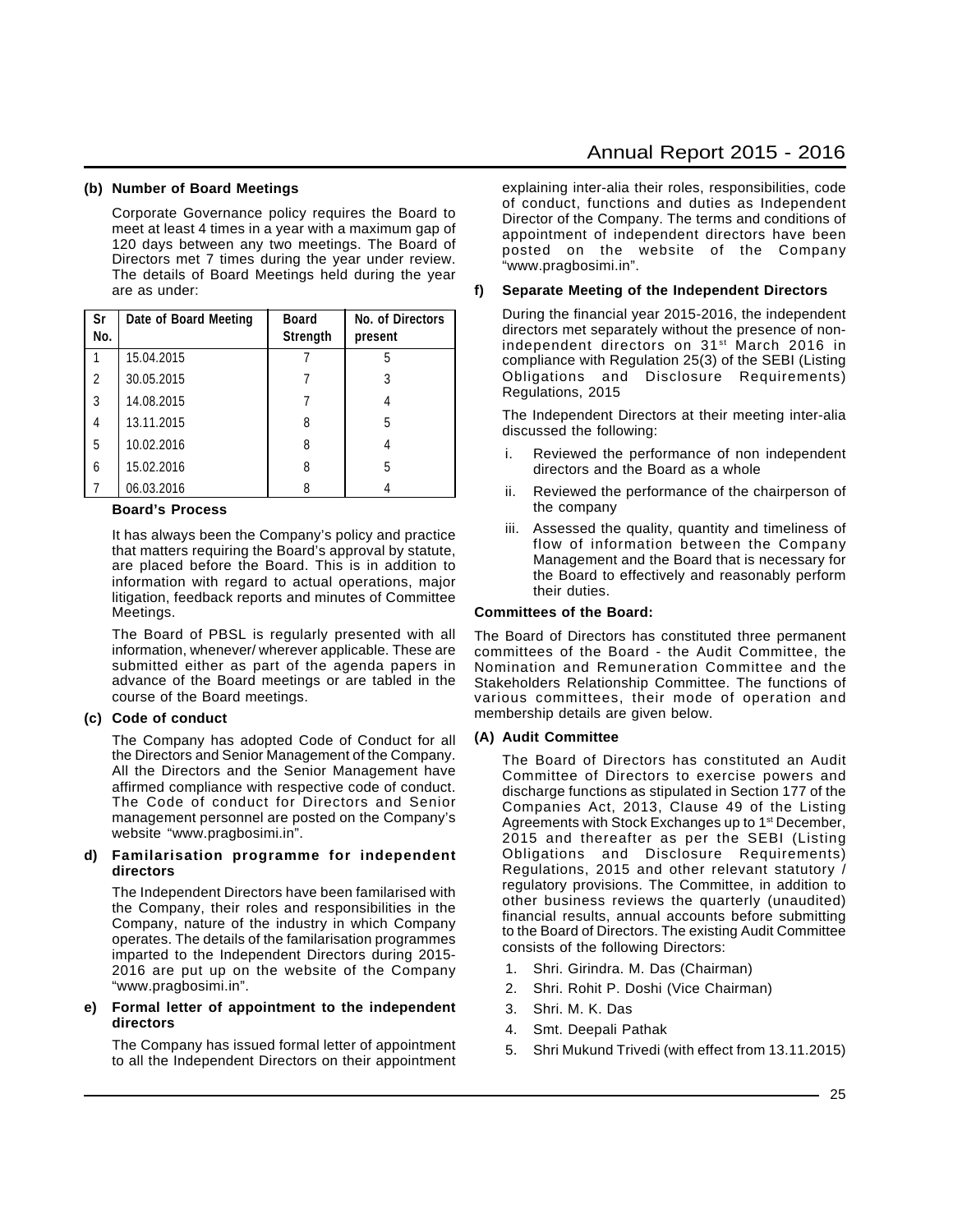The Audit Committee of the Company, inter alia, provides reassurance to the Board on the existence of an effective internal control environment that ensures: -

- a) Efficiency and effectiveness of operations.
- b) Safeguarding of assets and adequacy of provisions for all liabilities,
- c) Reliability of all financial and other management information and adequacy of disclosures
- d) Compliance with all relevant statutes.

The Committee has powers similar to those stated in the listing agreements and exercises most of the functions in line with the requirements of the code of Corporate Governance. The details of the Audit Committee meeting held during the year ended on 31<sup>st</sup> March, 2016 are as under:

#### **Audit Committee Meetings**

| l Sr.<br>No    | Date of Audit<br><b>Committee Meeting</b> | No. of Directors<br><b>Present</b> |
|----------------|-------------------------------------------|------------------------------------|
|                | 30.05.2015                                |                                    |
| $\mathfrak{p}$ | 14.08.2015                                |                                    |
| 3              | 13.11.2015                                | 3                                  |
| 4              | 15.02.2016                                | 3                                  |

#### **Audit Committee Attendance**

| Sr.<br>No. | <b>Directors</b>    | No. of Meetings<br>attended |
|------------|---------------------|-----------------------------|
|            | Shri G. M. Das      |                             |
| l 2        | Shri M. K. Das      |                             |
| l 3        | Shri Rohit Doshi    | 3                           |
| $\vert$ 4  | Smt. Deepali Pathak | 3                           |
| 5          | Shri Mukund Trivedi |                             |

### **B. Nomination and Remuneration Committee**

The Company has a Nomination and Remuneration Committee to review and recommend payment of annual salaries, commission, service agreements and other employment conditions of the Executives. The Committee met 2 times on 13<sup>th</sup> April, 2015 and on 10<sup>th</sup> August, 2015 and all the members were present.

The Committee comprises of Shri G.M. Das, Chairman, Shri M.K. Das and Shri Rohit Doshi. The Committee periodically reviews and recommends suitable revision in the remuneration package of Executive Directors to the Board.

| Sr. | Name of the Director    | <b>Salary</b> | <b>Perquisites</b> | Performance             | <b>Sitting</b> | <b>Total</b> |
|-----|-------------------------|---------------|--------------------|-------------------------|----------------|--------------|
| No. |                         | ₹             | ا* other benefits  | <b>Bonus/Commission</b> | Fee            | ₹            |
| 1.  | Shri H.K. Sharma, IAS   |               |                    |                         |                |              |
| 2.  | Shri. Hemant B. Vyas    | 649,980       | 131,250            |                         |                | 781,230      |
| 3.  | Shri. Devang H. Vyas    |               |                    |                         |                |              |
| 4.  | Shri, M. K. Das         |               |                    |                         |                |              |
| 5.  | Shri.Girindra Mohan Das |               |                    |                         |                |              |
| 6.  | Shri, Rohit P. Doshi    |               |                    |                         | 4,000          | 4,000        |
| 7.  | Smt. Deepali Pathak     |               |                    |                         | 4.000          | 4,000        |
| 8.  | Shri Mukund Trivedi     |               |                    |                         |                |              |

### **Details of Remuneration paid/ accrued/credited to the Directors during the year ended March 31, 2016**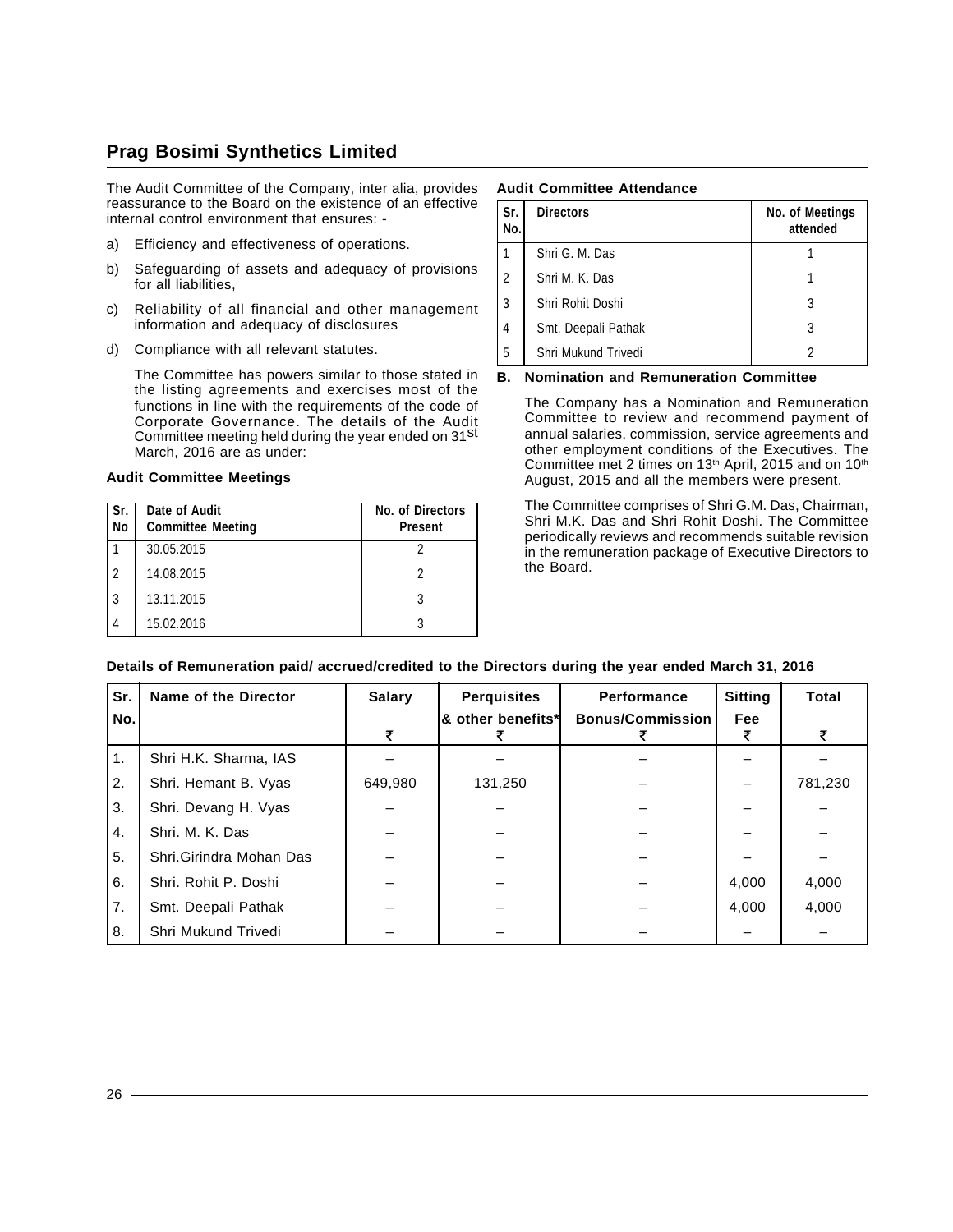### **C. Stakeholders Relationship Committee:**

A Stakeholders Relationship Committee has been constituted by the Board of Directors to monitor the redressal of the shareholders / investors grievances. The Committee comprises of the following Directors/ Secretary:-

- 1. Shri. Rohit P. Doshi (Non Executive Director) Chairman
- 2. Shri. Hemant B. Vyas
- 3. Shri. Devang Vyas
- 4. Mr. Rajesh Shetty (Company Secretary) (upto 29.02.2016)
- 5. Mrs. Shweta K. Mahajan (Company Secretary) (w.e.f 08.03.2016)

There has been no complaints pending as on 31st March 2016 .Company Secretary also acts as a Secretary to the Committee and is the Compliance Officer of the Company

### **General Body Meetings**

The last three Annual General meetings of the Members of the Company were held as per the following details: -

| Year      | Location                                                                          | <b>Whether any Special</b><br><b>Resolutions passed</b> | Date                             | <b>Time</b>        |
|-----------|-----------------------------------------------------------------------------------|---------------------------------------------------------|----------------------------------|--------------------|
| 2013-2015 | House No.4, Nilgiri Path, R.G. Barua Road,<br>Near Doordarshan, Guwahati- 781 024 | Yes(1)                                                  | 8 <sup>th,</sup> July, 2015      | 11:30 a.m <b> </b> |
| 2012-2013 | House No.4, Nilgiri Path, R.G.Barua Road,<br>Near Doordarshan, Guwahati- 781 024  | No                                                      | 09 <sup>th</sup> , January, 2014 | 4.30 p.m.          |
| 2010-2012 | House No.4, Nilgiri Path, R.G. Barua Road,<br>Near Doordarshan, Guwahati- 781 024 | Yes(1)                                                  | 26 <sup>th</sup> September, 2012 | 4:30 p.m           |

### **Disclosures**

- There has been no non-compliance penalties/strictures imposed on the Company by SEBI, on any matter related to capital markets, during the last three years. The Stock Exchange had on 31.03.2016 levied fine of  $\bar{\tau}$  36,640/- for technical delay from Company side in filing Corporate Governance and Shareholding Pattern for the quarter ended December 2013 which we have repaid.
- There were related party transactions during the year which were on arm-length basis, the details of which has been mentioned in the Notes to Accounts, Part 1(xii) as per AS-18 in Notes forming part of the Standalone Financial Statements for the year ended 31<sup>st</sup> March 2016
- There are no pecuniary relationships or transactions with the non executive independent directors.
- The Company has complied with all the mandatory requirements of Securities and Exchange Board of India (Listing Obligations and Disclosure Requirements) Regulations, 2015 and erstwhile Clause 49 of the Listing Agreement and the Company has not adopted any non- mandatory requirements of Clause 49 of the Listing Agreement.

### **Means of communication**

- A. Quarterly Results: The quarterly results are published in the newspapers and displayed on the Company's website.
- B. Newspapers wherein results normally published: Financial Express (English) and Dainik Assami (Regional)
- C. Any website, wherein displayed :www.pragbosimi.in
- D. Whether it also displays official news releases :Yes
- E. Presentations made to Institutional Investors or to the Analysts :No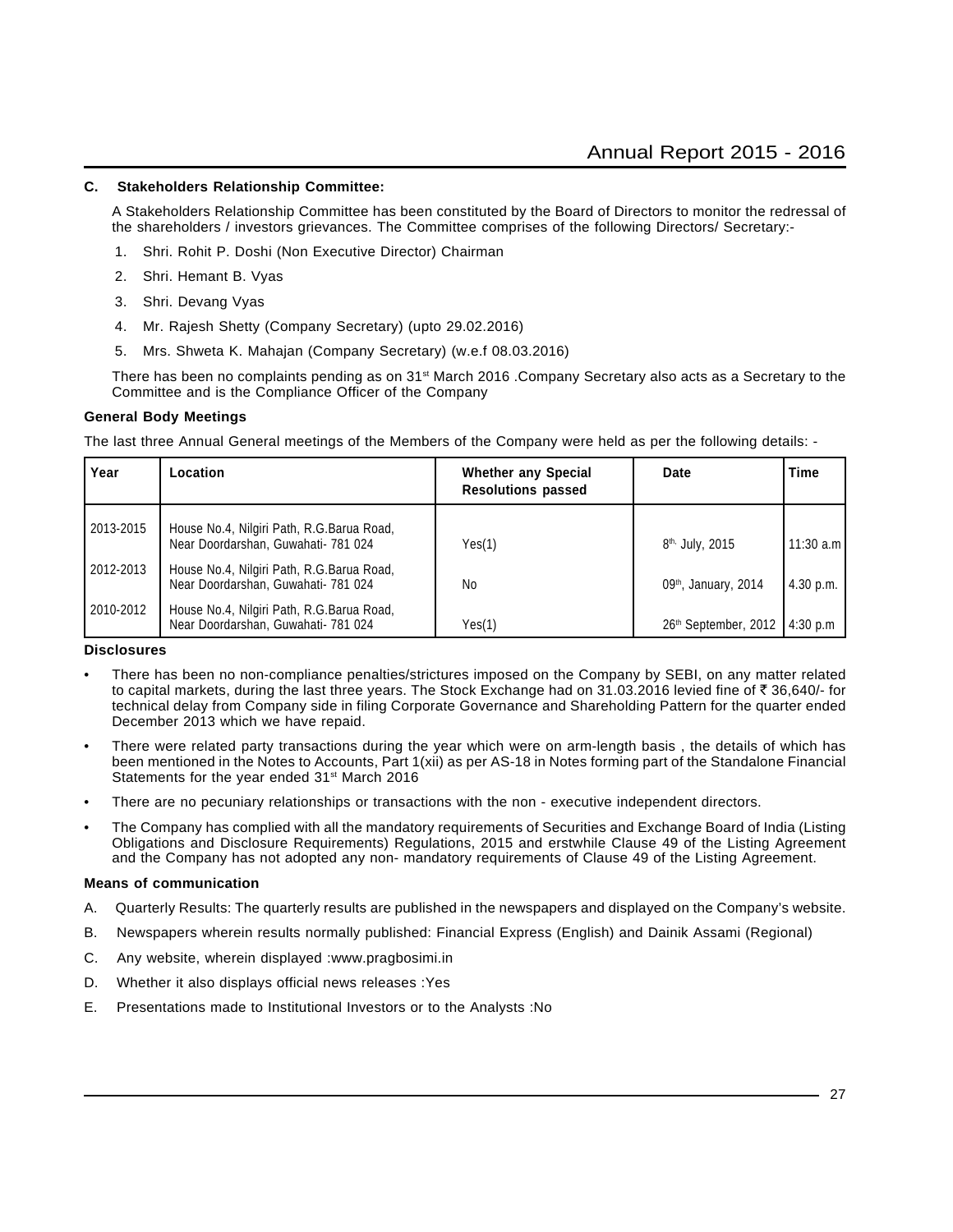### **General Shareholders Information**

- 1. Annual General Meeting :- Date: 29<sup>th</sup> September, 2016 Time: 11:30 a.m. Venue: House No.4, Nilgiri Path, R.G.Barua Road, Near Doordarshan, Guwahati- 781 024
- **2. Financial Year: 2015-2016**
- **3. Dividend Payment Date:** Not Applicable

### **4. Book Closure Date:**

Thursday, 22<sup>nd</sup> September, 2016 to Thursday, 29<sup>th</sup> September, 2016 (both days inclusive).

### **5. Share Transfer Agent:**

Sharex Dynamic (India) Private Limited

Unit- 1, Luthra Industrial Premises,

Andheri Kurla Road, Safed Pool, Andheri (East), Mumbai 400072.

### **6. Investors Correspondence**

All queries of investors regarding the Company's shares in Physical/ Demat form may be sent to Registrar and Share Transfer Agent of the Company or at Company's corporate office at the following address or at the Registered Office of the Company.

### **Registrar and Share Transfer Agents:**

Sharex Dynamic (India) Private Limited

Unit No. 1, Luthra Industrial Premises,

Andheri Kurla Road, Safed Pool, Andheri (East), Mumbai 400072.

### **Corporate Office:**

The Company Secretary

Prag Bosimi Synthetics Ltd,

R-79/83, Lakshmi Insurance Bldg

Fifth Floor, Sir P.M. Road, Mumbai 400001.

### **Registered Office:**

Prag Bosimi Synthetics Ltd.

House No.4, Niligiri Path,

R. G. Barua Road, Near Doordarshan,

Guwahati 781024, Assam.

### **7. Listing on Stock Exchanges: -**

| <b>Stock Exchange</b>                                                     | Code   |
|---------------------------------------------------------------------------|--------|
| The Bombay Stock Exchange                                                 | 500192 |
| Annual Listing fees for 2016-17 has been paid to<br>Bombay Stock Exchange |        |

#### **8. Shareholding pattern of the Company** Distribution of shareholding (no. of shares) as on March 31, 2016:

|   | Category       |                |           | No. of                                                                             | % of        |            |
|---|----------------|----------------|-----------|------------------------------------------------------------------------------------|-------------|------------|
|   |                |                |           |                                                                                    | Shares held | Share      |
| A |                |                | Promoters |                                                                                    |             |            |
|   | 1              |                |           | Indian Promoters (Individuals/HUF)                                                 | 1,60,81,415 | 21.62      |
|   | $\overline{c}$ |                |           | Foreign Promoters                                                                  | <b>NIL</b>  | <b>NIL</b> |
|   | 3              |                |           | <b>Bodies Corporate</b>                                                            | <b>NIL</b>  | <b>NIL</b> |
|   | 4              |                |           | Central/State Govt. Institutions<br>(Assam Industrial Development                  |             |            |
|   |                |                |           | Corporation Limited)                                                               | 1,83,77,980 | 24.71      |
|   | 5              |                |           | NRIs / Foreign Individuals                                                         | 9,04,950    | 1.22       |
| B |                |                |           | Non-Promoters Holding                                                              |             |            |
|   |                | 1              |           | Institutional Investors                                                            |             |            |
|   |                |                | A         | Mutual Funds and UTI                                                               | 98,900      | 0.13       |
|   |                |                | B         | Banks, Financial Institutions,<br>Insurance Companies,<br>/Non-Govt. Institutions) | 1,000       | 0.00       |
|   |                | $\mathfrak{p}$ |           | Others - Non Institutions                                                          |             |            |
|   |                |                | A         | Others including Bodies Corporate                                                  | 100,93,630  | 13.57      |
|   |                |                | B         | Individuals holding nominal<br>share capital up to Rs.2 lakh                       | 1,77,64,024 | 23.88      |
|   |                |                | C         | Individuals holding nominal<br>share capital more than                             |             |            |
|   |                |                |           | Rs.2 lakh                                                                          | 1,10,61,061 | 14.87      |
|   | <b>TOTAL</b>   |                |           |                                                                                    | 7,43,82,960 | 100.00     |

### **9. Distribution of Shareholding as on 31st March, 2016**

|               | <b>Shareholders</b> |                         | <b>Shares</b> |                         |
|---------------|---------------------|-------------------------|---------------|-------------------------|
| No. of Shares | <b>Number</b>       | $%$ to<br>total holders | <b>Number</b> | $%$ to<br>total Capital |
| $-500$        | 86647               | 95.51                   | 113,650,00    | 15.28                   |
| $501 - 1000$  | 2224                | 2.45                    | 18,919,79     | 2.54                    |
| $1001 - 2000$ | 884                 | 0.97                    | 13,890,11     | 1.87                    |
| 2001 - 3000   | 278                 | 0.31                    | 7,243,13      | 0.97                    |
| $3001 - 4000$ | 121                 | 0.13                    | 4,332,53      | 0.58                    |
| 4001 - 5000   | 141                 | 0.16                    | 6,802,50      | 0.91                    |
| 5001 - 10000  | 160                 | 0.18                    | 12,188,19     | 1.64                    |
| 10001 - ABOVE | 265                 | 0.29                    | 566,803,35    | 76.20                   |
| I TOTAL       | 90720               | 100.00                  | 743.829.60    | 100.00                  |

### **10. Share Transfer System**

Share transfer in physical form are registered by the Share Transfer Agent and returned to the respective transferee within a period ranging from fifteen days provided the documents lodged with the Share Transfer Agent/ Company are clear in all respects.

### **11. Dematerialisation of shares**

As per notification issued by the Securities and Exchange Board of India (SEBl), the trading in Company's shares is permitted only in dematerialized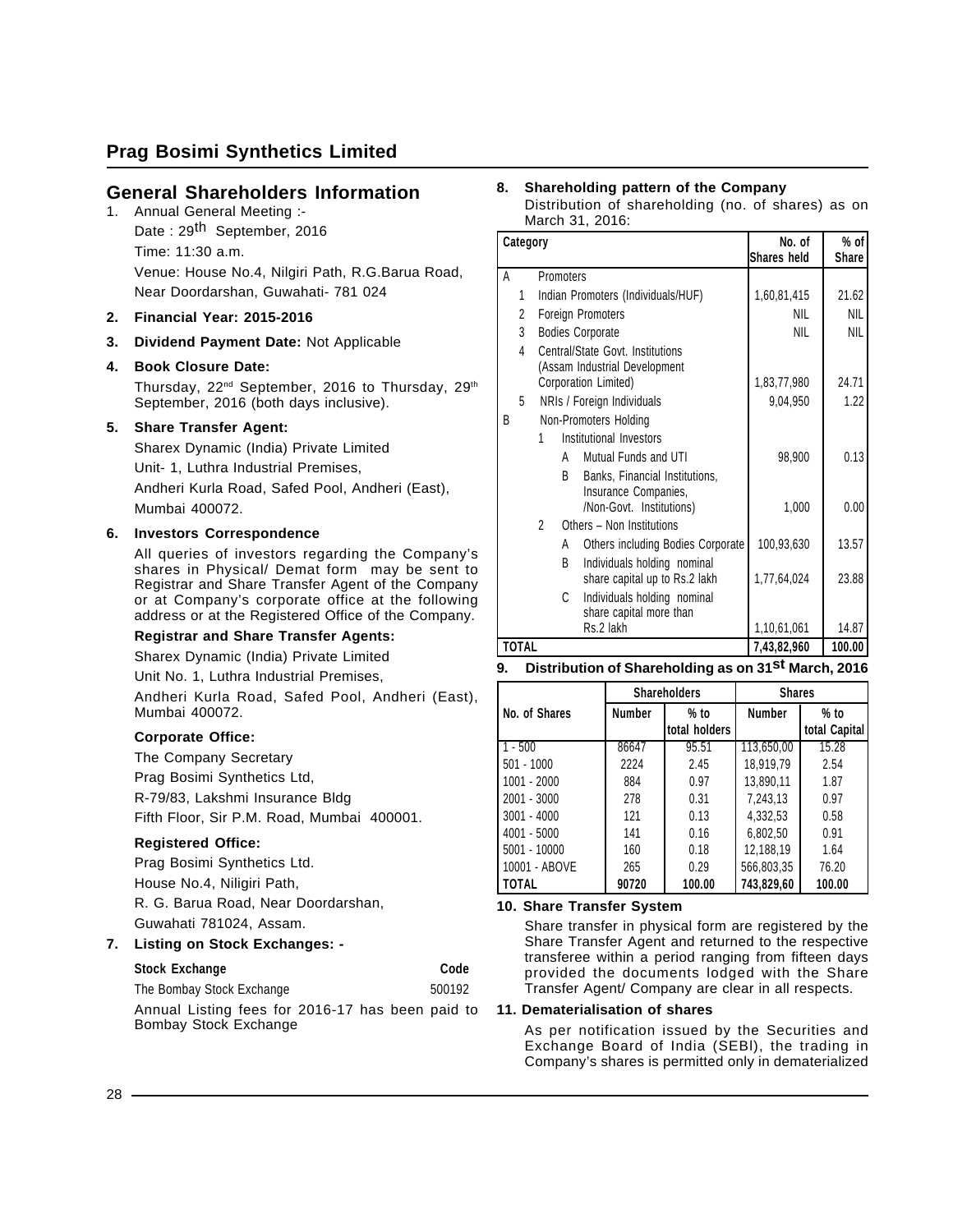form w.e.f September, 2000. In order to enable the shareholders to hold their shares in electronic form and to facilitate scripless trading, the company has enlisted its shares with National Securities Depository Limited (NSDL) and Central Depository Services Limited (CDSL).

| Name                                               |  | <b>Address</b>                                                                                                                                       |                                                                             | ISIN No      |
|----------------------------------------------------|--|------------------------------------------------------------------------------------------------------------------------------------------------------|-----------------------------------------------------------------------------|--------------|
| National Securities<br>Depository Ltd.             |  | Trade World, A Wing,<br>4 <sup>th</sup> & 5 <sup>th</sup> Floor,<br>Kamla Mills Compound,<br>Lower Parel, Mumbai 400013<br>Telephone: (022) 24994200 |                                                                             | INE962801Q11 |
| <b>Central Depository</b><br>Services (India) Ltd. |  |                                                                                                                                                      | 17 <sup>th</sup> floor, P J Towers,<br>Dalal Street, Fort,<br>Mumbai 400001 |              |
| No. of Shares Dematerialized                       |  |                                                                                                                                                      | No. of Shares in Physical Form                                              |              |
| No. of Shares                                      |  | Percentage                                                                                                                                           | No. of Shares                                                               | Percentage   |
| 47,973,729                                         |  | 64.50%                                                                                                                                               | 26,409,231                                                                  | 35.50%       |

### **12. Market Price Data**

| <b>Month</b>    | <b>Bombay Stock Exchange</b> | <b>Volume on BSE</b> |         |
|-----------------|------------------------------|----------------------|---------|
|                 | High                         | Low                  |         |
| April, 2015     | 5.7                          | 4.75                 | 658319  |
| May, 2015       | 6.74                         | 5.25                 | 506353  |
| June, 2015      | 6.38                         | 5.31                 | 621810  |
| July, 2015      | 6.27                         | 5.03                 | 514072  |
| August, 2015    | 5.99                         | 4.56                 | 536881  |
| September, 2015 | 5.1                          | 4.29                 | 172199  |
| October, 2015   | 5.55                         | 4.21                 | 393934  |
| November, 2015  | 5.56                         | 3.95                 | 156401  |
| December, 2015  | 7.22                         | 5.83                 | 1603757 |
| January, 2016   | 9.05                         | 6.08                 | 4168604 |
| February, 2016  | 6.9                          | 5.76                 | 3016629 |
| March, 2016     | 6.89                         | 5.76                 | 1217716 |

#### **13. Plant Location of the Company:**

Bijulibari Village, P.O.Khandajan, Via Sipajhar, Dist. Darrang 784 145

### **14. Bank Details of the Shareholders:**

Shareholders holding shares in physical form are requested to notify/send the following to the Company to facilitate better service:-

- a. any change in their address/bank details, and
- b. particulars of their bank account, in case the same have not been sent earlier.

### **15. Depository Services**

For guidance on depository services, Shareholders may write to the Company or to the respective Depositories: -

### **a) National Securities Depository Ltd.**

Trade World, A Wing, 4<sup>th</sup> & 5<sup>th</sup> Floor,

Kamla Mills Compound,

Lower Parel, Mumbai 400013

Telephone: (022) 24994200

Fax: (022) 24976351

E-mail: info@nsdl.co.in

Website: www.nsdl.co.in

### **b) Central Depository Services (India) Ltd.**

17<sup>th</sup> floor, P J Towers,

Dalal Street, Fort, Mumbai 400001

Telephone: (022) 2723333

Fax: (022) 22723199

E-mail : investors@cdslindia.com

Website: www.cdslindia.com

### **By order of the Board of Directors**

Date: 30th August, 2016 **Hemant B. Vyas Hemant B. Vyas Devang Vyas** Place: Guwahati **Managing Director** Managing Director **CEO** Director & CFO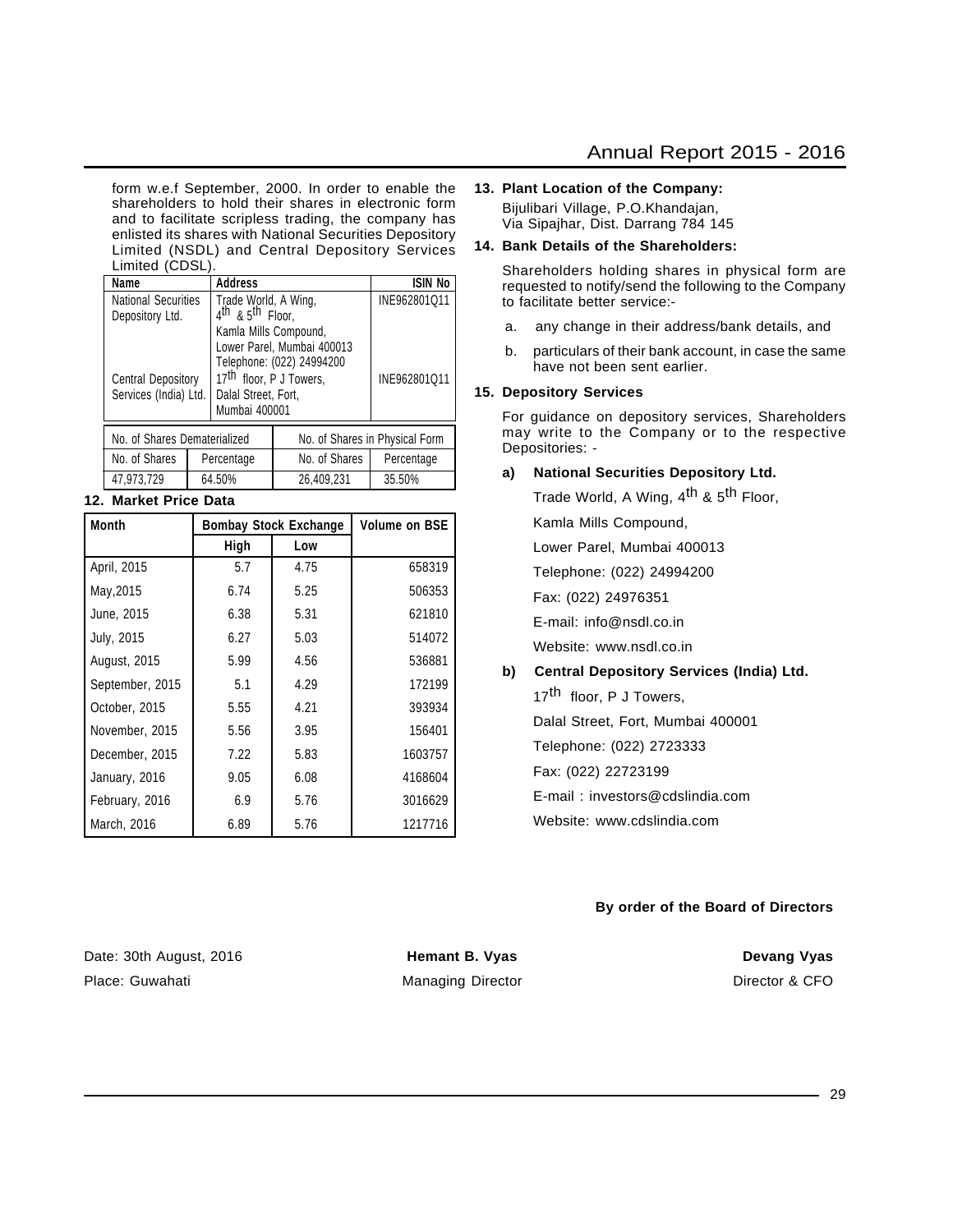# **DECLARATION OF THE MANAGING DIRECTOR & CEO**

This is to certify that the Company has laid down Code of Conduct for all Board Members and Senior Management of the Company and the copies of the same are uploaded on the website of the Company.

This is to further certify that the Members of the Board of Directors and Senior Management personnel have affirmed having complied with the Code applicable to them during the year ended March 31, 2016.

| Place: Guwahati         | <b>HEMANT B. VYAS</b> | <b>RAMESH POKHRIYAL</b>        |
|-------------------------|-----------------------|--------------------------------|
| Date: 30th August, 2016 | Managing Director     | <b>Chief Executive Officer</b> |

# **AUDITORS' CERTIFICATE ON CORPORATE GOVERNANCE**

To,

The Members of Prag Bosimi Synthetics Limited.

We have examined the compliance of conditions of Corporate governance by Prag Bosimi Synthetics Ltd. for the financial year from 1<sup>st</sup> April 2015 to 31<sup>st</sup> March, 2016 as stipulated in erstwhile Clause 49 of the Listing Agreement and Regulations 17,18,19,20,21,22,23,24,25,26,27 and clause (b) to (i) of sub-regulation (2) of regulation 46 and para C,D and E of Schedule V of the Securities and Exchange Board of India (Listing Obligations and Disclosure Requirements) Regulations, 2015 (collectively referred to as "SEBI Listing Regulations, 2015") of the said Company with Stock exchanges.

The compliance of conditions of corporate governance is the responsibility of the Company's management. Our examination was limited to procedures and implementation thereof, adopted by the Company for ensuring the compliance of the conditions of the Corporate Governance. It is neither an audit nor an expression of opinion on the financial statements of the Company.

In our opinion and to the best of our information and accordingly the explanations given to us, we certify that the Company has complied with the conditions of Corporate Governance as stipulated in the erstwhile Listing Agreement and SEBI Listing Regulations, 2015.

We state that no investor grievance is pending for period exceeding one month against the Company as per the records maintained by the R & T Agents/ Company.

We further state that such compliance is neither an assurance as to future viability of the Company nor efficiency or effectiveness with which the management has conducted the affairs of the Company.

# **For Bharat Shroff & Co. For AMD & Associates**

Place : Mumbai Date : 30th May, 2016

Chartered Accountants Chartered Accountants (Firm Reg. No.131026W) (Firm Regn.No.318191E)

**Bharat B. Shroff Community Bordoloi** Bordoloi Bordoloi Bordoloi Bordoloi Bordoloi Bordoloi Bordoloi Bordoloi Bordoloi Proprietor Partner (Proprietor Partner Partner (Proprietor Partner Partner Partner Partner Partner Partner Par (Membership No. 014822) (Membership No. 068018)

 $30 -$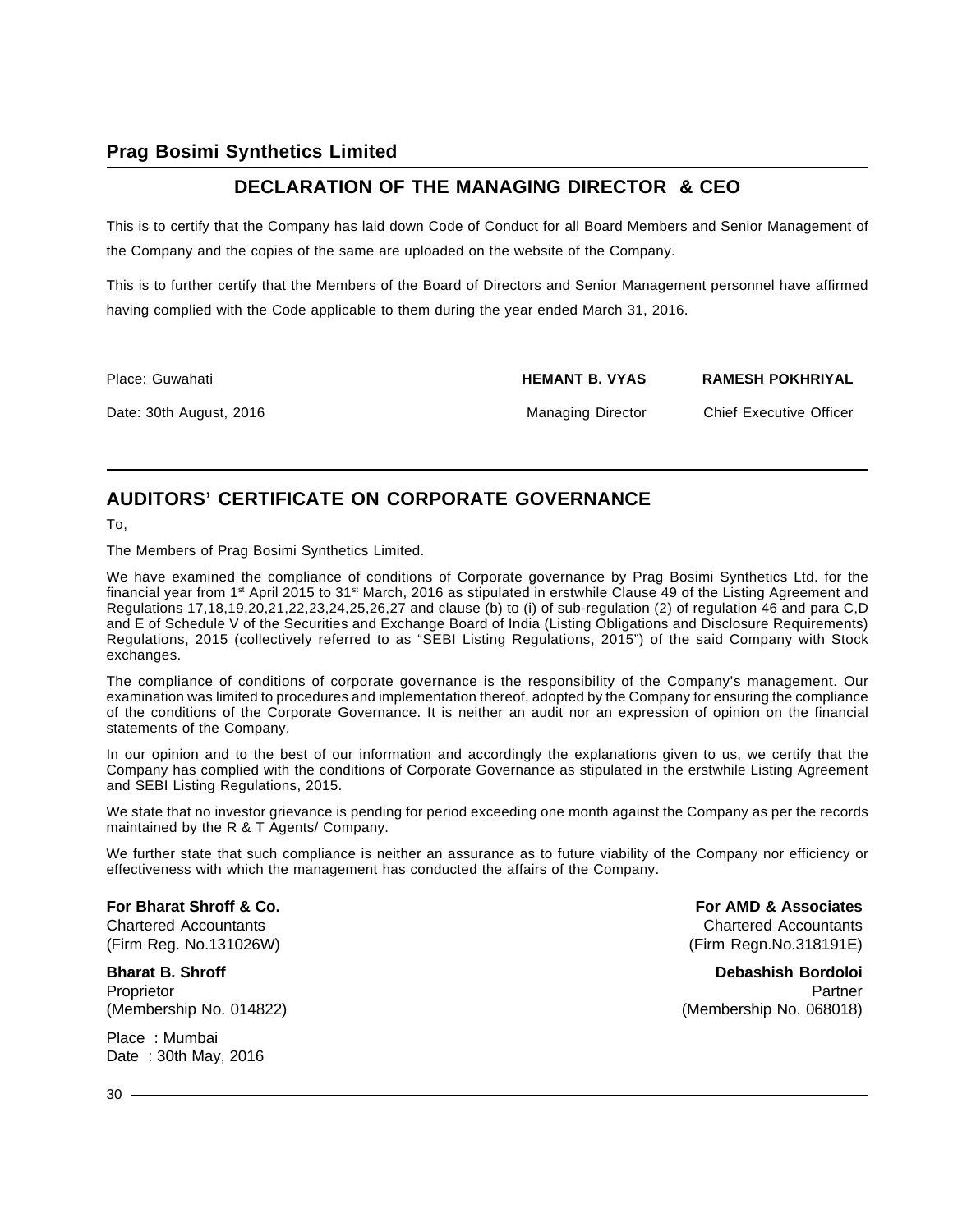# **FORM NO. MR.3**

**SECRETARIAL AUDIT REPORT**

For The Financial Year Ended 31st March, 2016 [Pursuant to section 204(1) of the Companies Act, 2013 and rule 9 of the Companies (Appointment and Remuneration of Managerial Personnel) Rules, 2014]

Authorized Capital: Rs. 2,500,000,000 CIN: L17124AS1987PLC002758 Name of the Company: Prag Bosimi Synthetics Limited

To,

The Members, M/s PRAG BOSIMI SYNTHETICS LTD.

House No.4, Nilgiri Path,

R.G.Barua Road, Near Doordarshan,

Guwahati, Assam - 781 024

I have conducted the Secretarial audit of the compliance of applicable statutory provisions and the adherence to good corporate practices by PRAG BOSIMI SYNTHETICS LTD. (hereinafter called the "Company"). Secretarial Audit was conducted in a manner that provided us a reasonable basis for evaluating the corporate conducts/ statutory compliances and expressing my opinion thereon.

Based on my verification of the Company's books, papers, minute books, forms and returns filed and other records maintained by the Company and also the information provided by the Company, its officers, agents and authorized representatives during the conduct of Secretarial Audit, I hereby report that in my opinion, the Company has, during the audit period covering the financial year ended on 31st March,2016 ('Audit Period') complied with the statutory provisions listed hereunder and also that the Company has proper Boardprocesses and compliance-mechanism in place to the extent, in the manner and subject to the reporting made hereinafter:

I have examined the books, papers, minute books, forms and returns filed and other records maintained by the Company for the financial year ended on 31st March, 2016 according to the provisions of:

- i. The Companies Act, 2013 (the Act) and the rules made there under;
- ii. The Securities Contracts (Regulation) Act, 1956 ('SCRA') and the rules made there under;
- iii. The Depositories Act, 1996 and the Regulations and Bye-laws framed there under;
- iv. Foreign Exchange Management Act, 1999 and the rules and regulations made there under to Foreign Direct Investment, Overseas direct Investment and External Commercial Borrowings.- Not applicable to the Company
- The following Regulations and Guidelines prescribed under the Securities and Exchange Board of India Act, 1992 ('SEBI Act'):
	- a. The Securities and Exchange Board of India (Substantial Acquisition of Shares and Takeovers) Regulations, 2011
	- b. The Securities and Exchange Board of India (Prohibition of Insider Trading) Regulations, 1992
	- c. The Securities and Exchange Board of India (Issue of Capital and Disclosure Requirements) Regulations, 2009 - Not Applicable during the audit period
	- d. The Securities and Exchange Board of India (Employee Stock Option Scheme and Employee Stock Purchase Scheme) Guidelines, 1999 and The Securities and Exchange Board of India (Share Based Employee Benefits) Regulations, 2014 notified on 28th October, 2014 - Not Applicable during the audit period
	- e. The Securities and Exchange Board of India (Issue and Listing of Debt Securities) Regulations, 2008 - Not Applicable during the audit period
- f. The Securities and Exchange Board of India (Registrars to an Issue and Share Transfer Agents) Regulations, 1993 regarding the Companies Act and dealing with client.
- g. The Securities and Exchange Board of India (Delisting of Equity Shares) Regulations, 2009- Not Applicable during the audit period and
- h. The Securities and Exchange Board of India (Buyback of Securities) Regulations, 1998 - Not Applicable during the audit period; I have also examined compliance with the applicable clauses of the following:
	- i. Secretarial Standards issued by The Institute of Company Secretaries of India
	- ii. The Listing Agreements entered into by the Company with stock exchanges.
	- iii. SEBI (LODR Regulations),2015

During the year under review, the Company has complied with the provisions of the Act, Rules, Regulations, Guidelines, Standards, etc. mentioned above

I further report that The Board of Directors of the Company is duly constituted with proper balance of Executive Directors, Non-Executive Directors and Independent Directors. The changes in the composition of the Board of Directors that took place during the year under review are carried out in compliance with the provisions of the Act.

Adequate notice is given to all directors to schedule the Board Meetings, agenda and detailed notes on agenda are sent in advance and a system exists for seeking and obtaining further information and clarifications on the agenda items before the meeting and for meaningful participation at the meeting.

All decisions at Board Meetings and Committee Meetings are carried out unanimously as recorded in the minutes of the meetings of the Board of Directors or Committee of the Board, as the case may be.

I further report that there are adequate systems and processes in the company commensurate with the size and operations of the company to monitor and ensure compliance with applicable laws, rules, regulations and guidelines.

I further report that during the audit period, there were no instances of:

- a) Public/ Rights/ Preferential Issue of Shares/ Debentures/ Sweat Equity etc
- b) Redemption/ Buyback of Securities
- c) Major decisions taken by the Members in pursuance to Section 180 of the Companies Act, 2013
- d) Merger/ Amalgamation/ Reconstruction etc
- e) Foreign Technical Collaborations

Date: 30th May 2016

**For CS Rakesh Kapur** Place: Mumbai Sole Proprietor

> FCS No. 3863 CP No. 12085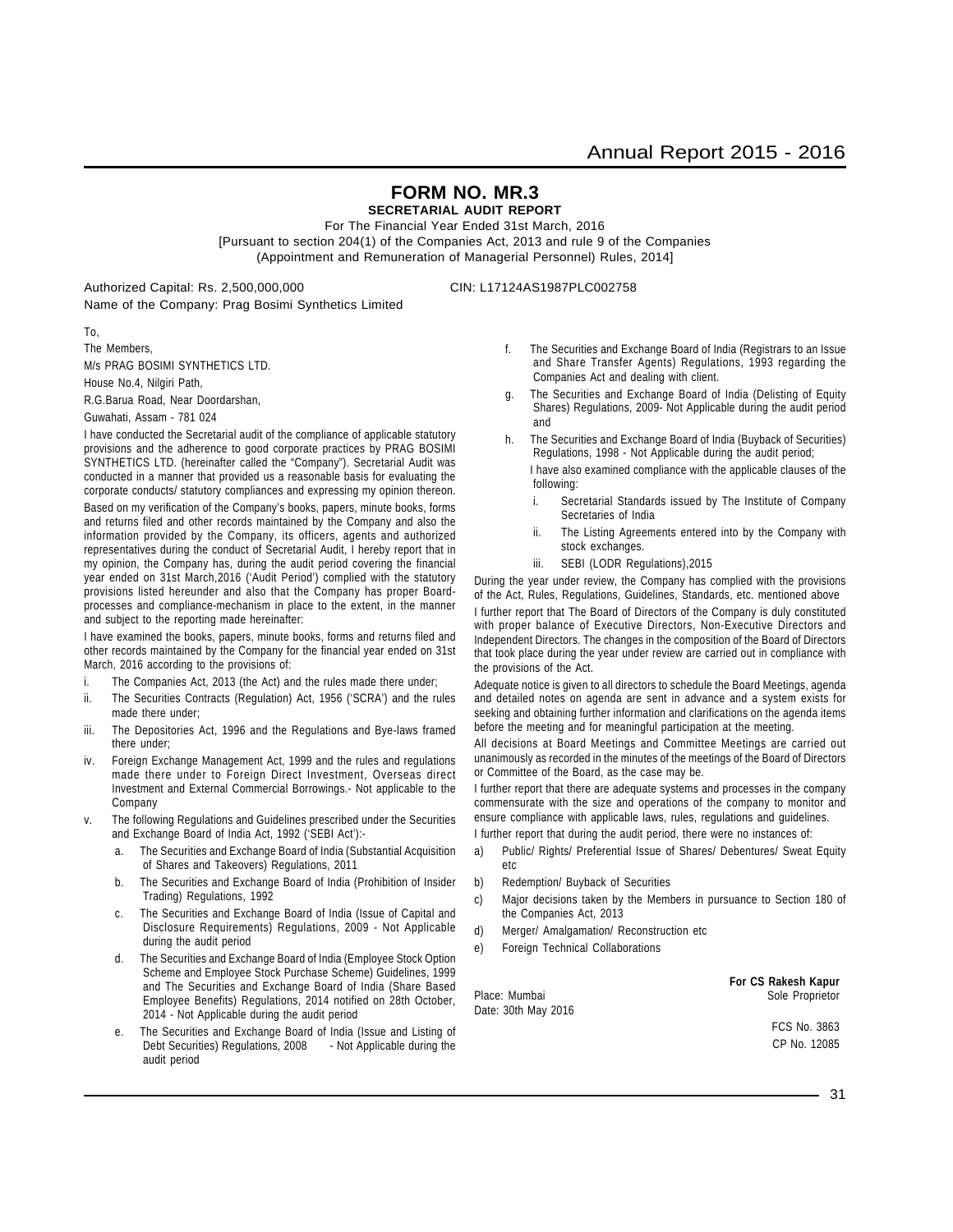# **INDEPENDENT AUDITORS' REPORT**

### **TO,**

### **THE MEMBERS OF PRAG BOSIMI SYNTHETICS LIMITED**

### **Report on the Financial Statement**

We have audited the accompanying standalone financial statements of **PRAG BOSIMI SYNTHETICS LIMITED**, which comprise the Balance Sheet as at 31st March, 2016, the Statement of Profit and Loss, the Cash Flow Statement for the year then ended, and a summary of the significant accounting policies and other explanatory information.

### **Management's Responsibility for the Financial Statements**

The Company's Board of Directors is responsible for the matters stated in section 134(5) of the Companies Act, 2013 ("the Act") with respect to the preparation and presentation of these standalone financial statements that give a true and fair view of financial position, financial performance and cash flows of the Company in accordance with accounting principles generally accepted in India, including the Accounting Standards specified u/s 133 of the Act read with Rule 7 of the Companies (Accounts) Rules, 2014. Thus responsibility also includes maintenance of adequate accounting records in accordance with the provisions of the Act for safeguarding the assets of the Company and for preventing and detecting frauds and other irregularities; selection and application of appropriate accounting policies; making judgments and estimates that are reasonable and prudent; and design, implementation and maintenance of adequate internal financial controls, that were operating effectively for ensuring the accuracy and completeness of the accounting records, relevant to the preparation and presentation of the financial statements that give a true and fair view and are free from material misstatement, whether due to fraud or error.

### **Auditors' Responsibility**

Our responsibility is to express an opinion on these standalone financial statements based on our audit.

We have taken into account the provisions of the Act and the Rules made there under, including the accounting and auditing standards and matters which are required to be included in the audit report under the provisions of the Act and the Rules made there under.

We conducted our audit in accordance with the Standard on Auditing specified u/s 143(10) of the Act and other authoritative pronouncement issued by the Institute of Chartered Accountants of India. Those Standards and pronouncements require that we comply with ethical requirements and plan and perform the audit to obtain reasonable assurance about whether the financial statements are free from material misstatement.

An audit involves performing procedures to obtain audit evidence about the amounts and disclosures in the financial statements. The procedures selected depend on the auditor's judgments, including the assessment of risks of material misstatement of the financial statements, whether due to fraud or error. In making those risks assessments, the auditor considers internal financial control relevant to the Company's preparation of the financial statements that give a true and fair view, in order to design audit procedures that are appropriate in the circumstances, but not for the purpose of expressing an opinion on whether the Company has in place adequate internal financial controls systems over financial reporting and operating effectiveness of such controls. An audit also includes evaluating the appropriateness of the accounting policies used and reasonableness of the accounting estimates made by the Company's Directors, as well as evaluating overall presentation of the financial statements.

We believe that the audit evidence we have obtained is sufficient and appropriate to provide a basis for our audit opinion on the standalone financial statements.

### **Opinion**

In our opinion and to the best of our information and according to the explanations given to us, the aforesaid standalone financial statements give the information required by the Act in the manner so required and give a true and fair view in conformity with the accounting principles generally accepted in India, of the state of affairs of the Company as at  $31<sup>st</sup>$ March, 2016 and its loss and its cash flows for the year ended on that date.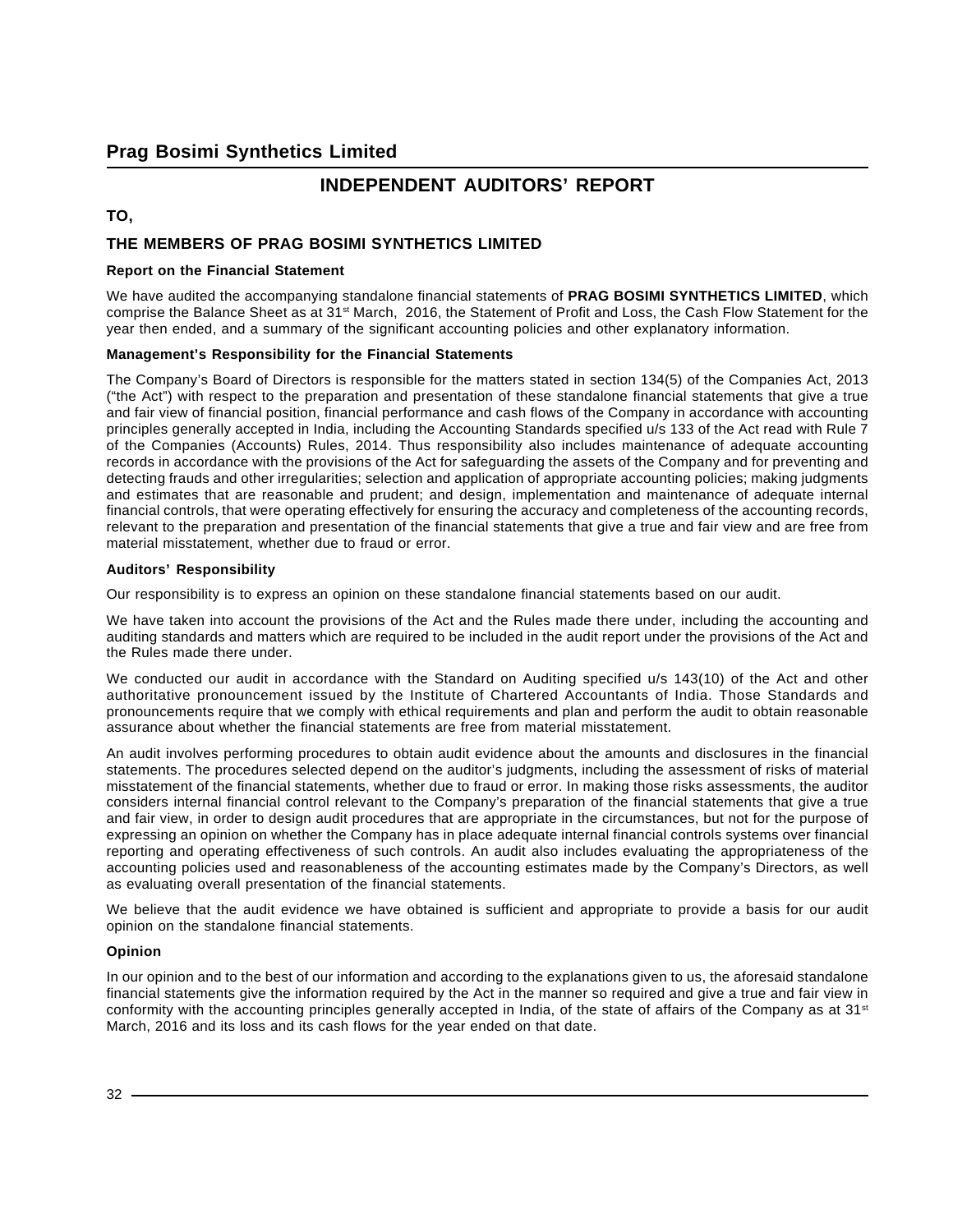#### **Report on Other Legal and Regulatory Requirements**

- 1. As required by the Companies (Auditor's Report) Order, 2016 ("The Order") issued by the Central Government in terms of sub-section (11) of section 143 of the Act (hereinafter referred to as the "order") and on the basis of such checks of the books and records of the Company as we considered appropriate and according to the information and explanations given to us, we give in the "Annexure B", a statement on matters specified in the paragraph 3 and 4 of the Order.
- 2. As required by section 143(3) of the Act, we report that:
	- a) We have sought and obtained all the information and explanations which to the best of our knowledge and belief were necessary for the purposes of our audit.
	- b) In our opinion, proper books of account as required by law have been kept by the company so far as it appears from our examination of those books.
	- c) The Balance Sheet, the Statement of Profit and Loss and the cash flow statement dealt with by this Report are in agreement with the books of account.
	- d) In our opinion, the aforesaid standalone financial statements comply with the Accounting Standards specified u/s. 133 of the Act, read with Rule 7 of the Companies (Accounts) Rules, 2014.
	- e) On the basis on written representations received from the directors as on  $31<sup>st</sup>$  March 2016 taken on record by the Board of Directors, none of the directors is disqualified as on 31st March 2016 from being appointed as a director in terms of section 164 (2) of the Act.
	- f) With respect to the adequacy of the internal financial controls over financial reporting of the Company and the operating effectiveness of such controls, refer to our separate Report in "Annexure A". Our report expresses an unmodified opinion on the adequacy and operating effectiveness of the Company's internal financial controls over financial reporting.
	- g) With respect to the other matters to be included in the Auditor's Report in accordance with the Rule 11 of the Companies (Audit and Auditor's) Rules, 2014, in our opinion and to the best of our information and according to the explanations given to us:
		- i. The Company does not have any pending litigations which would impact its financial position.
		- ii. The Company did not have any long-term contracts including derivative contracts for which there were any material foreseeable losses.
		- iii. There has been no delay in transferring amounts, required to be transferred, to the Investor Education and Protection Fund by the Company during the year ended 31<sup>st</sup> March, 2016.

**For Bharat Shroff & Co. For AMD & Associates**

Chartered Accountants Chartered Accountants (Firm Reg. No.131026W) (Firm Regn.No.318191E)

Proprietor Partner (Proprietor Partner Partner (Proprietor Partner Partner Partner Partner Partner Partner Par (Membership No. 014822) (Membership No. 068018) Place : Mumbai Place : Guwahati

**Bharat B. Shroff Debashish Bordoloi** Date : 30th May, 2016 Date : 30th May, 2016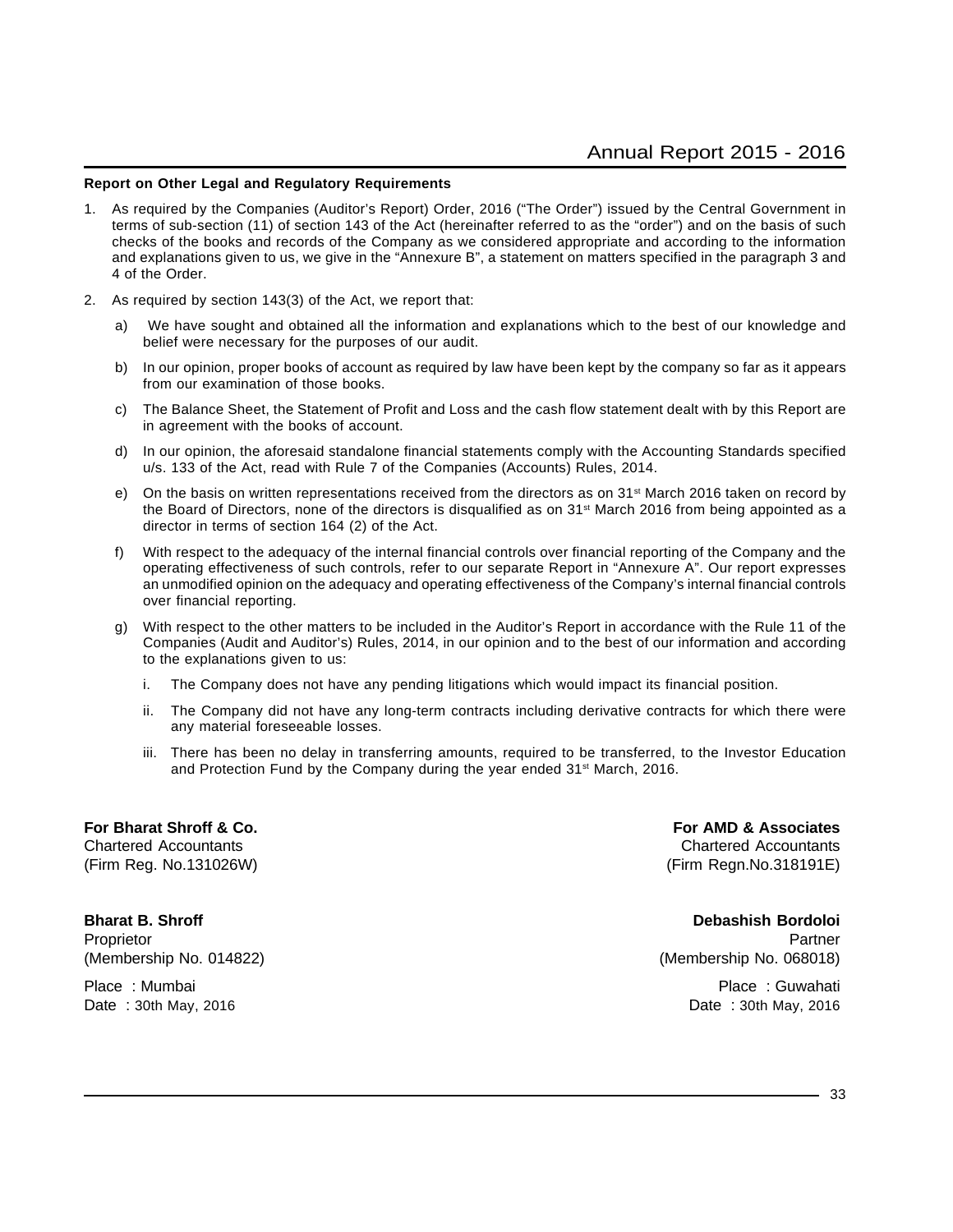# **ANNEXURE TO THE INDEPENDENT AUDITORS' REPORT FOR THE YEAR ENDED 31ST MARCH, 2016 OF PRAG BOSIMI SYNTHETICS LIMITED.**

The Annexure referred to in our Independent Auditors Report to the members of the company on the standalone financial statements for the year ended 31<sup>st</sup> March 2016, we report that:

- (i) In respect of its Fixed Assets:
	- (a) The Company has maintained proper records showing full particulars, including quantitative details and situation of fixed assets.
	- (b) The assets have been physically verified by the management in accordance with the phased programmed of verification adopted by the Company. In our opinion, the frequency of the verification is reasonable having regard to the size of the Company and nature of fixed assets. No material discrepancies have been noticed in respect of the assets physically verified during the year.
	- (c) Title Deeds of immovable properties are held in the name of the company.
- (ii) In respect of its Inventories:

As explained to us, the inventories were physically verified during the year by the Management at reasonable intervals. Inventory lying with the third parties and in transit have been verified by the management with reference to the confirmation received from them and/or subsequent receipt of goods.

- (iii) (a) The Company has not granted any loans secured or unsecured to companies, firms, Limited Liability Partnerships or other parties covered in the Register maintained under section 189 of the Companies Act 2013.
	- (b) The company has taken unsecured loans of  $\bar{\tau}$ . 42,94,46,649/- from Managing Director and other related parties during the year. The terms of the loan repayment are not prima facie prejudicial to the interest of the Company.
	- (c) The Company has not taken any loans, secured or unsecured, except as stated in iii (b) above from companies, firms or other parties covered in the register maintained under section 189 of the Companies Act, 2013.
- (iv) No deposits within the meaning of Section 73 to 76 or any other relevant provision of the Act and Rules framed there under have been accepted by the Company.
- (v) The Company is required to maintain cost records pursuant to the Order of the Central Government under section 148(1) of the Companies Act, 2013. We are informed that the Company did not have any manufacturing activities, hence cost records are not maintained.
- (vi) The Company has following undisputed amounts outstanding towards statutory dues for more than 6 months as on 31st March, 2016:

| The Act applicable                                                            | <b>Details of outstanding Amount</b> | Amount ( $\bar{\tau}$ in Lacs) |
|-------------------------------------------------------------------------------|--------------------------------------|--------------------------------|
| The Assam Professions, Trades, Callings<br>and Employments Taxation Act, 1947 | <b>Professional Tax</b>              | 12.23                          |

(vii) In terms of Corporate Debt Restructuring (CDR), the company issued 8% Optionally Cumulative Convertible Debentures (OCCD) of ₹. 57.52 crores in March 2011 to be redeemed by March 2013 but the company could not repay entire principal amount and interest due to various operational and financial constraints. However, the company has already settled under OTS Scheme Principal amount of ₹. 46.23 Crores (80% of ₹.57.52 crores). The details of balance overdue amount for over three years are as follows: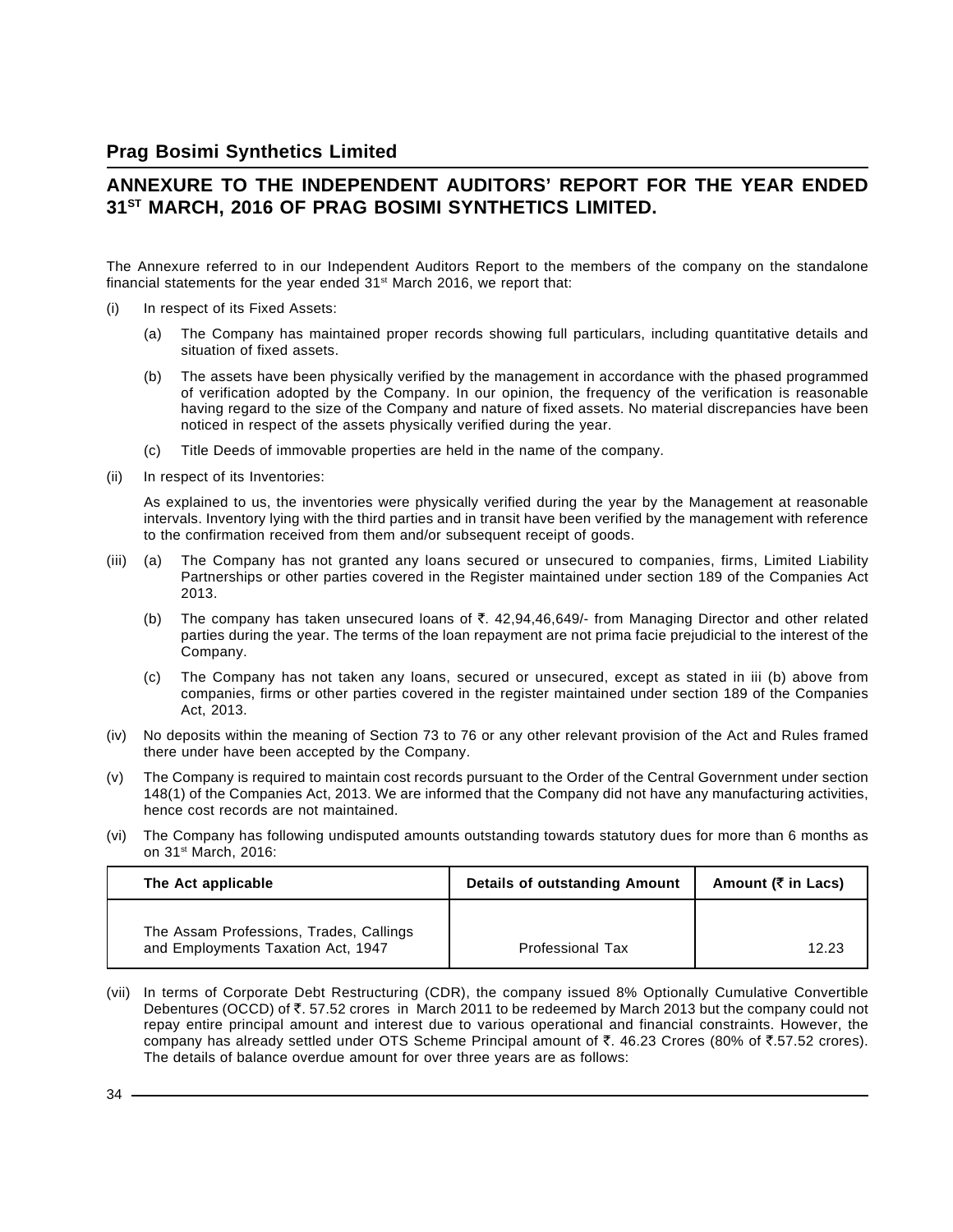### Annual Report 2015 - 2016

| <b>Name</b>                         | Principal<br>amount of 8%<br><b>OCCDs</b><br>outstanding as<br>on 31.03.2016<br>(₹ in Crores) | Amount of<br><b>Interest</b><br><b>Accrued till</b><br>31.03.2016<br>(₹ in Crores) | <b>Total Amount</b><br>(₹ in crores) |
|-------------------------------------|-----------------------------------------------------------------------------------------------|------------------------------------------------------------------------------------|--------------------------------------|
| Allahabad Bank                      | 0.81                                                                                          | 0.32                                                                               | 1.13                                 |
| Bank of Baroda                      | 1.02                                                                                          | 0.41                                                                               | 1.43                                 |
| Central Bank of India               | 0.93                                                                                          | 0.38                                                                               | 1.31                                 |
| Life Insurance Corporation of India | 2.46                                                                                          | 0.99                                                                               | 3.45                                 |
| New India Assurance Company         | 0.17                                                                                          | 0.07                                                                               | 0.24                                 |
| National Insurance Company          | 0.09                                                                                          | 0.04                                                                               | 0.13                                 |
| Oriental Insurance Company          | 0.09                                                                                          | 0.04                                                                               | 0.13                                 |
| State Bank of India                 | 4.83                                                                                          | 1.94                                                                               | 6.77                                 |
| <b>UCO Bank</b>                     | 0.76                                                                                          | 0.30                                                                               | 1.06                                 |
| United India Insurance Company      | 0.13                                                                                          | 0.05                                                                               | 0.18                                 |
| Total                               | 11.29                                                                                         | 4.54                                                                               | 15.83                                |

We are informed that the company is in negotiation for One Time Settlement with the aforesaid banks/ institutions.

North Eastern Development Finance Corporation Ltd: Overdue Loan Amount of ₹. 4.99 crores (Principal amount  $\bar{\tau}$ . 3.50 crores plus interest of  $\bar{\tau}$ . 1.49 crores) for over four years:

As per the compromise settlement with the aforesaid institution in September 2008,  $\bar{\tau}$ . 3.50 crores were to be repaid after moratorium period of two years from 01/12/2008 and to be paid over a year of 4 years with equal six monthly installments and fixed interest @ 8% per annum was to be levied on balance outstanding. However, due to various operational and financial constraints it could not be repaid by December 2014.

We are informed that the company is negotiating for One Time Settlement.

- (viii) During the year, the Company has not granted loans and advances on the basis of security by way of pledge of shares, debentures or other securities.
- (ix) The Company is not a dealer or trader in shares, securities, debentures and other investments.
- (x) In our opinion and according to information and explanations given to us, the Company has not given guarantee for loans taken by others from Banks or financial institutions except reported in the accounts.
- (xi) According to the information and explanations given to us, in our opinion, funds raised on short term basis have not been used for long term basis or vice versa.
- (xii) During the year, the Company has not made any preferential allotment of shares to the parties and companies covered and recorded in the Register maintained under section 189 of the Act.
- (xiii) The Company has not raised any money by way of public issue during the year.
- (xiv) During the year, no fraud by the company or fraud on the Company by its officers or employees has been noticed or reported.

### **For Bharat Shroff & Co. For AMD & Associates**

(Firm Reg. No.131026W) (Firm Regn.No.318191E)

**Bharat B. Shroff Debashish Bordoloi** Proprietor Partner (Proprietor Partner Partner (Proprietor Partner Partner Partner Partner Partner Partner Par (Membership No. 014822) (Membership No. 068018) Place : Mumbai Place : Guwahati

Chartered Accountants Chartered Accountants

Date : 30th May 2016 **Date : 30th May 2016**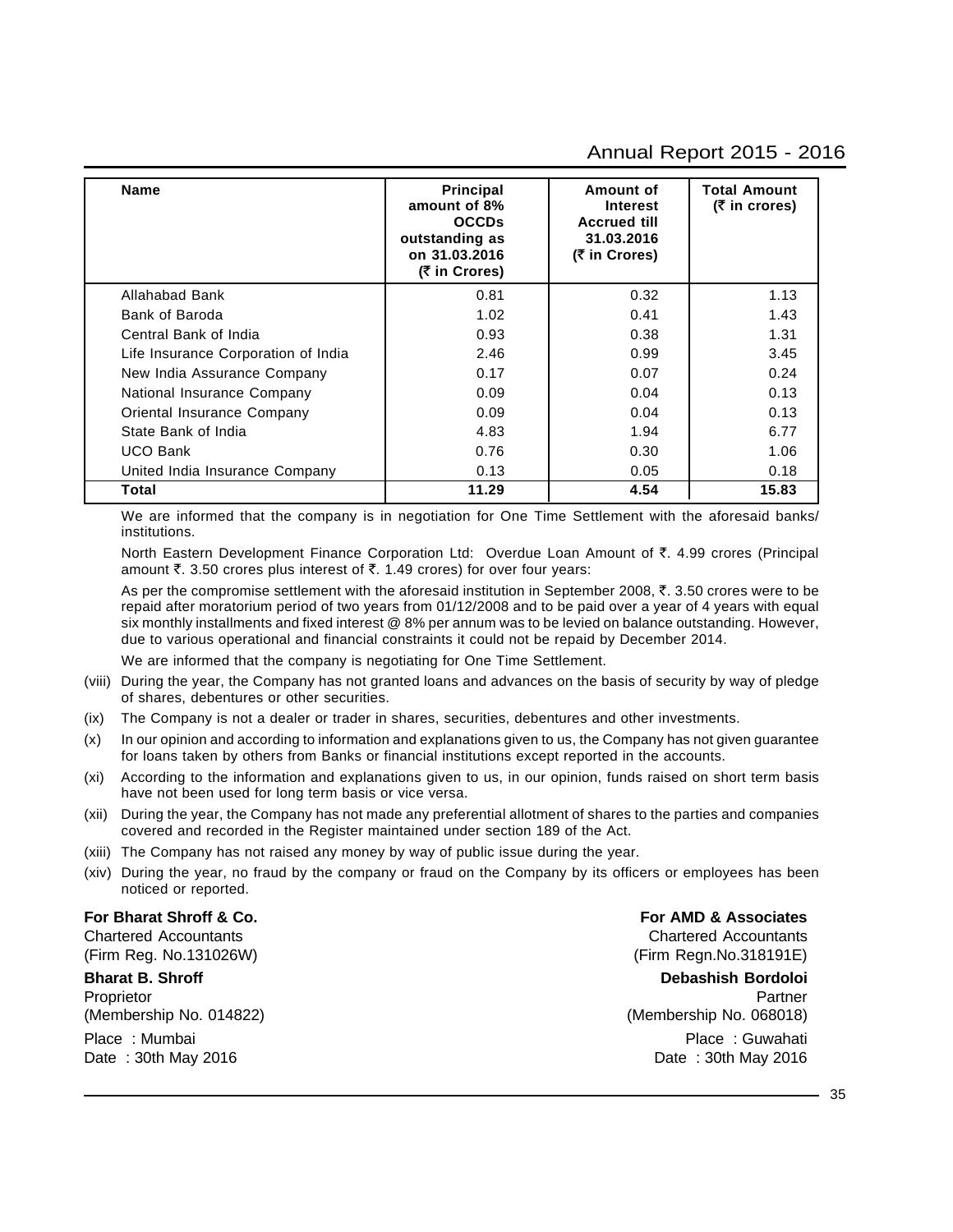#### **STANDALONE BALANCE SHEET AS AT 31ST MARCH, 2016**

|              | <b>Particulars</b> |                                  | Note No. | As at<br><b>31st March 2016</b><br>₹ | As at<br>31st March 2015<br>₹ |
|--------------|--------------------|----------------------------------|----------|--------------------------------------|-------------------------------|
| A            |                    | <b>EQUITY AND LIABILITIES</b>    |          |                                      |                               |
| 1            |                    | <b>Shareholders' Funds</b>       |          |                                      |                               |
|              | (a)                | Share Capital                    | 3        | 743,829,600                          | 743,829,600                   |
|              | (b)                | Reserves and Surplus             | 4        | 310,489,984                          | (3,483,600)                   |
|              |                    |                                  |          | 1,054,319,584                        | 740,346,001                   |
| $\mathbf{2}$ |                    | <b>Non-current Liabilities</b>   |          |                                      |                               |
|              | (a)                | Long-term Borrowings             | 5        | 805,376,149                          | 1,080,007,945                 |
|              | (b)                | Other Long-term Liabilities      | 6        | 88,246,185                           | 202,311,417                   |
|              | (c)                | Long-term Provisions             | 7        | 14,660,526                           | 16,773,792                    |
|              |                    |                                  |          | 908,282,860                          | 1,299,093,154                 |
| 3            |                    | <b>Current liabilities</b>       |          |                                      |                               |
|              | (a)                | Short-term Borrowings            | 8        | 346,178,498                          | 347,773,086                   |
|              | (b)                | <b>Trade Payables</b>            | 9        | 16,814,234                           | 10,582,638                    |
|              | (c)                | <b>Other Current Liabilities</b> | 10       | 6,167,411                            | 5,307,364                     |
|              | (d)                | Short-term Provisions            | 11       | 12,717,328                           | 16,667,946                    |
|              |                    |                                  |          | 381,877,471                          | 380,331,033                   |
|              | <b>TOTAL</b>       |                                  |          | 2,344,479,914                        | 2,419,770,187                 |
| в            |                    | <b>ASSETS</b>                    |          |                                      |                               |
| 1            |                    | <b>Non-current assets</b>        |          |                                      |                               |
|              | (a)                | <b>Fixed assets</b>              |          |                                      |                               |
|              |                    | (i)<br>Tangible assets           | 12.A     | 1,981,337,639                        | 2,073,825,135                 |
|              |                    | (ii)<br>Capital work-in-progress | 12.C     | 10,927,690                           | 10,927,690                    |
|              |                    |                                  |          | 1,992,265,329                        | 2,084,752,824                 |
|              | (b)                | Non-current Investments          | 13       | 1,249,920                            | 1,200,000                     |
|              | (c)                | Long-term Loans and Advances     | 14       | 184,104,305                          | 183,880,071                   |
|              | (d)                | <b>Other Non-current Assets</b>  | 15       | 20,785,302                           | 21,472,338                    |
|              |                    |                                  |          | 206, 139, 527                        | 206,552,409                   |
| $\mathbf{2}$ |                    | <b>Current assets</b>            |          |                                      |                               |
|              | (a)                | Inventories                      | 16       | 102,046,296                          | 111,776,128                   |
|              | (b)                | <b>Trade Receivables</b>         | 17       | 276,331                              | 2,468,437                     |
|              | (c)                | Cash and Cash equivalents        | 18       | 15,354,076                           | 1,753,719                     |
|              | (d)                | Short-term Loans and Advances    | 19       | 23,710,040                           | 10,604,591                    |
|              | (e)                | <b>Other Current Asssets</b>     | 20       | 4,688,315                            | 1,862,078                     |
|              |                    |                                  |          | 146,075,058                          | 128,464,953                   |
|              | <b>TOTAL</b>       |                                  |          | 2,344,479,914                        | 2,419,770,187                 |

See accompanying notes forming part of the financial statements

| In terms of our report attached. |                              | For and on behalf of the Board of Directors |                          |  |
|----------------------------------|------------------------------|---------------------------------------------|--------------------------|--|
| For Bharat Shroff & Co.          | For AMD & Associates         | H.K.Sharma                                  | Chairman                 |  |
| <b>Chartered Accountants</b>     | <b>Chartered Accountants</b> | Hemant B. Vyas                              | <b>Managing Director</b> |  |
| (Firm Regn.No.131026W)           | (Firm Regn.No.318191E)       | M.K.Das                                     | Director                 |  |
|                                  |                              | Girindra Mohan Das                          | Director                 |  |
|                                  |                              | Devang Vyas                                 | Director & CFO           |  |
| <b>Bharat B. Shroff</b>          | Debashish Bordoloi           | Rohit Doshi                                 | Director                 |  |
| Proprietor (M.No. 014822)        | Partner (M.No. 068018)       | Deepali Pathak                              | Director                 |  |
|                                  |                              | <b>Mukund Trivedi</b>                       | Director                 |  |
| Place: Mumbai                    | Place: Guwahati              | Shweta Mahajan                              | Company Secretary        |  |
| Date: 30th May 2016              | Date: 30th May 2016          |                                             | (w.e.f. 08/03/2016)      |  |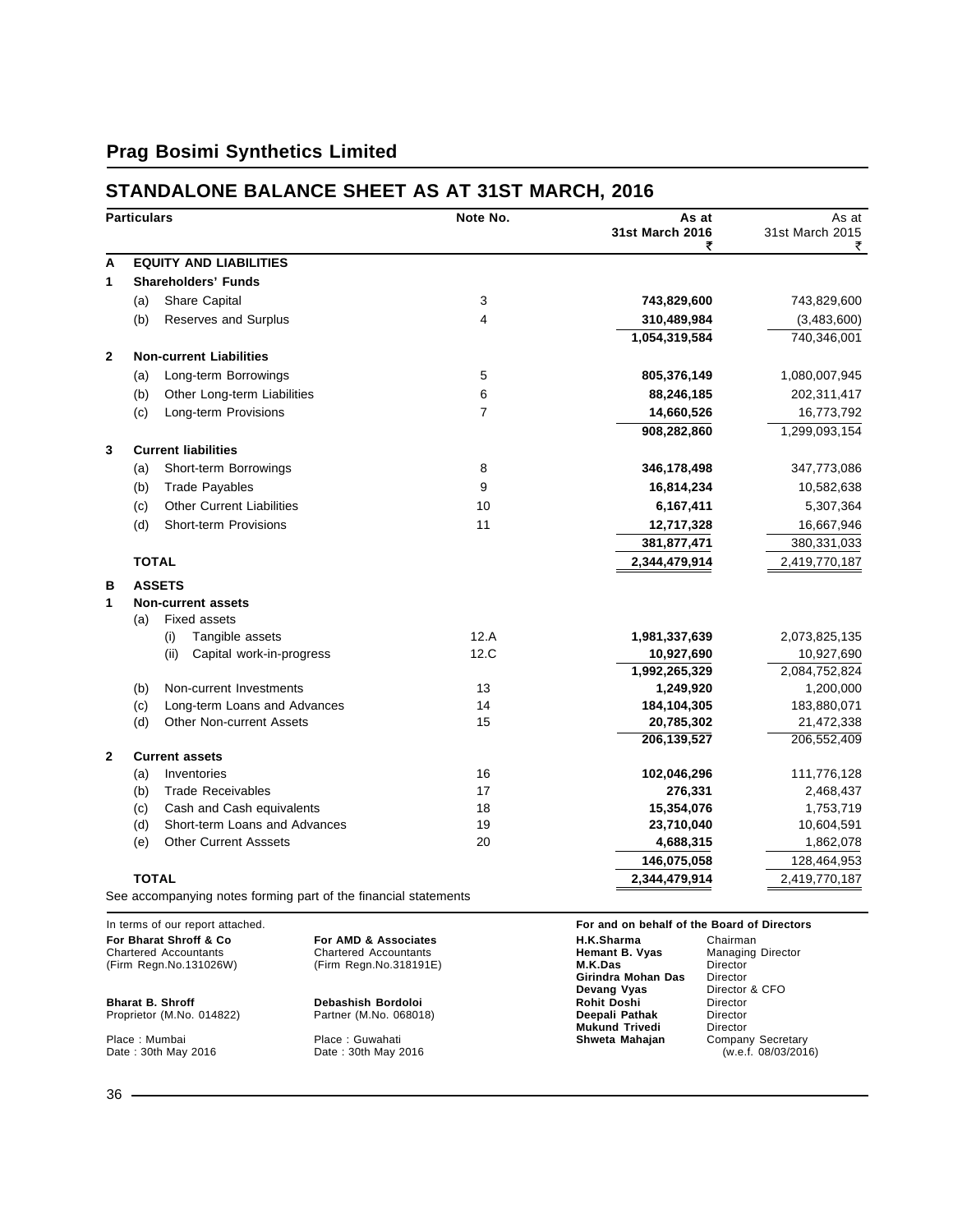|              |     | <b>Particulars</b>                                                               | Note No. | For the<br>twelve months<br>year ended<br>31st March, 2016<br>₹ | For the<br>eighteen months<br>period ended<br>31st March, 2015<br>₹ |
|--------------|-----|----------------------------------------------------------------------------------|----------|-----------------------------------------------------------------|---------------------------------------------------------------------|
| 1            |     | <b>Income</b>                                                                    |          |                                                                 |                                                                     |
|              |     | Revenue from operations (net)                                                    | 21       | 1,378,978,989                                                   | 15,998,261                                                          |
| $\mathbf{2}$ |     | Other Income                                                                     | 22       | 3,528,049                                                       | 148,645                                                             |
| 3            |     | Total Revenue (1+2)                                                              |          | 1,382,507,038                                                   | 16,146,906                                                          |
| 4            |     | <b>Expenses</b>                                                                  |          |                                                                 |                                                                     |
|              | (a) | Cost of materials consumed                                                       | 23.a     | 12,267,827                                                      | 13,025,084                                                          |
|              | (b) | Purchase of Stock-in-Trade                                                       | 23.b     | 1,221,458,556                                                   |                                                                     |
|              | (c) | Changes in inventories of finished goods,<br>work-in-progress and stock-in-trade | 23.c     | 4,716,576                                                       | 51,904                                                              |
|              | (d) | <b>Employee Benefits expense</b>                                                 | 24       | 12,960,832                                                      | 26,626,364                                                          |
|              | (e) | <b>Finance Costs</b>                                                             | 25       | 133,735,906                                                     | 193,108,772                                                         |
|              | (f) | Depreciation and amortisation expense                                            | 12.B     | 92,520,647                                                      | 119,627,985                                                         |
|              | (g) | Other expenses                                                                   | 26       | 16,422,989                                                      | 33,649,740                                                          |
|              |     |                                                                                  |          | 1,494,083,333                                                   | 386,089,850                                                         |
| 5            |     | Profit / (Loss) before Prior period Item,<br>Extraordinary Items and Tax (3 - 4) |          | (111, 576, 295)                                                 | (369, 942, 944)                                                     |
| 6            |     | Prior Period Items (Net)                                                         | 27       | 7,600,647                                                       | 179,248                                                             |
| 7            |     | Profit / (Loss) before extraordinary items<br>and tax $(5 + 6)$                  |          | (103, 975, 648)                                                 | (369, 763, 696)                                                     |
| 8            |     | <b>Extraordinary items</b>                                                       |          |                                                                 |                                                                     |
| 9            |     | Profit / (Loss) before tax $(7 + 8)$                                             |          | (103, 975, 648)                                                 | (369, 763, 696)                                                     |
| 10           |     | Tax Expense                                                                      |          |                                                                 |                                                                     |
| 11           |     | Earnings per share (of '.10/- each)                                              |          |                                                                 |                                                                     |
|              |     | <b>Basic and Diluted</b>                                                         |          | (1.40)                                                          | (4.97)                                                              |
|              |     |                                                                                  |          |                                                                 |                                                                     |

#### **Standalone Statement of Profit and Loss for the period ended 31st March, 2016**

**See accompanying notes forming part of the financial statements**

In terms of our report attached. **For and on behalf of the Board of Directors For Bharat Shroff & Co For AMD & Associates H.K.Sharma** Chairman Chairman<br>
Chartered Accountants Chartered Accountants **Hemant B. Vyas** Managing Director Chartered Accountants Chartered Accountants **Hemant B. Vyas** Managing Director (Firm Regn.No.131026W) (Firm Regn.No.318191E) **M.K.Das** Director **M.K.Das**<br> **Girindra Mohan Das**<br>
Director<br> **Director & CFO**<br> **Director & CFO Devang Vyas** Director<br> **Rohit Doshi** Director **Bharat B. Shroff Debashish Bordoloi Rohit Doshi** Director Proprietor (M.No. 014822)<br>
Partner (M.No. 068018) **Deepali Pathak Director**<br>
Mukund Trivedi Director **Mukund Trivedi** Director<br> **Shweta Mahajan** Company Secretary<br>
(w.e.f. 08/03/2016) Place : Mumbai Place : Guwahati **Shweta Mahajan** Company Secretary Date : 30th May 2016 Date : 30th May 2016 (w.e.f. 08/03/2016)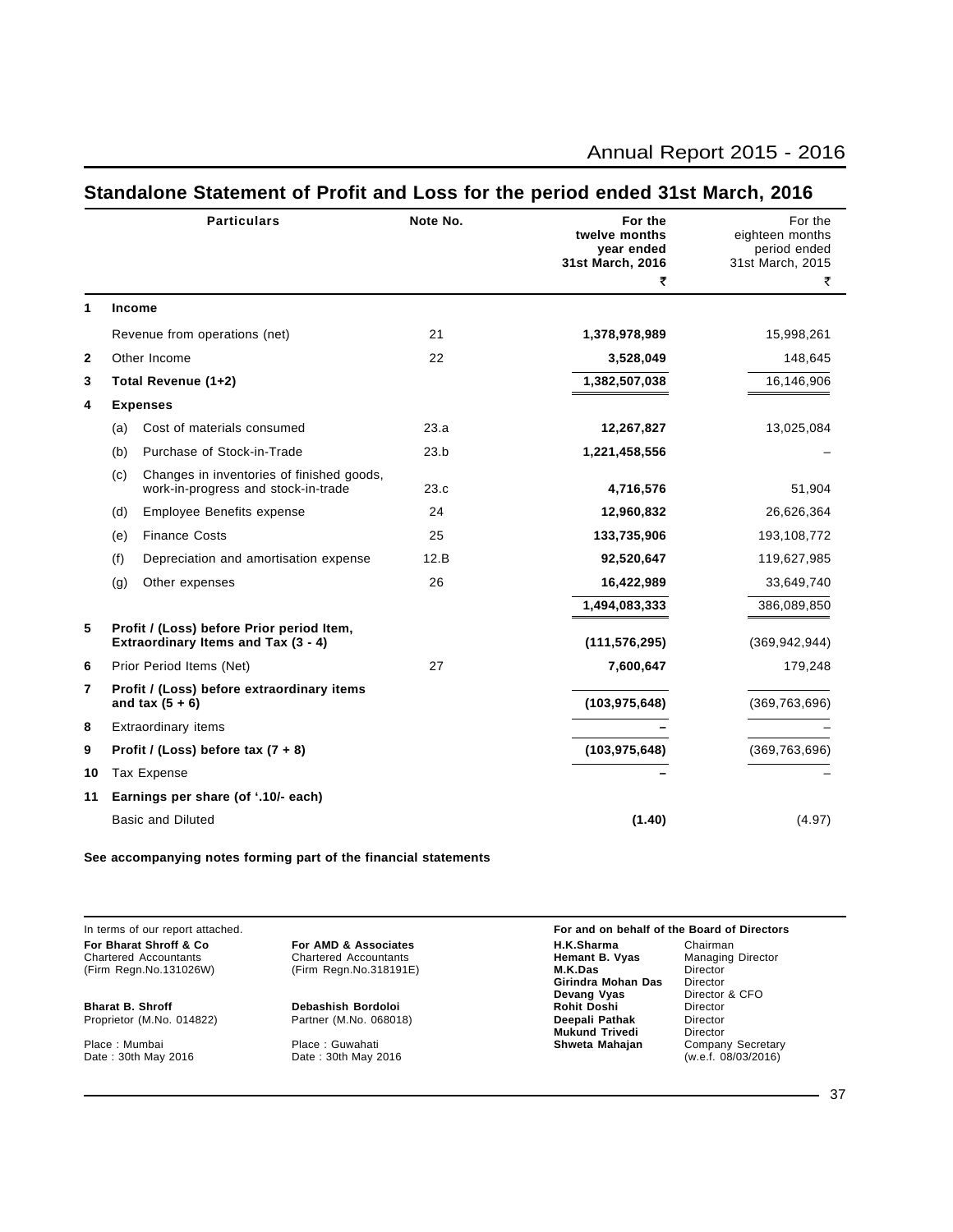#### **STANDALONE CASHFLOW STATEMENT FOR THE YEAR ENDED 31ST MARCH, 2016**

|    | <b>PARTICULARS</b>                                                 | For the 12 months<br>year ended<br>31st March, 2016 | For the 18 months<br>period ended<br>31st March, 2015 |
|----|--------------------------------------------------------------------|-----------------------------------------------------|-------------------------------------------------------|
|    | A. Cash flow from Operating Activities                             | (103, 975, 648)                                     | (369, 763, 696)                                       |
|    | Net Profit/(Loss)before tax and Extraordinary items                |                                                     |                                                       |
|    | Adjustments for:                                                   |                                                     |                                                       |
|    | Depreciation                                                       | 92,500,655                                          | 119,597,997                                           |
|    | Amortisation of Leasehold Land                                     | 19,992                                              | 29,988                                                |
|    | Transfer to Reserve on account of Depreciation                     |                                                     | 7,221,737                                             |
|    | Interest and Finance charges                                       | 133,735,906                                         | 193,108,772                                           |
|    | Interest Income                                                    | (3,527,589)                                         | (36, 863)                                             |
|    | Operating Profit/(Loss) before capital changes<br>Adjustments for: | 118,753,316                                         | (49, 842, 065)                                        |
|    | (Increase)/Decrease in Inventories                                 | 9,729,831                                           | (864,095)                                             |
|    | (Increase)/Decrease in Trade Receivable                            | 2,192,106                                           | 417,901,171                                           |
|    | (Increase)/Decrease in Other non current assets                    | 687,036                                             | 2,814,938                                             |
|    | (Increase)/Decrease in Other current assets                        | 710,204                                             | (930, 905)                                            |
|    | (Increase)/Decrease in Loans and advances                          | (13, 329, 682)                                      | 401,586                                               |
|    | Increase/(Decrease) in Trade and other payables                    | (21, 223, 966)                                      | (408, 187, 134)                                       |
|    | Net cash from operating activities                                 | 97,509,846                                          | (38, 706, 503)                                        |
| В. | Cash flow from investing activities                                |                                                     |                                                       |
|    | Purchase of fixed assets including CWIP (Net)                      | (33, 151)                                           | (7, 167, 486)                                         |
|    | Sale/(Purchase of Non-current Investments                          | (49, 920)                                           |                                                       |
|    | Interest received                                                  | 148                                                 | 6,801                                                 |
|    | Net cash used in investing activities                              | (82, 923)                                           | (7, 160, 685)                                         |
| C. | Cash flow from financing activities                                |                                                     |                                                       |
|    | Repayment of Borrowings                                            | (76, 995, 055)                                      | (25, 100, 000)                                        |
|    | Proceeds from Borrowings (Net)                                     | 79,389,071                                          | 144,098,330                                           |
|    | Interest Paid                                                      | (86, 220, 582)                                      | (74, 382, 022)                                        |
|    | Net cash from financing activities                                 | (83,826,566)                                        | 44,616,308                                            |
|    | Net increase in cash and cash equivalents (A+B+C)                  | 13,600,357                                          | (1,250,880)                                           |
|    | Cash/cash equivalents (Opening)                                    | 1,753,719                                           | 3,004,600                                             |
|    | Cash/cash equivalents (Closing)                                    | 15,354,076                                          | 1,753,719                                             |
|    |                                                                    | 13,600,357                                          | (1,250,880)                                           |
|    |                                                                    |                                                     |                                                       |

**For Bharat Shroff & Co For AMD & Associates H.K.Sharma** Chairman **Chairman**<br>Chartered Accountants Chartered Accountants **Hemant B. Vyas** Managing Director (Firm Regn.No.131026W) (Firm Regn.No.318191E) **M.K.Das** Direct

**Bharat B. Shroff Debashish Bordoloi Rohit Doshi** Director Proprietor (M.No. 014822) Partner (M.No. 068018) **Deepali Pathak** Director

# **Chartered Accountants (Firm Regn. No. 318191E)**

Place : Mumbai Place : Guwahati **Shweta Mahajan** Company Secretary Date : 30th May 2016 Date : 30th May 2016 (w.e.f. 08/03/2016)

In terms of our report attached. **For and on behalf of the Board of Directors**

(Firm Regn.No.131026W) (Firm Regn.No.318191E) **M.K.Das** Director **M.K.Das**<br>**Girindra Mohan Das**<br>**Devang Vyas**<br>Rohit Doshi

**Director & CFO**<br>Director<br>Director **Mukund Trivedi** Director<br> **Shweta Mahajan** Company Secretary<br>
(w.e.f. 08/03/2016)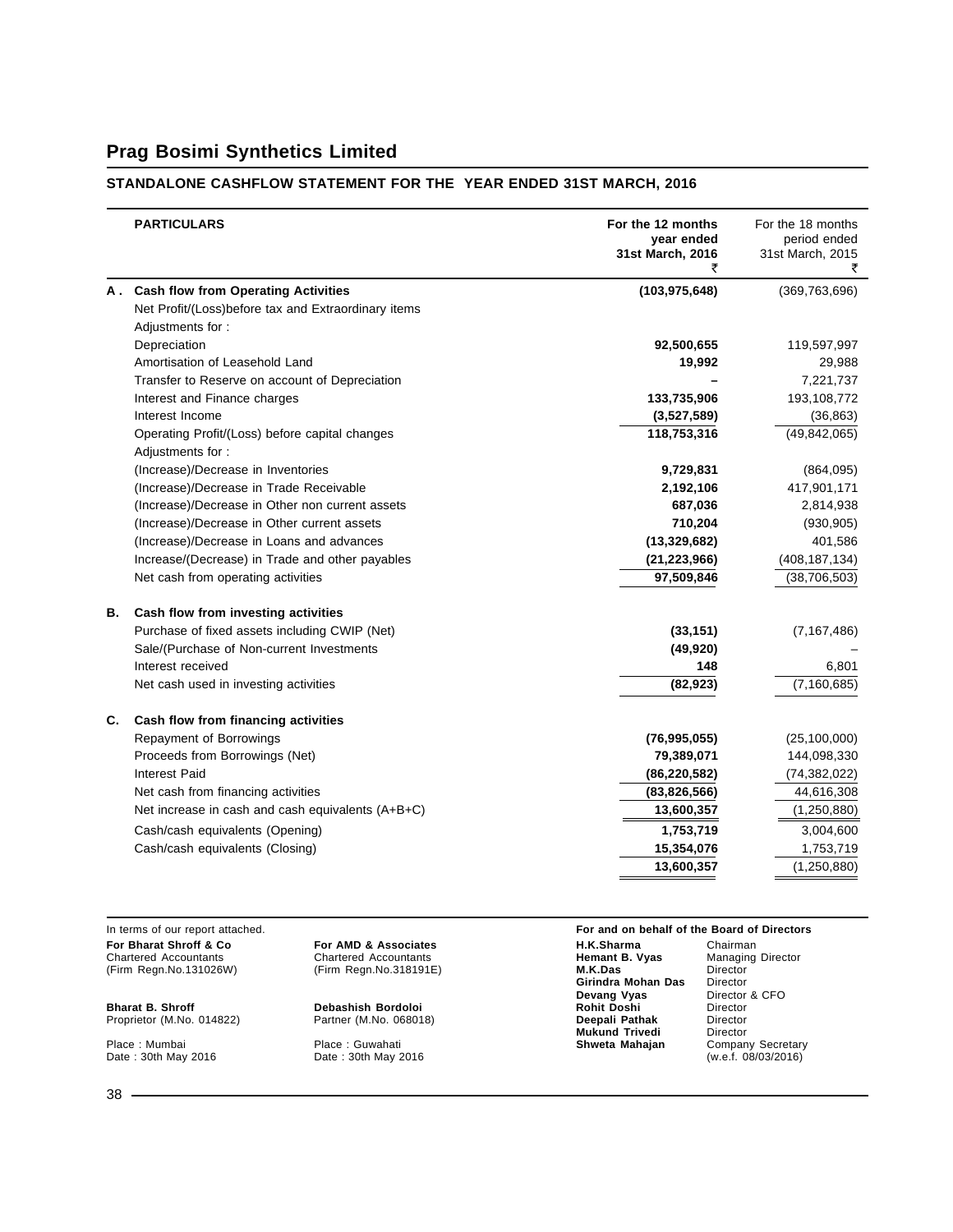### **Notes forming part of the Financial Statements**

|     | <b>Particulars</b>                                               |                     | As at 31st March, 2016 | As at March, 2015   |               |  |
|-----|------------------------------------------------------------------|---------------------|------------------------|---------------------|---------------|--|
|     |                                                                  | Number of<br>shares |                        | Number of<br>shares | ₹             |  |
|     | <b>Note 3 - Share Capital</b>                                    |                     |                        |                     |               |  |
| (a) | Authorised                                                       |                     |                        |                     |               |  |
|     | Equity shares of ₹ 10/- each with voting rights                  | 120,000,000         | 1,200,000,000          | 120,000,000         | 1,200,000,000 |  |
|     | Equity shares (Unclassified) of ₹ 10/- each with voting rights   | 30,000,000          | 300,000,000            | 30,000,000          | 300,000,000   |  |
|     | Optionally convertible preference shares of $\bar{z}$ 100/- each | 1,000,000           | 100,000,000            | 1,000,000           | 100,000,000   |  |
|     | Redeemable preference shares of $\bar{\tau}$ 100/- each          | 9,000,000           | 900,000,000            | 9,000,000           | 900,000,000   |  |
|     | Total                                                            | 160,000,000         | 2,500,000,000          | 160.000.000         | 2,500,000,000 |  |
| (b) | Issued, Subscribed and Called up                                 |                     |                        |                     |               |  |
|     | Equity shares of ₹ 10/- each with voting rights                  | 74,382,960          | 743,829,600            | 74,382,960          | 743,829,600   |  |
|     | Total                                                            | 74,382,960          | 743,829,600            | 74,382,960          | 743,829,600   |  |

Reconciliation of the shares outstanding at the beginning and at the end of the reporting year

Equity Shares

| <b>Particulars</b>                 |                     | As at 31st March, 2016   |                     |             |
|------------------------------------|---------------------|--------------------------|---------------------|-------------|
|                                    | Number of<br>shares |                          | Number of<br>shares |             |
| At the beginning of the year       | 74.382.960          | 743.829.600              | 74.382.960          | 743.829.600 |
| Issued during the year             |                     | $\overline{\phantom{0}}$ | -                   |             |
| Outstanding at the end of the year | 74,382,960          | 743,829,600              | 74,382,960          | 743,829,600 |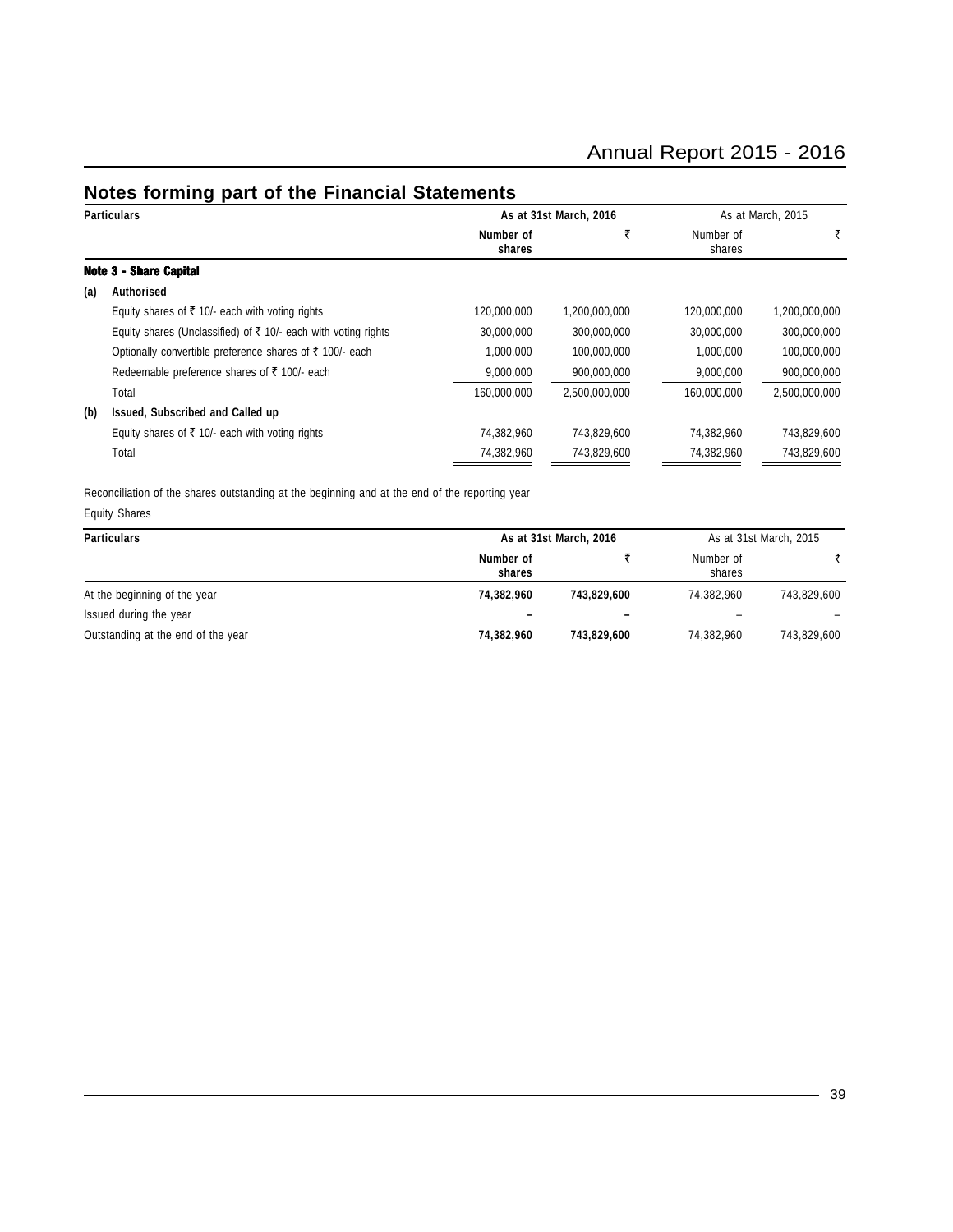### **Notes forming part of the financial statements**

| Note 4 Reserves and surplus<br>Capital Reserve<br>(a)<br>16,700,000<br>16,700,000<br>Opening balance<br>Add: Additions during the period<br>Closing balance<br>16,700,000<br>16,700,000<br>Capital Redemption Reserve<br>(b)<br>Opening balance<br>814,625,000<br>814,625,000<br>Add: Additions / transfers during the period<br>Closing balance<br>814,625,000<br>814,625,000<br><b>General Reserves</b><br>(c)<br>Opening balance<br>897,891,268<br>Add: Additions / transfers during the period<br>417,949,231<br>1,315,840,498<br>Closing balance<br>Surplus / (Deficit) in Statement of Profit and Loss<br>(d)<br>Opening balance<br>(1,732,699,867)<br>(1,362,936,171)<br>Add: Profit / (Loss) for the period<br>(103, 975, 648)<br>(369, 763, 696)<br>Closing balance<br>(1,836,675,515)<br>(1,732,699,867)<br>Total<br>310,489,984<br>(3,483,600)<br>Note 5 Long-term borrowings<br><b>Bonds / Debentures</b><br>(a)<br>Secured<br>Optionally Cumulative Convertible Debentures<br>461,780,000<br>112,929,500<br>112,929,500<br>461,780,000<br><b>Term Loans</b><br>(b)<br>Secured<br>Working Capital Term Loan<br>35,000,000<br>35,000,000<br>Unsecured<br><b>AIDC Rehabilitation Funds</b><br>228,000,000<br>263,000,000<br><b>Loans and Advances from Related Parties</b><br>(c)<br>Unsecured<br>429,446,649<br>548,462,990<br>429,446,649<br>805,376,149<br>1,080,007,945<br>Total | <b>Particulars</b> | As at 31st March, 2016<br>₹ | As at 31st March, 2015<br>₹ |
|------------------------------------------------------------------------------------------------------------------------------------------------------------------------------------------------------------------------------------------------------------------------------------------------------------------------------------------------------------------------------------------------------------------------------------------------------------------------------------------------------------------------------------------------------------------------------------------------------------------------------------------------------------------------------------------------------------------------------------------------------------------------------------------------------------------------------------------------------------------------------------------------------------------------------------------------------------------------------------------------------------------------------------------------------------------------------------------------------------------------------------------------------------------------------------------------------------------------------------------------------------------------------------------------------------------------------------------------------------------------------------------------|--------------------|-----------------------------|-----------------------------|
|                                                                                                                                                                                                                                                                                                                                                                                                                                                                                                                                                                                                                                                                                                                                                                                                                                                                                                                                                                                                                                                                                                                                                                                                                                                                                                                                                                                                |                    |                             |                             |
|                                                                                                                                                                                                                                                                                                                                                                                                                                                                                                                                                                                                                                                                                                                                                                                                                                                                                                                                                                                                                                                                                                                                                                                                                                                                                                                                                                                                |                    |                             |                             |
|                                                                                                                                                                                                                                                                                                                                                                                                                                                                                                                                                                                                                                                                                                                                                                                                                                                                                                                                                                                                                                                                                                                                                                                                                                                                                                                                                                                                |                    |                             |                             |
|                                                                                                                                                                                                                                                                                                                                                                                                                                                                                                                                                                                                                                                                                                                                                                                                                                                                                                                                                                                                                                                                                                                                                                                                                                                                                                                                                                                                |                    |                             |                             |
|                                                                                                                                                                                                                                                                                                                                                                                                                                                                                                                                                                                                                                                                                                                                                                                                                                                                                                                                                                                                                                                                                                                                                                                                                                                                                                                                                                                                |                    |                             |                             |
|                                                                                                                                                                                                                                                                                                                                                                                                                                                                                                                                                                                                                                                                                                                                                                                                                                                                                                                                                                                                                                                                                                                                                                                                                                                                                                                                                                                                |                    |                             |                             |
|                                                                                                                                                                                                                                                                                                                                                                                                                                                                                                                                                                                                                                                                                                                                                                                                                                                                                                                                                                                                                                                                                                                                                                                                                                                                                                                                                                                                |                    |                             |                             |
|                                                                                                                                                                                                                                                                                                                                                                                                                                                                                                                                                                                                                                                                                                                                                                                                                                                                                                                                                                                                                                                                                                                                                                                                                                                                                                                                                                                                |                    |                             |                             |
|                                                                                                                                                                                                                                                                                                                                                                                                                                                                                                                                                                                                                                                                                                                                                                                                                                                                                                                                                                                                                                                                                                                                                                                                                                                                                                                                                                                                |                    |                             |                             |
|                                                                                                                                                                                                                                                                                                                                                                                                                                                                                                                                                                                                                                                                                                                                                                                                                                                                                                                                                                                                                                                                                                                                                                                                                                                                                                                                                                                                |                    |                             |                             |
|                                                                                                                                                                                                                                                                                                                                                                                                                                                                                                                                                                                                                                                                                                                                                                                                                                                                                                                                                                                                                                                                                                                                                                                                                                                                                                                                                                                                |                    |                             | 747,363,450                 |
|                                                                                                                                                                                                                                                                                                                                                                                                                                                                                                                                                                                                                                                                                                                                                                                                                                                                                                                                                                                                                                                                                                                                                                                                                                                                                                                                                                                                |                    |                             | 150,527,818                 |
|                                                                                                                                                                                                                                                                                                                                                                                                                                                                                                                                                                                                                                                                                                                                                                                                                                                                                                                                                                                                                                                                                                                                                                                                                                                                                                                                                                                                |                    |                             | 897,891,268                 |
|                                                                                                                                                                                                                                                                                                                                                                                                                                                                                                                                                                                                                                                                                                                                                                                                                                                                                                                                                                                                                                                                                                                                                                                                                                                                                                                                                                                                |                    |                             |                             |
|                                                                                                                                                                                                                                                                                                                                                                                                                                                                                                                                                                                                                                                                                                                                                                                                                                                                                                                                                                                                                                                                                                                                                                                                                                                                                                                                                                                                |                    |                             |                             |
|                                                                                                                                                                                                                                                                                                                                                                                                                                                                                                                                                                                                                                                                                                                                                                                                                                                                                                                                                                                                                                                                                                                                                                                                                                                                                                                                                                                                |                    |                             |                             |
|                                                                                                                                                                                                                                                                                                                                                                                                                                                                                                                                                                                                                                                                                                                                                                                                                                                                                                                                                                                                                                                                                                                                                                                                                                                                                                                                                                                                |                    |                             |                             |
|                                                                                                                                                                                                                                                                                                                                                                                                                                                                                                                                                                                                                                                                                                                                                                                                                                                                                                                                                                                                                                                                                                                                                                                                                                                                                                                                                                                                |                    |                             |                             |
|                                                                                                                                                                                                                                                                                                                                                                                                                                                                                                                                                                                                                                                                                                                                                                                                                                                                                                                                                                                                                                                                                                                                                                                                                                                                                                                                                                                                |                    |                             |                             |
|                                                                                                                                                                                                                                                                                                                                                                                                                                                                                                                                                                                                                                                                                                                                                                                                                                                                                                                                                                                                                                                                                                                                                                                                                                                                                                                                                                                                |                    |                             |                             |
|                                                                                                                                                                                                                                                                                                                                                                                                                                                                                                                                                                                                                                                                                                                                                                                                                                                                                                                                                                                                                                                                                                                                                                                                                                                                                                                                                                                                |                    |                             |                             |
|                                                                                                                                                                                                                                                                                                                                                                                                                                                                                                                                                                                                                                                                                                                                                                                                                                                                                                                                                                                                                                                                                                                                                                                                                                                                                                                                                                                                |                    |                             |                             |
|                                                                                                                                                                                                                                                                                                                                                                                                                                                                                                                                                                                                                                                                                                                                                                                                                                                                                                                                                                                                                                                                                                                                                                                                                                                                                                                                                                                                |                    |                             |                             |
|                                                                                                                                                                                                                                                                                                                                                                                                                                                                                                                                                                                                                                                                                                                                                                                                                                                                                                                                                                                                                                                                                                                                                                                                                                                                                                                                                                                                |                    |                             |                             |
|                                                                                                                                                                                                                                                                                                                                                                                                                                                                                                                                                                                                                                                                                                                                                                                                                                                                                                                                                                                                                                                                                                                                                                                                                                                                                                                                                                                                |                    |                             |                             |
|                                                                                                                                                                                                                                                                                                                                                                                                                                                                                                                                                                                                                                                                                                                                                                                                                                                                                                                                                                                                                                                                                                                                                                                                                                                                                                                                                                                                |                    |                             |                             |
|                                                                                                                                                                                                                                                                                                                                                                                                                                                                                                                                                                                                                                                                                                                                                                                                                                                                                                                                                                                                                                                                                                                                                                                                                                                                                                                                                                                                |                    |                             |                             |
|                                                                                                                                                                                                                                                                                                                                                                                                                                                                                                                                                                                                                                                                                                                                                                                                                                                                                                                                                                                                                                                                                                                                                                                                                                                                                                                                                                                                |                    |                             | 34,764,955                  |
|                                                                                                                                                                                                                                                                                                                                                                                                                                                                                                                                                                                                                                                                                                                                                                                                                                                                                                                                                                                                                                                                                                                                                                                                                                                                                                                                                                                                |                    |                             | 69,764,955                  |
|                                                                                                                                                                                                                                                                                                                                                                                                                                                                                                                                                                                                                                                                                                                                                                                                                                                                                                                                                                                                                                                                                                                                                                                                                                                                                                                                                                                                |                    |                             |                             |
|                                                                                                                                                                                                                                                                                                                                                                                                                                                                                                                                                                                                                                                                                                                                                                                                                                                                                                                                                                                                                                                                                                                                                                                                                                                                                                                                                                                                |                    |                             |                             |
|                                                                                                                                                                                                                                                                                                                                                                                                                                                                                                                                                                                                                                                                                                                                                                                                                                                                                                                                                                                                                                                                                                                                                                                                                                                                                                                                                                                                |                    |                             | 548,462,990                 |
|                                                                                                                                                                                                                                                                                                                                                                                                                                                                                                                                                                                                                                                                                                                                                                                                                                                                                                                                                                                                                                                                                                                                                                                                                                                                                                                                                                                                |                    |                             |                             |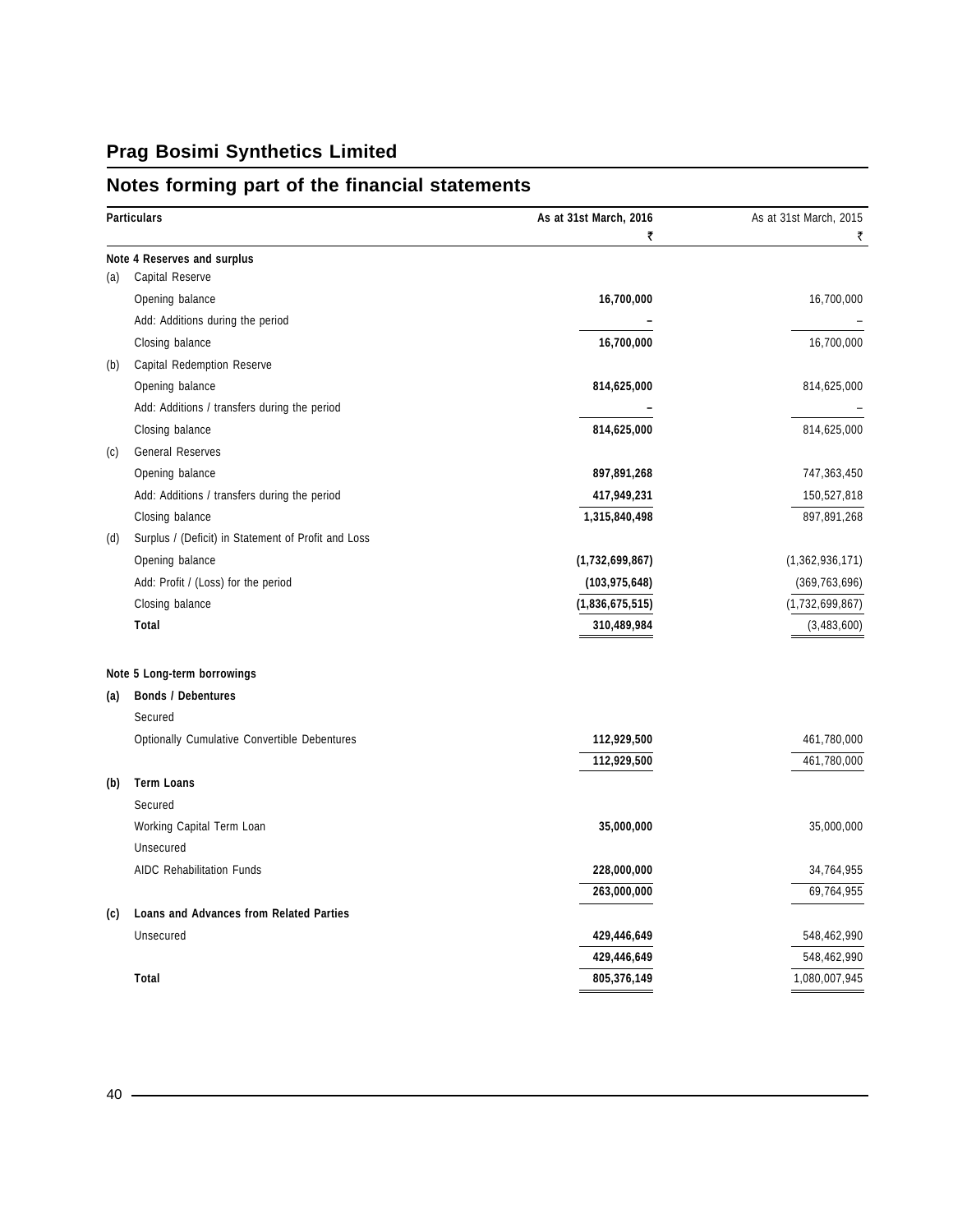|     | <b>Particulars</b>                                                          | As at 31st March, 2016<br>₹ | As at 31st March, 2015<br>₹ |
|-----|-----------------------------------------------------------------------------|-----------------------------|-----------------------------|
|     | Note 6 Other long-term liabilities                                          |                             |                             |
| a)  | Long Term Trade Payables                                                    | 23,795,235                  | 36,844,260                  |
| (b) | Interest accrued but not due on borrowings                                  |                             |                             |
|     | Interest Accrued on WCTL<br>(i)                                             | 14,935,889                  | 12,128,218                  |
|     | (ii)<br>Interest Accrued on 8% Optionally Cumulative Convertible Debentures | 45,376,258                  | 148,662,210                 |
| (c) | Others                                                                      |                             |                             |
|     | (i)<br>Advances received from customers                                     | 1,523,300                   | 1,902,729                   |
|     | (ii)<br><b>Security Deposits</b>                                            | 50,610                      | 50,610                      |
|     | <b>Statutory Dues</b><br>(iii)                                              | 2,564,893                   | 2,723,391                   |
|     | Total                                                                       | 88,246,185                  | 202,311,417                 |
|     |                                                                             |                             |                             |
|     | Note 7 - Long-term Provisions                                               |                             |                             |
| (a) | Provision for Employee Benefits<br>(i)<br>Salary                            | 5,228,052                   | 6,298,709                   |
|     | (ii)<br>Gratuity                                                            | 5,950,565                   | 6,830,938                   |
|     | Leave Travel Allowance<br>(iii)                                             | 1,056,455                   | 1,215,680                   |
|     | (iv)<br>Other defined benefit plans - Insurance                             | 164,024                     | 164,024                     |
|     |                                                                             | 12,399,096                  | 14,509,351                  |
| (b) | Provision - Others                                                          |                             |                             |
|     | For Expenses                                                                | 2,261,430                   | 2,264,441                   |
|     |                                                                             | 2,261,430                   | 2,264,441                   |
|     | Total                                                                       | 14,660,526                  | 16,773,792                  |
|     | Note 8 - Short-term Borrowings                                              |                             |                             |
| (a) | From Other Parties                                                          |                             |                             |
|     | Secured                                                                     |                             |                             |
|     | Cash Credit Banks                                                           |                             | 82,708,495                  |
|     | <b>Bank Overdraft</b>                                                       | 83,481,679                  |                             |
|     | Loan from Financial Institution                                             | 50,000,000                  | 50,000,000                  |
|     |                                                                             | 133,481,679                 | 132,708,495                 |
| (b) | Loans and Advances from Related Parties<br>Unsecured                        |                             |                             |
|     |                                                                             | 212,696,819                 | 215,064,591                 |
|     | Total                                                                       | 346,178,498                 | 347,773,086                 |
|     | Note 9 - Trade payables                                                     |                             |                             |
|     | Creditors                                                                   | 16,814,234                  | 10,582,638                  |
|     | Total                                                                       | 16,814,234                  | 10,582,638                  |
|     | Note 10 - Other Current Liabilities                                         |                             |                             |
| (a) | Interest accrued but not due on borrowings                                  | 1,816,618                   | 1,682,630                   |
| (b) | Statutory dues                                                              | 4,049,472                   | 3,246,740                   |
| (c) | Advances received from customers                                            | 301,321                     | 377,994                     |
|     | Total                                                                       | 6,167,411                   | 5,307,364                   |

### **Notes forming part of the financial statements**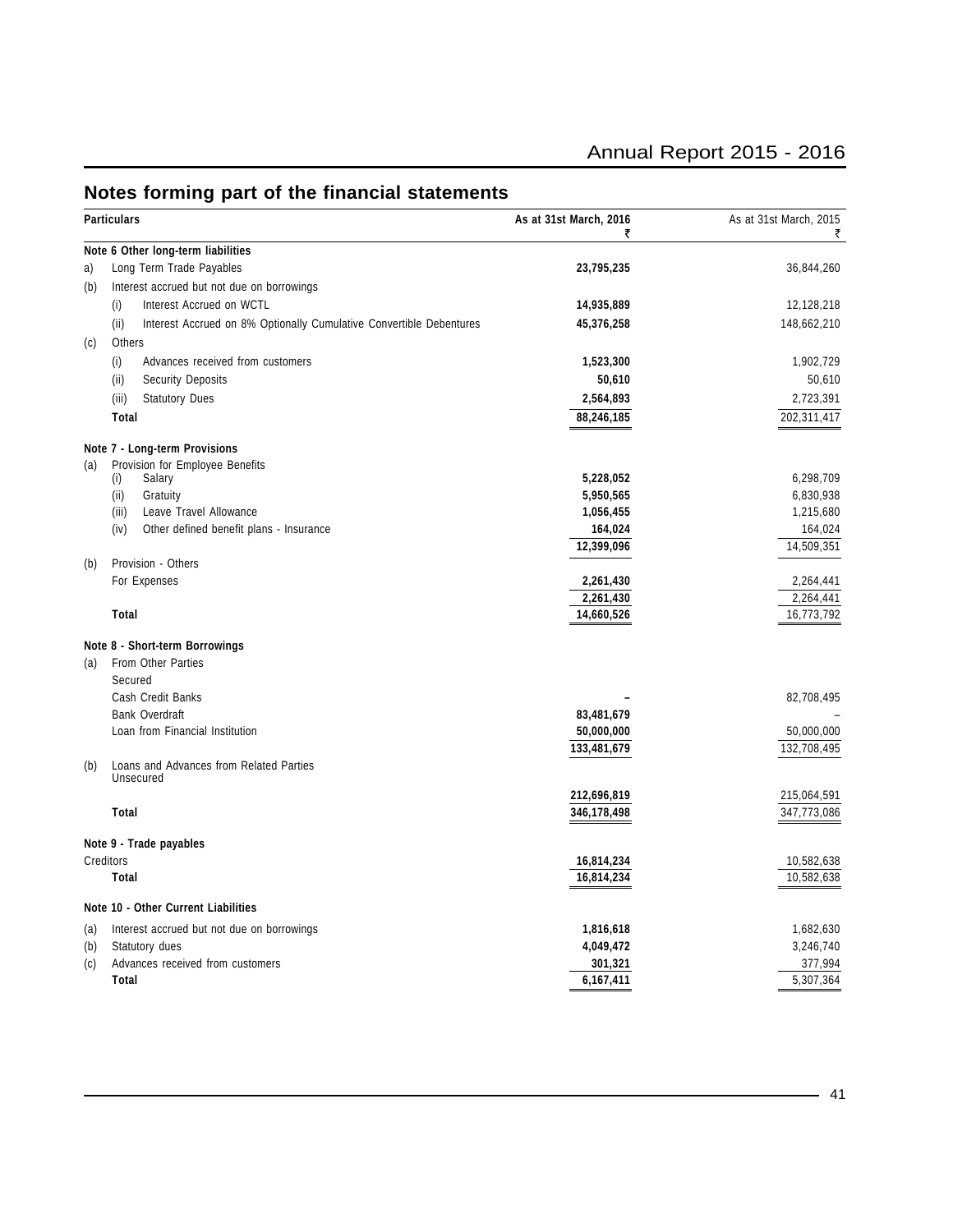#### **Notes forming part of the financial statements**

|     | <b>Particulars</b>                      | As at 31st March, 2016 | As at 31st March, 2015 |
|-----|-----------------------------------------|------------------------|------------------------|
|     |                                         |                        | ₹                      |
|     | Note 11 - Short-term Provisions         |                        |                        |
| (a) | <b>Provision for Employees Benefits</b> |                        |                        |
|     | Salary & others<br>(i)                  | 2,498,639              | 5,073,194              |
|     | (ii)<br>Gratuity                        | 2,226,380              | 2,393,777              |
|     | (iii)<br>Leave Encashment               | 3,887,397              | 4,045,597              |
|     |                                         | 8,612,416              | 11,512,568             |
| (b) | <b>Provision - Others</b>               |                        |                        |
|     | For Expenses                            | 4,104,912              | 5,155,378              |
|     |                                         | 4,104,912              | 5,155,378              |
|     | Total                                   | 12,717,328             | 16,667,946             |

#### **Note 12A Fixed Assets**

| <b>Particulars</b>                                         | <b>Tangible Assets</b> |                   |                          |                      |                                |             |                      |               |
|------------------------------------------------------------|------------------------|-------------------|--------------------------|----------------------|--------------------------------|-------------|----------------------|---------------|
|                                                            | Land<br>Freehold       | Land<br>Leasehold | <b>Building</b><br>Owned | Plant<br>& Equipment | Furniture &<br><b>Fixtures</b> | Vehicles    | Office<br>Equipement | Total         |
|                                                            |                        | ₹                 | ₹                        |                      | ₹                              | ₹           | ₹                    |               |
| <b>Original Cost</b>                                       |                        |                   |                          |                      |                                |             |                      |               |
| Balance as at 1st October, 2013                            | 578.617                | 599,678           | 518,628,613              | 2,223,663,676        | 16,005,388                     | 2,708,533   | 3,926,955            | 2,766,111,460 |
| Additions                                                  |                        |                   |                          | 104.889              | 13.820                         |             |                      | 118,709       |
| <b>Disposals</b>                                           |                        | ۰                 |                          | (74, 620)            | (2,923,219)                    |             | ۰                    | (2,997,839)   |
| Balance as at 31st March, 2015                             | 578,617                | 599,678           | 518,628,613              | 2,223,693,945        | 13,095,989                     | 2,708,533   | 3,926,955            | 2,763,232,330 |
| Additions                                                  |                        |                   |                          |                      | 238,369                        | 769.239     |                      | 1,007,608     |
| <b>Disposals</b>                                           |                        |                   |                          |                      |                                | (1,734,096) |                      | (1,734,096)   |
| Balance as at 31st March, 2016                             | 578.617                | 599.678           | 518.628.613              | 2,223,693,945        | 13,334,358                     | 1,743,676   | 3,926,955            | 2,762,505,842 |
| Depreciation and Amortization                              |                        |                   |                          |                      |                                |             |                      |               |
| As at 1st October 2013                                     | ۰                      | 319.968           | 187.361.377              | 377.104.277          | 11,980,748                     | 249.807     | 2,809,649            | 579,825,826   |
| Charge for the year                                        | -                      | 29,988            | 24,397,663               | 94,088,972           | 687,748                        | 423,614     | ۰                    | 119,627,985   |
| Deduction/Adjustments during the year                      |                        |                   |                          | (66, 418)            | (2,758,462)                    |             |                      | (2,824,880)   |
| Retrospective impact of Depreciation as of 1st April, 2014 | -                      |                   |                          | (7,048,691)          | (173, 046)                     |             |                      | (7, 221, 736) |
| Balance as at 31st March, 2015                             | ÷                      | 349,956           | 211,759,040              | 464,078,139          | 9,736,988                      | 673,421     | 2,809,649            | 689,407,195   |
|                                                            |                        | 19.992            | 15,848,414               | 76,037,227           | 401,228                        | 213,785     |                      | 92,520,647    |
| Charge for the year                                        |                        |                   |                          |                      |                                | (759, 639)  |                      | (759, 639)    |
| Deduction/Adjustments during the year                      | Ξ.                     |                   |                          |                      |                                |             |                      |               |
| Balance as at 31st March, 2016                             | ÷                      | 369.948           | 227.607.455              | 540.115.366          | 10.138.216                     | 127.568     | 2.809.649            | 781,168,203   |
| Net Block                                                  |                        |                   |                          |                      |                                |             |                      |               |
| As at March 31, 2016                                       | 578.617                | 229.730           | 291,021,158              | 1,683,578,579        | 3,196,142                      | 1,616,108   | 1,117,306            | 1,981,337,639 |
| As at March 31, 2015                                       | 578,617                | 249,722           | 306,869,573              | 1,759,615,806        | 3,359,001                      | 2,035,112   | 1,117,306            | 2,073,825,135 |

#### **Note 12.B: Fixed Assets**

**Depreciation and amortisation relating to continuing operations:**

| <b>Particulars</b>                                                               | As at 31st March, 2016 | As at 31st March, 2015 |
|----------------------------------------------------------------------------------|------------------------|------------------------|
|                                                                                  |                        |                        |
| Depreciation and amortisation for the period on tangible assets as per Note 12 A | 92,520,647             | 119,627,985            |
| Total                                                                            | 92,520,647             | 119,627,985            |
| Note 12.C: Fixed Assets                                                          |                        |                        |
| <b>Capital Work-in-Progress</b>                                                  |                        |                        |
| Buildings & Civil work under Construction                                        | 2,310,588              | 2,310,588              |
| Plant & Machinery                                                                | 8,617,102              | 8,617,102              |
| Total                                                                            | 10,927,690             | 10,927,690             |
|                                                                                  |                        |                        |

42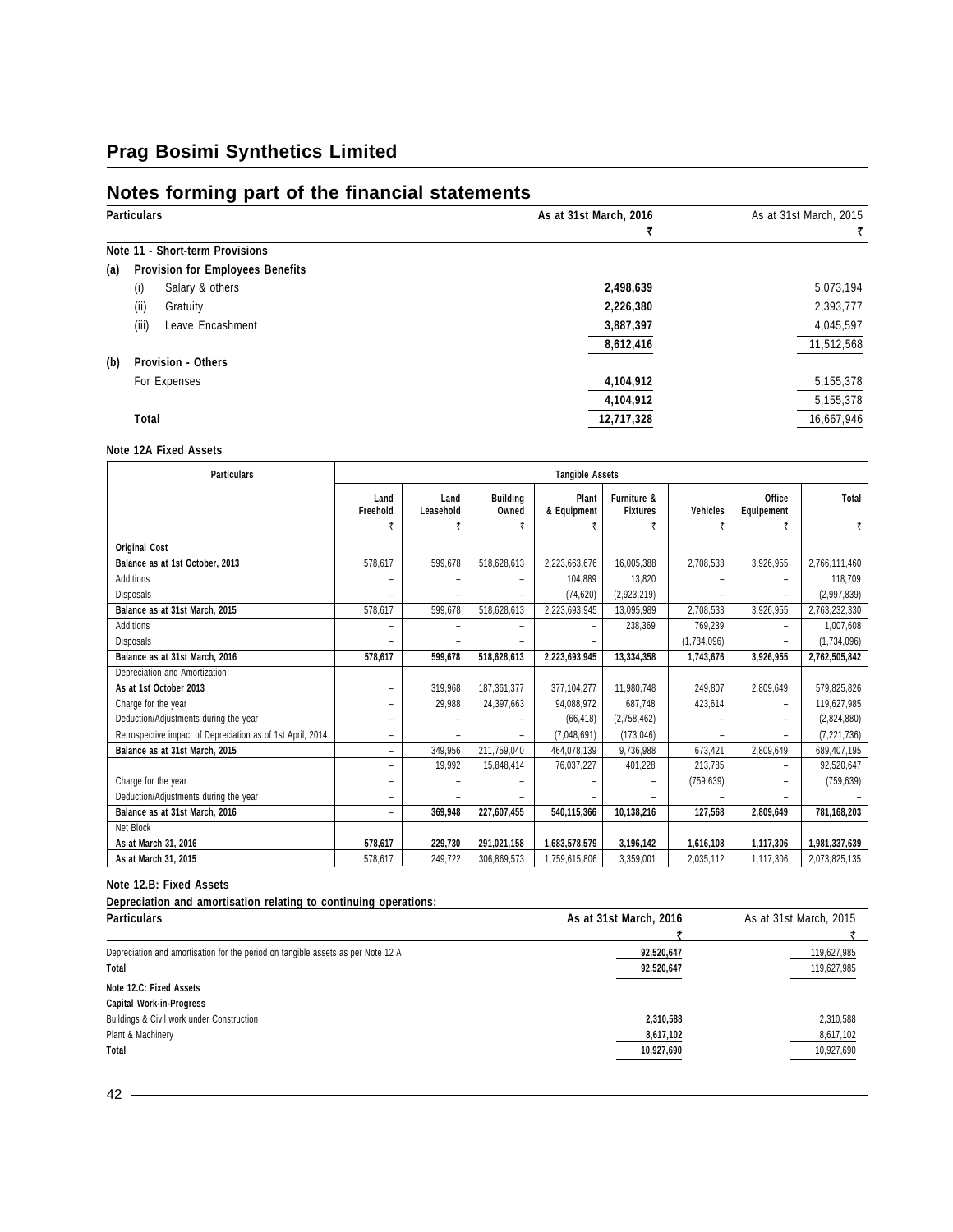#### **Particulars As At** As At **31st March, 2016** 31st March, 2015  $\vec{z}$  and  $\vec{z}$ Unquoted Total Unquoted Total **Note 13 Non-current investments** A. Un-Quoted Investments in Equity (At Cost) Subsidiaries Prag Bosimi Packaging Pvt Ltd 10,000 shares of ₹.10 each fully paid up **100,000 100,000 100,000** 100,000 100,000 Prag Bosimi Texturising Pvt Ltd 10,000 shares of ₹.10 each fully paid up **100,000 100,000 100,000** 100,000 100,000 Prag Jyoti Textile Park Pvt Ltd 1,04,992 shares of ₹.10 each fully paid up **1,049,920** 1,049,920 1,000,000 1,000,000 **Total 1,249,920 1,249,920** 1,200,000 1,200,000 **Particulars As At** As At **31st March, 2016** 31st March, 2015<br>₹  $\vec{z}$  and  $\vec{z}$ **Note 14 Long-term loans and advances** Advance Receivable in Cash/Kind Unsecured, considered good **184,104,305** 183,880,071 **Total 184,104,305** 183,880,071 **Note 15 Other non-current assets** (a) Long-term Trade Receivables Unsecured, considered good **5,508,413** 4,383,049 (b) Advance paid to Suppliers **35,262** 2,247,662 (c) Security Deposits 8,946,796 8,946,796 8,946,796 8,946,796 8,946,796 8,946,796 8,946,796 8,946,796 8,946,796 8,946,796 8,946,796 8 and  $\alpha$ (d) Others **6,294,831** 5,894,831 **Total 20,785,302** 21,472,338 **Note 16 - Inventories (At lower of cost and net realisable value)** (a) Raw materials **6,147,760** 11,145,971 (b) Work-in-progress **7,740,262** 7740262 (c) Finished goods **32,922,077** 37,638,654 (d) Stores and spares **55,236,197** 55,251,241 **Total 102,046,296** 111,776,128 **Note 17 - Trade Receivables** Unsecured, considered good **276,331** 2,468,437 **Total 276,331** 2,468,437 **Note 18- Cash and Cash Equivalents** (a) Cash - on - hand **60,550** 22,589 (b) Balances with Banks (i) In current accounts **13,989,567** 427,172 (ii) In deposit accounts **1,303,959** 1,303,959 **Total 15,354,076** 1,753,719

#### **Notes forming part of the financial statements**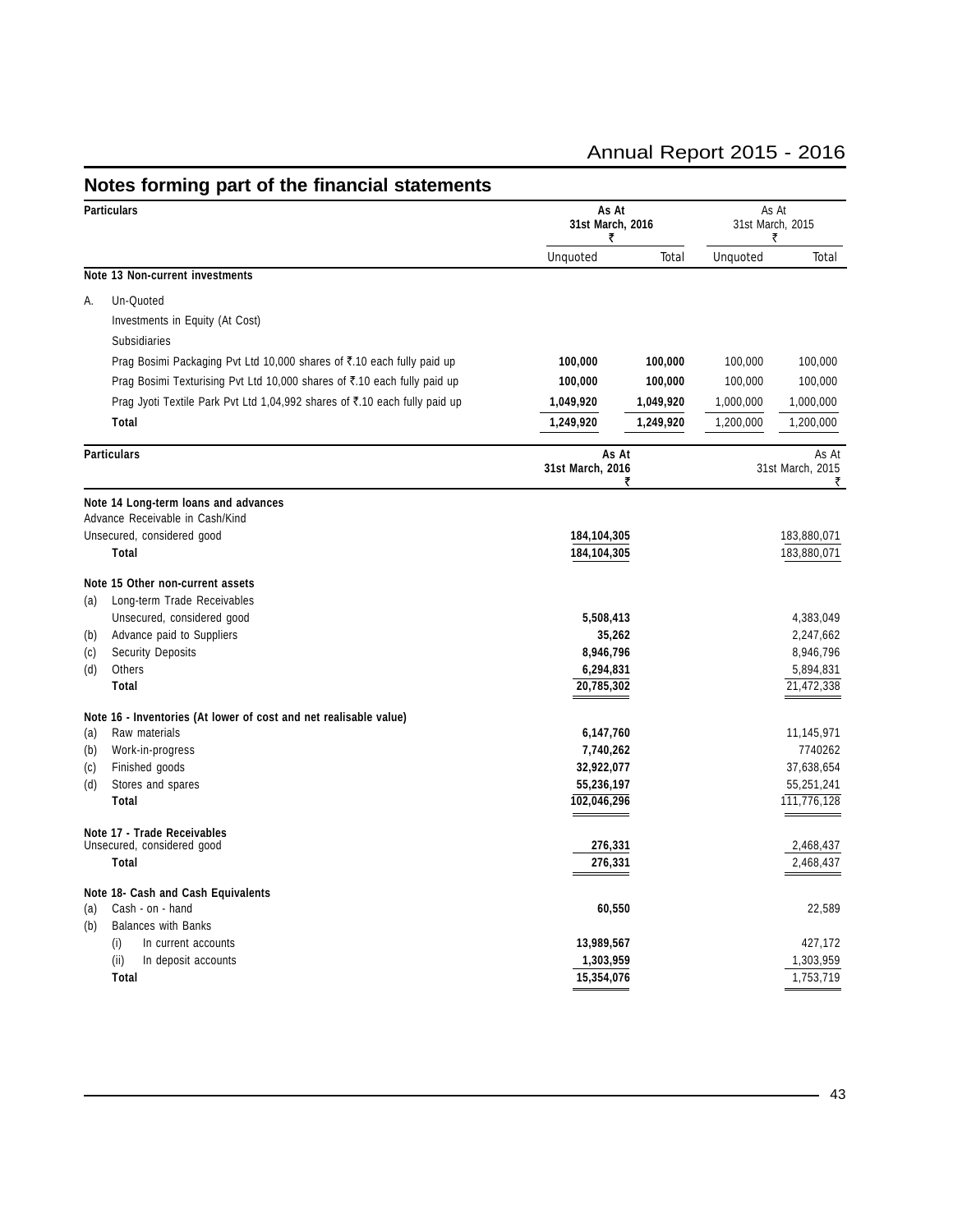### **Notes forming part of the financial statement**

|     | <b>Particulars</b>                             | As At<br>31st March, 2016<br>₹   | As At<br>31st March, 2015<br>₹         |
|-----|------------------------------------------------|----------------------------------|----------------------------------------|
|     | Note 19 Short-term loans and advances          |                                  |                                        |
| (a) | Loans and Advances to Related Parties          |                                  |                                        |
|     | -Unsecured, considered good                    | 3,929,523                        | 1,103,822                              |
| (b) | Advances paid to Suppliers                     | 8,001,512                        | 59,045                                 |
| (c) | Loans and Advances to Employees                |                                  |                                        |
|     | -Unsecured, considered good                    | 2,161,873                        | 981,476                                |
| (d) | Balances with Government Authorities           |                                  |                                        |
|     | (i) CENVAT credit receivable                   | 3,637,841                        | 3,605,178                              |
|     | (ii) VAT credit receivable                     |                                  | 12,658                                 |
|     | (iii) Service Tax credit receivable            | 4,496,210                        | 3,630,996                              |
|     | (iv) Entry Tax                                 | 432,484                          | 405,166                                |
|     | $(v)$ T.D.S.                                   | 1,050,597                        | 806,250                                |
|     |                                                | 9,617,132                        | 8,460,248                              |
|     | <b>Total</b>                                   | 23,710,040                       | 10,604,591                             |
|     | Note 20 - Other Current Assets                 |                                  |                                        |
|     | Interest accrued but not due on Fixed Deposits | 3,204,758                        | 30,062                                 |
|     | Prepaid Insurance                              | 1,474,803                        | 1,799,792                              |
|     | Prepaid Expenses                               | 8,754                            | 32,224                                 |
|     | Total                                          | 4,688,315                        | 1,862,078                              |
|     | <b>Particulars</b>                             | For the twelve months            | For the eighteen months                |
|     |                                                | year ended 31st March, 2016<br>₹ | period ended 30th September, 2015<br>₹ |
|     | Note 21 - Revenue from Operations              |                                  |                                        |
| (a) | Sales                                          | 1,376,287,806                    | 15,247,791                             |
| (b) | Other operating revenues:                      |                                  |                                        |
|     | Sale of scraps                                 | 2,691,183                        | 750,470                                |

|                         | Interest on Loans and Advances | 3.527.589 | 36,863  |
|-------------------------|--------------------------------|-----------|---------|
| $\overline{\mathbf{u}}$ | Other Receipts                 | 460       | 11.782  |
|                         | Total                          | 3.528.049 | 148.645 |
|                         |                                |           |         |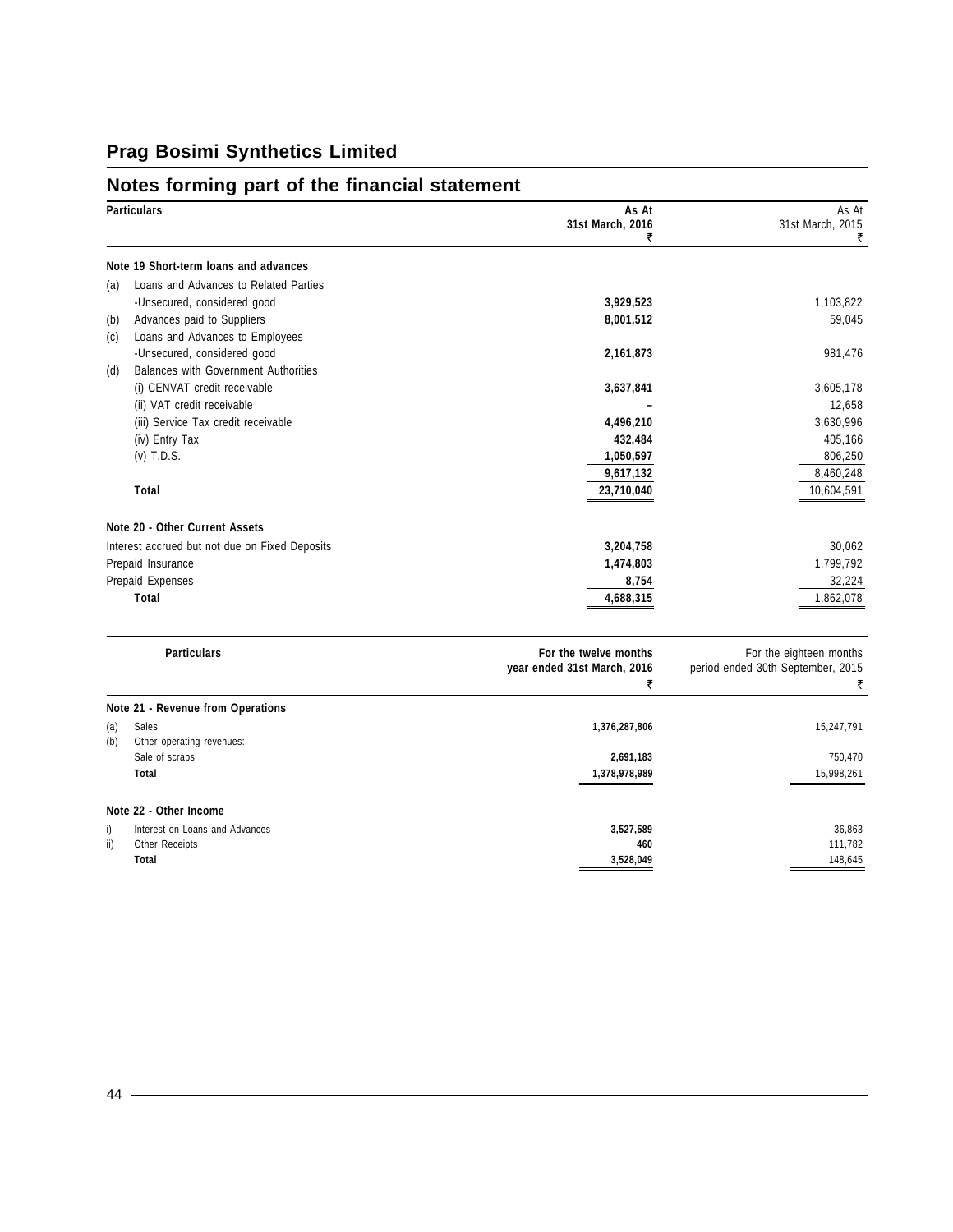### **Notes forming part of the financial statements**

| Note 23.a - Cost of Materials Consumed<br>Opening stock<br>17,834,001<br>17,834,001<br>Add: Purchases<br>13,025,084<br>7,048,011<br>24,882,012<br>30,859,085<br>Less: Closing stock<br>12,614,185<br>17,834,001<br>13,025,084<br>Cost of materials consumed<br>12,267,827<br>Note 23.b - Purchse of Stock-in-Trade<br><b>Trading Material</b><br>1,221,458,556<br>1,221,458,556<br>Total<br>Note 23.c - Changes in Inventories of Finished Goods, Work-in-progress and Stock-in-trade<br>Inventories at the end of the year:<br>Finished goods<br>32,922,077<br>37,638,654<br>Work-in-progress<br>7,740,262<br>7,740,262<br>Stock-in-trade<br>45,378,916<br>Total<br>40,662,339<br>Inventories at the beginning of the year:<br>37,638,654<br>37,638,654<br>Finished goods<br>Work-in-progress<br>7,792,166<br>7,740,262<br>Stock-in-trade<br>Total<br>45,378,916<br>45,430,820<br>4,716,576<br>Net (increase) / decrease<br>51,904<br>Note 24- Employee Benefits Expense<br>Salaries and wages<br>12,266,417<br>25,415,561<br>Contributions to Provident and Other Funds<br>245,296<br>445,745<br>765,058<br><b>Staff Welfare Expenses</b><br>449,119<br>Total<br>12,960,832<br>26,626,364<br>Note 25 - Finance Costs<br>Interest on borrowing from :<br>Banks, Financial Institution, OCCD and others<br>133,735,906<br>193,108,772<br>Total<br>193,108,772<br>133,735,906 | <b>Particulars</b> | For the twelve months<br>year ended 31st March, 2016<br>₹ | For the eighteen months<br>period ended 31st March, 2015<br>₹ |  |
|------------------------------------------------------------------------------------------------------------------------------------------------------------------------------------------------------------------------------------------------------------------------------------------------------------------------------------------------------------------------------------------------------------------------------------------------------------------------------------------------------------------------------------------------------------------------------------------------------------------------------------------------------------------------------------------------------------------------------------------------------------------------------------------------------------------------------------------------------------------------------------------------------------------------------------------------------------------------------------------------------------------------------------------------------------------------------------------------------------------------------------------------------------------------------------------------------------------------------------------------------------------------------------------------------------------------------------------------------------------------------|--------------------|-----------------------------------------------------------|---------------------------------------------------------------|--|
|                                                                                                                                                                                                                                                                                                                                                                                                                                                                                                                                                                                                                                                                                                                                                                                                                                                                                                                                                                                                                                                                                                                                                                                                                                                                                                                                                                              |                    |                                                           |                                                               |  |
|                                                                                                                                                                                                                                                                                                                                                                                                                                                                                                                                                                                                                                                                                                                                                                                                                                                                                                                                                                                                                                                                                                                                                                                                                                                                                                                                                                              |                    |                                                           |                                                               |  |
|                                                                                                                                                                                                                                                                                                                                                                                                                                                                                                                                                                                                                                                                                                                                                                                                                                                                                                                                                                                                                                                                                                                                                                                                                                                                                                                                                                              |                    |                                                           |                                                               |  |
|                                                                                                                                                                                                                                                                                                                                                                                                                                                                                                                                                                                                                                                                                                                                                                                                                                                                                                                                                                                                                                                                                                                                                                                                                                                                                                                                                                              |                    |                                                           |                                                               |  |
|                                                                                                                                                                                                                                                                                                                                                                                                                                                                                                                                                                                                                                                                                                                                                                                                                                                                                                                                                                                                                                                                                                                                                                                                                                                                                                                                                                              |                    |                                                           |                                                               |  |
|                                                                                                                                                                                                                                                                                                                                                                                                                                                                                                                                                                                                                                                                                                                                                                                                                                                                                                                                                                                                                                                                                                                                                                                                                                                                                                                                                                              |                    |                                                           |                                                               |  |
|                                                                                                                                                                                                                                                                                                                                                                                                                                                                                                                                                                                                                                                                                                                                                                                                                                                                                                                                                                                                                                                                                                                                                                                                                                                                                                                                                                              |                    |                                                           |                                                               |  |
|                                                                                                                                                                                                                                                                                                                                                                                                                                                                                                                                                                                                                                                                                                                                                                                                                                                                                                                                                                                                                                                                                                                                                                                                                                                                                                                                                                              |                    |                                                           |                                                               |  |
|                                                                                                                                                                                                                                                                                                                                                                                                                                                                                                                                                                                                                                                                                                                                                                                                                                                                                                                                                                                                                                                                                                                                                                                                                                                                                                                                                                              |                    |                                                           |                                                               |  |
|                                                                                                                                                                                                                                                                                                                                                                                                                                                                                                                                                                                                                                                                                                                                                                                                                                                                                                                                                                                                                                                                                                                                                                                                                                                                                                                                                                              |                    |                                                           |                                                               |  |
|                                                                                                                                                                                                                                                                                                                                                                                                                                                                                                                                                                                                                                                                                                                                                                                                                                                                                                                                                                                                                                                                                                                                                                                                                                                                                                                                                                              |                    |                                                           |                                                               |  |
|                                                                                                                                                                                                                                                                                                                                                                                                                                                                                                                                                                                                                                                                                                                                                                                                                                                                                                                                                                                                                                                                                                                                                                                                                                                                                                                                                                              |                    |                                                           |                                                               |  |
|                                                                                                                                                                                                                                                                                                                                                                                                                                                                                                                                                                                                                                                                                                                                                                                                                                                                                                                                                                                                                                                                                                                                                                                                                                                                                                                                                                              |                    |                                                           |                                                               |  |
|                                                                                                                                                                                                                                                                                                                                                                                                                                                                                                                                                                                                                                                                                                                                                                                                                                                                                                                                                                                                                                                                                                                                                                                                                                                                                                                                                                              |                    |                                                           |                                                               |  |
|                                                                                                                                                                                                                                                                                                                                                                                                                                                                                                                                                                                                                                                                                                                                                                                                                                                                                                                                                                                                                                                                                                                                                                                                                                                                                                                                                                              |                    |                                                           |                                                               |  |
|                                                                                                                                                                                                                                                                                                                                                                                                                                                                                                                                                                                                                                                                                                                                                                                                                                                                                                                                                                                                                                                                                                                                                                                                                                                                                                                                                                              |                    |                                                           |                                                               |  |
|                                                                                                                                                                                                                                                                                                                                                                                                                                                                                                                                                                                                                                                                                                                                                                                                                                                                                                                                                                                                                                                                                                                                                                                                                                                                                                                                                                              |                    |                                                           |                                                               |  |
|                                                                                                                                                                                                                                                                                                                                                                                                                                                                                                                                                                                                                                                                                                                                                                                                                                                                                                                                                                                                                                                                                                                                                                                                                                                                                                                                                                              |                    |                                                           |                                                               |  |
|                                                                                                                                                                                                                                                                                                                                                                                                                                                                                                                                                                                                                                                                                                                                                                                                                                                                                                                                                                                                                                                                                                                                                                                                                                                                                                                                                                              |                    |                                                           |                                                               |  |
|                                                                                                                                                                                                                                                                                                                                                                                                                                                                                                                                                                                                                                                                                                                                                                                                                                                                                                                                                                                                                                                                                                                                                                                                                                                                                                                                                                              |                    |                                                           |                                                               |  |
|                                                                                                                                                                                                                                                                                                                                                                                                                                                                                                                                                                                                                                                                                                                                                                                                                                                                                                                                                                                                                                                                                                                                                                                                                                                                                                                                                                              |                    |                                                           |                                                               |  |
|                                                                                                                                                                                                                                                                                                                                                                                                                                                                                                                                                                                                                                                                                                                                                                                                                                                                                                                                                                                                                                                                                                                                                                                                                                                                                                                                                                              |                    |                                                           |                                                               |  |
|                                                                                                                                                                                                                                                                                                                                                                                                                                                                                                                                                                                                                                                                                                                                                                                                                                                                                                                                                                                                                                                                                                                                                                                                                                                                                                                                                                              |                    |                                                           |                                                               |  |
|                                                                                                                                                                                                                                                                                                                                                                                                                                                                                                                                                                                                                                                                                                                                                                                                                                                                                                                                                                                                                                                                                                                                                                                                                                                                                                                                                                              |                    |                                                           |                                                               |  |
|                                                                                                                                                                                                                                                                                                                                                                                                                                                                                                                                                                                                                                                                                                                                                                                                                                                                                                                                                                                                                                                                                                                                                                                                                                                                                                                                                                              |                    |                                                           |                                                               |  |
|                                                                                                                                                                                                                                                                                                                                                                                                                                                                                                                                                                                                                                                                                                                                                                                                                                                                                                                                                                                                                                                                                                                                                                                                                                                                                                                                                                              |                    |                                                           |                                                               |  |
|                                                                                                                                                                                                                                                                                                                                                                                                                                                                                                                                                                                                                                                                                                                                                                                                                                                                                                                                                                                                                                                                                                                                                                                                                                                                                                                                                                              |                    |                                                           |                                                               |  |
|                                                                                                                                                                                                                                                                                                                                                                                                                                                                                                                                                                                                                                                                                                                                                                                                                                                                                                                                                                                                                                                                                                                                                                                                                                                                                                                                                                              |                    |                                                           |                                                               |  |
|                                                                                                                                                                                                                                                                                                                                                                                                                                                                                                                                                                                                                                                                                                                                                                                                                                                                                                                                                                                                                                                                                                                                                                                                                                                                                                                                                                              |                    |                                                           |                                                               |  |
|                                                                                                                                                                                                                                                                                                                                                                                                                                                                                                                                                                                                                                                                                                                                                                                                                                                                                                                                                                                                                                                                                                                                                                                                                                                                                                                                                                              |                    |                                                           |                                                               |  |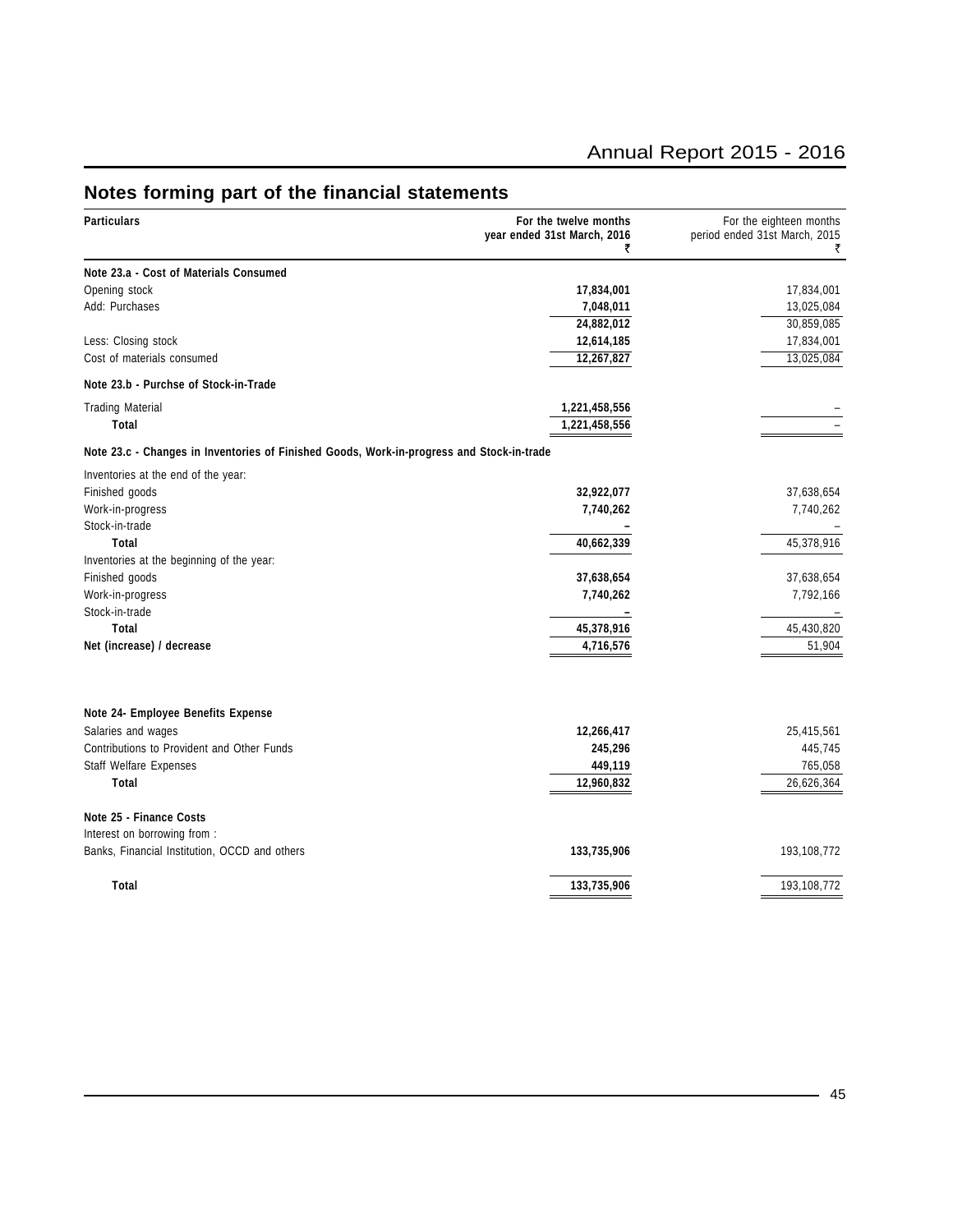### **Notes forming part of the financial statements**

| <b>Particulars</b>                          | For the twelve months<br>year ended 31st March, 2016<br>₹ | For the eighteen months<br>period ended 31st March, 2015<br>₹ |
|---------------------------------------------|-----------------------------------------------------------|---------------------------------------------------------------|
| Note 26 - Other Expenses                    |                                                           |                                                               |
| Power and fuel                              | 533,239                                                   | 4,051,458                                                     |
| Rent including lease rentals                | 756,808                                                   | 6,302,120                                                     |
| Repairs and maintenance - Machinery         | 163,112                                                   | 222,467                                                       |
| Repairs and maintenance - Others            | 468,915                                                   | 608,992                                                       |
| Insurance                                   | 1,932,567                                                 | 3,404,724                                                     |
| Rates and taxes                             | 308,072                                                   | 902,592                                                       |
| Communication                               | 502,995                                                   | 1,518,345                                                     |
| Travelling and conveyance                   | 1,430,239                                                 | 1,399,857                                                     |
| Printing and stationery                     | 824,913                                                   | 485,189                                                       |
| Freight and forwarding                      | 1,291,617                                                 | 2,406,040                                                     |
| Sales Commission (Packaging)                | 87,519                                                    |                                                               |
| Donations and contributions                 | 23,766                                                    | 11,213                                                        |
| Legal and professional                      | 1,450,024                                                 | 1,269,252                                                     |
| Auditors' Remuneration (See footnote below) | 391,666                                                   | 480,534                                                       |
| Loss on fixed assets sold / scrapped        | 439,457                                                   | 172,958                                                       |
| Miscellaneous expenses                      | 5,818,080                                                 | 10,413,999                                                    |
| Total                                       | 16,422,989                                                | 33,649,740                                                    |
| Footnote:                                   |                                                           |                                                               |
| Details of Auditors' Remuneration:          |                                                           |                                                               |
| <b>Audit Fees</b>                           | 295,966                                                   | 345,534                                                       |
| <b>Taxation matters</b>                     | 86,250                                                    | 130,000                                                       |
| Other services                              | 9,450                                                     | 5,000                                                         |
| Total                                       | 391,666                                                   | 480,534                                                       |
|                                             |                                                           |                                                               |
| Note 27 - Prior Period Item (Net)           |                                                           |                                                               |
| <b>Prior Period Income</b>                  |                                                           |                                                               |
| Settelment of Statutory Dues                | 2,500                                                     |                                                               |
| <b>Excess Provision</b>                     | 2,429,286                                                 |                                                               |
| Settelment of Dues                          | 5,904,814                                                 | 2,773,864                                                     |
| Total (a)                                   | 8,336,600                                                 | 2,773,864                                                     |
| <b>Prior Period Expenses</b>                |                                                           |                                                               |
| Settelment of Statutory Dues                | 36,621                                                    | 62,006                                                        |
| Vendors Claim                               | 699,332                                                   | 610,304                                                       |
| Short Provision                             |                                                           | 1,922,306                                                     |
| Total (b)                                   | 735,953                                                   | 2,594,616                                                     |
| Total (a-b)                                 | 7,600,647                                                 | 179,248                                                       |
|                                             |                                                           |                                                               |

<u> 1989 - Johann Barbara, martxa alemaniar arg</u>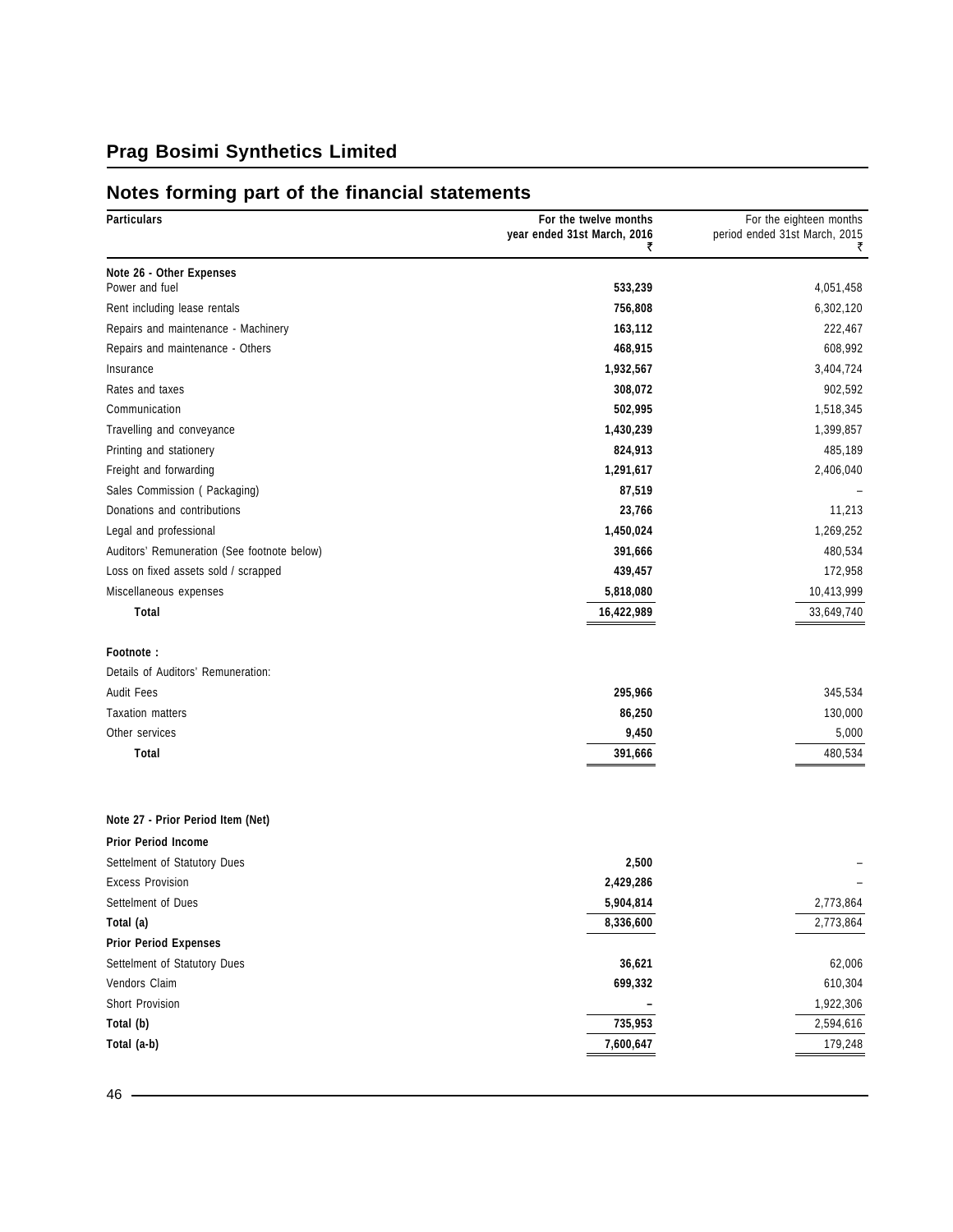#### **NOTES FORMING PART OF ACCOUNTS FOR THE PERIOD ENDED 31ST MARCH, 2016**

#### **1. SIGNIFICANT ACCOUNTING POLICIES**

#### **(i) Basis of Preparation:**

The Financial Statements have been prepared under the historical cost convention in accordance with the generally accepted accounting principles and the provisions of the Companies Act, 2013.

The Company follows the accrual system of accounting and recognizes income and expenditure on accrual basis.

Accounting policies not referred to otherwise are consistent with the Generally Accepted Accounting Principles.

#### **(ii) Fixed Assets:**

Fixed Assets are stated at cost of acquisition or construction and includes amounts added/ reduced on revaluation less accumulated depreciation. Impairment losses have been accounted as per the mandatory Accounting Standards issued by The Institute of Chartered Accountants of India as applicable and the relevant provisions of The Companies Act, 2013.

Borrowing costs for acquisition or construction of a qualifying asset and revenue expenses incurred (including expenses on test runs and experimental production) for the year prior to the commencement of commercial production are capitalized proportionately as part of the asset cost in respect of machineries put to use.

#### **(iii) Depreciation:**

- (a) Depreciation on fixed assets other than lease-hold land is provided on straightline method at the rates and in the manner specified in Schedule II of Companies Act, 2013.
- (b) Depreciation on additions/deductions during the year has been provided on prorata basis with reference to the month of addition/deduction.

#### **(iv) Expenditure during construction year:**

As per the consistent accounting policy all expenditure related to the project construction/ implementation and income arising out of project activities and funds related to the project are capitalized and allocated to the respective fixed assets.

#### **(v) Investments:**

Long-term investments are valued at cost subject to reduction made for diminution in value that is other than temporary in nature.

#### **(vi) Inventories:**

In accordance with the revised Accounting Standard (AS-2), Inventories are valued at lower of cost or net realizable value after providing for obsolescence, if any.

- (a) Raw materials, stores, spares, consumables and construction materials: At lower of cost or net realizable value.
- (b) Materials in process: At lower of cost or net realizable value.
- (c) Finished Goods: At lower of cost or net realizable value.

#### **(vii) Retirement Benefits:**

(a) Defined Contribution Plan

The Company's liability towards Employee's Provident Fund scheme administered by the Employees Provident Fund Scheme, Govt. of India is considered as Defined Contribution Plan. The Company's contributions paid towards these defined contribution plans is recognized as expense in the Profit and Loss Account during the year in which the employees rendered the related service.

(b) Defined Benefit Plan

Company's liabilities towards gratuity and leave encashment if any are considered as Defined Benefit Plans. The present value of the obligations towards gratuity is determined based on actuarial valuation using the projected unit credit method. As regards the Leave encashment, it is calculated on the actual balance leave of each employee on the year-end. This is done on the same basis as in the last accounting year.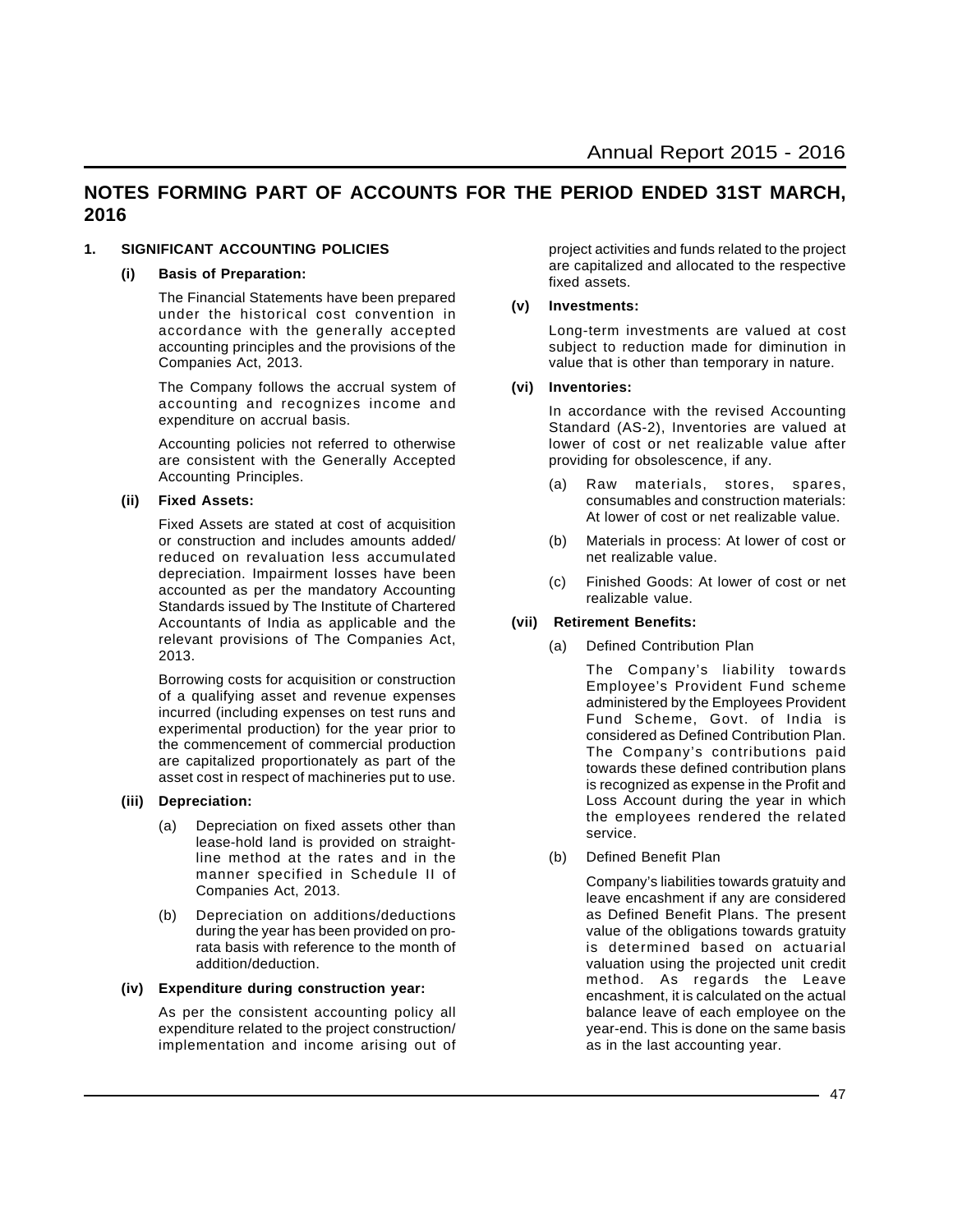#### **(viii) Transactions of foreign currency items**:

Transactions in foreign currency are recorded at the rate of exchange in force at the date of transaction. Foreign currency assets and other liabilities other than for financing fixed assets are stated at the rate of exchange prevailing at the year-end and resultant gains/losses are recognized in the capital work in progress. Foreign currency loans for financing fixed assets (other than those where the company is protected against exchange fluctuations) are accounted for at the rate of exchange prevailing at the year end and the resultant exchange difference is adjusted to the cost of assets.

#### **(ix) Government Grants:**

- (a) Revenue grants are recognized in the Profit & Loss account.
- (b) Capital Grants relating to specific fixed assets are shown under capital reserve.

#### **(x) Taxes on Income:**

**2. NOTES TO ACCOUNTS**

No provision for taxation is made as the company has incurred losses during the year. No provision for deferred taxation is made in accounts as the company has been incurring losses year after year.

#### **(xi) Provisions:**

A provision is recognized when there is a present obligation as a result of a past event and it is probable that an outflow of resources will be required to settle the obligation in respect of which a reliable estimate can be made.

(xii) There were no events occurring after the Balance Sheet date which require reporting.

#### **(xiii) Revenue Recognition:**

- (a) Sales are recognized on dispatch to customers and are net of returns, discounts and sales tax.
- (b) Other Income and Expenditure are recognized and accounted on accrual basis.

| i. |            | Contingent liabilities not provided for:                                                                                                                                      |                                       |                                       |
|----|------------|-------------------------------------------------------------------------------------------------------------------------------------------------------------------------------|---------------------------------------|---------------------------------------|
|    | Sr.<br>No. | <b>Particulars</b>                                                                                                                                                            | As At<br>31 <sup>st</sup> March, 2016 | As At<br>31 <sup>st</sup> March, 2015 |
|    | a)         | Counter Guarantees for Sales tax                                                                                                                                              | 5,000                                 | 5,000                                 |
|    | b)         | Claims against the Group not acknowledged as debts                                                                                                                            | 32,15,94,000                          | 32,15,94,000                          |
|    | c)         | Letter of undertaking executed in favour of Joint Director<br>General of foreign trade under Duty Exemption<br>Entitlement Scheme (Advance License Scheme)<br>for custom duty | 13,040,682                            | 13.040.682                            |
|    | d)         | Letters of credit and Bank Guarantees given by<br>bankers on behalf of the Company.                                                                                           | 5,250,000                             | 5,250,000                             |

Contingent liabilities are considered only when converted into demands.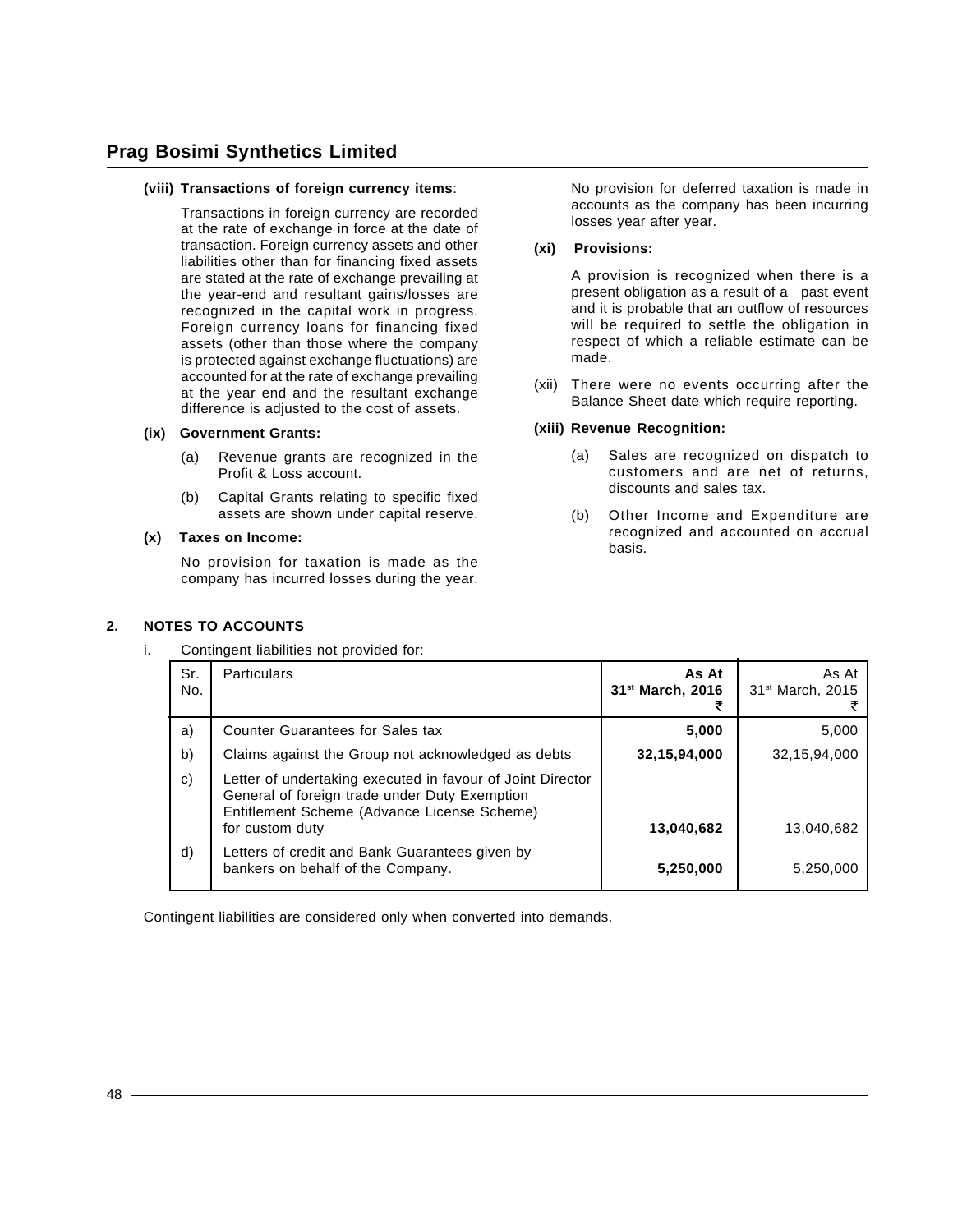- ii. The Board is contemplating taking steps for recovering the calls-in-arrears from defaulting applicants, including forfeiture of the shares as a last resort after exhausting all other avenues for recovery in a spirit of maintaining shareholder friendly environment. The Board therefore considers it prudent not to provide for the interest on calls-in-arrears.
- iii. Estimated amount of contracts remaining to be executed on capital account net of advances is ₹. Nil (Previous Year ₹. Nil).
- iv. During the year, the Company invested ₹.4,99,060 (49,906 Equity Shares of ₹. 10/each) which is reflected as Non-Current Investment in the Financial Statement.
- v. Loans and Advances include  $\bar{\tau}$ . 77,69,880/-(Previous Year  $\overline{\tau}$ . 77,66,880 /- ) overdue from various parties on account of accommodation deposits, security deposits, advances given to suppliers, ex-employees, etc. Compensation for delayed payment, if any, will be accounted in the books of account, if and when realized.
- vi. There is no amount overdue and remaining unpaid to small scale/or ancillary Industrial Suppliers on principal and/or interest as at the close of the year.
- vii. Previous Year's figures have been regrouped/ reclassified/ rearranged wherever necessary.
- viii. In the opinion of the Board of Directors, in the ordinary course of business the value on realization of current assets, loans and advances, including security Deposits are at least equal to the amount at which they are stated in the Balance Sheet.
- ix. Amounts appearing in Trade Receivables & Payables are realized and paid as on date of signing. Balances of Banks, Sundry Debtors, Sundry Creditors, Loans & Advance, and Deposits are subject to confirmation.
- x. Profit and Loss Account of the current year includes following remuneration paid/credited/ accrued to managerial personnel.

| <b>Particulars</b>      | <b>Current</b><br>Year | Previous<br>Year |
|-------------------------|------------------------|------------------|
| Salary                  | 3,75,000               | 12,31,250        |
| House Rent Allowance    | 2,25,000               | 3,37,500         |
| <b>Other Allowances</b> | 1,81,230               | 3,44,720         |
| Total                   | 7,81,230               | 19,13,470        |

- xi. The AS-17 "Segment Reporting" is not applicable as the Company has operated only in one segment i.e. manufacturing of Yarn.
- xii. AS-18 Related Party Information:

Pursuant to AS-18 information on remuneration paid to Key Management Personnel is given in the report on Corporate Governance under the heading "Remuneration to Directors" for Shri. Hemant B.Vyas - Managing Director.

Loans from Related Parties:

| Particulars                                         | Relationship    | Amount (そ)   |
|-----------------------------------------------------|-----------------|--------------|
| Hemant B. Vyas                                      | Promoter        | 28,54,41,614 |
| Ayodhya Vintrade Pvt. Ltd.                          | Common Director | 7,99,50,000  |
| Karmaland Infrastructure<br>& Development Pvt. Ltd. | Common Director | 2,72,05,035  |
| Interlink Suppliers                                 | Common Director | 3,68,50,000  |
| Total                                               |                 | 42,94,46,649 |

Advances to Related Parties:

| Particulars                                                 | Relationship            | Amount (₹) |  |
|-------------------------------------------------------------|-------------------------|------------|--|
| Prag Bosimi Texturising Pvt. Ltd.   Wholly owned Subsidiary |                         | 33,61,455  |  |
| Prag Bosimi Packaging Pvt. Ltd                              | Wholly owned Subsidiary | 1,18,913   |  |

Advance from Related Party:

| Particulars                     | Relationship        | Amount (₹)  |
|---------------------------------|---------------------|-------------|
| Prag Jyoti Textile Park Pvt Ltd | 60.87% shareholding | 212.669.115 |

xiii. During the year, the company has entered into One Time Settlement (OTS) with Asset

#### Annual Report 2015 - 2016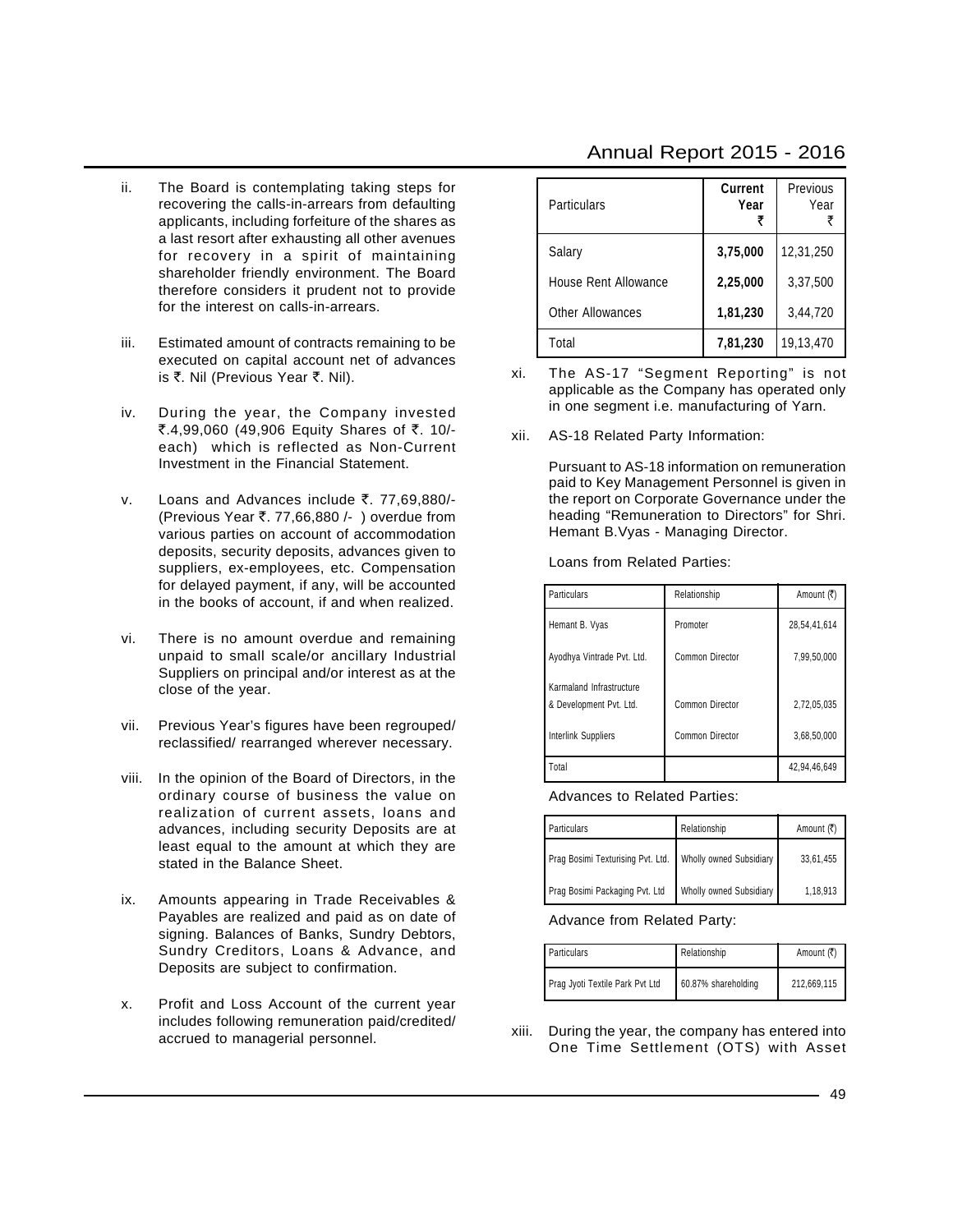Reconstruction Company (India) Ltd. (ARCIL), IDBI, IFCI, UTI and GIC in respect of their dues of holding 8% Optionally Cumulative Convertible Debentures (OCCDS). As pert the terms of OTS with the aforesaid Institutions; the details of settlement and payments made are as follows:

| Name                                                    | Principal | Settlement                                                    | Principal | Amount of |
|---------------------------------------------------------|-----------|---------------------------------------------------------------|-----------|-----------|
|                                                         | Amount of | Amount                                                        | Amount    | Interest  |
|                                                         | 8% OCCDs  |                                                               | waived    | Accrued   |
|                                                         |           |                                                               |           | and due   |
|                                                         |           |                                                               |           | waived    |
|                                                         |           | (₹ in Crores)   (₹ in Crores)   (₹ in Crores)   (₹ in Crores) |           |           |
| Asset Reconstruction<br>Company (India) Ltd.<br>(ARCIL) | 17.67     | 3.50                                                          | 14.17     | 7.05      |
| <b>IFCI</b>                                             | 13.98     | 2.80                                                          | 11.18     | 5.59      |
| UTI                                                     | 3.07      | 0.69                                                          | 2.38      | 1.23      |
| GIC                                                     | 0.17      | 0.33                                                          | 0.14      | 0.06      |
| Total                                                   | 34.88     | 7.32                                                          | 27.86     | 13.93     |

Therefore, the remaining balance in OCCD of `. 27.86 Crores and interest Accrued and Due of ₹. 13.93 Crores aggretgating  $\bar{\tau}$  41.79 crores being non payable to the above referred instituition are transferred to General Reserve. as per the past practice.

- xiv. No provision has been made in the current for Salary, Wages and other dues in respect of workers at Guwahati. We are infromed that the factory is closed and there has been no manufacturing activities.
- xv. Prag Bosimi Synthetics Ltd (Holding Company) has two subsidiaries viz Prag Bosimi Texturising Pvt. Ltd. and Prag Bosimi Packaging Pvt. Ltd. Both these companies are non operating and non revenue generating. Therefore certain operating expenditure incurred by the company are absorbed by the holding Company. Accordingly such expenses incurred during the year are absorbed.
- xvi. Earnings per Share

| Earnings per Share                                                    | 31.03.2016        | 31.03.2015        |
|-----------------------------------------------------------------------|-------------------|-------------------|
| Net profit /(loss) as per P/L Account $(3)$                           | (10, 39, 75, 648) | (36, 97, 63, 696) |
| Weighted average number of equity shares<br>outstanding (Numbers)     | 7,43,82,960       | 7,43,82,960       |
| Basic and diluted earnings per share<br>(Face value ₹ 10/- per Share) | (1.40)            | (4.97)            |

Place : Mumbai Place : Guwahati **Shweta Mahajan** Company Secretary Date : 30th May 2016 Date : 30th May 2016 (w.e.f. 08/03/2016)

In terms of our report attached. **For and on behalf of the Board of Directors For Bharat Shroff & Co For AMD & Associates H.K.Sharma** Chairman Chairman<br>Chartered Accountants Chartered Accountants **Hemant B. Vyas** Managing Director Chartered Accountants **Chartered Accountants Hemant B. Vyas** Managin<br>(Firm Regn.No.131026W) (Firm Regn.No.318191E) **M.K.Das** Director (Firm Regn.No.131026W) (Firm Regn.No.318191E) **M.K.Das** Director **Girindra Mohan Das** Director<br>**Devang Vyas** Director & CFO **Devang Vyas Director**<br> **Rohit Doshi Director Bharat B. Shroff Debashish Bordoloi Rohit Doshi** Director Proprietor (M.No. 014822) Partner (M.No. 068018) **Deepali Pathak** Director **Mukund Trivedi** Director<br> **Shweta Mahajan** Company Secretary<br>
(w.e.f. 08/03/2016)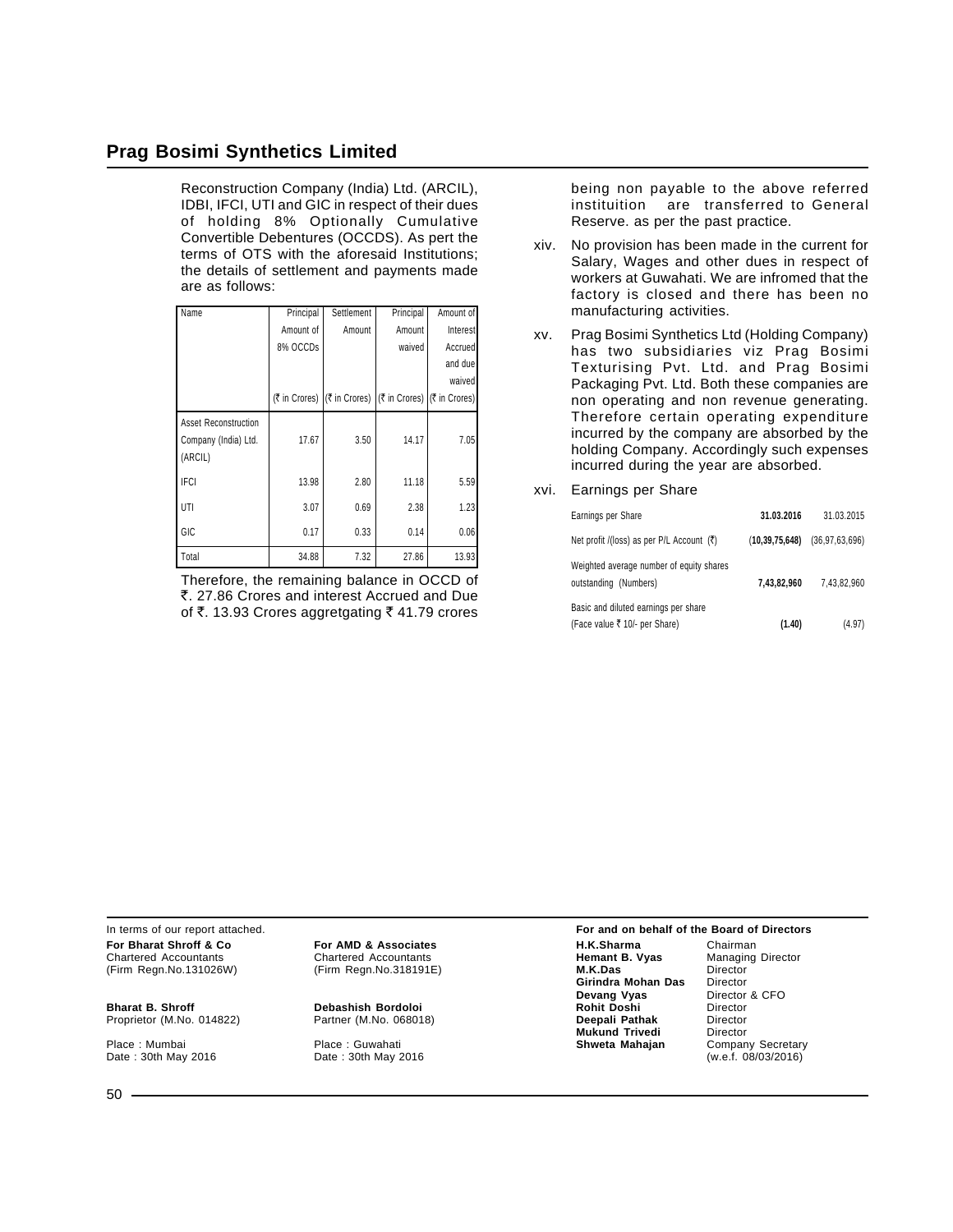#### **ANNEXURE-I**

**A. DETAILS OF OPENING STOCK, PURCHASES, SALES & CLOSING STOCK OF FINISHED GOODS ARE AS UNDER**

|    |     |                                   |             | For the 12 months<br>year ended 31.03.2016 |               |          | For the 18 months<br>period ended 31.03.2015 |
|----|-----|-----------------------------------|-------------|--------------------------------------------|---------------|----------|----------------------------------------------|
|    |     |                                   | Unit        | Quantity                                   | Amount<br>₹   | Quantity | Amount<br>₹                                  |
|    | a.  | <b>Opening Stock</b>              |             |                                            |               |          |                                              |
|    |     | Yarn                              | <b>MT</b>   | 120.79                                     | 14,062,175    | 120.79   | 14,183,761                                   |
|    |     | Polyester chips                   | MT          |                                            |               |          |                                              |
|    |     | <b>Others</b>                     |             |                                            | 23,576,479    |          | 23,454,893                                   |
|    | b.  | Purchases                         |             |                                            |               |          |                                              |
|    |     | Polyester chips                   |             |                                            |               |          |                                              |
|    |     | Yarn                              | <b>MT</b>   |                                            |               |          |                                              |
|    |     | Fabric                            | <b>MTRS</b> | 9,489,787                                  | 1,221,458,556 |          |                                              |
|    |     | <b>Others</b>                     |             |                                            |               |          |                                              |
|    | C.  | Actual Production/Processed       |             |                                            |               |          |                                              |
|    |     | Yarn (net of captive consumption) | <b>MT</b>   |                                            |               |          |                                              |
|    |     | Polyester chips                   | MT          |                                            |               |          |                                              |
|    | d.  | Sales                             |             |                                            |               |          |                                              |
|    |     | Yarn                              | <b>MT</b>   |                                            |               |          |                                              |
|    |     | Fabric                            | <b>MTRS</b> | 9,489,787                                  | 1,370,767,519 |          |                                              |
|    |     | <b>Others</b>                     |             |                                            | 8,211,470     |          | 15,998,261                                   |
|    |     | <b>Transfer to Raw Material</b>   | <b>MT</b>   |                                            |               |          |                                              |
|    | е.  | <b>Closing Stock</b>              |             |                                            |               |          |                                              |
|    |     | Yarn                              | MT          | 120.79                                     | 9,345,599     | 120.79   | 14,062,175                                   |
|    |     | <b>Others</b>                     |             |                                            | 23,576,479    |          | 23,576,479                                   |
| В. | (i) | Details of Raw Materials Consumed |             |                                            |               |          |                                              |
|    |     | Polyester chips                   | MT          |                                            |               |          |                                              |
|    |     | <b>Others</b>                     |             |                                            |               |          |                                              |
|    |     | Total                             |             |                                            |               |          |                                              |

(ii) Details of value of imported and indigenous Raw Material,Components consumed and percentage of each to the total consumption

|                                        |     | For the 12 months<br>year ended<br>31.03.2016 |   |             |
|----------------------------------------|-----|-----------------------------------------------|---|-------------|
|                                        | %   | Amount                                        | % | Amount<br>₹ |
| <b>Raw Materials</b>                   |     |                                               |   |             |
| imported<br>$\sim$                     |     |                                               |   |             |
| indigenous<br>$\overline{\phantom{a}}$ | 100 |                                               |   |             |
|                                        | 100 |                                               |   |             |
| Others                                 |     |                                               |   |             |
| imported<br>$\sim$                     |     |                                               |   |             |
| indigenous<br>۰                        | 100 |                                               |   |             |
|                                        | 100 |                                               |   |             |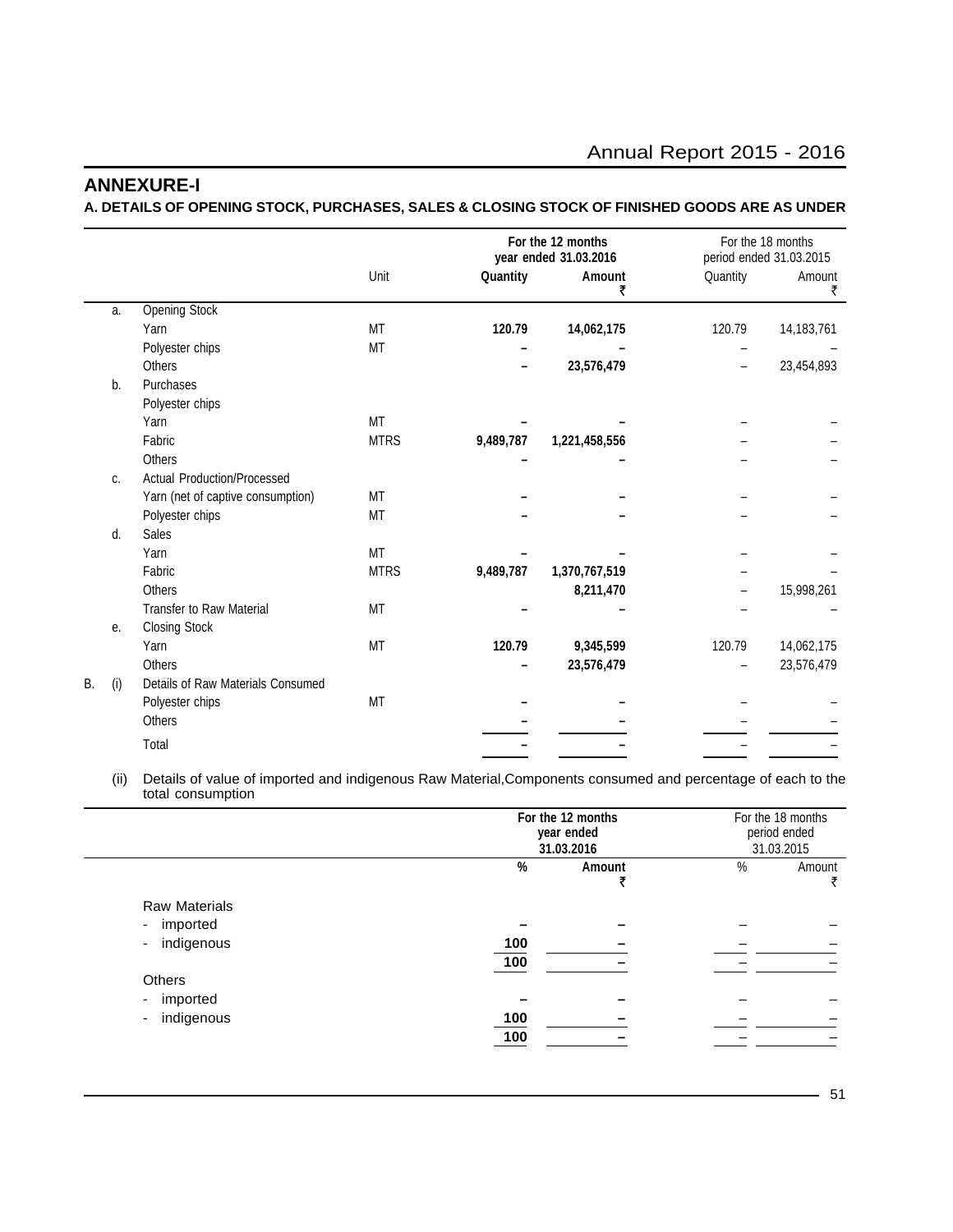### **ANNEXURE-I Contd.**

|    |                                                                                           | For the 12 months   | year ended<br>31.03.2016<br>Amount<br>₹                    | For the 18 months<br>period ended<br>31.03.2015<br>Amount<br>₹       |
|----|-------------------------------------------------------------------------------------------|---------------------|------------------------------------------------------------|----------------------------------------------------------------------|
| C. | Auditors'remuneration includes:                                                           |                     |                                                            |                                                                      |
|    | <b>Audit Fees</b>                                                                         |                     | 295,966                                                    | 345,534                                                              |
|    | <b>Certification Fees</b>                                                                 |                     | 86,250                                                     | 130,000                                                              |
|    | Fees for Taxation matter                                                                  |                     | 9,450                                                      | 5,000                                                                |
|    | Total                                                                                     |                     | 391,666                                                    | 480,534                                                              |
| D. | Licenced & installed Capacity (as certified by the Management)<br>Polyester Filament Yarn | Units<br><b>TPA</b> | Licenced<br>Capacity<br>25,000                             | As at<br>31/03/2016<br><b>Installed</b><br><b>Capacity</b><br>36,000 |
|    | <b>Draw Texturising Machines</b>                                                          | <b>Nos</b>          |                                                            | 2                                                                    |
|    | Cone Winding Machine                                                                      | <b>Nos</b>          |                                                            |                                                                      |
|    | Dyeing Machine                                                                            | <b>Nos</b>          |                                                            |                                                                      |
|    |                                                                                           |                     | For the 12 months<br>year ended<br>31.03.2016<br>Amount(₹) | For the 18 months<br>period ended<br>31.03.2015<br>Amount(₹)         |
| Е. | Expenditure in Foreign Currency (On actual payment basis)                                 |                     |                                                            |                                                                      |
|    | <b>Technical Services</b><br>i)<br>ii)<br>Other matters                                   |                     |                                                            |                                                                      |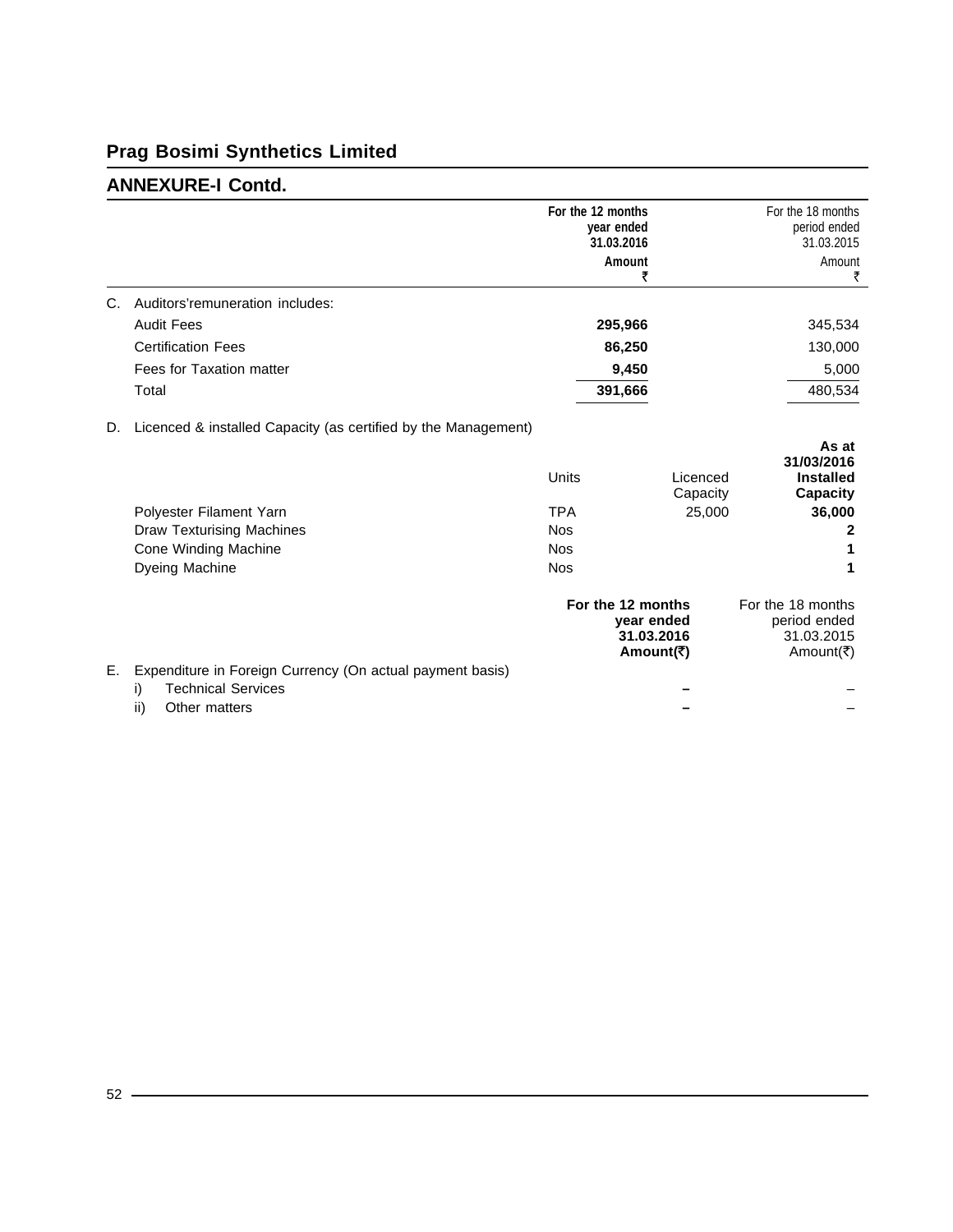#### **ANNEXURE-II BALANCE SHEET ABSTRACT & COMPANY'S GENERAL BUSINESS PROFILE**

| i.   | <b>Registration Details</b>                           |                                                                              |                            |                 |
|------|-------------------------------------------------------|------------------------------------------------------------------------------|----------------------------|-----------------|
|      | Registration No                                       | 2758                                                                         | State Code                 | 02              |
|      | <b>Balance Sheet Date</b>                             | 31-Mar-2016                                                                  |                            |                 |
| ii.  |                                                       | Capital raised during the year (Amount in rupees thousands)                  |                            |                 |
|      | Public issue                                          | Nil                                                                          | Rights issue               | Nil             |
|      | Bonus issue                                           | Nil                                                                          | <b>Private Placement</b>   | Nil             |
| iii. |                                                       | Position of Mobilisation and Deployment of Funds(Amount in rupees thousands) |                            |                 |
|      | <b>Total liabilities</b>                              | 2,344,479,914                                                                | <b>Total assets</b>        | 2,344,479,914   |
|      | Sources of funds                                      |                                                                              |                            |                 |
|      | Paid up Capital                                       | 743,829,600                                                                  | Reserves & Surplus         | 310,489,984     |
|      | Non-current liabilities                               | 908,282,860                                                                  | <b>Current liabilities</b> | 381,877,471     |
|      | Application of Funds:                                 |                                                                              |                            |                 |
|      | Net Fixed Assets&CWIP                                 | 1,992,265,329                                                                |                            |                 |
|      | Non-current assets                                    | 206, 139, 527                                                                | <b>Current assets</b>      | 146,075,058     |
| iv.  | Performance of Company (Amount in rupees thousands)   |                                                                              |                            |                 |
|      | Turnover (including other income)                     | 1,382,507,038                                                                | <b>Total Expenditure</b>   | 1,494,083,333   |
|      | Profit/(Loss) Before Tax                              | (103, 975, 648)                                                              | Profit/(Loss)After Tax     | (103, 975, 648) |
| v.   | Generic Name of the Principal Products of the Company |                                                                              | Earning Per Share          | (1.40)          |
|      | Item Code No.(ITC Code)                               | 5402.42                                                                      |                            |                 |
|      | <b>Product Description</b>                            | Polyester Filament Yarn (PFY)                                                |                            |                 |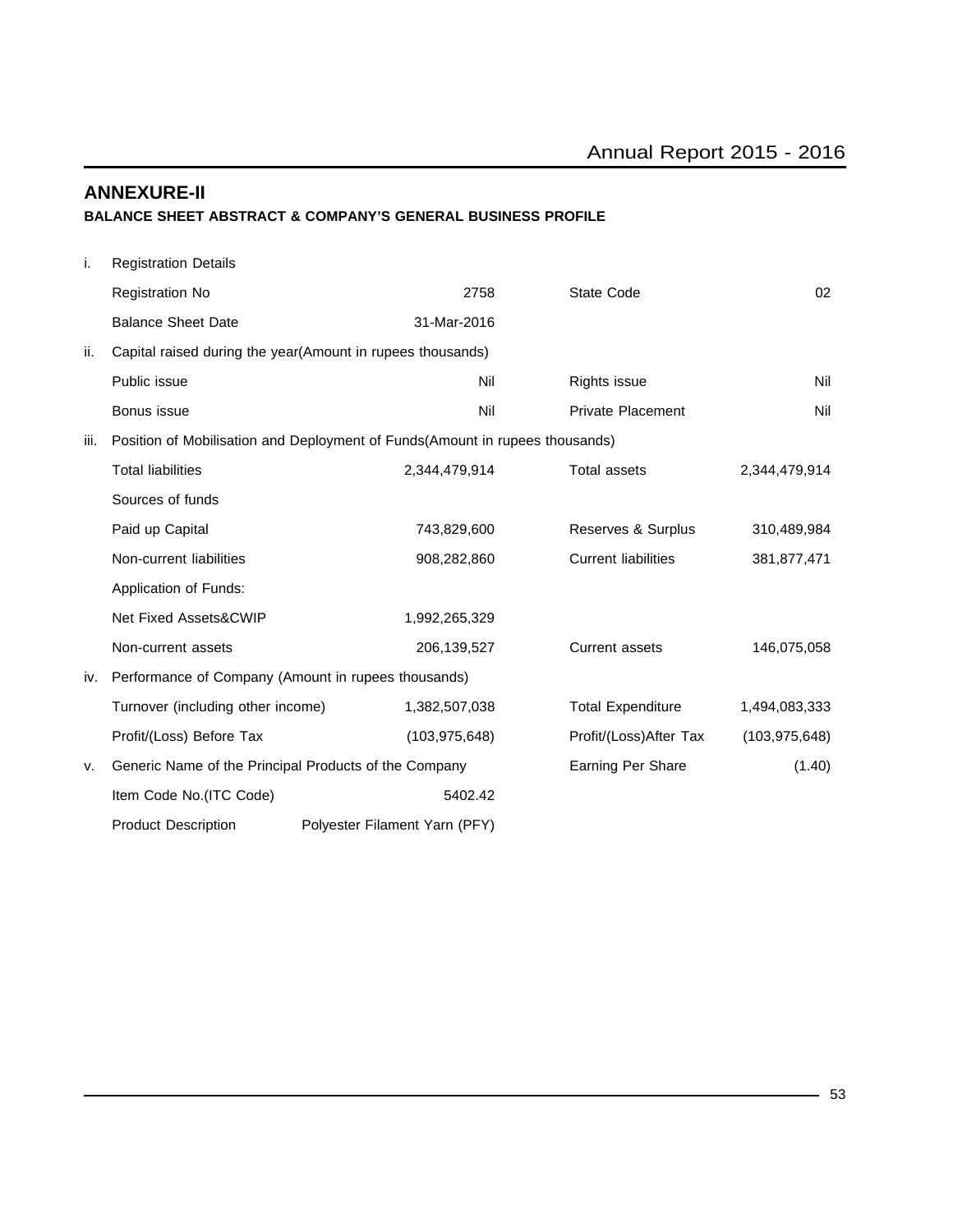#### **INDEPENDENT AUDITORS' REPORT**

#### **TO,**

#### **THE MEMBERS OF PRAG BOSIMI SYNTHETICS LIMITED**

#### **Report on the Financial Statement**

We have audited the accompanying consolidated financial statements of PRAG BOSIMI SYNTHETICS LIMITED ("the Holding Company") and its subsidiaries (collectively referred to as "the Group"), which comprise the consolidated Balance Sheet as at 31<sup>st</sup> March, 2016, the consolidated Statement of Profit and Loss, the consolidated Cash Flow Statement for the year ended, and a summary of the significant accounting policies and other explanatory information.

#### **Management's Responsibility for the Financial Statements**

The Company's Board of Directors is responsible for the matters stated in section 134(5) of the Companies Act, 2013 ("the Act") with respect to the preparation and presentation of these consolidated financial statements that give a true and fair view of financial position, financial performance and cash flows of the Company in accordance with accounting principles generally accepted in India, including the Accounting Standards specified u/s 133 of the Act read with Rule 7 of the Companies (Accounts) Rules, 2014. Thus responsibility also includes maintenance of adequate accounting records in accordance with the provisions of the Act for safeguarding the assets of the Company and for preventing and detecting frauds and other irregularities; selection and application of appropriate accounting policies; making judgments and estimates that are reasonable and prudent; and design, implementation and maintenance of adequate internal financial controls, that were operating effectively for ensuring the accuracy and completeness of the accounting records, relevant to the preparation and presentation of the financial statements that give a true and fair view and are free from material misstatement, whether due to fraud or error.

#### **Auditors' Responsibility**

Our responsibility is to express an opinion on these consolidated financial statements based on our audit.

We have taken into account the provisions of the Act and the Rules made there under, including the accounting and auditing standards and matters which are required to be included in the audit report under the provisions of the Act and the Rules made there under.

We conducted our audit in accordance with the Standard on Auditing specified u/s 143(10) of the Act and other authoritative pronouncement issued by the Institute of Chartered Accountants of India. Those Standards and pronouncements require that we comply with ethical requirements and plan and perform the audit to obtain reasonable assurance about whether the financial statements are free from material misstatement.

An audit involves performing procedures to obtain audit evidence about the amounts and disclosures in the financial statements. The procedures selected depend on the auditor's judgments, including the assessment of risks of material misstatement of the financial statements, whether due to fraud or error. In making those risks assessments, the auditor considers internal financial control relevant to the Company's preparation of the financial statements that give a true and fair view, in order to design audit procedures that are appropriate in the circumstances, but not for the purpose of expressing an opinion on whether the Company has in place adequate internal financial controls systems over financial reporting and operating effectiveness of such controls. An audit also includes evaluating the appropriateness of the accounting policies unused and reasonableness of the accounting estimates made by the Company's Directors, as well as evaluating overall presentation of the financial statements.

We believe that the audit evidence we have obtained is sufficient and appropriate to provide a basis for our audit opinion on the consolidated financial statements.

#### **Opinion**

In our opinion and to the best of our information and according to the explanations given to us, the aforesaid consolidated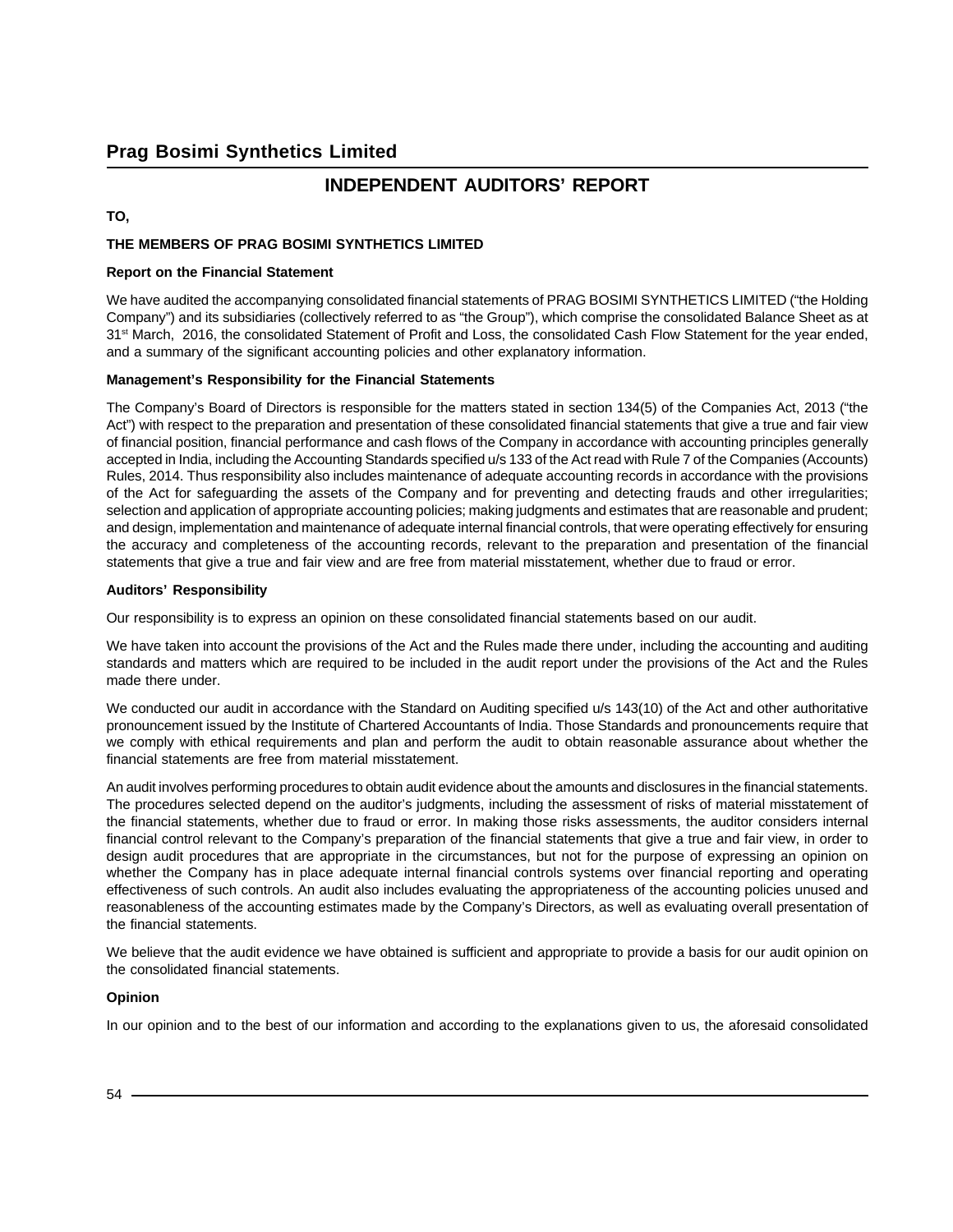financial statements give the information required by the Act in the manner so required and give a true and fair view in conformity with the accounting principles generally accepted in India, of the consolidated state of affairs of the Group as at 31<sup>st</sup> March, 2016 and their consolidated loss and their consolidated cash flows for the year ended on that date.

Report on Other Legal and Regulatory Requirements

- 1. As required by section 143(3) of the Act, we report that:
	- a) We have sought and obtained all the information and explanations which to the best of our knowledge and belief were necessary for the purposes of our audit.
	- b) In our opinion, proper books of account as required by law have been kept by the company so far as it appears from our examination of those books;
	- c) The Balance Sheet, the Statement of Profit and Loss and the cash flow statement dealt with by this Report are in agreement with the books of account;
	- d) In our opinion, the aforesaid consolidated financial statements comply with the Accounting Standards specified u/ s. 133 of the Act, read with Rule 7 of the Companies (Accounts) Rules, 2014.
	- e) On the basis on written representations received from the directors as on 31<sup>st</sup> March 2016 taken on record by the Board of Directors, none of the directors is disqualified as on 31<sup>st</sup> March 2016 from being appointed as a director in terms of section 164 (2) of the Act.
	- f) With respect to the adequacy of the internal financial controls over financial reporting of the Company and the operating effectiveness of such controls, refer to our separate Report in "Annexure A", which is based on the auditors' reports of the Holding company and subsidiary companies incorporated in India. Our report expresses an unmodified opinion on the adequacy and operating effectiveness of the Company's internal financial controls over financial reporting.
	- g) With respect to the other matters to be included in the Auditor's Report in accordance with the Rule 11 of the Companies (Audit and Auditor's) Rules, 2014, in our opinion and to the best of our information and according to the explanations given to us:
		- i. The Company does not have any pending litigations which would impact its financial position.
		- ii. The Company did not have any long-term contracts including derivative contracts for which there were any material foreseeable losses.
		- iii. There has been no delay in transferring amounts, required to be transferred, to the Investor Education and Protection Fund by the Company during the year ended 31<sup>st</sup> March, 2016.

**For Bharat Shroff & Co. For AMD & Associates** Chartered Accountants Chartered Accountants (Firm Reg. No.131026W) (Firm Regn.No.318191E)

**Bharat B. Shroff Debashish Bordoloi** Proprietor Partner (Proprietor Partner Partner (Proprietor Partner Partner Partner Partner Partner Partner Par (Membership No. 014822) (Membership No. 068018)

Place : Mumbai Place : Guwahati

Date : 30th May 2016 **Date : 30th May 2016** Date : 30th May 2016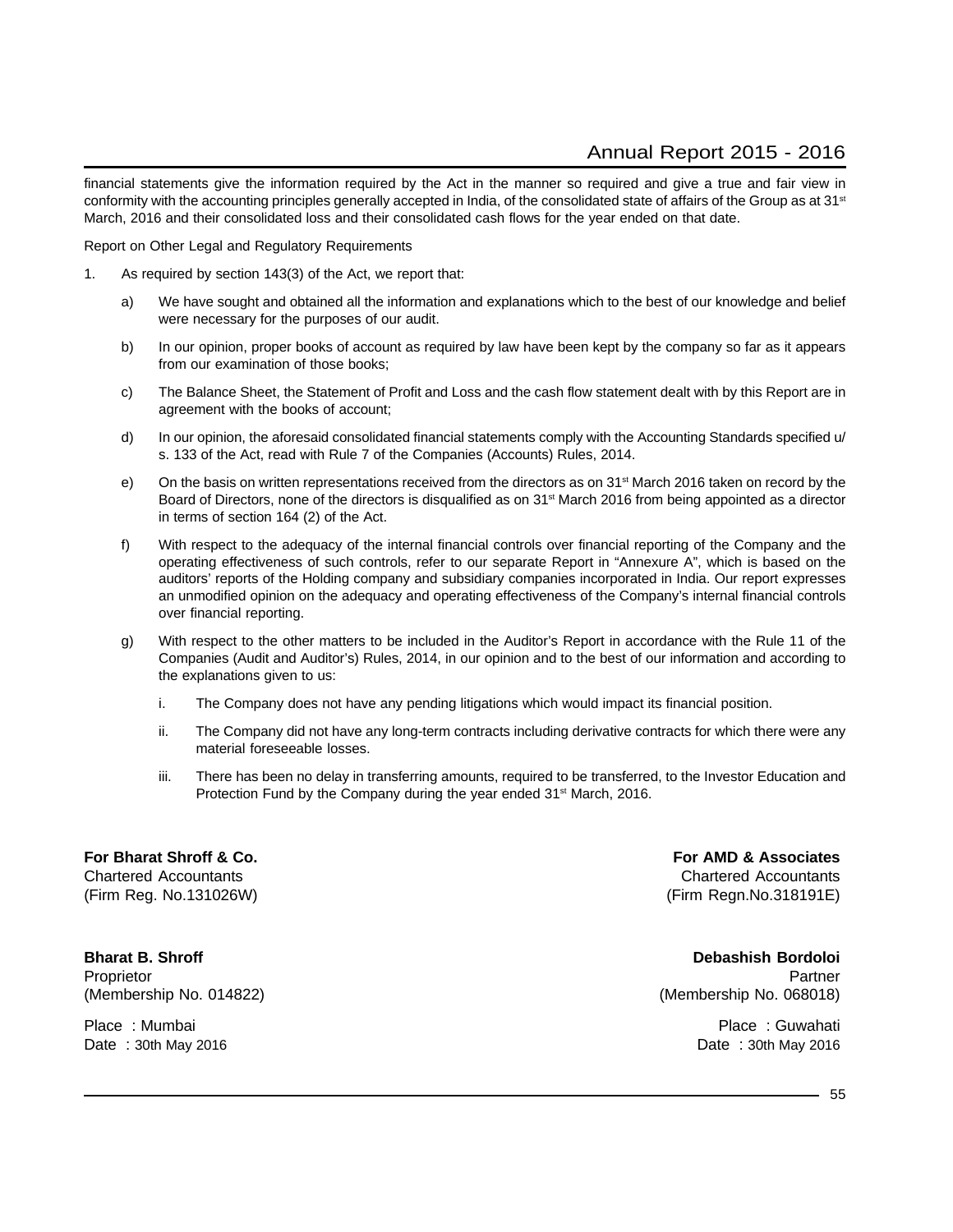#### **ANNEXURE TO THE INDEPENDENT AUDITORS' REPORT FOR THE YEAR ENDED 31ST MARCH, 2016 OF PRAG BOSIMI SYNTHETICS LIMITED.**

The Annexure referred to in our Independent Auditors Report to the members of the company on the consolidated financial statements for the year ended  $31<sup>st</sup>$  March 2016, we report that:

- (i) In respect of its Fixed Assets:
	- (a) The Company has maintained proper records showing full particulars, including quantitative details and situation of fixed assets.
	- (b) The assets have been physically verified by the management in accordance with the phased programmed of verification adopted by the Company. In our opinion, the frequency of the verification is reasonable having regard to the size of the Company and nature of fixed assets. No material discrepancies have been noticed in respect of the assets physically verified during the year.
	- (c) Title Deeds of immovable properties are held in the name of the company.
- (ii) In respect of its Inventories:

As explained to us, the inventories were physically verified during the year by the Management at reasonable intervals. Inventory lying with the third parties and in transit have been verified by the management with reference to the confirmation received from them and/or subsequent receipt of goods.

- (iii) (a) The Company has not granted any loans secured or unsecured to companies, firms, Limited Liability Partnerships or other parties covered in the Register maintained under section 189 of the Companies Act 2013.
	- (b) The company has taken unsecured loans of  $\bar{\tau}$  42,94,46,649/- from Managing Director and other related parties during the year. The terms of the loan repayment are not prima facie prejudicial to the interest of the Company.
	- (c) The Company has not taken any loans , secured or unsecured , except as stated in iii (b) above from companies, firms or other parties covered in the register maintained under section 189 of the Companies Act, 2013.
- (iv) No deposits within the meaning of Section 73 to 76 or any other relevant provision of the Act and Rules framed there under have been accepted by the Company.
- (v) The Company is required to maintain cost records pursuant to the Order of the Central Government under section 148(1) of the Companies Act, 2013. We are informed that the Company did not have any manufacturing activities, hence cost records are not maintained.
- (vi) The Company has following undisputed amounts outstanding towards statutory dues for more than 6 months as on 31st March, 2016:

| The Act applicable                          | Details of outstanding Amount   Amount (₹ in Lacs) |       |
|---------------------------------------------|----------------------------------------------------|-------|
| The Assam Professions, Trades, Callings and |                                                    |       |
| Employments Taxation Act, 1947              | <b>Professional Tax</b>                            | 12.23 |

(vii) In terms of Corporate Debt Restructuring (CDR), the company issued 8% Optionally Cumulative Convertible Debentures (OCCD) of  $\bar{\tau}$  57.52 crores in March 2011 to be redeemed by March 2013 but the company could not repay entire principal amount and interest due to various operational and financial constraints. However, the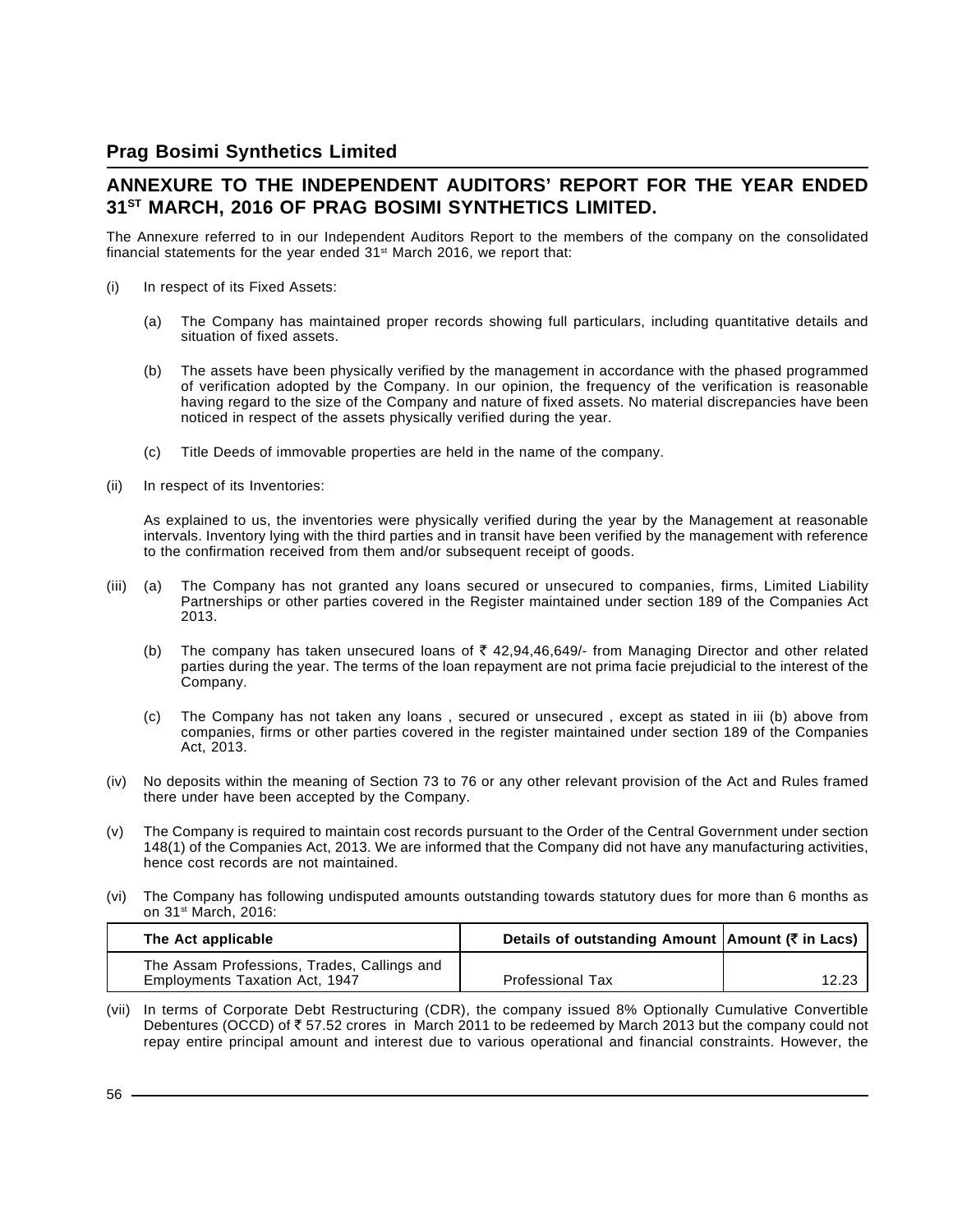company has already settled under OTS Scheme Principal amount of  $\bar{\tau}$  46.23 Crores (80% of 57.52 crores). The details of balance overdue amount for over three years are as follows:

| <b>Name</b>                         | Principal<br>amount of 8%<br><b>OCCDS (in Crores)</b> | Amount of<br><b>Interest</b><br><b>Accrued till</b><br>31/03/2016)<br>(in crores) | <b>Total Amount</b><br>(in crores) |
|-------------------------------------|-------------------------------------------------------|-----------------------------------------------------------------------------------|------------------------------------|
| Allahabad Bank                      | 0.81                                                  | 0.32                                                                              | 1.13                               |
| Bank of Baroda                      | 1.02                                                  | 0.41                                                                              | 1.43                               |
| Central Bank of India               | 0.93                                                  | 0.38                                                                              | 1.31                               |
| Life Insurance Corporation of India | 2.46                                                  | 0.99                                                                              | 3.45                               |
| New India Assurance Company         | 0.17                                                  | 0.07                                                                              | 0.24                               |
| National Insurance Company          | 0.09                                                  | 0.04                                                                              | 0.13                               |
| Oriental Insurance Company          | 0.09                                                  | 0.04                                                                              | 0.13                               |
| State Bank of India                 | 4.83                                                  | 1.94                                                                              | 6.77                               |
| <b>UCO Bank</b>                     | 0.76                                                  | 0.30                                                                              | 1.06                               |
| United India Insurance Company      | 0.13                                                  | 0.05                                                                              | 0.18                               |
| Total                               | 11.29                                                 | 4.54                                                                              | 15.83                              |

We are informed that the company is in negotiation for One Time Settlement with the aforesaid banks/ institutions.

North Eastern Development Finance Corporation Ltd: Overdue Loan Amount of  $\bar{\tau}$  4.99 crores (Principal amount  $\bar{\tau}$  3.50 crores plus interest of  $\bar{\tau}$  1.49 crores) for over four years:

As per the compromise settlement with the aforesaid institution in September 2008,  $\bar{\tau}$  3.50 crores were to be repaid after moratorium period of two years from 01/12/2008 and to be paid over a year of 4 years with equal six monthly installments and fixed interest @ 8% per annum was to be levied on balance outstanding. However, due to various operational and financial constraints it could not be repaid by December 2014.

We are informed that the company is negotiating for One Time Settlement.

- (viii) During the year, the Company has not granted loans and advances on the basis of security by way of pledge of shares, debentures or other securities.
- (ix) The Company is not a dealer or trader in shares, securities, debentures and other investments.
- (x) In our opinion and according to information and explanations given to us, the Company has not given guarantee for loans taken by others from Banks or financial institutions except reported in the accounts.
- (xi) According to the information and explanations given to us, in our opinion, funds raised on short term basis have not been used for long term basis or vice versa.
- (xii) During the year, the Company has not made any preferential allotment of shares to the parties and companies covered and recorded in the Register maintained under section 189 of the Act.
- (xiii) The Company has not raised any money by way of public issue during the year.
- (xiv) During the year, no fraud by the company or fraud on the Company by its officers or employees has been noticed or reported.

Chartered Accountants Chartered Accountants (Firm Reg. No. 131026W) (Firm Reg. No.131026W)

**Bharat B. Shroff Debashish Bordoloi** Proprietor Partner Proprietor Partner Partner Proprietor Partner Partner Partner Partner Partner Partner Partner (Membership No. 014822) (Membership No. 068018)

Date: 30th May 2016

**For Bharat Shroff & Co. For AMD & Associates** 

Place : Mumbai Place : Guwahati Place : Guwahati Place : Guwahati Place : Guwahati Place : Guwahati Place : Guwahati Place : Guwahati Place : Guwahati Place : Guwahati Place : Guwahati Place : Soth May 2016

 $-57$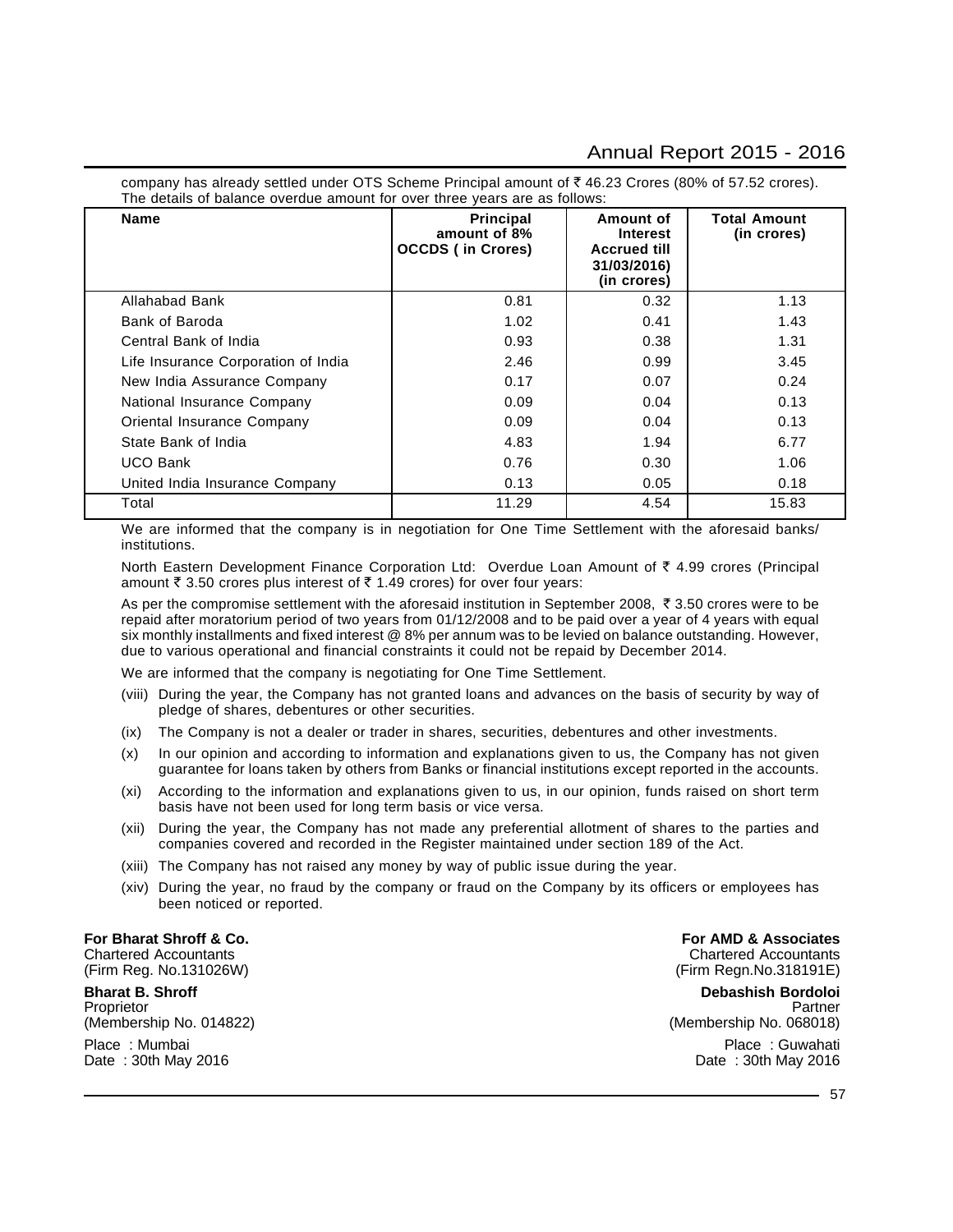#### **Particulars Note No. As at** As at **31st March 2016** 31st March 2015 **र** र **A EQUITY AND LIABILITIES 1 Shareholders' Funds** (a) Share Capital 3 **744,416,250** 743,829,600 (b) Reserves and Surplus 4 **349,937,442** 35,963,859 **1,094,353,692** 779,793,459 **2 Share Application Money –** 724,899 **3 Non-current Liabilities** (a) Long-term Borrowings 5 **1,023,772,149** 1,080,007,945 (b) Other Long-term Liabilities 6 **88,246,185** 202,311,417 (c) Long-term Provisions 7 **14,663,473** 16,773,792 **1,126,681,807** 1,299,093,154 **4 Current Liabilities** (a) Short-term Borrowings 8 **133,481,679** 347,708,495 (b) Trade Payables 9 **16,850,203** 10,582,638 (c) Other Current Liabilities 10 **11,187,614** 7,949,038 (d) Short-term Provisions 11 **12,979,069** 16,977,934 **174,498,565** 383,218,104 **TOTAL 2,395,534,063** 2,462,829,615 **B ASSETS 1 Non-current Assets** (a) Fixed assets (i) Tangible assets 12.A **1,982,787,620** 2,073,825,135 (ii) Capital work-in-progress 12.C **19,503,291** 12,979,085 **2,002,290,911** 2,086,804,219 (b) Non-current Investments 13 **–** – (c) Long-term Loans and Advances 14 **184,104,305** 183,880,071 (d) Other Non-current Assets 15 **20,785,303** 21,472,338 **204,889,608** 205,352,409 **2 Current Assets** (a) Inventories 16 **102,046,296** 111,776,128 (b) Trade Receivables 17 **276,332** 2,468,437 (c) Cash and Cash Equivalents 18 **60,123,414** 44,223,637 (d) Short-term Loans and Advances 19 **20,830,304** 9,963,823 (e) Other Current Asssets 20 **5,077,199** 2,240,962 **188,353,545** 170,672,987 **TOTAL 2,395,534,063** 2,462,829,615

#### **Consolidated Balance Sheet as at 31st March, 2016**

#### **See accompanying notes forming part of the financial statements**

| In terms of our report attached. |                              |                       | For and on behalf of the Board of Directors |  |  |  |
|----------------------------------|------------------------------|-----------------------|---------------------------------------------|--|--|--|
| For Bharat Shroff & Co.          | For AMD & Associates         | H.K.Sharma            | Chairman                                    |  |  |  |
| <b>Chartered Accountants</b>     | <b>Chartered Accountants</b> | Hemant B. Vyas        | <b>Managing Director</b>                    |  |  |  |
| (Firm Regn.No.131026W)           | (Firm Regn.No.318191E)       | M.K.Das               | Director                                    |  |  |  |
|                                  |                              | Girindra Mohan Das    | Director                                    |  |  |  |
|                                  |                              | Devang Vyas           | Director & CFO                              |  |  |  |
| <b>Bharat B. Shroff</b>          | Debashish Bordoloi           | Rohit Doshi           | Director                                    |  |  |  |
| Proprietor (M.No. 014822)        | Partner (M.No. 068018)       | Deepali Pathak        | Director                                    |  |  |  |
|                                  |                              | <b>Mukund Trivedi</b> | Director                                    |  |  |  |
| Place: Mumbai                    | Place: Guwahati              | Shweta Mahajan        | Company Secretary                           |  |  |  |
| Date: 30th May 2016              | Date: 30th May 2016          |                       | (w.e.f. 08/03/2016)                         |  |  |  |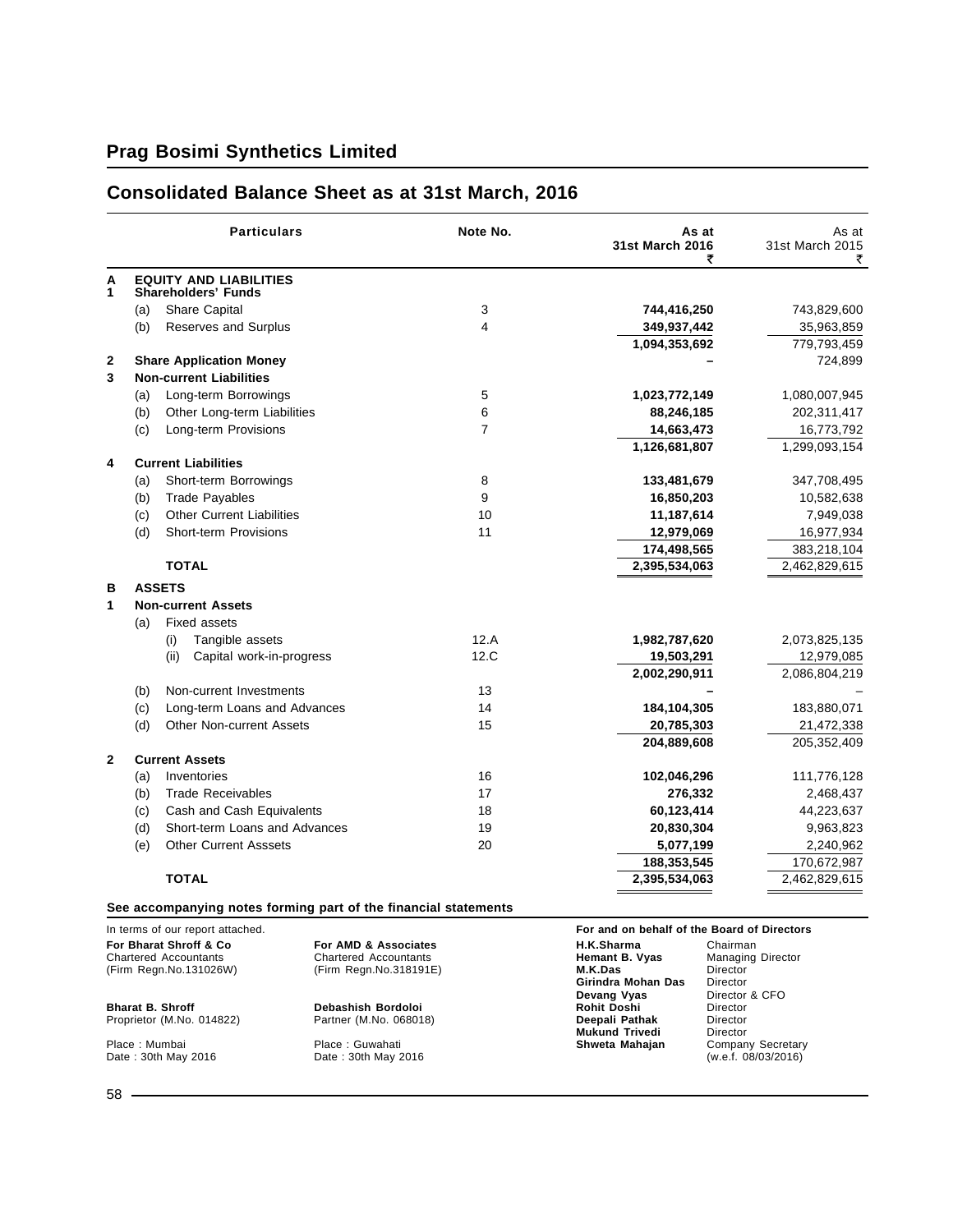|    | <b>Particulars</b>                                              | Note No. | For the<br>twelve months<br>year ended<br>31st March, 2016 | For the<br>eighteen months<br>period ended<br>31st March, 2015 |
|----|-----------------------------------------------------------------|----------|------------------------------------------------------------|----------------------------------------------------------------|
|    |                                                                 |          | ₹                                                          | ₹                                                              |
| 1  | <b>Income</b>                                                   |          |                                                            |                                                                |
|    | Revenue from operations (net)                                   | 21       | 1,378,978,989                                              | 15,998,261                                                     |
| 2  | Other Income                                                    | 22       | 3,528,049                                                  | 148,645                                                        |
| 3  | Total Revenue (1+2)                                             |          | 1,382,507,038                                              | 16,146,906                                                     |
| 4  | <b>Expenses</b>                                                 |          |                                                            |                                                                |
|    | Cost of materials consumed<br>(a)                               | 23.a     | 12,267,827                                                 | 13,025,084                                                     |
|    | Purchase of Stock-in-Trade<br>(b)                               | 23.b     | 1,221,458,556                                              |                                                                |
|    | Changes in inventories of finished goods,<br>(c)                | 23.c     | 4,716,576                                                  | 51,904                                                         |
|    | work-in-progress and stock-in-trade                             |          |                                                            |                                                                |
|    | Employee Benefits expense<br>(d)                                | 24       | 12,960,832                                                 | 26,626,364                                                     |
|    | <b>Finance Costs</b><br>(e)                                     | 25       | 133,735,906                                                | 193,108,772                                                    |
|    | (f)<br>Depreciation and amortisation expense                    | 12.B     | 92,520,647                                                 | 119,627,985                                                    |
|    | (g)<br>Other expenses                                           | 26       | 16,422,989                                                 | 33,649,740                                                     |
|    |                                                                 |          | 1,494,083,333                                              | 386,089,850                                                    |
| 5  | Profit / (Loss) before Prior period Item,                       |          |                                                            |                                                                |
|    | Extraordinary Items and Tax (3 - 4)                             |          | (111, 576, 295)                                            | (369, 942, 944)                                                |
| 6  | Prior Period Items (Net)                                        | 27       | 7,600,647                                                  | 179,248                                                        |
| 7  | Profit / (Loss) before extraordinary<br>items and tax $(5 + 6)$ |          | (103, 975, 648)                                            | (369, 763, 696)                                                |
| 8  | Extraordinary items                                             |          |                                                            |                                                                |
| 9  | Profit / (Loss) before tax $(7 + 8)$                            |          | (103, 975, 648)                                            | (369, 763, 696)                                                |
| 10 | Tax expense                                                     |          |                                                            |                                                                |
| 11 | Earnings per share (of $\bar{\tau}$ 10/- each)                  |          |                                                            |                                                                |
|    | <b>Basic and Diluted</b>                                        |          | (1.40)                                                     | (4.97)                                                         |
|    |                                                                 |          |                                                            |                                                                |

#### **Consolidated Statement of Profit and Loss for the period ended 31st March, 2016**

#### **See accompanying notes forming part of the financial statements**

In terms of our report attached. **For and on behalf of the Board of Directors**

**For Bharat Shroff & Co For AMD & Associates H.K.Sharma** Chairman Chairman<br>Chartered Accountants Chartered Accountants **Hemant B. Vyas** Managing Director Chartered Accountants **Chartered Accountants** Chartered Accountants **Hemant B. Vyas** Managin<br>(Firm Regn.No.131026W) (Firm Regn.No.318191E) **M.K.Das** Director (Firm Regn.No.131026W) (Firm Regn.No.318191E) **M.K.Das** Director **M.K.Das**<br>Girindra Mohan Das<br>Devang Vyas **Devang Vyas** Director & CFO<br> **Rohit Doshi** Director<br> **Deepali Pathak** Director **Bharat B. Shroff Debashish Bordoloi Rohit Doshi** Director Proprietor (M.No. 014822) Partner (M.No. 068018) **Deepali Pathak** Director **Mukund Trivedi** Director<br> **Shweta Mahajan** Company Secretary<br>
(w.e.f. 08/03/2016) Place : Mumbai Place : Guwahati **Shweta Mahajan** Company Secretary Date : 30th May 2016 Date : 30th May 2016 (w.e.f. 08/03/2016)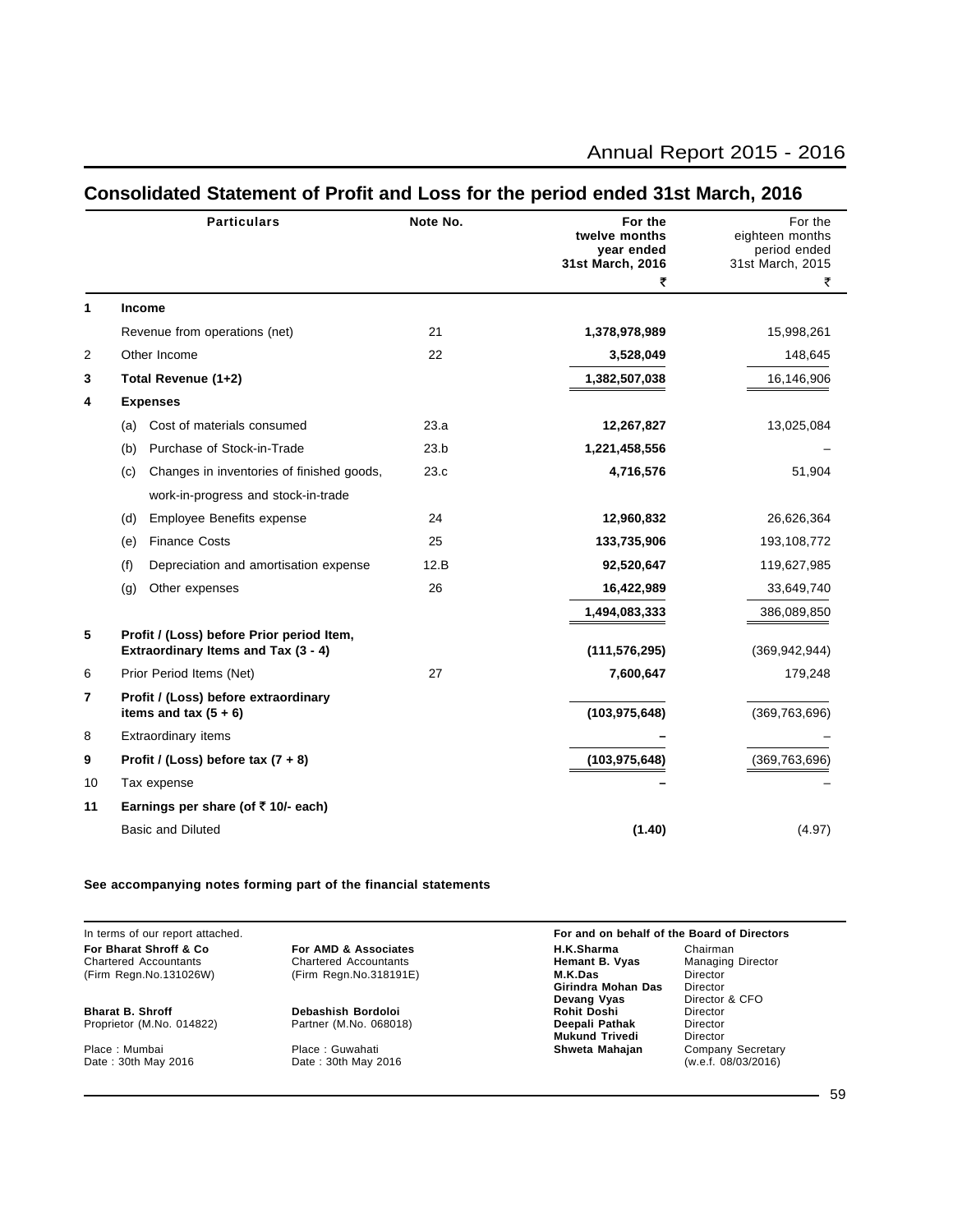#### **CONSOLIDATED CASHFLOW STATEMENT FOR THE YEAR ENDED 31ST MARCH, 2016**

|    | <b>PARTICULARS</b>                                                 | For the 12 months<br>year ended<br>31st March, 2016 | For the 18 months<br>period ended<br>31st March, 2015 |
|----|--------------------------------------------------------------------|-----------------------------------------------------|-------------------------------------------------------|
|    | A. Cash flow from Operating Activities                             | (103, 975, 648)                                     | (369, 763, 696)                                       |
|    | Net Profit/(Loss)before tax and Extraordinary items                |                                                     |                                                       |
|    | Adjustments for:                                                   |                                                     |                                                       |
|    | Depreciation                                                       | 92,500,655                                          | 119,597,997                                           |
|    | Amortisation of Leasehold Land                                     | 19,992                                              | 29,988                                                |
|    | Transfer to Reserve on account of Depreciation                     |                                                     | 7,221,737                                             |
|    | Interest and Finance charges                                       | 133,735,906                                         | 193,108,772                                           |
|    | Interest Income                                                    | (3,527,589)                                         | (36, 863)                                             |
|    | Operating Profit/(Loss) before capital changes<br>Adjustments for: | 118,753,316                                         | (49, 842, 065)                                        |
|    | (Increase)/Decrease in Inventories                                 | 9,729,831                                           | (864,095)                                             |
|    | (Increase)/Decrease in Trade Receivable                            | 2,192,106                                           | 417,901,171                                           |
|    | (Increase)/Decrease in Other non current assets                    | 687,036                                             | 2,814,940                                             |
|    | (Increase)/Decrease in Other current assets                        | 691,204                                             | (930, 905)                                            |
|    | (Increase)/Decrease in Loans and advances                          | (11,090,714)                                        | 549,779                                               |
|    | Increase/(Decrease) in Trade and other payables                    | (18,993,016)                                        | (405, 375, 281)                                       |
|    | Net cash from operating activities                                 | 101,969,762                                         | (35,746,455)                                          |
| В. | Cash flow from investing activities                                |                                                     |                                                       |
|    | Purchase of fixed assets including CWIP (Net)                      | (8,007,338)                                         | (9,218,881)                                           |
|    | Interest received                                                  | 148                                                 | 6,801                                                 |
|    | Net cash used in investing activities                              | (8,007,190)                                         | (9,212,080)                                           |
| C. | Cash flow from financing activities                                |                                                     |                                                       |
|    | Received Share application money                                   |                                                     | 724,899                                               |
|    | Grant from Ministry of Textile (Govt. of India)                    |                                                     | 40,000,000                                            |
|    | Repayment of Borrowings                                            | (76, 995, 055)                                      | (25, 100, 000)                                        |
|    | Proceeds from Borrowings (Net)                                     | 85,152,843                                          | 144,843,199                                           |
|    | <b>Interest Paid</b>                                               | (86, 220, 582)                                      | (74, 382, 022)                                        |
|    | Net cash from financing activities                                 | (78,062,794)                                        | 86,086,076                                            |
|    | Net increase in cash and cash equivalents (A+B+C)                  | 15,899,777                                          | 41,127,541                                            |
|    | Cash/cash equivalents (Opening)                                    | 44,223,637                                          | 3,096,096                                             |
|    | Cash/cash equivalents (Closing)                                    | 60,123,414                                          | 44,223,637                                            |
|    |                                                                    | 15,899,777                                          | 41,127,541                                            |

**For Bharat Shroff & Co For AMD & Associates H.K.Sharma** Chairman Chairman<br>Chartered Accountants Chartered Accountants **Hemant B. Vyas** Managing Director<br>(Firm Regn.No.131026W) (Firm Regn.No.318191E) **M.K.Das** Director (Firm Regn.No.131026W) (Firm Regn.No.318191E) **M.K.Das** Director

**Bharat B. Shroff Debashish Bordoloi Rohit Doshi** Director Proprietor (M.No. 014822) Partner (M.No. 068018) **Deepali Pathak** Director

Place : Mumbai Place : Guwahati **Shweta Mahajan** Company Secretary Date : 30th May 2016 Date : 30th May 2016 (w.e.f. 08/03/2016)

Chartered Accountants (Firm Regn.No.318191E)

#### In terms of our report attached. **For and on behalf of the Board of Directors**

**Girindra Mohan Das** Director **Devang Vyas** Director & CFO **Mukumd Trivedia**<br> **Mohil Director<br>
Mukumd Trivedi** Director<br> **Mukumd Trivedi** Director<br> **Shweta Mahajan** Company Secretary<br>
(w.e.f. 08/03/2016)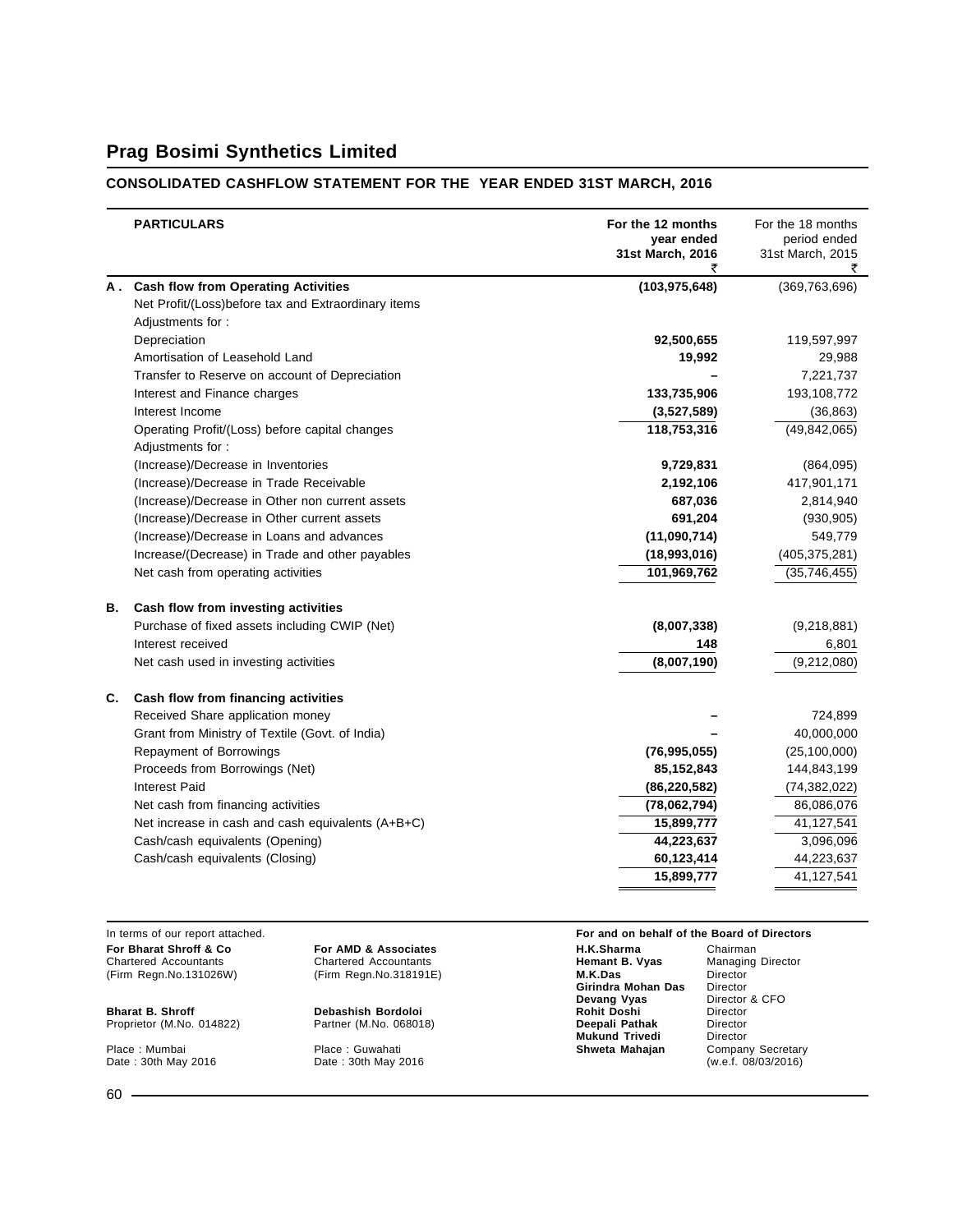#### **Particulars As at 31st March, 2016** As at 31st March, 2016 As at 31st March, 2015 **Number of** ` Number of ` **shares** shares **Note 3 Share capital (a) Authorised** Equity shares of `.10/- each with voting rights **120,000,000 1,200,000,000** 120,000,000 1,200,000,000 Equity shares (Unclassified) of `.10/- each with voting rights **30,000,000 300,000,000** 30,000,000 300,000,000 Optionally convertible preference shares of `.100/- each **1,000,000 100,000,000** 1,000,000 100,000,000 Redeemable preference shares of ₹.100/- each **9,000,000 900,000,000 900,000,000** 9,000,000 900,000,000 900,000,000 **Total 160,000,000 2,500,000,000** 160,000,000 2,500,000,000 **(b) Issued,Subscribed and Called up** Equity shares of `.10/- each with voting rights **74,441,625 744,416,250** 74,382,960 743,829,600 Optionally convertible preference shares of ₹.100/- each Redeemable preference shares of ₹.100/- each **Total 74,441,625 744,416,250** 74,382,960 743,829,600

### **Notes forming part of the Consolidated Financial Statements**

**Reconciliation of the shares outstanding at the beginning and at the end of the reporting period**

|     | <b>Equity Shares</b>                                            |                     |                        |                     |                        |
|-----|-----------------------------------------------------------------|---------------------|------------------------|---------------------|------------------------|
|     | <b>Particulars</b>                                              |                     | As at 31st March, 2016 |                     | As at 31st March, 2015 |
|     |                                                                 | Number of<br>shares | ₹                      | Number of<br>shares | ₹                      |
|     | At the beginning of the year                                    | 74,382,960          | 743,829,600            | 74,382,960          | 743,829,600            |
|     | Issued during the year                                          | 58,665              | 586,650                |                     |                        |
|     | Outstanding at the end of the year                              | 74,441,625          | 744,416,250            | 74,382,960          | 743,829,600            |
|     | <b>Particulars</b>                                              |                     | As at 31st March, 2016 |                     | As at 31st March, 2015 |
|     |                                                                 |                     | ₹                      |                     | ₹                      |
|     | Note 4 Reserves and surplus                                     |                     |                        |                     |                        |
| (a) | Capital Reserve<br>Opening balance                              |                     | 56,700,000             |                     | 16,700,000             |
|     | Add: Additions during the period                                |                     |                        |                     | 40,000,000             |
|     | Closing balance                                                 |                     | 56,700,000             |                     | 56,700,000             |
| (b) | Capital Redemption Reserve                                      |                     |                        |                     |                        |
|     | Opening balance                                                 |                     | 814,625,000            |                     | 814,625,000            |
|     | Add: Additions / transfers during the period<br>Closing balance |                     | 814,625,000            |                     | 814,625,000            |
| (c) | <b>General Reserves</b>                                         |                     |                        |                     |                        |
|     | Opening balance                                                 |                     | 897,891,268            |                     | 747,363,450            |
|     | Add: Additions / transfers during the period                    |                     | 417,949,231            |                     | 150,527,818            |
|     | Closing balance                                                 |                     | 1,315,840,499          |                     | 897,891,268            |
| (d) | Surplus / (Deficit) in Statement of Profit and Loss             |                     |                        |                     |                        |
|     | Opening balance                                                 |                     | (1,733,252,409)        |                     | (1,363,488,713)        |
|     | Add: Profit / (Loss) for the period                             |                     | (103, 975, 648)        |                     | (369, 763, 696)        |
|     | Closing balance                                                 |                     | (1,837,228,057)        |                     | (1,733,252,409)        |
|     | Total                                                           |                     | 349,937,442            |                     | 35,963,859             |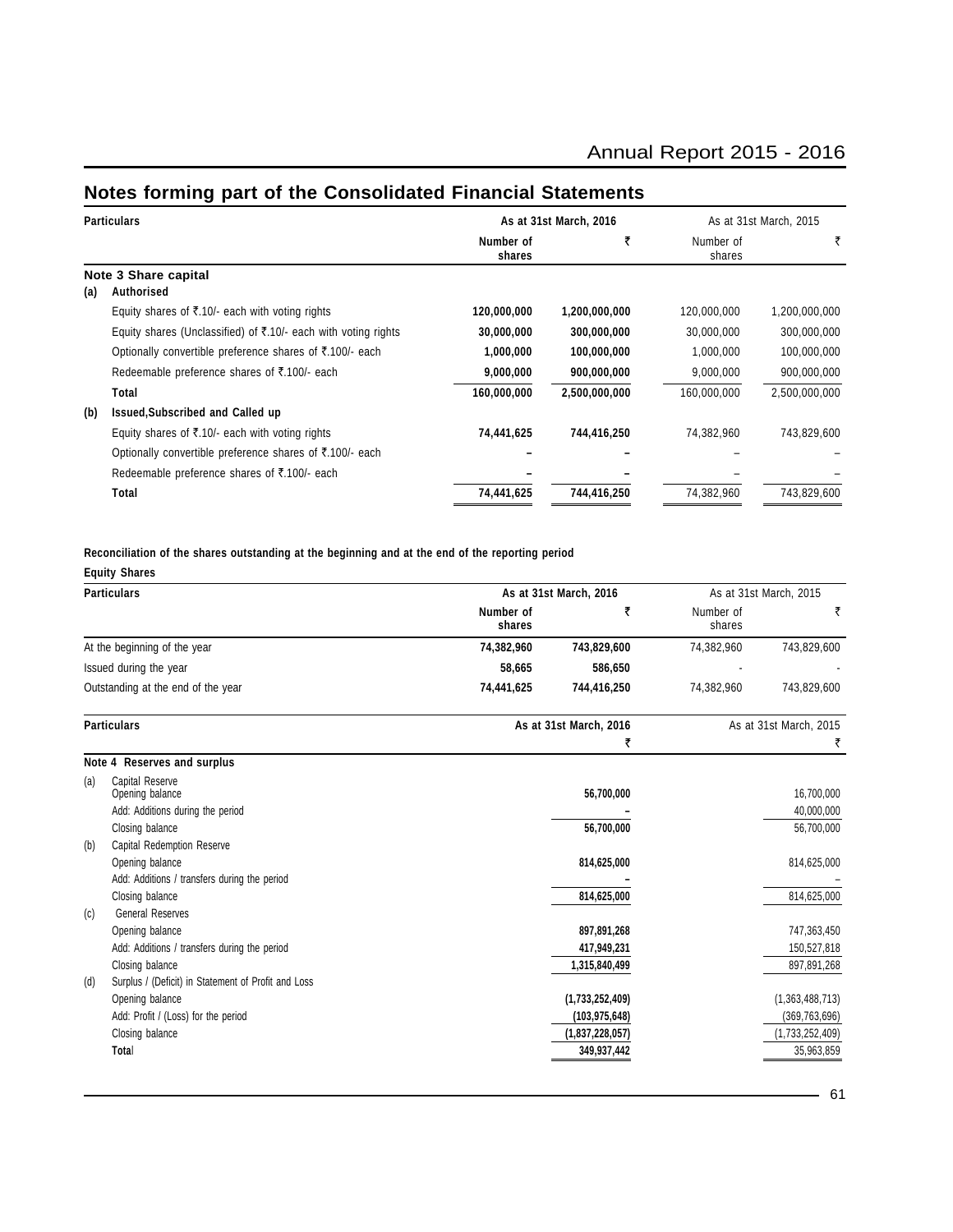### **Notes forming part of the Consolidated Financial Statements**

|     | <b>Particulars</b>                                                          | As at 31st March, 2016 | As at 31st March, 2015 |
|-----|-----------------------------------------------------------------------------|------------------------|------------------------|
|     |                                                                             | ₹                      | ₹                      |
|     | Note 5 - Long-term Borrowings                                               |                        |                        |
| (a) | <b>Bonds / Debentures</b>                                                   |                        |                        |
|     | Secured Optionally Cumulative Convertible Debentures                        | 112,929,500            | 461,780,000            |
|     |                                                                             | 112,929,500            | 461,780,000            |
| (b) | <b>Term Loans</b>                                                           |                        |                        |
|     | Secured                                                                     |                        |                        |
|     | Working Capital Term Loan                                                   | 35,000,000             | 35,000,000             |
|     | Loan from Financial Institution                                             | 215,000,000            |                        |
|     | Unsecured                                                                   |                        |                        |
|     | <b>AIDC Rehabilitation Funds</b>                                            | 228,000,000            | 34,764,955             |
|     |                                                                             | 478,000,000            | 69,764,955             |
| (c) | <b>Loans and Advances from Related Parties</b>                              |                        |                        |
|     | Unsecured                                                                   | 432,842,649            | 548,462,990            |
|     | Total                                                                       | 1,023,772,149          | 1,080,007,945          |
|     | Note 6 - Other Long-term Liabilities                                        |                        |                        |
| (a) | Long Term Trade Payables                                                    | 23,795,235             | 36,844,260             |
| (b) | Interest accrued but not due on borrowings                                  |                        |                        |
|     | Interest Accrued on WCTL<br>(i)                                             | 14,935,889             | 12,128,218             |
|     | (ii)<br>Interest Accrued on 8% Optionally Cumulative Convertible Debentures | 45,376,258             | 148,662,210            |
| (c) | <b>Others</b>                                                               |                        |                        |
|     | (i)<br>Advances received from customers                                     | 1,523,300              | 1,902,729              |
|     | (i)<br><b>Security Deposits</b>                                             | 50,610                 | 50,610                 |
|     | (iii)<br><b>Statutory Dues</b>                                              | 2,564,893              | 2,723,391              |
|     | <b>Total</b>                                                                | 88,246,185             | 202,311,417            |
|     |                                                                             |                        |                        |
|     | Note 7 - Long-term Provisions<br><b>Provision for Employee Benefits</b>     |                        |                        |
| (a) |                                                                             | 5,228,052              | 6,298,709              |
|     | (i)<br>Salary<br>(ii)<br>Gratuity                                           | 5,950,565              | 6,830,938              |
|     | Leave Travel Allowance<br>(iii)                                             | 1,056,455              | 1,215,680              |
|     | (iv)<br>Other defined benefit plans - Insurance                             | 164,024                | 164,024                |
|     |                                                                             | 12,399,096             | 14,509,351             |
| (b) | Provision - Others                                                          |                        |                        |
|     | For Expenses                                                                | 2,264,377              | 2,264,441              |
|     |                                                                             | 2,264,377              | 2,264,441              |
|     | Total                                                                       | 14,663,473             | 16,773,792             |
|     |                                                                             |                        |                        |
|     | Note 8 - Short-term Borrowings                                              |                        |                        |
| (a) | From Other Parties                                                          |                        |                        |
|     | Secured                                                                     |                        |                        |
|     | Cash Credit Banks                                                           |                        | 82,708,495             |
|     | <b>Bank Overdraft</b>                                                       | 83,481,679             |                        |
|     | Loan from Financial Institution                                             | 50,000,000             | 265,000,000            |
|     | Total                                                                       | 133,481,679            | 347,708,495            |
|     |                                                                             |                        |                        |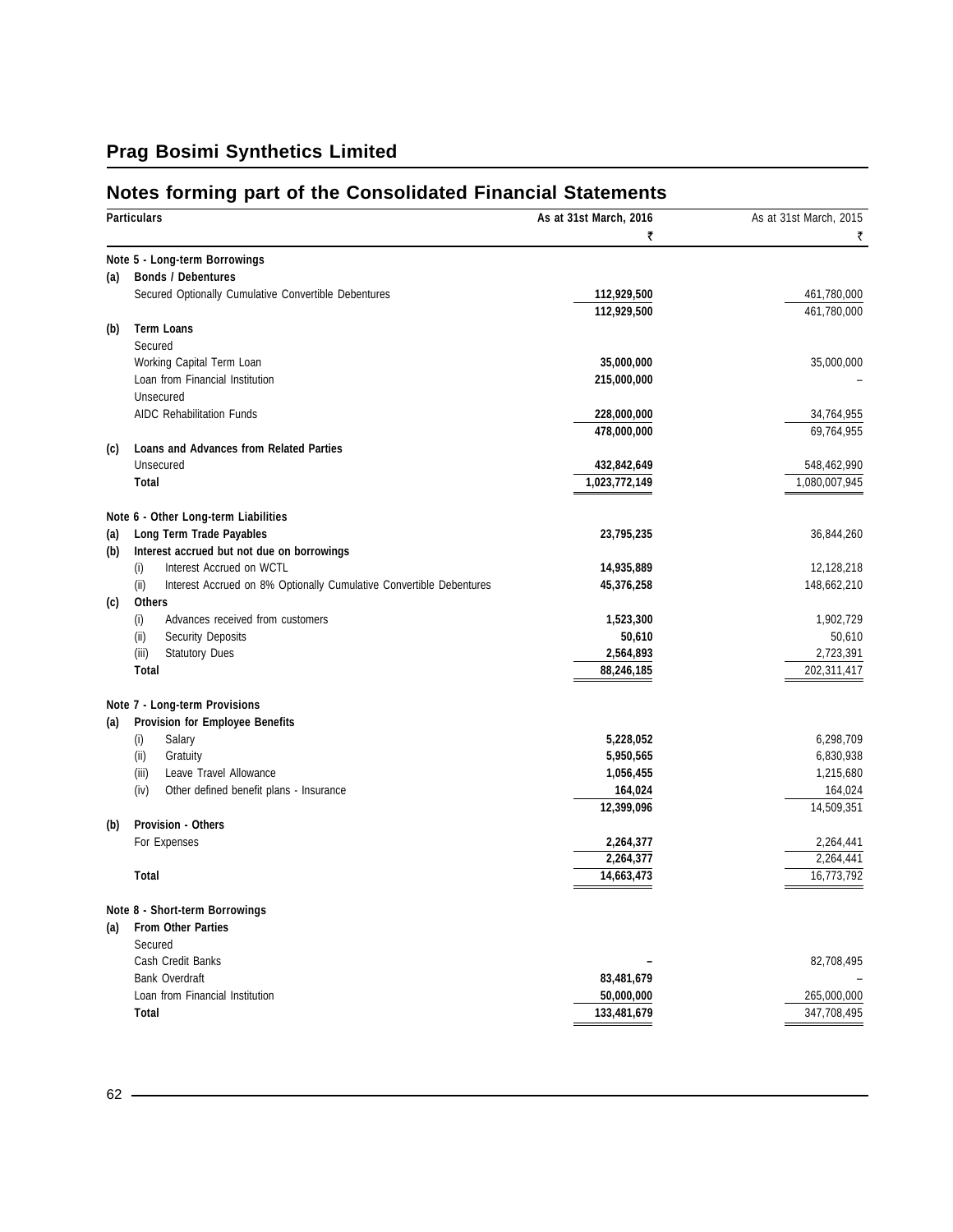| <b>Particulars</b>                                      | As at 31st March, 2016 | As at 31st March, 2015 |
|---------------------------------------------------------|------------------------|------------------------|
|                                                         | ₹                      | ₹                      |
| Note 9 - Trade payables                                 |                        |                        |
| Creditors                                               | 16,850,203             | 10,582,638             |
| Total                                                   | 16,850,203             | 10,582,638             |
| Note 10 - Other Current Liabilities                     |                        |                        |
| Interest accrued but not due<br>(a)                     | 1,816,618              | 1,682,630              |
| (b)<br>Statutory dues                                   | 4,077,944              | 3,295,428              |
| Advances received from customers<br>(c)                 | 301,321                | 377,994                |
| Advance received against Share Application Money<br>(d) | 4,891,731              | 2,592,986              |
| <b>Earnest Money Deposit</b><br>(e)                     | 100,000                |                        |
| Total                                                   | 11,187,614             | 7,949,038              |
| Note 11 - Short-term Provisions                         |                        |                        |
| <b>Provision for Employees Benefits</b><br>(a)          |                        |                        |
| Salary & others<br>(i)                                  | 2,722,570              | 5,348,558              |
| (ii)<br>Gratuity                                        | 2,226,380              | 2,393,777              |
| (iii)<br>Leave Encashment                               | 3,887,397              | 4,045,597              |
|                                                         | 8,836,347              | 11,787,932             |
| <b>Provision - Others</b><br>(b)                        |                        |                        |
| For Expenses                                            | 4,142,722              | 5,190,002              |
|                                                         | 4,142,722              | 5,190,002              |
| Total                                                   | 12,979,069             | 16,977,934             |

### **Notes forming part of the Consolidated Financial Statements**

### **Note 12A Fixed Assets**

| <b>Particulars</b>                                         | <b>Tangible Assets</b> |                   |                          |                      |                                |                 |                          |               |
|------------------------------------------------------------|------------------------|-------------------|--------------------------|----------------------|--------------------------------|-----------------|--------------------------|---------------|
|                                                            | Land<br>Freehold       | Land<br>Leasehold | <b>Building</b><br>Owned | Plant<br>& Equipment | Furniture &<br><b>Fixtures</b> | <b>Vehicles</b> | Office<br>Equipement     | Total         |
|                                                            | ₹                      | ₹                 |                          |                      | ₹                              | ₹               | ₹                        | ₹             |
| <b>Original Cost</b>                                       |                        |                   |                          |                      |                                |                 |                          |               |
| Balance as at 1st October, 2013                            | 578,617                | 599,678           | 518,628,613              | 2,223,663,676        | 16,005,388                     | 2,708,533       | 3,926,955                | 2,766,111,460 |
| Additions                                                  |                        |                   |                          | 104.889              | 13.820                         |                 |                          | 118.709       |
| <b>Disposals</b>                                           |                        |                   |                          | (74, 620)            | (2,923,219)                    |                 |                          | (2,997,839)   |
| Balance as at 31st March, 2015                             | 578.617                | 599.678           | 518.628.613              | 2,223,693,945        | 13,095,989                     | 2,708,533       | 3,926,955                | 2,763,232,330 |
| Additions                                                  |                        | ۰                 |                          | 1,365,789            | 290,680                        | 769,239         | 35.035                   | 2,460,743     |
| <b>Disposals</b>                                           |                        |                   |                          |                      |                                | (1,734,096)     |                          | (1,734,096)   |
| Balance as at 31st March, 2016                             | 578,617                | 599,678           | 518,628,613              | 2,225,059,734        | 13,386,669                     | 1,743,676       | 3,961,990                | 2,763,958,977 |
| Depreciation and Amortization                              |                        |                   |                          |                      |                                |                 |                          |               |
| As at 1st October 2013                                     | -                      | 319.968           | 187.361.377              | 377,104,277          | 11.980.748                     | 249.807         | 2,809,649                | 579,825,826   |
| Charge for the year                                        | -                      | 29,988            | 24,397,663               | 94,088,972           | 687,748                        | 423,614         | $\overline{\phantom{0}}$ | 119,627,985   |
| Deduction/Adjustments during the year                      |                        |                   |                          | (66, 418)            | (2,758,462)                    |                 |                          | (2,824,880)   |
| Retrospective impact of Depreciation as of 1st April, 2014 | -                      |                   |                          | (7,048,691)          | (173,046)                      |                 |                          | (7, 221, 736) |
| Balance as at 31st March, 2015                             | -                      | 349,956           | 211,759,040              | 464,078,139          | 9,736,988                      | 673,421         | 2,809,649                | 689,407,195   |
| Charge for the year                                        | Ξ.                     | 19,992            | 15,848,414               | 76,037,227           | 402,654                        | 213,785         | 1.728                    | 92,523,801    |
| Deduction/Adjustments during the year                      | -                      |                   |                          |                      |                                | (759, 639)      |                          | (759, 639)    |
| Balance as at 31st March, 2016                             | Ξ.                     | 369,948           | 227,607,455              | 540,115,366          | 10,139,642                     | 127,568         | 2,811,377                | 781,171,357   |
| Net Block                                                  |                        |                   |                          |                      |                                |                 |                          |               |
| As at March 31, 2016                                       | 578,617                | 229,730           | 291,021,158              | 1,684,944,368        | 3,247,027                      | 1,616,108       | 1,150,613                | 1,982,787,620 |
| As at March 31, 2015                                       | 578,617                | 249,722           | 306,869,573              | 1,759,615,806        | 3,359,001                      | 2,035,112       | 1,117,306                | 2,073,825,135 |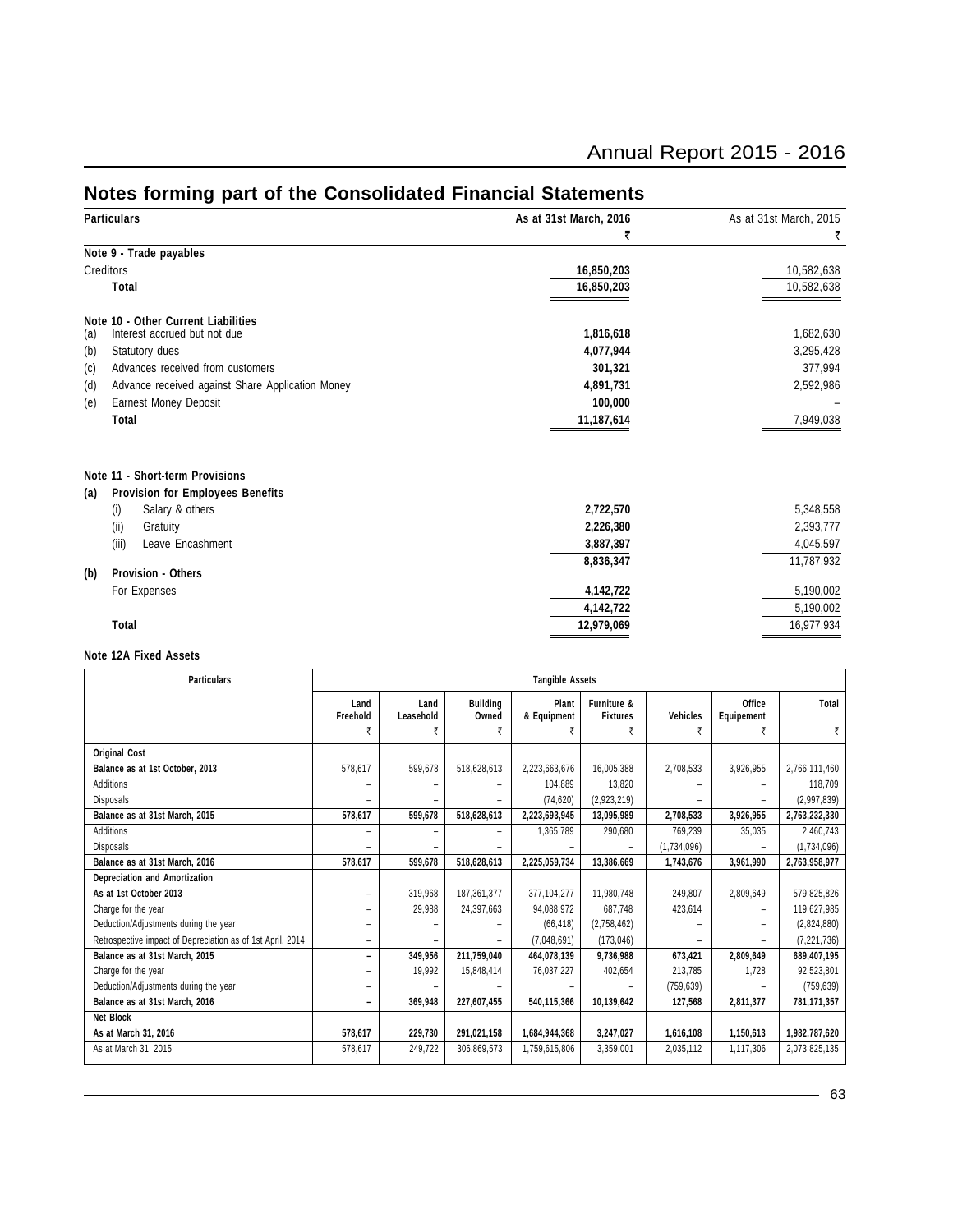### **Notes forming part of the Consolidated Financial Statements**

| ₹<br>Note 12.B: Fixed Assets<br>Depreciation and amortisation relating to continuing operations:<br>Depreciation and amortisation for the period on tangible assets as per Note 12 A<br>92,520,647<br>119,627,985<br>92,520,647<br>119,627,985<br>Total<br>Note 12.C: Capital Work-in-Progress<br><b>Work-in-Progress</b><br>A)<br>Buildings & Civil work under Construction<br>2,310,588<br>2,310,588<br>Plant & Machinery<br>8,617,102<br>Subidiary Pre-Operative Expenses Pending Allocation<br>B)<br><b>Payment To Employees</b><br>i)<br>1,900,000<br>Salaries, Wages And Other Benefits<br>Administravies expenses<br>ii)<br><b>Advertisement Expenses</b><br>115,723<br>71,911<br>8,000<br><b>Board Meeting Expenses</b><br><b>Books Periodicals</b><br>1,000<br>Computer & Peripherals<br>4,461<br>10,500<br>Hospitality<br>Legal & Professional Fees<br>5,043,614<br>470,954<br>Cwip Engg.Consultancy<br>456,010<br>Local Conveyance<br>23,658<br>Miscellaneous Expenses<br>7,850<br>Penalty on PF/IT/OTHERS<br>7,200<br>Postage, Telegram& Telephone<br>19,121<br>2,515<br>Printing & Stationery<br>5,893<br>R&M EquipmentsCivil Work<br>22,559<br>45,113<br>R&M Office Equiptments<br>Regn & Filing Fees<br>46,900<br>Revenue Expenses<br>75,225<br>5,175<br><b>Staff Welfare Expenses</b><br><b>Statutory Audit Fees</b><br>17,250<br><b>Tax Audit Fees</b><br>12,540<br>711,150<br><b>Statutory Expenses</b><br><b>Transportation Charges</b><br>1,800<br>Travelling & Conveyance<br>606,277<br>Vehicle Maintenance<br>31,903<br>20,575<br>Wages/labour Chgs<br>27,210<br>Depreciation F/F<br>1,426<br>Depreciation P&M Aauxilaries<br>1,728<br>Tender Income<br>(440,000)<br><b>Finance Charges</b><br>(iii)<br>Bank & Financial Institution Charges<br>439,953<br>Interest on Tds<br>6,750<br>Interest Recd. From Banks<br>(640, 388)<br>12,979,085<br>Total<br>19,503,291 | <b>Particulars</b> |  | As at 31st March, 2016 | As at 31st March, 2015 |
|-------------------------------------------------------------------------------------------------------------------------------------------------------------------------------------------------------------------------------------------------------------------------------------------------------------------------------------------------------------------------------------------------------------------------------------------------------------------------------------------------------------------------------------------------------------------------------------------------------------------------------------------------------------------------------------------------------------------------------------------------------------------------------------------------------------------------------------------------------------------------------------------------------------------------------------------------------------------------------------------------------------------------------------------------------------------------------------------------------------------------------------------------------------------------------------------------------------------------------------------------------------------------------------------------------------------------------------------------------------------------------------------------------------------------------------------------------------------------------------------------------------------------------------------------------------------------------------------------------------------------------------------------------------------------------------------------------------------------------------------------------------------------------------------------------------------------------------------------------------------------------------------|--------------------|--|------------------------|------------------------|
|                                                                                                                                                                                                                                                                                                                                                                                                                                                                                                                                                                                                                                                                                                                                                                                                                                                                                                                                                                                                                                                                                                                                                                                                                                                                                                                                                                                                                                                                                                                                                                                                                                                                                                                                                                                                                                                                                           |                    |  |                        |                        |
|                                                                                                                                                                                                                                                                                                                                                                                                                                                                                                                                                                                                                                                                                                                                                                                                                                                                                                                                                                                                                                                                                                                                                                                                                                                                                                                                                                                                                                                                                                                                                                                                                                                                                                                                                                                                                                                                                           |                    |  |                        |                        |
|                                                                                                                                                                                                                                                                                                                                                                                                                                                                                                                                                                                                                                                                                                                                                                                                                                                                                                                                                                                                                                                                                                                                                                                                                                                                                                                                                                                                                                                                                                                                                                                                                                                                                                                                                                                                                                                                                           |                    |  |                        |                        |
|                                                                                                                                                                                                                                                                                                                                                                                                                                                                                                                                                                                                                                                                                                                                                                                                                                                                                                                                                                                                                                                                                                                                                                                                                                                                                                                                                                                                                                                                                                                                                                                                                                                                                                                                                                                                                                                                                           |                    |  |                        |                        |
|                                                                                                                                                                                                                                                                                                                                                                                                                                                                                                                                                                                                                                                                                                                                                                                                                                                                                                                                                                                                                                                                                                                                                                                                                                                                                                                                                                                                                                                                                                                                                                                                                                                                                                                                                                                                                                                                                           |                    |  |                        |                        |
|                                                                                                                                                                                                                                                                                                                                                                                                                                                                                                                                                                                                                                                                                                                                                                                                                                                                                                                                                                                                                                                                                                                                                                                                                                                                                                                                                                                                                                                                                                                                                                                                                                                                                                                                                                                                                                                                                           |                    |  |                        |                        |
|                                                                                                                                                                                                                                                                                                                                                                                                                                                                                                                                                                                                                                                                                                                                                                                                                                                                                                                                                                                                                                                                                                                                                                                                                                                                                                                                                                                                                                                                                                                                                                                                                                                                                                                                                                                                                                                                                           |                    |  |                        |                        |
| 8,617,102<br>700,000<br>8,000<br>3,680<br>37,500<br>297,553<br>438,707                                                                                                                                                                                                                                                                                                                                                                                                                                                                                                                                                                                                                                                                                                                                                                                                                                                                                                                                                                                                                                                                                                                                                                                                                                                                                                                                                                                                                                                                                                                                                                                                                                                                                                                                                                                                                    |                    |  |                        |                        |
|                                                                                                                                                                                                                                                                                                                                                                                                                                                                                                                                                                                                                                                                                                                                                                                                                                                                                                                                                                                                                                                                                                                                                                                                                                                                                                                                                                                                                                                                                                                                                                                                                                                                                                                                                                                                                                                                                           |                    |  |                        |                        |
|                                                                                                                                                                                                                                                                                                                                                                                                                                                                                                                                                                                                                                                                                                                                                                                                                                                                                                                                                                                                                                                                                                                                                                                                                                                                                                                                                                                                                                                                                                                                                                                                                                                                                                                                                                                                                                                                                           |                    |  |                        |                        |
|                                                                                                                                                                                                                                                                                                                                                                                                                                                                                                                                                                                                                                                                                                                                                                                                                                                                                                                                                                                                                                                                                                                                                                                                                                                                                                                                                                                                                                                                                                                                                                                                                                                                                                                                                                                                                                                                                           |                    |  |                        |                        |
|                                                                                                                                                                                                                                                                                                                                                                                                                                                                                                                                                                                                                                                                                                                                                                                                                                                                                                                                                                                                                                                                                                                                                                                                                                                                                                                                                                                                                                                                                                                                                                                                                                                                                                                                                                                                                                                                                           |                    |  |                        |                        |
|                                                                                                                                                                                                                                                                                                                                                                                                                                                                                                                                                                                                                                                                                                                                                                                                                                                                                                                                                                                                                                                                                                                                                                                                                                                                                                                                                                                                                                                                                                                                                                                                                                                                                                                                                                                                                                                                                           |                    |  |                        |                        |
|                                                                                                                                                                                                                                                                                                                                                                                                                                                                                                                                                                                                                                                                                                                                                                                                                                                                                                                                                                                                                                                                                                                                                                                                                                                                                                                                                                                                                                                                                                                                                                                                                                                                                                                                                                                                                                                                                           |                    |  |                        |                        |
|                                                                                                                                                                                                                                                                                                                                                                                                                                                                                                                                                                                                                                                                                                                                                                                                                                                                                                                                                                                                                                                                                                                                                                                                                                                                                                                                                                                                                                                                                                                                                                                                                                                                                                                                                                                                                                                                                           |                    |  |                        |                        |
|                                                                                                                                                                                                                                                                                                                                                                                                                                                                                                                                                                                                                                                                                                                                                                                                                                                                                                                                                                                                                                                                                                                                                                                                                                                                                                                                                                                                                                                                                                                                                                                                                                                                                                                                                                                                                                                                                           |                    |  |                        |                        |
|                                                                                                                                                                                                                                                                                                                                                                                                                                                                                                                                                                                                                                                                                                                                                                                                                                                                                                                                                                                                                                                                                                                                                                                                                                                                                                                                                                                                                                                                                                                                                                                                                                                                                                                                                                                                                                                                                           |                    |  |                        |                        |
|                                                                                                                                                                                                                                                                                                                                                                                                                                                                                                                                                                                                                                                                                                                                                                                                                                                                                                                                                                                                                                                                                                                                                                                                                                                                                                                                                                                                                                                                                                                                                                                                                                                                                                                                                                                                                                                                                           |                    |  |                        |                        |
|                                                                                                                                                                                                                                                                                                                                                                                                                                                                                                                                                                                                                                                                                                                                                                                                                                                                                                                                                                                                                                                                                                                                                                                                                                                                                                                                                                                                                                                                                                                                                                                                                                                                                                                                                                                                                                                                                           |                    |  |                        |                        |
|                                                                                                                                                                                                                                                                                                                                                                                                                                                                                                                                                                                                                                                                                                                                                                                                                                                                                                                                                                                                                                                                                                                                                                                                                                                                                                                                                                                                                                                                                                                                                                                                                                                                                                                                                                                                                                                                                           |                    |  |                        |                        |
|                                                                                                                                                                                                                                                                                                                                                                                                                                                                                                                                                                                                                                                                                                                                                                                                                                                                                                                                                                                                                                                                                                                                                                                                                                                                                                                                                                                                                                                                                                                                                                                                                                                                                                                                                                                                                                                                                           |                    |  |                        |                        |
|                                                                                                                                                                                                                                                                                                                                                                                                                                                                                                                                                                                                                                                                                                                                                                                                                                                                                                                                                                                                                                                                                                                                                                                                                                                                                                                                                                                                                                                                                                                                                                                                                                                                                                                                                                                                                                                                                           |                    |  |                        |                        |
|                                                                                                                                                                                                                                                                                                                                                                                                                                                                                                                                                                                                                                                                                                                                                                                                                                                                                                                                                                                                                                                                                                                                                                                                                                                                                                                                                                                                                                                                                                                                                                                                                                                                                                                                                                                                                                                                                           |                    |  |                        |                        |
|                                                                                                                                                                                                                                                                                                                                                                                                                                                                                                                                                                                                                                                                                                                                                                                                                                                                                                                                                                                                                                                                                                                                                                                                                                                                                                                                                                                                                                                                                                                                                                                                                                                                                                                                                                                                                                                                                           |                    |  |                        |                        |
|                                                                                                                                                                                                                                                                                                                                                                                                                                                                                                                                                                                                                                                                                                                                                                                                                                                                                                                                                                                                                                                                                                                                                                                                                                                                                                                                                                                                                                                                                                                                                                                                                                                                                                                                                                                                                                                                                           |                    |  |                        |                        |
|                                                                                                                                                                                                                                                                                                                                                                                                                                                                                                                                                                                                                                                                                                                                                                                                                                                                                                                                                                                                                                                                                                                                                                                                                                                                                                                                                                                                                                                                                                                                                                                                                                                                                                                                                                                                                                                                                           |                    |  |                        |                        |
|                                                                                                                                                                                                                                                                                                                                                                                                                                                                                                                                                                                                                                                                                                                                                                                                                                                                                                                                                                                                                                                                                                                                                                                                                                                                                                                                                                                                                                                                                                                                                                                                                                                                                                                                                                                                                                                                                           |                    |  |                        |                        |
|                                                                                                                                                                                                                                                                                                                                                                                                                                                                                                                                                                                                                                                                                                                                                                                                                                                                                                                                                                                                                                                                                                                                                                                                                                                                                                                                                                                                                                                                                                                                                                                                                                                                                                                                                                                                                                                                                           |                    |  |                        |                        |
|                                                                                                                                                                                                                                                                                                                                                                                                                                                                                                                                                                                                                                                                                                                                                                                                                                                                                                                                                                                                                                                                                                                                                                                                                                                                                                                                                                                                                                                                                                                                                                                                                                                                                                                                                                                                                                                                                           |                    |  |                        |                        |
|                                                                                                                                                                                                                                                                                                                                                                                                                                                                                                                                                                                                                                                                                                                                                                                                                                                                                                                                                                                                                                                                                                                                                                                                                                                                                                                                                                                                                                                                                                                                                                                                                                                                                                                                                                                                                                                                                           |                    |  |                        |                        |
|                                                                                                                                                                                                                                                                                                                                                                                                                                                                                                                                                                                                                                                                                                                                                                                                                                                                                                                                                                                                                                                                                                                                                                                                                                                                                                                                                                                                                                                                                                                                                                                                                                                                                                                                                                                                                                                                                           |                    |  |                        |                        |
|                                                                                                                                                                                                                                                                                                                                                                                                                                                                                                                                                                                                                                                                                                                                                                                                                                                                                                                                                                                                                                                                                                                                                                                                                                                                                                                                                                                                                                                                                                                                                                                                                                                                                                                                                                                                                                                                                           |                    |  |                        |                        |
|                                                                                                                                                                                                                                                                                                                                                                                                                                                                                                                                                                                                                                                                                                                                                                                                                                                                                                                                                                                                                                                                                                                                                                                                                                                                                                                                                                                                                                                                                                                                                                                                                                                                                                                                                                                                                                                                                           |                    |  |                        |                        |
|                                                                                                                                                                                                                                                                                                                                                                                                                                                                                                                                                                                                                                                                                                                                                                                                                                                                                                                                                                                                                                                                                                                                                                                                                                                                                                                                                                                                                                                                                                                                                                                                                                                                                                                                                                                                                                                                                           |                    |  |                        |                        |
|                                                                                                                                                                                                                                                                                                                                                                                                                                                                                                                                                                                                                                                                                                                                                                                                                                                                                                                                                                                                                                                                                                                                                                                                                                                                                                                                                                                                                                                                                                                                                                                                                                                                                                                                                                                                                                                                                           |                    |  |                        |                        |
|                                                                                                                                                                                                                                                                                                                                                                                                                                                                                                                                                                                                                                                                                                                                                                                                                                                                                                                                                                                                                                                                                                                                                                                                                                                                                                                                                                                                                                                                                                                                                                                                                                                                                                                                                                                                                                                                                           |                    |  |                        |                        |
|                                                                                                                                                                                                                                                                                                                                                                                                                                                                                                                                                                                                                                                                                                                                                                                                                                                                                                                                                                                                                                                                                                                                                                                                                                                                                                                                                                                                                                                                                                                                                                                                                                                                                                                                                                                                                                                                                           |                    |  |                        |                        |
|                                                                                                                                                                                                                                                                                                                                                                                                                                                                                                                                                                                                                                                                                                                                                                                                                                                                                                                                                                                                                                                                                                                                                                                                                                                                                                                                                                                                                                                                                                                                                                                                                                                                                                                                                                                                                                                                                           |                    |  |                        |                        |
|                                                                                                                                                                                                                                                                                                                                                                                                                                                                                                                                                                                                                                                                                                                                                                                                                                                                                                                                                                                                                                                                                                                                                                                                                                                                                                                                                                                                                                                                                                                                                                                                                                                                                                                                                                                                                                                                                           |                    |  |                        |                        |
|                                                                                                                                                                                                                                                                                                                                                                                                                                                                                                                                                                                                                                                                                                                                                                                                                                                                                                                                                                                                                                                                                                                                                                                                                                                                                                                                                                                                                                                                                                                                                                                                                                                                                                                                                                                                                                                                                           |                    |  |                        |                        |
|                                                                                                                                                                                                                                                                                                                                                                                                                                                                                                                                                                                                                                                                                                                                                                                                                                                                                                                                                                                                                                                                                                                                                                                                                                                                                                                                                                                                                                                                                                                                                                                                                                                                                                                                                                                                                                                                                           |                    |  |                        |                        |
|                                                                                                                                                                                                                                                                                                                                                                                                                                                                                                                                                                                                                                                                                                                                                                                                                                                                                                                                                                                                                                                                                                                                                                                                                                                                                                                                                                                                                                                                                                                                                                                                                                                                                                                                                                                                                                                                                           |                    |  |                        |                        |
|                                                                                                                                                                                                                                                                                                                                                                                                                                                                                                                                                                                                                                                                                                                                                                                                                                                                                                                                                                                                                                                                                                                                                                                                                                                                                                                                                                                                                                                                                                                                                                                                                                                                                                                                                                                                                                                                                           |                    |  |                        |                        |
|                                                                                                                                                                                                                                                                                                                                                                                                                                                                                                                                                                                                                                                                                                                                                                                                                                                                                                                                                                                                                                                                                                                                                                                                                                                                                                                                                                                                                                                                                                                                                                                                                                                                                                                                                                                                                                                                                           |                    |  |                        |                        |
|                                                                                                                                                                                                                                                                                                                                                                                                                                                                                                                                                                                                                                                                                                                                                                                                                                                                                                                                                                                                                                                                                                                                                                                                                                                                                                                                                                                                                                                                                                                                                                                                                                                                                                                                                                                                                                                                                           |                    |  |                        |                        |

<u> 1989 - Johann Barbara, martxa alemaniar arg</u>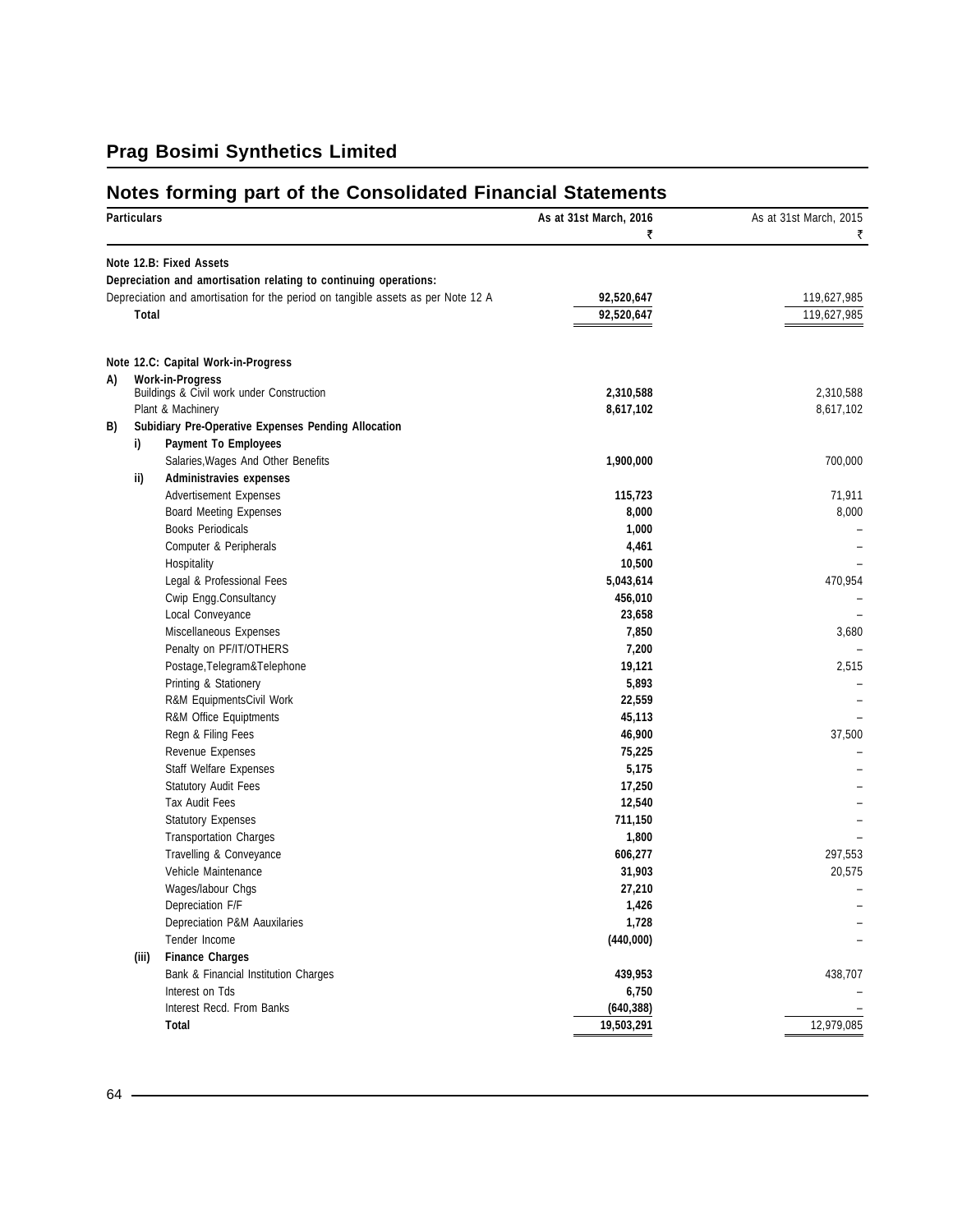|     | Notes forming part of the Consolidated Financial Statements<br><b>Particulars</b> | As at 31st March, 2016  | As at 31st March, 2015 |
|-----|-----------------------------------------------------------------------------------|-------------------------|------------------------|
|     |                                                                                   | ₹                       | ₹                      |
|     | Note 14 - Long-term Loans and Advances                                            |                         |                        |
|     | Advance Receivable in Cash/Kind                                                   |                         |                        |
|     | Unsecured, considered good                                                        | 184,104,305             | 183,880,071            |
|     | Total                                                                             | 184,104,305             | 183,880,071            |
|     | Note 15 - Other Non-current Assets                                                |                         |                        |
| (a) | Long-term Trade Receivables                                                       |                         |                        |
|     | Unsecured, considered good                                                        | 5,508,413               | 4,383,049              |
| (b) | Advance paid to Suppliers                                                         | 35,262                  | 2,247,662              |
| (c) | <b>Security Deposits</b>                                                          | 8,946,796               | 8,946,796              |
| (d) | Others                                                                            | 6,294,831               | 5,894,831              |
|     | Total                                                                             | 20,785,302              | 21,472,338             |
|     | Note 16 - Inventories (At lower of cost and net realisable value)                 |                         |                        |
| (a) | Raw materials                                                                     | 6,147,760               | 11,145,971             |
| (b) | Work-in-progress                                                                  | 7740262                 | 7740262                |
| (c) | Finished goods                                                                    | 32,922,077              | 37,638,654             |
| (d) | Stores and spares                                                                 | 55,236,197              | 55,251,241             |
|     | Total                                                                             | 102,046,296             | 111,776,128            |
|     | Note 17 - Trade Receivables                                                       |                         |                        |
|     | Unsecured, considered good                                                        | 276,332                 | 2,468,437              |
|     | Total                                                                             | 276,332                 | 2,468,437              |
|     |                                                                                   |                         |                        |
|     | Note 18- Cash and Cash Equivalents                                                |                         |                        |
| (a) | Cash - on - hand                                                                  | 71,143                  | 45,201                 |
| (b) | <b>Balances with Banks</b>                                                        |                         |                        |
|     | (i)<br>In current accounts                                                        | 15,311,085              | 2,854,587              |
|     | (ii)<br>In deposit accounts                                                       | 38,803,959              | 1,303,959              |
|     | In Escrow accounts<br>(iii)                                                       | 5,937,227               | 40,019,890             |
|     | Total                                                                             | 60,123,414              | 44,223,637             |
|     | Note 19- Short-term Loans and Advances                                            |                         |                        |
| (a) | Loans and Advances to Related Parties                                             |                         |                        |
|     | -Unsecured, considered good                                                       | 529,938                 | 449,154                |
| (b) | Advances paid to Suppliers                                                        | 8,426,512               | 59,045                 |
| (c) | Loans and Advances to Employees                                                   |                         |                        |
|     | -Unsecured, considered good                                                       | 2,175,773               | 995,376                |
| (d) | Balances with Government Authorities                                              |                         |                        |
|     | CENVAT credit receivable<br>(i)                                                   | 3,637,841               | 3,605,178              |
|     | (ii)<br>VAT credit receivable                                                     | 16,910                  | 12,658                 |
|     | Service Tax credit receivable<br>(iii)                                            | 4,496,210               | 3,630,996              |
|     | Entry Tax<br>(iv)                                                                 | 432,484                 | 405,166                |
|     |                                                                                   |                         |                        |
|     | T.D.S.<br>(v)<br>Total                                                            | 1,114,636<br>20,830,304 | 806,250<br>9,963,823   |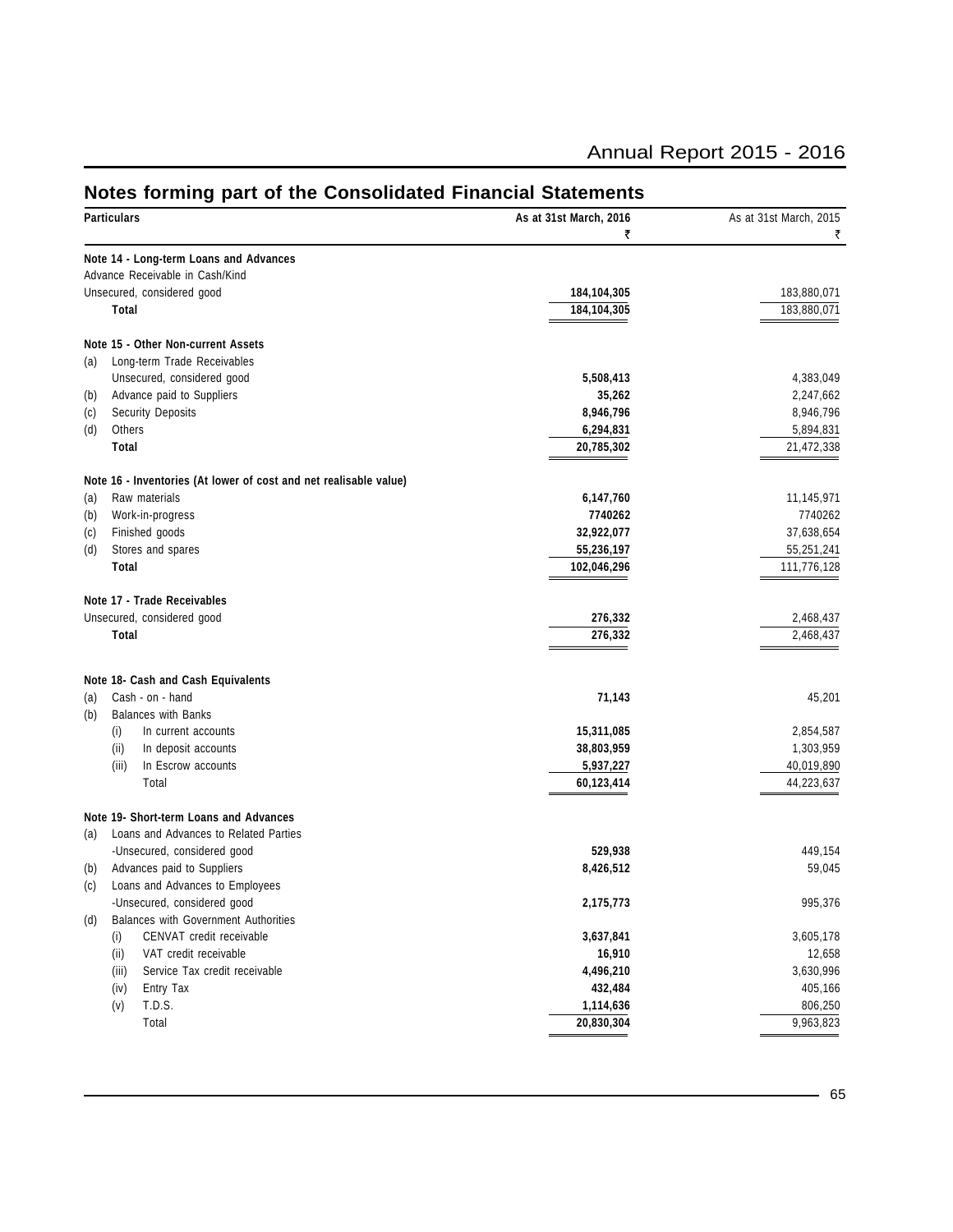### **Notes forming part of the Consolidated Financial Statements**

| <b>Particulars</b>           |                                                                                                                                  | As at 31st March, 2016           | As at 31st March, 2015        |
|------------------------------|----------------------------------------------------------------------------------------------------------------------------------|----------------------------------|-------------------------------|
|                              |                                                                                                                                  | ₹                                | ₹                             |
|                              | Note 20 - Other Current Assets                                                                                                   |                                  |                               |
| Interest accrued but not due |                                                                                                                                  | 3,204,758                        | 30,062                        |
|                              | Prepaid Insurance                                                                                                                | 1,474,803                        | 1,799,792                     |
|                              | Prepaid Expenses                                                                                                                 | 8,754                            | 32,224                        |
|                              | <b>Preliminary Expenses</b>                                                                                                      | 378,884                          | 378,884                       |
|                              | Advance for Expenses                                                                                                             | 10,000                           |                               |
|                              | Total                                                                                                                            | 5,077,199                        | 2,240,962                     |
|                              | <b>Particulars</b>                                                                                                               | For the twelve months            | For the eighteen months       |
|                              |                                                                                                                                  | year ended 31st March, 2016<br>₹ | period ended 31st March, 2015 |
|                              | Note 21 - Revenue from Operations                                                                                                |                                  |                               |
| (a)                          | Sales                                                                                                                            | 1,376,287,806                    | 15,247,791                    |
| (b)                          | Other operating revenues:                                                                                                        |                                  |                               |
|                              | Sale of scraps                                                                                                                   | 2,691,183                        | 750,470                       |
|                              | Total                                                                                                                            | 1,378,978,989                    | 15,998,261                    |
|                              | Note 22 - Other Income                                                                                                           |                                  |                               |
| a)                           | Interest on Loans and Advances                                                                                                   | 3,527,589                        | 36,863                        |
| b)                           | Other Receipts                                                                                                                   | 460                              | 111,782                       |
|                              |                                                                                                                                  |                                  |                               |
|                              | Total                                                                                                                            | 3,528,049                        | 148,645                       |
|                              | Note 23.a - Cost of Materials Consumed                                                                                           |                                  |                               |
|                              | Opening stock                                                                                                                    | 17,834,001                       | 17,834,001                    |
|                              | Add: Purchases                                                                                                                   | 7,048,011                        | 13,025,084                    |
|                              | Add: Transfer from Finish Goods                                                                                                  |                                  |                               |
|                              |                                                                                                                                  | 24,882,012                       | 30,859,085                    |
|                              | Less: Closing stock                                                                                                              | 12,614,185                       | 17,834,001                    |
|                              | Total                                                                                                                            | 12,267,827                       | 13,025,084                    |
|                              | Note 23.b - Purchase of Stock-in-Trade                                                                                           |                                  |                               |
| Fabrics                      |                                                                                                                                  | 1,221,458,556                    |                               |
|                              | Total                                                                                                                            | 1,221,458,556                    |                               |
|                              | Note 23.c - Changes in Inventories of Finished Goods, Work-in-progress and Stock-in-trade<br>Inventories at the end of the year: |                                  |                               |
|                              | Finished goods                                                                                                                   | 32,922,077                       | 37,638,654                    |
|                              | Work-in-progress                                                                                                                 | 7,740,262                        | 7,740,262                     |
|                              | Stock-in-Trade                                                                                                                   |                                  |                               |
|                              | Total                                                                                                                            | 40,662,339                       | 45,378,916                    |
|                              | Inventories at the beginning of the year:                                                                                        |                                  |                               |
|                              | Finished goods                                                                                                                   | 37,638,654                       | 37,638,654                    |
|                              | Work-in-progress                                                                                                                 | 7,740,262                        | 7,792,166                     |
|                              | Stock-in-Trade                                                                                                                   |                                  |                               |
|                              | Total                                                                                                                            | 45,378,916                       | 45,430,820                    |
|                              | Net (increase) / decrease                                                                                                        | 4,716,576                        | 51,904                        |
|                              |                                                                                                                                  |                                  |                               |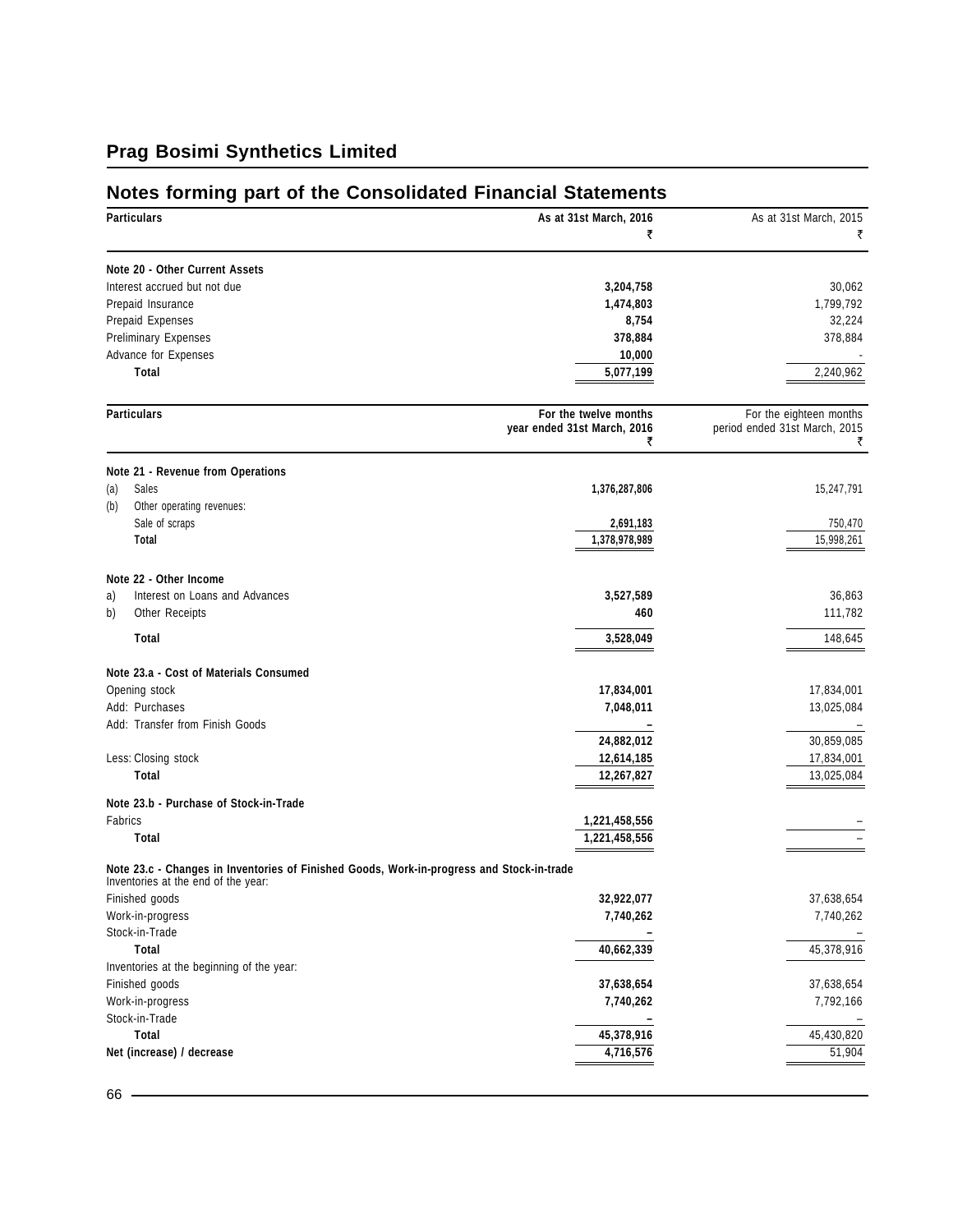#### **Particulars For the twelve months For the eighteen months For the eighteen months For the eighteen months For the eighteen months For the eighteen months Particulars Particulars Particulars Particulars year ended 31st March, 2016** period ended 31st March, 2015  $\vec{\zeta}$  and  $\vec{\zeta}$ **Note 24- Employee Benefits Expense** Salaries and wages **12,266,417** 25,415,561 Contributions to Provident and Other Funds **245,296** 445,745 Staff Welfare Expenses **449,119** 765,058 **Total 12,960,832** 26,626,364 **Note 25 - Finance Costs** Interest on borrowing from : Banks, Financial Institution, OCCD and others **1,33,735,906** 193,108,772 **Total 1,33,735,906** 193,108,772 **Note 26 - Other Expenses** Power and Fuel **533,239** 4,051,458 Rent including lease rentals **756,808** 6,302,120 Repairs and maintenance - Machinery **163,112** 222,467 Repairs and maintenance - Others **608,992**<br>
Insurance **1,932,567** 608,992<br> **1,932,567** 3,404,724 Insurance **1,932,567** 3,404,724 Rates and taxes **308,072** 902,592 Communication **502,995** 1,518,345 Travelling and conveyance **1,430,239** 1,399,857 Printing and stationery **824,913** 485,189 Freight and forwarding **1,291,617** 2,406,040 Sales Commission **87,519** – Donations and contributions **23,766** 11,213 Legal and professional **1,450,024** 1,269,252 Auditors' Remuneration (See footnote below) **391,666 391,666** 480,534 **480,534**<br>
Loss on fixed assets sold / scrapped **172.958** Loss on fixed assets sold / scrapped **172,958** 172,958 Miscellaneous expenses **5,818,080** 10,413,999 **Total 16,422,989** 33,649,740 Footnote : Details of Auditors' Remuneration: Audit Fees **295,966** 345,534 Taxation matters **86,250** 130,000 Other services **9,450** 5,000 **Total 391,666** 480,534 **Note 26 - Prior Period Item (Net) Prior Period Income** Settelment of Statutory Dues **2,500** – Excess Provision **2,429,286** Settelment of Dues of earlier years **5,904,814** 2,773,864 **Total (a) 8,336,600** 2,773,864 **Prior Period Expenses** Settelment of Dues of earlier years **32,006 36,621 36,621 36,621 62,006 62,006** Vendors Claim **699,332** 610,304 Short Provision for expenses 1,922,306 **Total (b) 735,953** 2,594,616 **Total (a-b) 7,600,647** 179,248

#### **Notes forming part of the Consolidated Financial Statements**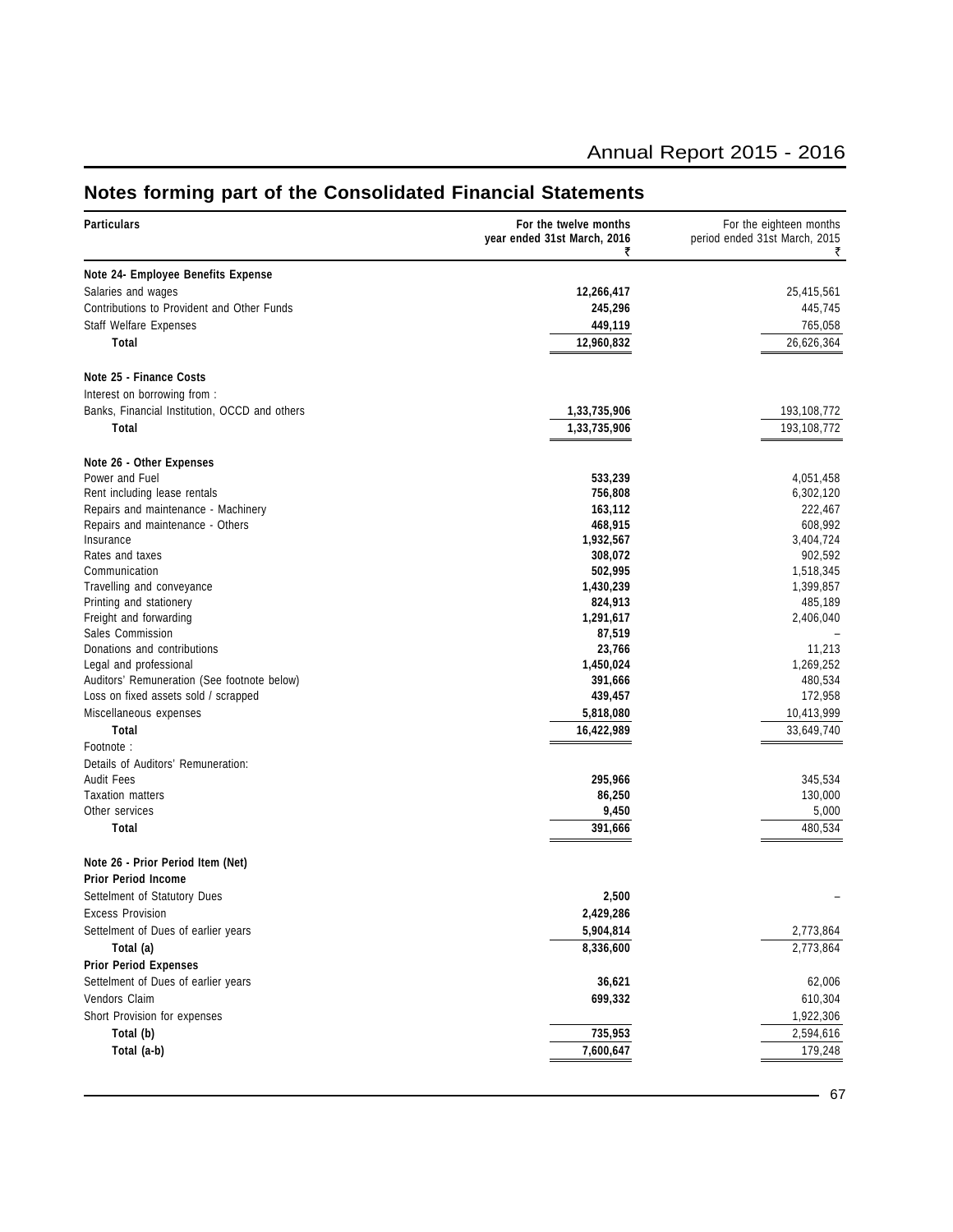#### **NOTES FORMING PART OF THE CONSOLIDATED FINANCIAL STATEMENTS FOR THE PERIOD ENDED 31st MARCH, 2016**

#### **1. SIGNIFICANT ACCOUNTING POLICIES**

**(A) BASIS OF PREPARATION OF THE CONSOLIDATED FINANCIAL STATEMENTS:** The Consolidated Financial Statements (CFS) relates to parent company Prag Bosimi Synthetics Limited (PBSL) and its subsidiary companies (collectively referred to as the "Group").

> The Financial Statements have been prepared under the historical cost convention in accordance with the generally accepted accounting principles and the provisions of the Companies Act, 2013.

#### **Principles of Consolidation:**

The CFS are prepared, as far as possible using uniform significant accounting policies for the transactions and other events in similar circumstances and are presented in the same manner as PBSL's separate financial statements. The Financial statements of PBSL and its subsidiaries have been consolidated on a line-by-line basis by adding together the book value of like items of assets, liabilities, income and expenses, the intra group balance and intra group transactions and unrealized profits or losses resulting from intra group transactions are fully eliminated.

#### **Companies included in Consolidation:**

The CFS comprises the audited financial statements (except as mentioned otherwise) of PBSL and its subsidiaries for the year ended 31<sup>st</sup> March, 2016, which are as under:

| Name of<br>the Company               | Country of<br>Incorporation | PBSL's Ownership<br>Interest |            |
|--------------------------------------|-----------------------------|------------------------------|------------|
|                                      |                             | 31.03.2016                   | 30.09.2015 |
| Prag Jyoti Textile<br>Park Pvt. Ltd. | India                       | 60.87%                       | 100%       |
| Prag Bosimi<br>Texturising Pvt. Ltd. | India                       | 100%                         | 100%       |
| Prag Bosimi<br>Packaging Pvt. Ltd.   | India                       | 100%                         | 100%       |

**(B) SIGNIFICANT ACCOUNTING POLICIES:**

The Company follows the accrual system of accounting and recognizes income and expenditure on accrual basis.

Accounting policies not referred to otherwise

are consistent with the Generally Accepted Accounting Principles.

#### **(i) Fixed Assets:**

Fixed Assets are stated at cost of acquisition or construction and includes amounts added/ reduced on revaluation less accumulated depreciation. Impairment losses have been accounted as per the mandatory Accounting Standards issued by The Institute of Chartered Accountants of India as applicable and the relevant provisions of The Companies Act, 2013.

Borrowing costs for acquisition or construction of a qualifying asset and revenue expenses incurred (including expenses on test runs and experimental production) for the year prior to the commencement of commercial production are capitalized proportionately as part of the asset cost in respect of machineries put to use.

#### **(ii) Depreciation:**

- (a) Depreciation on fixed assets other than lease-hold land is provided on straightline method at the rates and in the manner specified in Schedule II of Companies Act, 2013.
- (b) Depreciation on additions/deductions during the year has been provided on prorata basis with reference to the month of addition/deduction.

#### **(iii) Expenditure during construction year:**

As per the consistent accounting policy all expenditure related to the project construction/ implementation and income arising out of project activities and funds related to the project are capitalized and allocated to the respective fixed assets.

#### **(iv) Investments:**

Long-term investments are valued at cost subject to reduction made for diminution in value that is other than temporary in nature.

#### **(v) Inventories:**

In accordance with the revised Accounting Standard (AS-2), Inventories are valued at lower of cost or net realizable value after providing for obsolescence, if any.

(a) Raw materials, stores, spares, consumables and construction materials: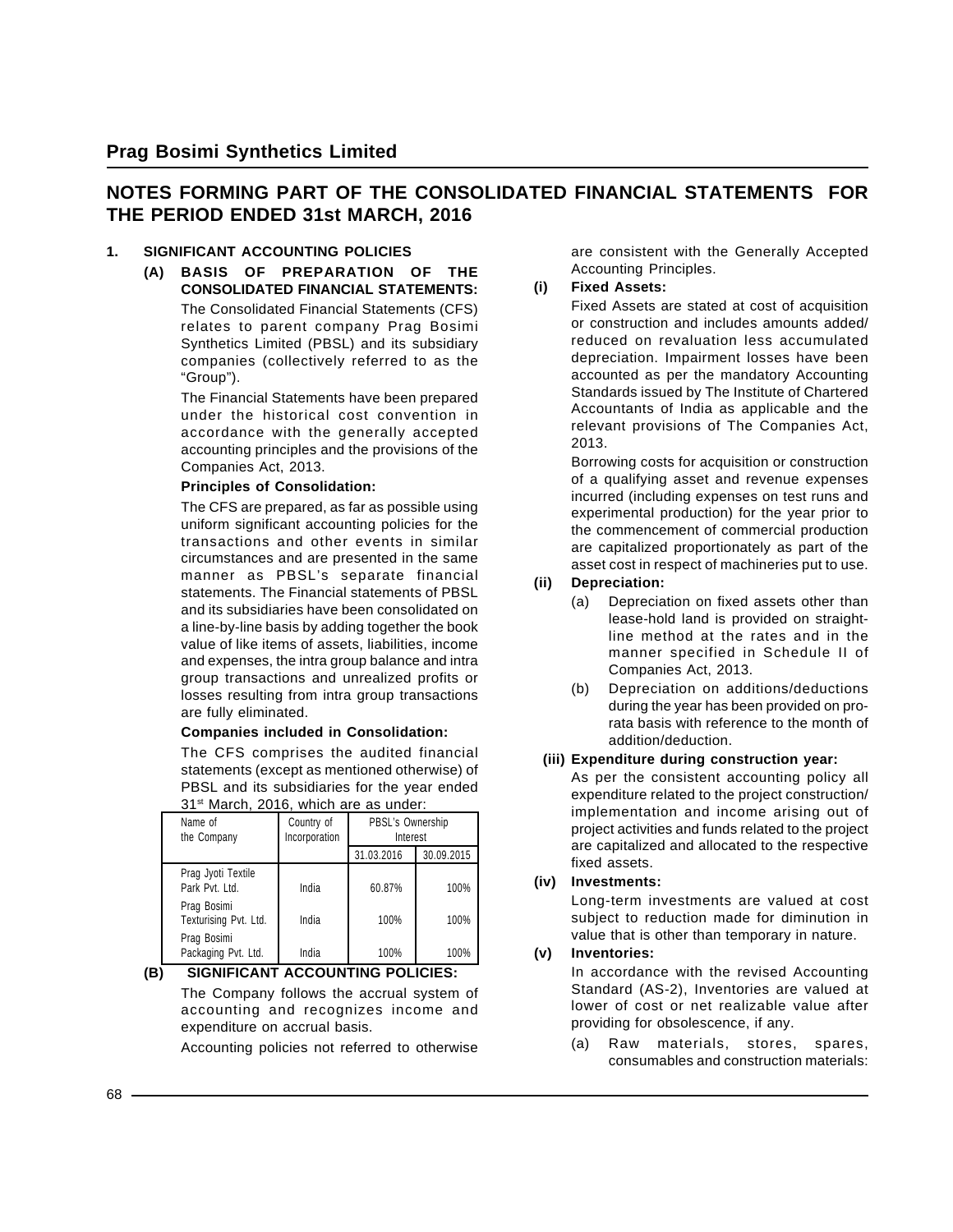At lower of cost or net realizable value

- (b) Materials in process: At lower of cost or net realizable value.
- (c) Finished Goods: At lower of cost or net realizable value.

#### **(vi) Retirement Benefits:**

(a) Defined Contribution Plan

The Company's liability towards Employee's Provident Fund scheme administered by the Employees Provident Fund Scheme, Govt. of India is considered as Defined Contribution Plan. The Company's contributions paid towards these defined contribution plans is recognized as expense in the Profit and Loss Account during the year in which the employees rendered the related service.

(b) Defined Benefit Plan

Company's liabilities towards gratuity and leave encashment if any are considered as Defined Benefit Plans. The present value of the obligations towards gratuity is determined based on actuarial valuation using the projected unit credit method. As regards the Leave encashment, it is calculated on the actual balance leave of each employee on the year-end. This is done on the same basis as in the last accounting year.

#### **(vii) Transactions of foreign currency items:**

Transactions in foreign currency are recorded at the rate of exchange in force at the date of transaction. Foreign currency assets and other liabilities other than for financing fixed assets are stated at the rate of exchange prevailing at the year-end and resultant gains/losses are recognized in the capital work in progress. Foreign currency loans for financing fixed assets (other than those where the company is protected against exchange fluctuations) are accounted for at the rate of exchange prevailing at the year end and the resultant exchange difference is adjusted to the cost of assets.

#### **(viii) Government Grants:**

- (a) Revenue grants are recognized in the Profit & Loss account.
- (b) Capital Grants relating to specific fixed assets are shown under capital reserve.

#### **(ix) Taxes on Income:**

No provision for taxation is made as the profits and gains of units set up in North Eastern State are tax free under the Income Tax Act 1961 and the company has also incurred losses during the year.

No provision for deferred taxation is made in accounts as the company has been incurring losses year after year and Company's business income is also exempt u/s 80IC of Income Tax Act of 1961.

#### **(x) Provisions:**

A provision is recognized when there is a present obligation as a result of a past event and it is probable that an outflow of resources will be required to settle the obligation in respect of which a reliable estimate can be made.

- **(xi) There were no events occurring after the Balance Sheet date which are reportable.**
- **(xii) Revenue Recognition:**
	- (a) Sales are recognized on dispatch to customers and are net of returns, discounts and sales tax.
	- (b) Other Income and Expenditure are recognized and accounted on accrual basis.

#### **2. NOTES TO ACCOUNTS**

i. Contingent liabilities not provided for:

| Sr. | <b>Particulars</b>                                                                                                                                                                         | As At       | As At       |
|-----|--------------------------------------------------------------------------------------------------------------------------------------------------------------------------------------------|-------------|-------------|
| No. |                                                                                                                                                                                            | 31.03.2016  | 31.03.2015  |
| a)  | Counter Guarantees for Sales tax                                                                                                                                                           | 5,000       | 5,000       |
| b)  | Claims against the Group not<br>acknowledged as debts                                                                                                                                      | 321,594,000 | 321,594,000 |
| C)  | Letter of undertaking executed<br>in favour of Joint Director<br>General of foreign trade under<br><b>Duty Exemption Entitlement</b><br>Scheme (Advance License Scheme)<br>for custom duty | 13,040,682  | 13,040,682  |
| d)  | Letters of credit and Bank<br>Guarantees given by bankers                                                                                                                                  |             |             |
|     | on behalf of the Company.                                                                                                                                                                  | 5,250,000   | 5,250,000   |

Contingent liabilities are considered only when converted into Demands.

ii. The Board is contemplating taking steps for recovering the calls-in-arrears from defaulting applicants, including forfeiture of the shares as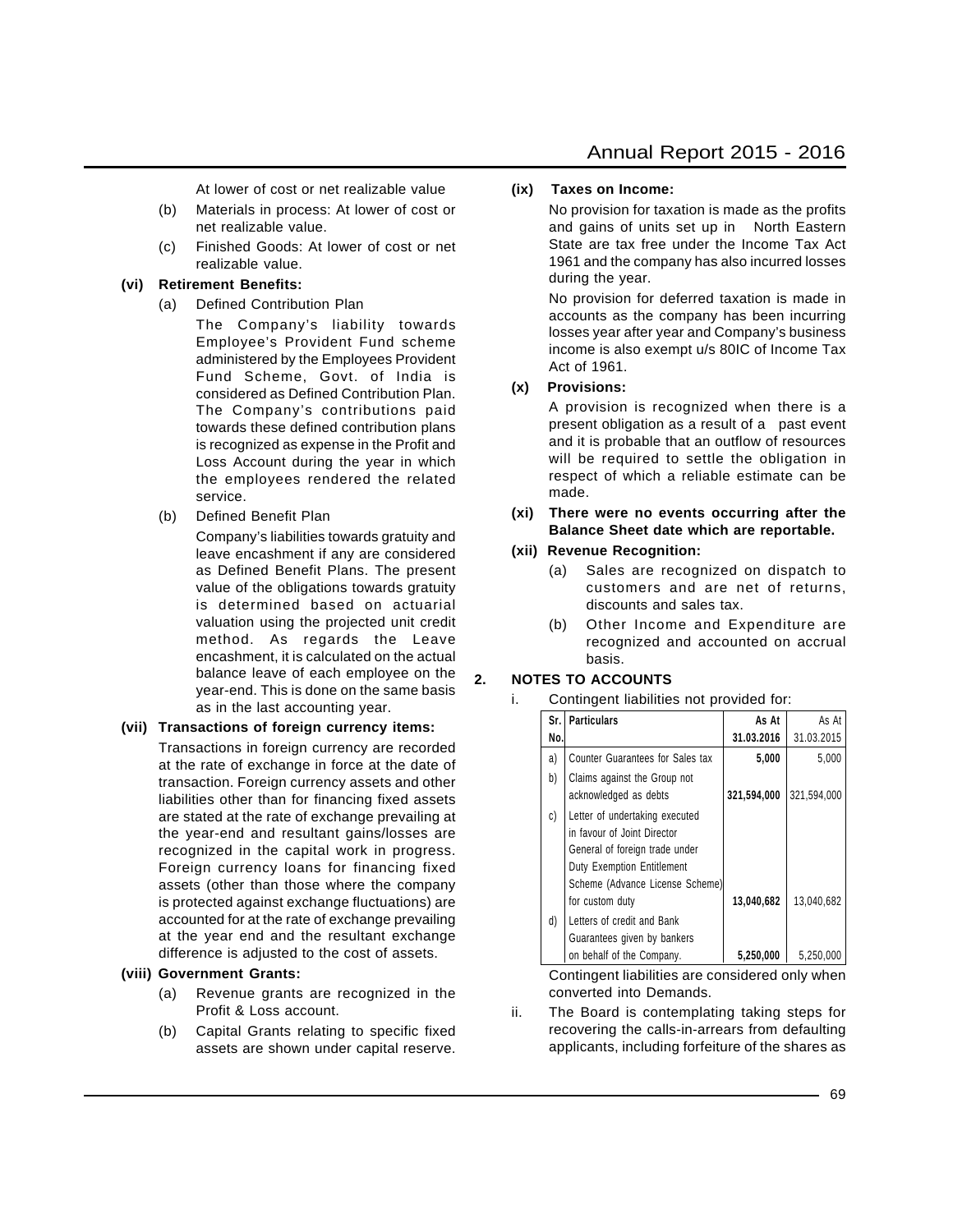a last resort after exhausting all other avenues for recovery in a spirit of maintaining shareholder friendly environment. The Board therefore considers it prudent not to provide for the interest on calls-in-arrears.

- iii. Estimated amount of contracts remaining to be executed on capital account net of advances is ₹. Nil (Previous Year ₹. Nil).
- iv. Loans and Advances include  $\bar{\tau}$  77,69,880 (Previous Year  $\overline{\tau}$  77,66,880/-) overdue from various parties on account of accommodation deposits, security deposits, advances given to suppliers, ex-employees, etc. Compensation for delayed payment, if any, will be accounted in the books of account, if and when realized. No provision is made since the Company has recovered part of the amount and is hopeful of recovering the balance amount.
- v. There is no amount overdue and remaining unpaid to small scale/or ancillary Industrial Suppliers on principal and/or interest as at the close of the year.
- vi. Previous Year's figures have been regrouped/ reclassified/ rearranged wherever necessary.
- vii. In the opinion of the Board of Directors, in the ordinary course of business the value on realization of current assets, loans and advances, including security Deposits are at least equal to the amount at which they are stated in the Balance Sheet.
- viii. Amounts appearing in Trade Receivables & Payables are realized and paid as on date of signing. Balances of Banks, Sundry Debtors, Sundry Creditors, Loans & Advance, and Deposits are subject to confirmation.
- ix. Profit and Loss Account of the current year includes following remuneration paid/credited/ accrued to managerial personnel.

|                      | Current<br>Year | Previous<br>Year |
|----------------------|-----------------|------------------|
| Salary               | 3,75,000        | 12,31,250        |
| House Rent Allowance | 2,25,000        | 3,37,500         |
| Other Allowances     | 1,81,230        | 3,44,720         |
| Total                | 7,81,230        | 19,13,470        |

- x. The AS-17 "Segment Reporting" is not applicable as the Company has operated only in one segment i.e. manufacturing of Yarn.
- xi. AS-18 Related Party Information:

Pursuant to AS-18 information on remuneration paid to Key Management Personnel is given in the report on Corporate Governance under the heading "Remuneration to Directors" for Shri. Hemant B.Vyas - Managing Director.

Loans from Related Parties:

| <b>Particulars</b>                               | Relationship           | Amount (₹)   |
|--------------------------------------------------|------------------------|--------------|
| Hemant B. Vyas                                   | Promoter               | 28,54,41,614 |
| Ayodhya Vintrade Pvt. Ltd.                       | <b>Common Director</b> | 7,99,50,000  |
| Karmaland Infrastructure & Development Pvt. Ltd. | Common Director        | 2,72,05,035  |
| Interlink Suppliers                              | Common Director        | 3,68,50,000  |
| Total                                            |                        | 42,94,46,649 |

xii. During the year, the company has entered into One Time Settlement (OTS) with Asset Reconstruction Company (India) Ltd. (ARCIL), IFCI, UTI and GIC in respect of their dues of holding 8% Optionally Cumulative Convertible Debentures (OCCDS). As pert the terms of OTS with the aforesaid Institutions; the details of settlement and payments made are as follows:

| Name                                              | Principal<br>Amount of<br>8% OCCDS<br>₹ in Crores) | <b>Settlement</b><br>Amount<br>$(5 \text{ in cross})$ | Principal<br>Amount<br>waived<br>$(3\bar{5})$ in crores) | Amount of<br>Interest<br>Accrued and<br>due waived<br>$($ ₹ in crores) $ $ |
|---------------------------------------------------|----------------------------------------------------|-------------------------------------------------------|----------------------------------------------------------|----------------------------------------------------------------------------|
| Asset Reconstruction Company (India) Ltd. (ARCIL) | 17.67                                              | 3.50                                                  | 14.17                                                    | 7.05                                                                       |
| <b>IFCI</b>                                       | 13.98                                              | 2.80                                                  | 11.18                                                    | 5.59                                                                       |
| UTI                                               | 3.07                                               | 0.69                                                  | 2.38                                                     | 1.23                                                                       |
| GIC                                               | 0.17                                               | 0.33                                                  | 0.14                                                     | 0.06                                                                       |
| Total                                             | 34.88                                              | 7.32                                                  | 27.86                                                    | 13.93                                                                      |

 $70 -$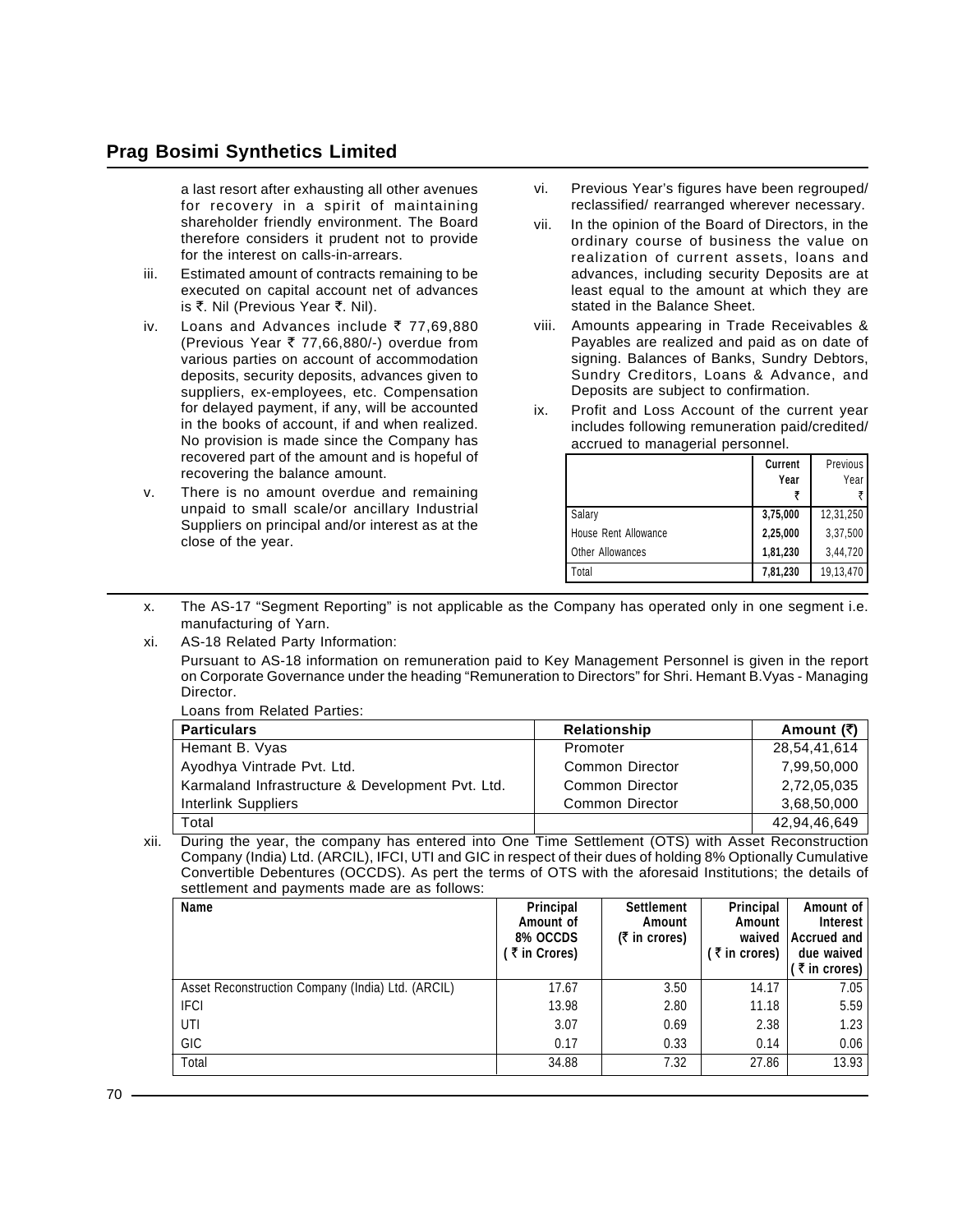Therefore, the remaining balance in OCCD of  $\bar{\tau}$  27.86 Crores and interest accrued and due of  $\bar{\tau}$  13.93 Crores aggregating  $\bar{\tau}$  41.79 crores being non payable to the above referred institution (as per the terms of OTS) are transferred to General Reserve as per the past practice.

- xiii. No provision has been made in the current year in respect of Salary, Wages and other dues of workers at Guwahati. We are infromed that the factory is closed and there has been no manufacturing activities.
- xiv. Prag Bosimi Synthetics Ltd (Holding Company) has two wholly owned subsidiaries viz Prag Bosimi Texturising Pvt. Ltd. and Prag Bosimi Packaging Pvt. Ltd. Both these companies are non operating and non revenue generating. Therefore, certain operating expenditure incurred by these companies is absorbed by the Holding Company. Accordingly, such expenses incurred during the year are absorbed.

| <b>Earnings per Share</b>                                          | 31.03.2016  | 31.03.2015                        |
|--------------------------------------------------------------------|-------------|-----------------------------------|
| Net profit /(loss) as per P/L Account (₹)                          |             | $(10.39.75.648)$ $(36.97.63.696)$ |
| Weighted average number of equity sharesoutstanding (Numbers)      | 7.44.41.625 | 7.43.82.960                       |
| Basic and Diluted earnings per share (Face value ₹ 10/- per Share) | (1.40)      | (4.97)                            |

Chartered Accountants **Chartered Accountants Hemant I**<br>Chartered Accountants (Firm Regn. No. 318191E) **M.K.Das** M.K.Das

xv. Earnings per Share

Date : 30th May 2016

In terms of our report attached. **For and on behalf of the Board of Directors For Bharat Shroff & Co For AMD & Associates H.K.Sharma** Chairman Chairman Chairman Chairman Chairman Chairman Chairman Chairman Chairman Chairman Chairman Chairman Chairman Chairman Chairman Chairman Chairman Chairman (Firm Regn.No.131026W) (Firm Regn.No.318191E) **M.K.Das** Director **Girindra Mohan Das** Director<br>**Devang Vyas** Director & CFO **Devang Vyas Bharat B. Shroff Community Communist Debashish Bordoloi Communist Proprietor (M.No. 068018)**<br>Partner (M.No. 068018) **Deepali Pathak** Director Proprietor (M.No. 014822) Partner (M.No. 068018) **Deepali Pathak** Director **Mukund Trivedi** Place : Mumbai **Place : Guwahati Place : Guwahati Place 1 Shweta Mahajan** Company Secretary<br>
Date : 30th May 2016 **Date : 30th May 2016 Shweta Mahajan** (w.e.f. 08/03/2016)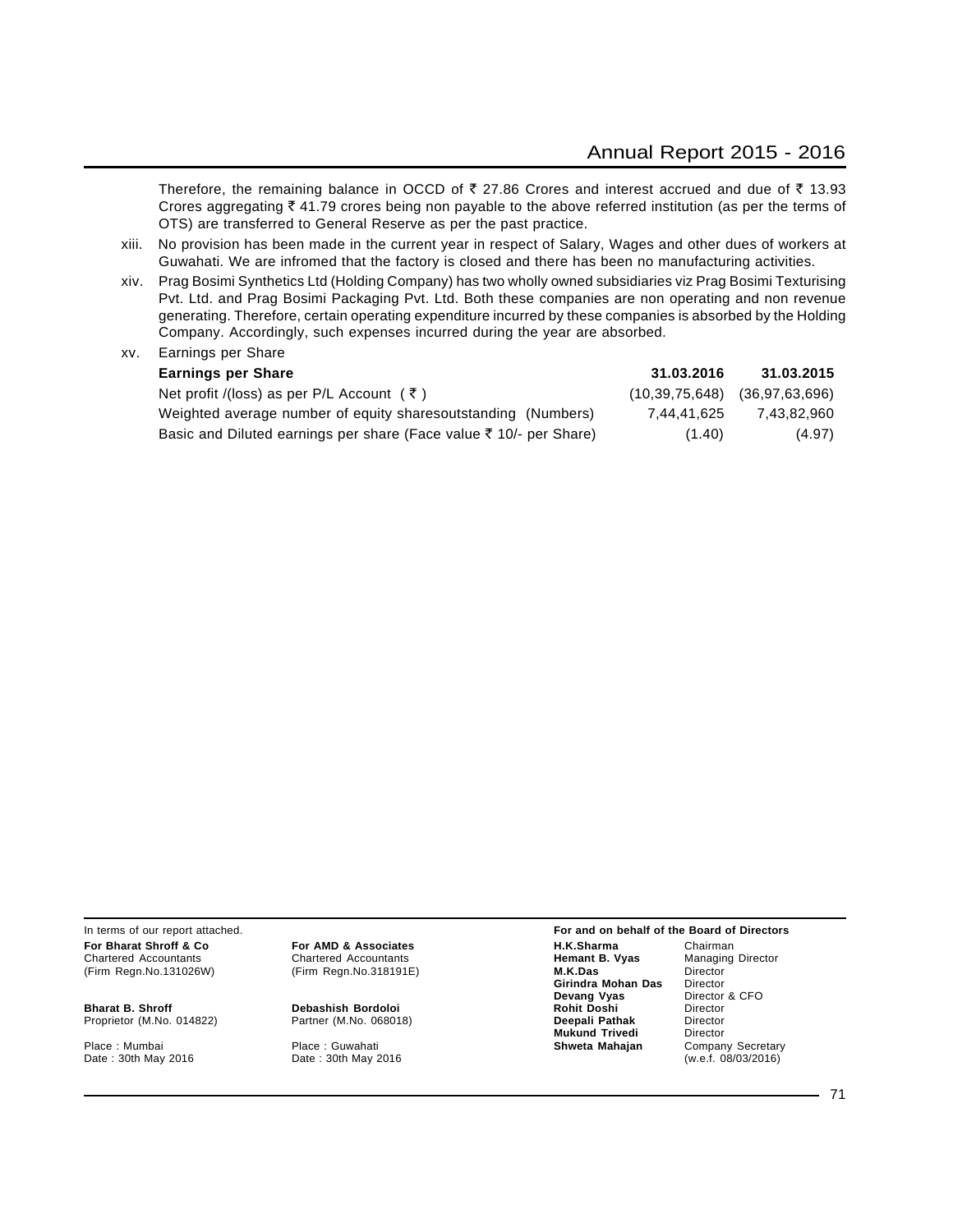# **Prag Bosimi Synthetics Limited**

## **ANNEXURE-I**

#### **A. DETAILS OF OPENING STOCK, PURCHASES, SALES & CLOSING STOCK OF FINISHED GOODS ARE AS UNDER**

|    |     |                                   |             |           | For the 12 months<br>year ended 31.03.2016 |          | For the 18 months<br>period ended 31.03.2015 |
|----|-----|-----------------------------------|-------------|-----------|--------------------------------------------|----------|----------------------------------------------|
|    |     |                                   | Unit        | Quantity  | Amount<br>₹                                | Quantity | Amount<br>₹                                  |
|    | a.  | <b>Opening Stock</b>              |             |           |                                            |          |                                              |
|    |     | Yarn                              | <b>MT</b>   | 120.79    | 14,062,175                                 | 120.79   | 14,183,761                                   |
|    |     | Polyester chips                   | MT          |           |                                            |          |                                              |
|    |     | <b>Others</b>                     |             |           | 23,576,479                                 |          | 23,454,893                                   |
|    | b.  | Purchases                         |             |           |                                            |          |                                              |
|    |     | Polyester chips                   |             |           |                                            |          |                                              |
|    |     | Yarn                              | MT          |           |                                            |          |                                              |
|    |     | Fabric                            | <b>MTRS</b> | 9,489,787 | 1,221,458,556                              |          |                                              |
|    |     | Others                            |             |           |                                            |          |                                              |
|    | C.  | Actual Production/Processed       |             |           |                                            |          |                                              |
|    |     | Yarn (net of captive consumption) | <b>MT</b>   |           |                                            |          |                                              |
|    |     | Polyester chips                   | MT          |           |                                            |          |                                              |
|    | d.  | <b>Sales</b>                      |             |           |                                            |          |                                              |
|    |     | Yarn                              | <b>MT</b>   |           |                                            |          |                                              |
|    |     | Fabric                            | <b>MTRS</b> | 9,489,787 | 1,370,767,519                              |          |                                              |
|    |     | <b>Others</b>                     |             |           | 8,211,470                                  |          | 15,998,261                                   |
|    |     | <b>Transfer to Raw Material</b>   | MT          |           |                                            |          |                                              |
|    | е.  | <b>Closing Stock</b>              |             |           |                                            |          |                                              |
|    |     | Yarn                              | MT          | 120.79    | 9,345,599                                  | 120.79   | 14,062,175                                   |
|    |     | <b>Others</b>                     |             |           | 23,576,479                                 |          | 23,576,479                                   |
| Β. | (i) | Details of Raw Materials Consumed |             |           |                                            |          |                                              |
|    |     | Polyester chips                   | MT          |           |                                            |          |                                              |
|    |     | <b>Others</b>                     |             |           |                                            |          |                                              |
|    |     | Total                             |             |           |                                            |          |                                              |
|    |     |                                   |             |           |                                            |          |                                              |

(ii) Details of value of imported and indigenous Raw Material,Components consumed and percentage of each to the total consumption

|                                        |     | For the 12 months<br>year ended<br>31.03.2016 |      | For the 18 months<br>period ended<br>31.03.2015 |
|----------------------------------------|-----|-----------------------------------------------|------|-------------------------------------------------|
|                                        | %   | Amount                                        | $\%$ | Amount<br>₹                                     |
| <b>Raw Materials</b>                   |     |                                               |      |                                                 |
| imported<br>$\overline{\phantom{a}}$   |     |                                               |      |                                                 |
| indigenous<br>$\overline{\phantom{a}}$ | 100 |                                               |      |                                                 |
|                                        | 100 |                                               |      |                                                 |
| Others                                 |     |                                               |      |                                                 |
| imported<br>$\sim$                     |     |                                               |      |                                                 |
| indigenous<br>-                        | 100 |                                               |      |                                                 |
|                                        | 100 |                                               |      |                                                 |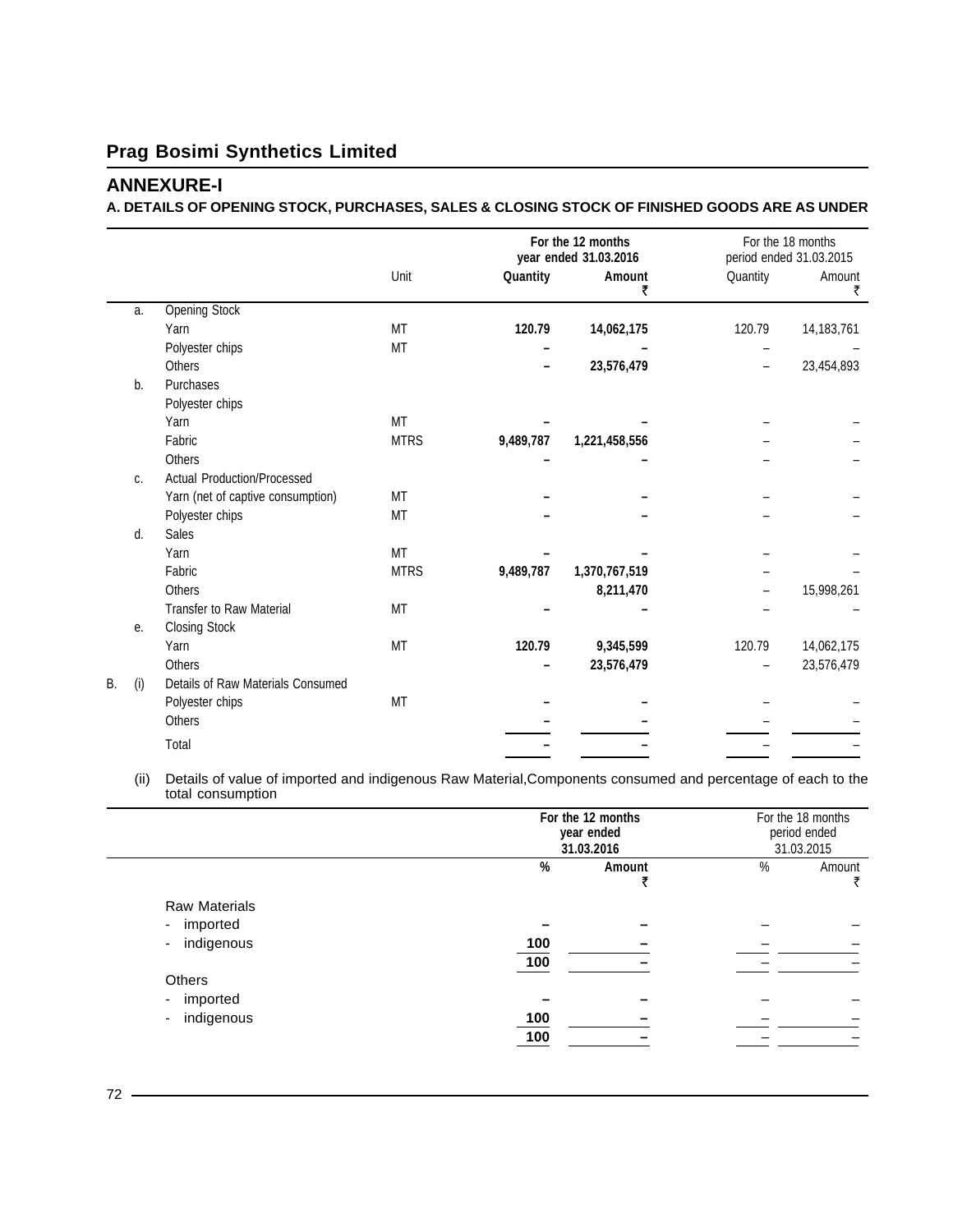# **ANNEXURE-I Contd.**

|      |                                                                                                                        |                               | For the 12 months<br>year ended<br>31.03.2016<br>Amount<br>₹ |                                       | For the 18 months<br>period ended<br>31.03.2015<br>Amount<br>₹ |
|------|------------------------------------------------------------------------------------------------------------------------|-------------------------------|--------------------------------------------------------------|---------------------------------------|----------------------------------------------------------------|
| C.   | Auditors'remuneration includes:<br><b>Audit Fees</b><br><b>Certification Fees</b><br>Fees for Taxation matter<br>Total |                               | 295,966<br>86,250<br>9,450<br>391,666                        |                                       | 345,534<br>130,000<br>5,000<br>480,534                         |
| D.   | Licenced & installed Capacity (as certified by the Management)                                                         |                               |                                                              |                                       |                                                                |
|      |                                                                                                                        |                               | Units                                                        | Licenced<br>Capacity                  | As at<br>31/03/2016<br><b>Installed</b><br>Capacity            |
|      | Polyester Filament Yarn                                                                                                |                               | <b>TPA</b>                                                   | 25,000                                | 36,000                                                         |
|      | <b>Draw Texturising Machines</b>                                                                                       |                               | <b>Nos</b>                                                   |                                       | 2                                                              |
|      | Cone Winding Machine                                                                                                   |                               | <b>Nos</b>                                                   |                                       | 1                                                              |
|      | Dyeing Machine                                                                                                         |                               | <b>Nos</b>                                                   |                                       | 1                                                              |
|      |                                                                                                                        |                               | For the 12 months                                            | year ended<br>31.03.2016<br>Amount(₹) | For the 18 months<br>period ended<br>31.03.2015<br>Amount(₹)   |
| Е.   | Expenditure in Foreign Currency (On actual payment basis)<br><b>Technical Services</b><br>i)                           |                               |                                                              |                                       |                                                                |
|      | ii)<br>Other matters                                                                                                   |                               |                                                              |                                       |                                                                |
| i.   | BALANCE SHEET ABSTRACT & COMPANY'S GENERAL BUSINESS PROFILE<br><b>Registration Details</b>                             |                               |                                                              |                                       |                                                                |
|      | Registration No                                                                                                        | 2758                          | State Code                                                   |                                       | 02                                                             |
|      | <b>Balance Sheet Date</b>                                                                                              | 31-Mar-16                     |                                                              |                                       |                                                                |
| ii.  | Capital raised during the year(Amount in rupees thousands)                                                             |                               |                                                              |                                       |                                                                |
|      | Public issue                                                                                                           | Nil                           | Rights issue                                                 |                                       | Nil                                                            |
|      | Bonus issue                                                                                                            | Nil                           | Private Placement                                            |                                       | Nil                                                            |
| iii. | Position of Mobilisation and Deployment of Funds(Amount in rupees thousands)<br><b>Total liabilities</b>               |                               |                                                              |                                       |                                                                |
|      | Sources of funds                                                                                                       | 2,395,534,063                 | Total assets                                                 |                                       | 2,395,534,063                                                  |
|      | Paid up Capital                                                                                                        | 744,416,250                   | Reserves & Surplus                                           |                                       | 349,937,442                                                    |
|      | Non-current liabilities                                                                                                | 1,126,681,807                 | <b>Current liabilities</b>                                   |                                       | 174,498,565                                                    |
|      | Application of Funds:                                                                                                  |                               |                                                              |                                       |                                                                |
|      | Net Fixed Assets&CWIP                                                                                                  | 2,002,290,911                 |                                                              |                                       |                                                                |
|      | Non-current assets                                                                                                     | 204,889,607                   | Current assets                                               |                                       | 188,353,545                                                    |
| iv.  | Performance of Company (Amount in rupees thousands)                                                                    |                               |                                                              |                                       |                                                                |
|      | Turnover (including other income)                                                                                      | 1,382,507,038                 | <b>Total Expenditure</b>                                     |                                       | 1,494,083,333                                                  |
|      | Profit/(Loss) Before Tax                                                                                               | (103, 975, 648)               | Profit/(Loss)After Tax                                       |                                       | (103, 975, 648)                                                |
| ٧.   | Generic Name of the Principal Products of the Company                                                                  |                               | Earning Per Share                                            |                                       | (1.40)                                                         |
|      | Item Code No.(ITC Code)                                                                                                | 5402.42                       |                                                              |                                       |                                                                |
|      | <b>Product Description</b>                                                                                             | Polyester Filament Yarn (PFY) |                                                              |                                       |                                                                |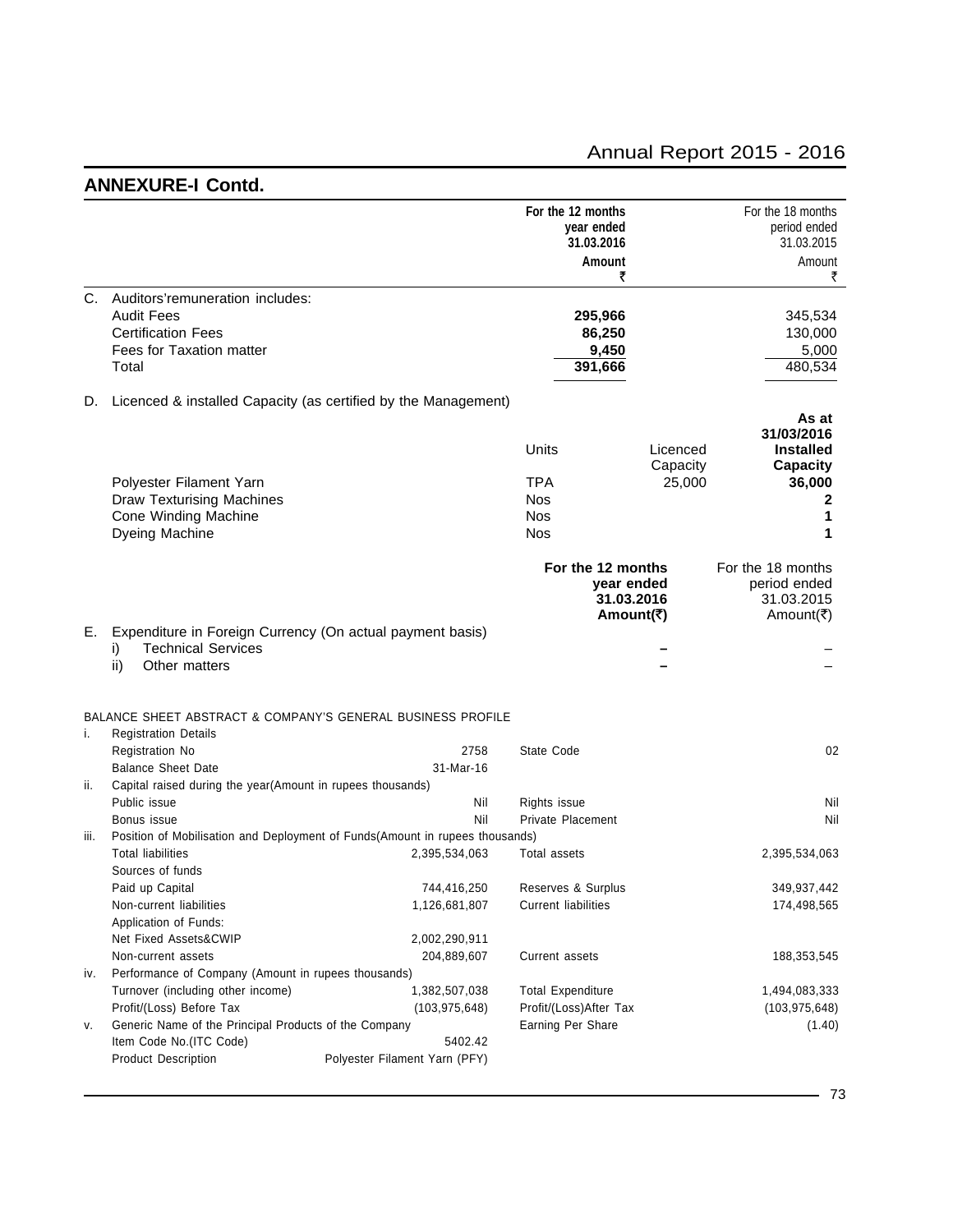### **Prag Bosimi Synthetics Limited**

CIN: L17124AS1987PLC002758

Regd. Office : House No.4, Nilgiri Path, R.G.Barua Road, Near Doordarshan, Guwahati 781 024 Assam.

#### **ATTENDANCE SLIP**

| Name of Member(s)                |  |
|----------------------------------|--|
| Name of Proxy                    |  |
| Folio No. / *DP Id and Client Id |  |

\* Applicable for investors holding shares in electronic form

I / We hereby record my / our presence at the 24th ANNUAL GENERAL MEETING of the Company held on Thursday, September 29, 2016 at House No.4, Nilgiri Path, R.G.Barua Road, Near Doordarshan, Guwahati 781 024 Assam. at 11.30 a.m.

#### **NOTES**

Member's / Proxy's Signature (To be signed at the time of handing over this slip)

1. Please complete this attendance slip and hand it over at the entrance of the meeting hall.

2. Joint shareholder may obtain additional attendance slip at the venue of the meeting

**........................................................................** TEAR HERE **..........................................................................**

#### **Prag Bosimi Synthetics Limited**

## CIN: L17124AS1987PLC002758

Regd. Office : House No.4, Nilgiri Path, R.G.Barua Road, Near Doordarshan, Guwahati 781 024 Assam.

**Form No. MGT- 11**

**Proxy Form**

[Pursuant to section 105(6) of the Company Act, 2013 and rule 19(3) of the Companies (Management and Administration) Rules, 2014]

| Name of the member(s): | E-mail id:                   |  |
|------------------------|------------------------------|--|
| Registered address:    | Folio No./*Client id:*DP id: |  |
|                        |                              |  |

\*Applicable for investors holding shares in electronic form

I/We, being the member(s) of \_\_\_\_\_\_\_\_\_\_\_\_\_\_\_\_\_\_\_\_ Shares of Prag Bosimi Synthetics Ltd., hereby appoint:

| . . | Name    | E-mail id: |  |
|-----|---------|------------|--|
|     | Address | Signature  |  |
|     |         |            |  |

or failing him

| Name<br>$\sqrt{2}$<br><u>.</u> | E-mail id: |  |
|--------------------------------|------------|--|
| Registered                     | Signature  |  |
|                                |            |  |

or failing him

| ີ<br>. ა | Name       | E-mail id: |  |
|----------|------------|------------|--|
|          | Registered | Signature  |  |

as my/our proxy to attend and vote (on a poll) for me/us on my/our behalf at the 24th ANNUAL GENERAL MEETING of the Company on Thursday, September 29, 2016 at 11.30 a.m. at House No.4, Nilgiri Path, R.G.Barua Road, Near Doordarshan, Guwahati 781 024 Assam. and at any adjournment thereof in respect of such resolutions as are indicated below:-

.......................................................................................... Tear Here ................................................................................................................................. Tear Here ...............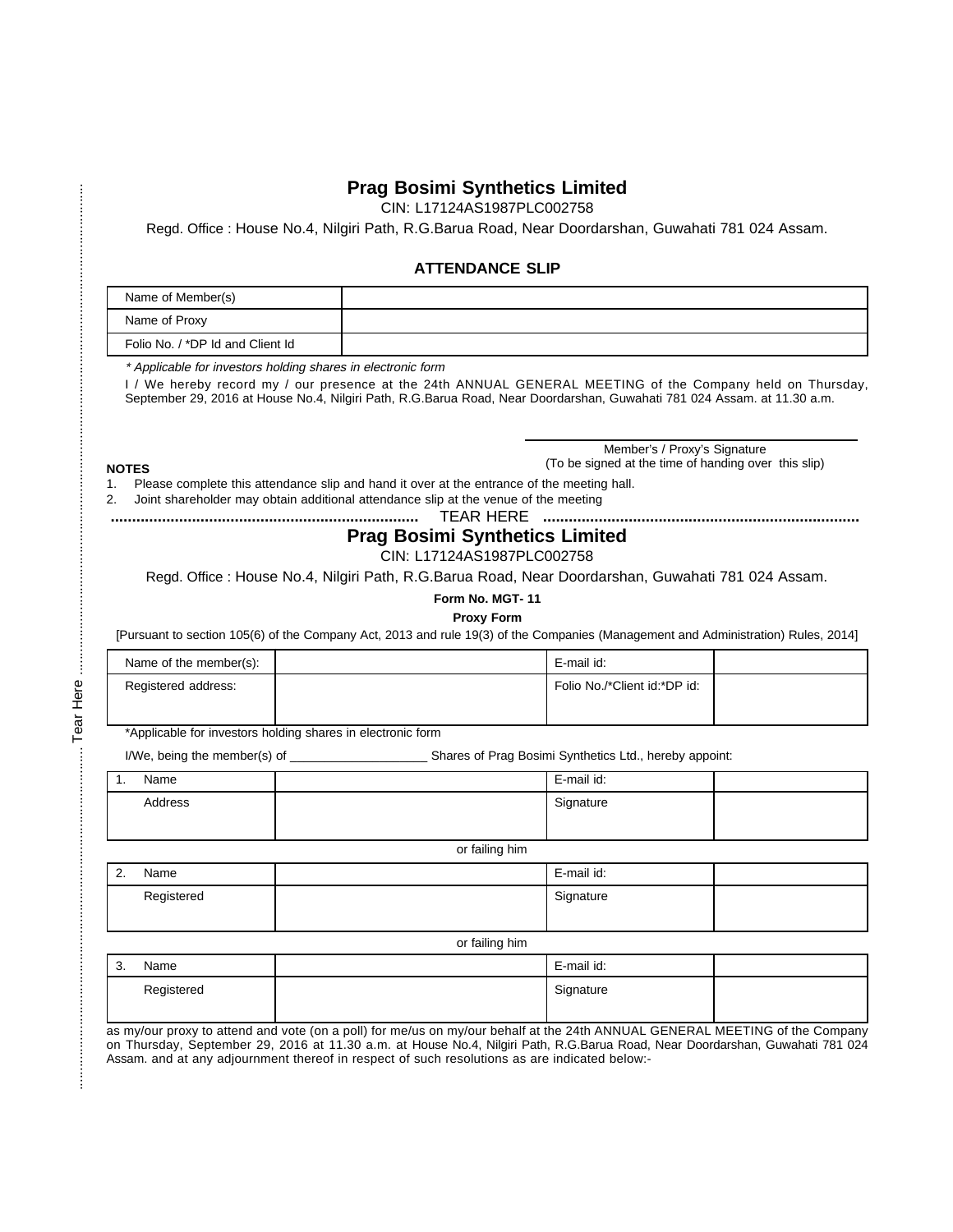**........................................................................** TEAR HERE **..........................................................................**

| Sr. No. | <b>Resolutions</b>                                                             | For | Against |
|---------|--------------------------------------------------------------------------------|-----|---------|
|         | Consider and adopt                                                             |     |         |
|         | a) Audited Financial Statement, Reports of the Board of Directors and Auditors |     |         |
|         | Audited Consolidated Financial Statement<br>b)                                 |     |         |
|         | Re-appointment of Shri Devang H. Vyas, retiring by rotation                    |     |         |
|         | Appointment of Auditors and fixing their remuneration                          |     |         |
|         | Re - Appointment of Smt. Deepali Pathak as an Independent Director             |     |         |
| 5       | Appointment of Shri Mukund Trivedi as an Independent Director                  |     |         |

Signature of Shareholder

| Signature of Proxy |        |      | Affix<br>Revenue<br>Stamp |
|--------------------|--------|------|---------------------------|
| Signed this        | day of | 2016 |                           |

**Notes**:This Form in order to be effective should be duly completed and deposited at the Registered Office of the Company, not less than 48 hours before the commencement of the Meeting.